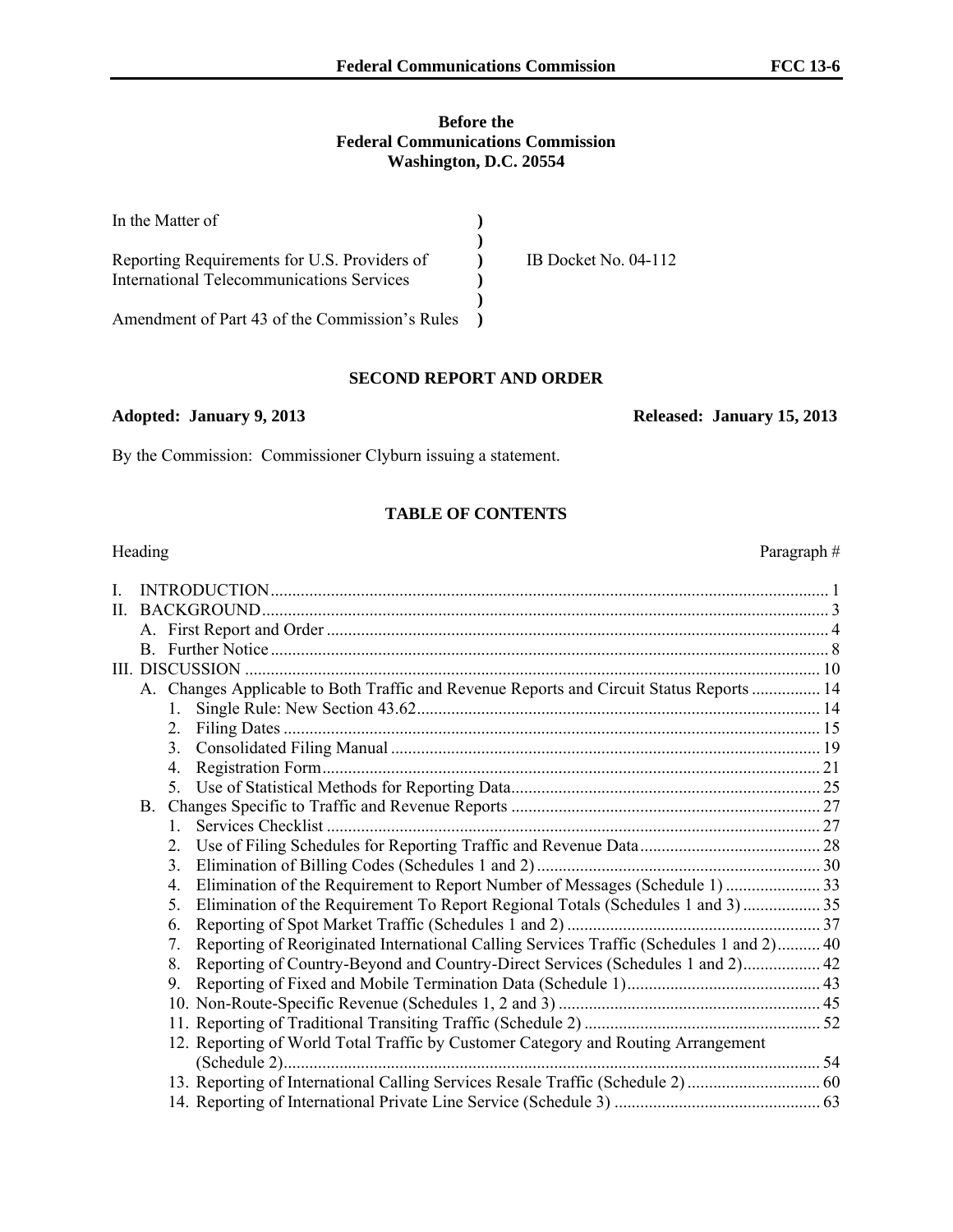| D.                                                 |  |
|----------------------------------------------------|--|
| Е.                                                 |  |
| F.                                                 |  |
|                                                    |  |
|                                                    |  |
|                                                    |  |
|                                                    |  |
|                                                    |  |
|                                                    |  |
|                                                    |  |
| $APPENDIX A - Summary of Decisions$                |  |
| APPENDIX B – Final Regulatory Flexibility Analysis |  |
| $APPENDIX C - Final Rules$                         |  |

APPENDIX D – Filing Schedules

### **I. INTRODUCTION**

l

1. In this *Second Report and Order*, we further revise the requirements for providers of international telecommunications to report annual traffic and revenue and circuit information. This data provides information needed to effectively monitor and facilitate competition in international markets for the benefit of U.S. consumers and U.S. international service providers. We use the data obtained through the international reporting requirements to monitor the continuing transition of international routes to competition, to monitor compliance with Commission rules and policies, to analyze merger applications, to gauge the effect of Commission decisions on competition in the international market and to develop policy positions for bilateral and multilateral negotiations and for Commission participation in international organizations. This information on international calling and capacity is also used by other government agencies, such as the Department of Justice and the United States Trade Representative, as well as others including international organizations, researchers, and interested members of the public.

2. This proceeding is part of our Data Innovation Initiative, which focuses on ensuring that the Commission's data collections match our data needs, but avoid unnecessary or excessive burdens on telecommunications providers.<sup>1</sup> We now streamline and modernize the reporting requirements to obtain information that is more relevant to the current state of the international telecommunications markets. We are removing reporting requirements from over a thousand small carriers and greatly simplifying the reporting requirements for larger carriers. Through this proceeding we have reduced the level of detail required for reporting route-specific data on international phone calls and private lines by over three fourths. To ensure that our reports remain accurate and useful, we extend these more narrowly tailored filing requirements to entities providing international calling service via Voice over Internet Protocol (VoIP) connected to the public switched telephone network (PSTN). Taken together, we estimate that

<sup>&</sup>lt;sup>1</sup> In June 2010, we started our Data Innovation Initiative to modernize and streamline how we collect, use, and disseminate data. As part of the Data Innovation Initiative, we determine what current data collections should be eliminated, what new ones should be added, and how existing collections can be improved. *See Data Innovation Initiative* at http://beta fcc.gov/data/data-innovation-initiative.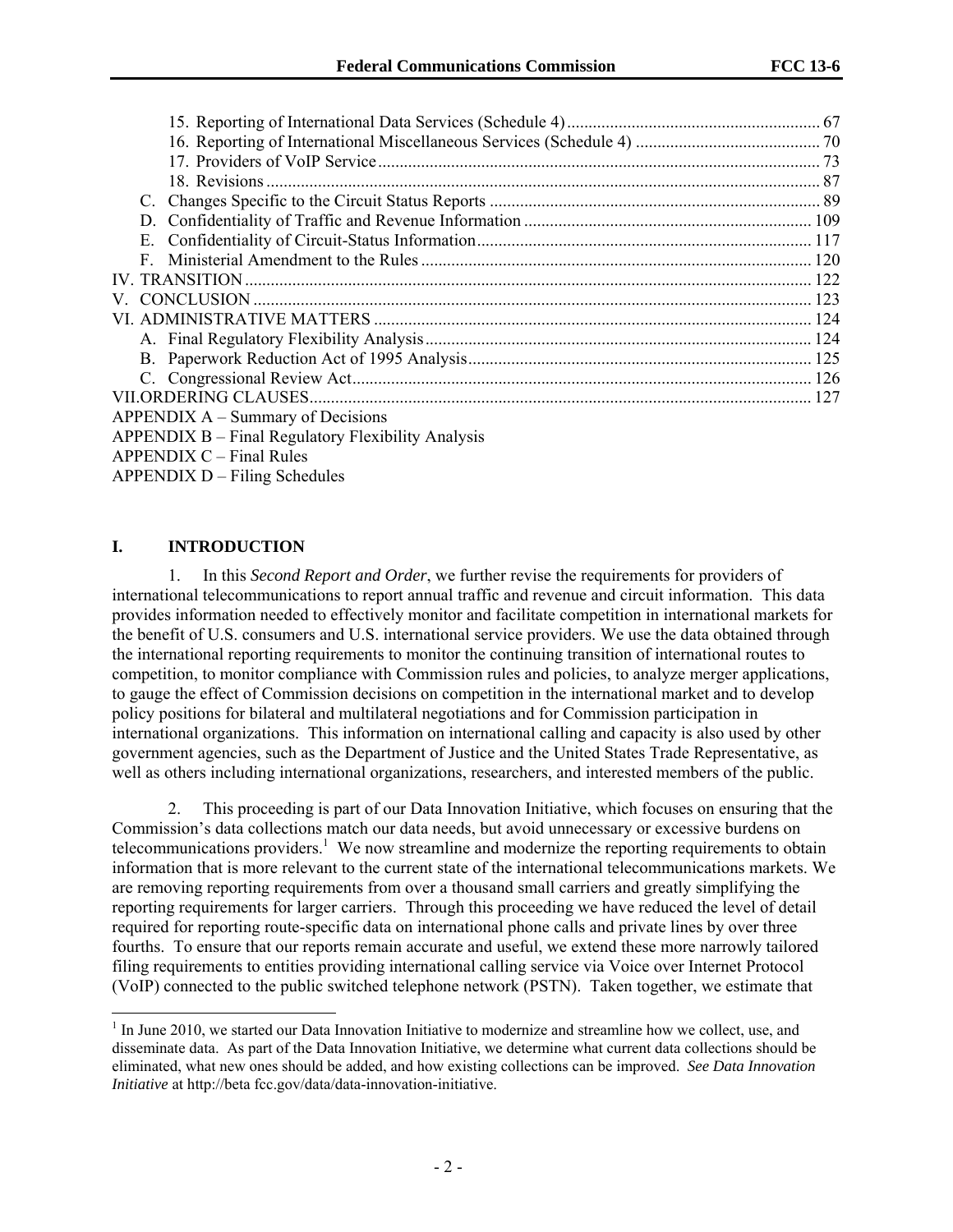these changes will reduce the overall burdens placed on international service providers by nearly 30 percent.

#### **II. BACKGROUND**

3. This proceeding is the first comprehensive review of our international traffic and revenue and circuit status reporting requirements since the 1990s.<sup>2</sup> In 2011, we released a *First Report and Order and Further Notice of Proposed Rulemaking*. 3 As we describe below, in the *First Report and Order* we eliminated a number of reporting requirements, and in the *Further Notice* we sought comment on a number of proposals to streamline and modernize the remaining requirements, which we act on in this *Second Report and Order*.

### **A. First Report and Order**

4. In the *First Report and Order* in this proceeding, we eliminated a number of reporting requirements for international telecommunications service that we determined are no longer necessary:  $(1)$  the quarterly Traffic and Revenue Reports for large carriers;<sup>4</sup> (2) the quarterly Traffic and Revenue Reports for foreign-affiliated switched resale carriers;<sup>5</sup> (3) the circuit-addition report;<sup>6</sup> (4) the telegraph toll division report;<sup>7</sup> and (5) the requirement to file traffic and revenue reports or circuit-status reports for traffic between the continental United States and off-shore U.S. points (*e.g.*, Guam or the U.S. Virgin Islands) or between off-shore U.S. points, or to file separate reports for off-shore U.S. points.<sup>8</sup> We determined, however, that we should continue to require annual international traffic and revenue data and international circuit data in order to protect the interests of U.S. consumers and U.S. international service providers, and to facilitate the transition to competition in international markets.<sup>9</sup> In light of the importance of the information in this report to the performance of our statutory responsibilities, including transaction review, protection of U.S. consumers against anti-competitive conduct, and promotion of competition on U.S. international routes, we concluded that the benefits of retaining the reports outweigh the burdens. $10$ 

5. As a result of these actions, the international reporting requirements are now comprised of only two reports: the annual Traffic and Revenue Report and the annual Circuit Status Report. Section 43.61 of our rules requires carriers to report their international telecommunications traffic and revenues

l

<sup>&</sup>lt;sup>2</sup> See Rules for the Filing of International Circuit Status Reports, CC Docket No. 93-157, Report and Order, 10 FCC Rcd 8605 (1995) (*1995 Circuit Status Report Order*); *Amendment of Section 43.61,* CC Docket No. 91-22, Report and Order, 7 FCC Rcd 1379 (1992) (*1992 Section 43.61 Amendment Order*). In that Order, we eliminated unnecessary requirements, restructured the rule to require reporting on all services, as opposed to specifically named services, and directed the Chief of the Common Carrier (now Wireline Competition) Bureau to issue a Filing Manual. *Id*. at 1380, ¶ 9.

<sup>3</sup> *Reporting Requirements for U.S. Providers of International Telecommunications Services; Amendment of Part 43 of the Commission's Rules* IB Docket No. 04-112, First Report and Order and Further Notice of Proposed Rulemaking, FCC 11-76, 26 FCC Rcd 7274 (2011) *(Part 43 First Report and Order and Further Notice)*.

<sup>4</sup> *Id.* at 7282-83, ¶¶ 18-21.

<sup>5</sup> *Id.* at 7283-84, ¶¶ 22-23.

<sup>6</sup> *Id.* at 7284, ¶¶ 24-25.

<sup>7</sup> *Id.* at 7285, ¶¶ 26-27.

<sup>8</sup> *Id.* at 7294-95, ¶¶ 51-55.

<sup>9</sup> *Id.* at 7285-93, ¶¶ 17, 28-50.

<sup>10</sup> *Id.* at 7286, ¶ 29.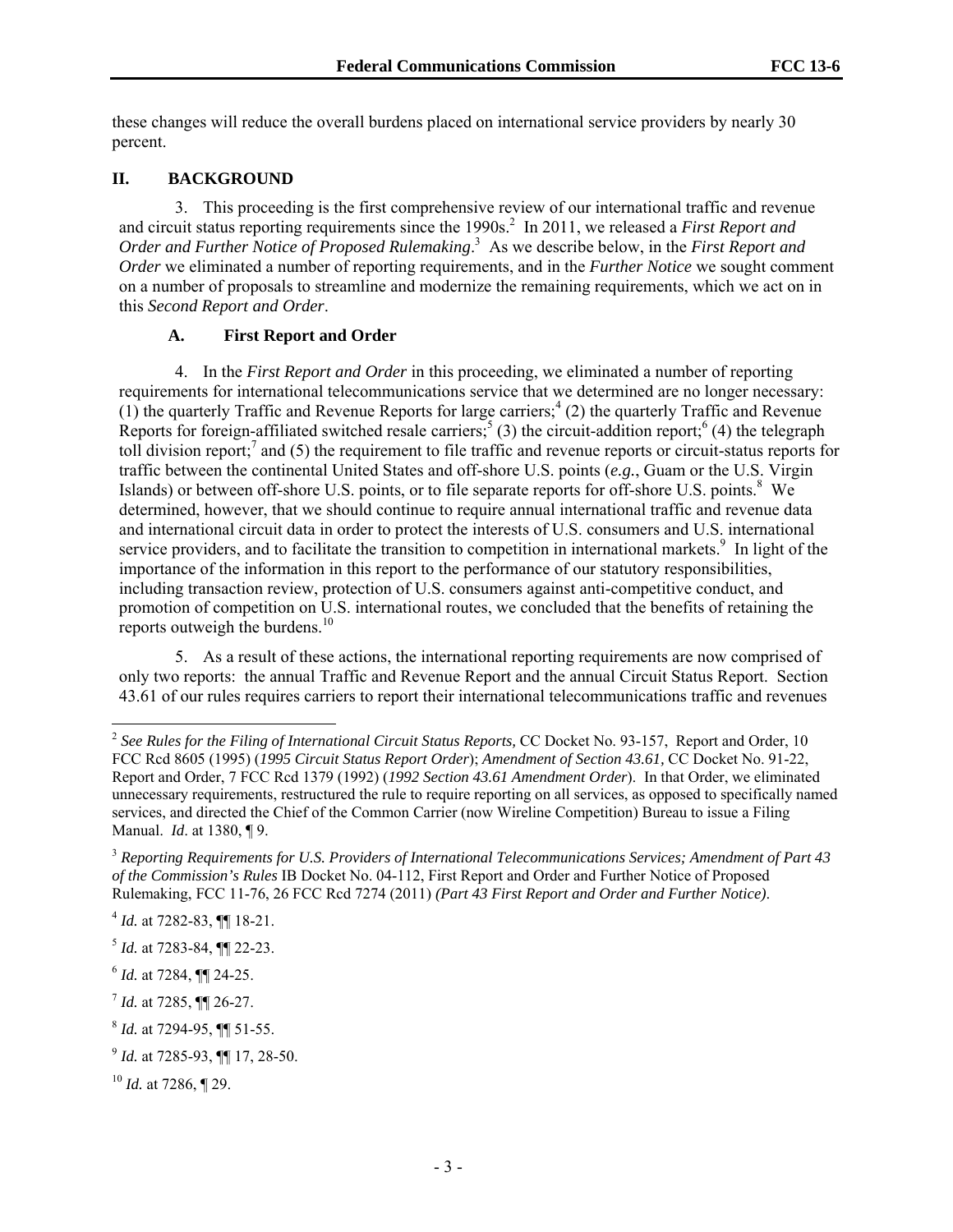(Traffic and Revenue Reports).11 Section 43.82 requires U.S. carriers to report annually the number of circuits they own or lease and the services for which those circuits are used (Circuit Status Reports).<sup>12</sup> We annually issue two separate public reports based upon the information received.

6. *Traffic and Revenue Reports*. Section 43.61 requires all common carriers providing telecommunications services between the United States<sup>13</sup> and foreign points to file annual Traffic and Revenue Reports for their international services by July 31 (annual Traffic and Revenue Reports).<sup>14</sup> Carriers must correct any inaccuracies in their reports that exceed five percent of their total reported traffic and revenues by October 31.<sup>15</sup> The reports must be submitted to the Commission in conformance with the Filing Manual prepared at the direction of the Chief of the Wireline Competition Bureau in consultation with the Chief of the International Bureau.<sup>16</sup> The Commission staff reviews the reports and, based on those submissions, prepares and releases to the public a consolidated report: International Telecommunications Data.<sup>1</sup>

7. *Circuit Status Reports.* Section 43.82 requires all U.S. facilities-based international common carriers to file annually, by March 31, information concerning their leased or owned circuits as of December 31 of the previous calendar year (annual Circuit Status Report).<sup>18</sup> The carriers must identify, for each foreign point they serve, the satellite, submarine cable, and terrestrial circuits they own or lease, the type of services they provide (international message telephone service (IMTS),<sup>19</sup> international private line service,  $^{20}$  and miscellaneous or other international services<sup>21</sup>), and indicate

12 47 C.F.R. § 43.82.

<sup>13</sup> "United States" is defined as the "several States and Territories, the District of Columbia, and the possessions of the United States, but does not include the Canal Zone." 47 U.S.C. § 153 (58).

<sup>14</sup> 47 C.F.R. § 43.61(a). Carriers must provide data that covers the preceding calendar year.

 $15$  47 C.F.R. § 43.61(a)(2).

 $16$  47 C.F.R. § 43.61(a)(3).

<sup>17</sup> The report includes carrier-specific information as well as industry totals. The reports are available at http://www fcc.gov/ib/sand/mniab/traffic/.

18 47 C.F.R. § 43.82.

<sup>19</sup> International Message Telephone Service (IMTS) is defined as the provision of message telephone service (MTS) between the United States and a foreign point. The term "message telephone service" refers to the transmission and reception of speech and low-speed dial-up data over the PSTN. *See International Settlements Policy Reform*, IB Docket No. 11-80, Notice of Proposed Rulemaking, FCC 11-75, 26 FCC Rcd 7233, 7254, n.130 (2011).

20 Private line services include the provision of dedicated circuits between two points. *Reporting Requirements for U.S. Providers of International Telecommunications Services*, IB Docket No. 04-112, Notice of Proposed Rulemaking, FCC 04-70, 26 FCC Rcd 6460, 6527, Schedule 6 (2004).

 $21$  These include data services other than private line services.

<sup>1</sup>  $^{11}$  47 C.F.R. § 43.61.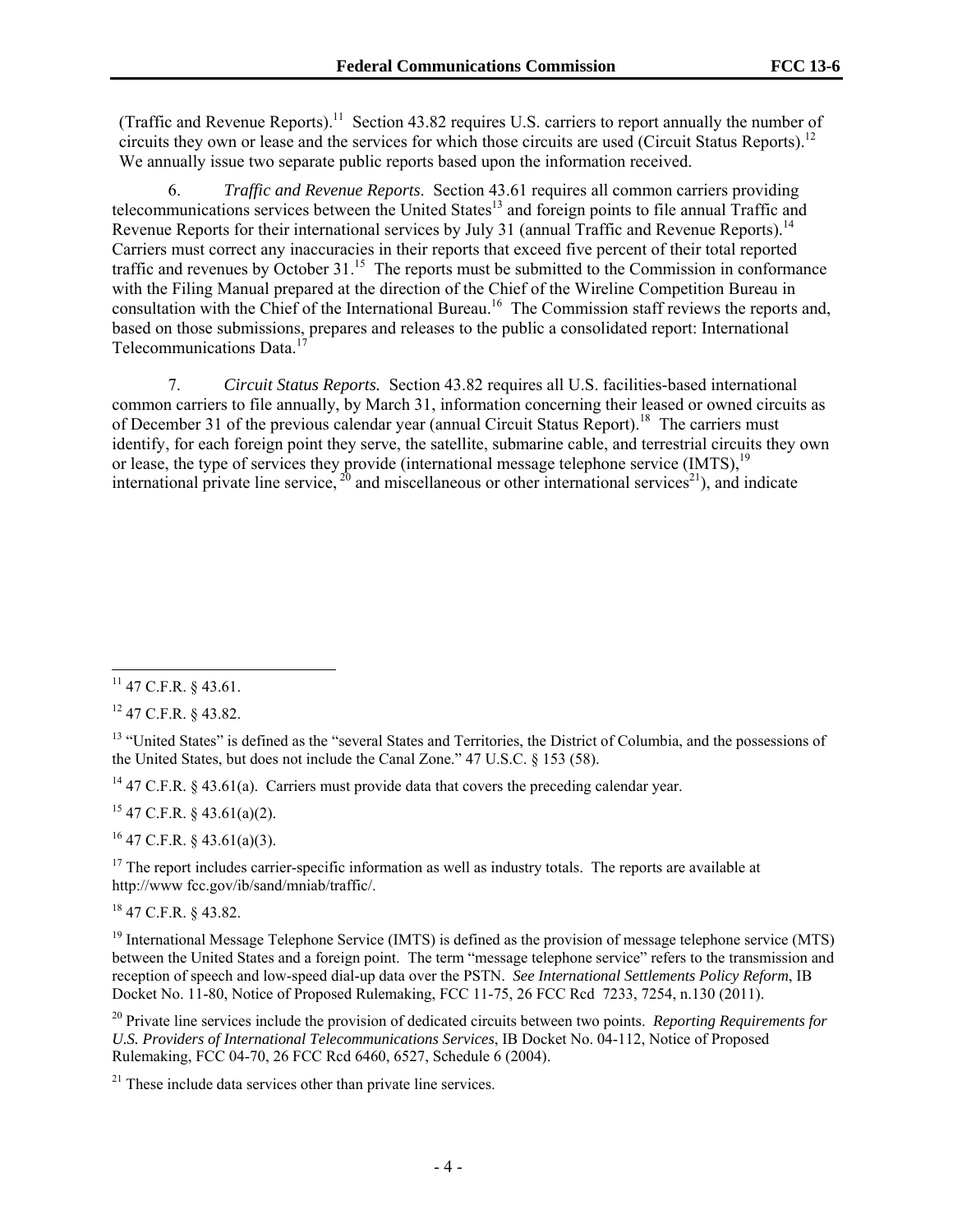which circuits are active and which are idle.<sup>22</sup> The Commission staff reviews the submissions and prepares and releases to the public a consolidated Section 43.82 Circuit Status Report.<sup>23</sup>

#### **B. Further Notice**

8. In the *Further Notice of Proposed Rulemaking (Further Notice)*, the Commission proposed several additional changes to the remaining reporting requirements to modernize and streamline the annual reports. The Commission sought comment on several issues regarding the timing, scope, and content of the reports. In addition, the International Bureau released a *Public Notice* seeking comment on a draft Filing Manual, setting forth proposed instructions on how to file annual reports if the Commission adopted the changes proposed in the *Further Notice*. 24 Interested parties were asked to include any comments on the draft Filing Manual in their comments on the proposals set forth in the *Further Notice*.

9. Two parties filed comments: AT&T Corp. (AT&T) and Sprint Corporation (Sprint). Three parties filed reply comments: Google, Inc. (Google), the Verizon Section 214 Licensees (Verizon), and a group consisting of Intelsat Global S.A., New Skies Satellites B.V., and SES Americom, Inc. (Satellite Operators). In addition, AT&T, Sprint, and Verizon filed several *ex parte* comments.

### **III. DISCUSSION**

10. In this *Second Report and Order* we adopt changes to the Traffic and Revenue Report and the Circuit Status Report based on the proposals outlined in the *Further Notice* and the comments we received. Appendix A lists the changes we discuss below.

11. We consolidate the international reporting requirements into one rule – the new section 43.62 – and instruct the International Bureau to issue, maintain, and update a consolidated Filing Manual with instructions on filing the Traffic and Revenue and Circuit Status Reports. We decline, however, to change the filing dates from March 31 for the Circuit Status Report and July 31 for the Traffic and Revenue Report to a consolidated filing date of May 1, and will retain our requirement that revisions to the Traffic and Revenue Report are due no later than October 31. We also streamline the process for requesting confidential treatment of the data filed by allowing filers to check a box to request confidential treatment under section  $0.459$  of the rules.<sup>25</sup>

12. Regarding the Traffic and Revenue Reports, as discussed in detail below, we adopt a number of changes that greatly reduce the burden on smaller carriers and the complexity and detail of the information required from the largest carriers. We adopt a set of standard schedules for filing traffic and revenue data and eliminate the use of billing codes and the reporting of the number of messages. We establish a \$5 million revenue threshold below which a filing entity need not file annual traffic and revenue data for international resale services, which will allow over one thousand small resale carriers to make a simple filing that they provided service during the reporting period without the need to report

 $25$  47 C.F.R. § 0.459.

 $22$  Pursuant to section 43.82, the Chief of the International Bureau has issued a manual instructing the filing entities how to file their data, listing the U.S. points for which they must file data, and detailing the information to be provided. 47 C.F.R. § 43.82. *See Manual for Filing Section 43.82 Circuit Status Data in accordance with the FCC's Rules and Regulations* (*Section 43.82 Filing Manual)*. The *Section 43.82 Filing Manual* is available at http://www fcc.gov/ib/pd/pf/csmanual html. For active circuits, carriers must identify the services for which they used each circuit.

 $^{23}$  The reports are available at http://www.fcc.gov/ib/pd/pf/csmanual.html.

<sup>24</sup> *See International Bureau Seeks Comment on Draft Filing Manual for Proposed Section 43.62 Reports (Draft Filing Manual Public Notice)*, IB Docket No. 04-112, Public Notice, DA 11-1182, 26 FCC 9540 (2011).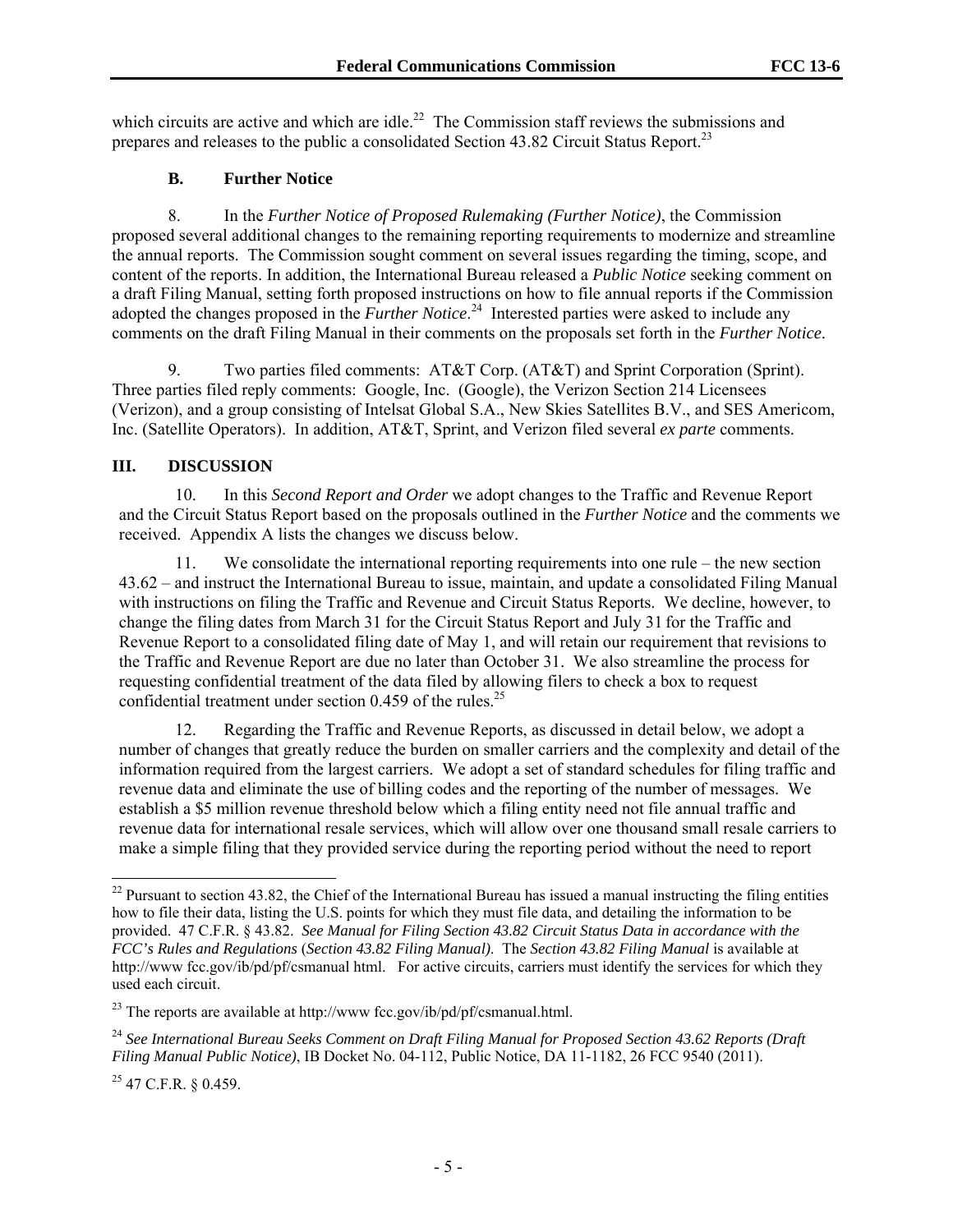their specific traffic and revenue data. Similarly, we establish a \$5 million annual revenue threshold below which a carrier need not report miscellaneous services. We will require certain VoIP providers to report their international calling services. As we discuss below, because we are requiring providers of VoIP services connected to the PSTN to report traffic and revenue data that does not fit within the traditional definition of IMTS, we will use the term "international calling services" (ICS) to mean both VoIP services connected to the PSTN and IMTS.

13. As for the annual Circuit Status Reports, we adopt an approach to the collection of information on international circuits which is more closely tailored to the way that we use circuit data and reduces the burdens placed on the filing entities. For terrestrial and satellite circuits we will require only the filing of the data necessary for our collection of annual regulatory fees. For submarine cables, which provide the vast majority of international transport facilities, we will require cable landing licensees to provide data on the capacity of the international submarine cables that serve the United States. We will also require common carriers and cable landing licensees to provide certain data on their capacity on international submarine cables.

### **A. Changes Applicable to Both Traffic and Revenue Reports and Circuit Status Reports**

### **1. Single Rule: New Section 43.62**

14. In the *Further Notice*, the Commission proposed to consolidate the annual traffic and revenue reporting requirements currently in section 43.61 and the circuit status reporting requirements currently in section  $43.82$  into one rule – section  $43.62<sup>26</sup>$  All commenters who addressed the issue approved of our proposal to simplify reporting requirements by adopting a single rule governing the reports.27 We therefore adopt our proposal to consolidate the reporting requirements into a single section of our rules because it will make the reporting requirements more uniform and facilitate compliance with them. $28$ 

#### **2. Filing Dates**

15. In the *Further Notice*, the Commission proposed a single filing date for the annual Traffic and Revenue Report and the Circuit Status Report: May 1.<sup>29</sup> The Commission also proposed to eliminate a specific date by which to file revisions to the annual traffic and revenue data, and instead require filers to file revisions as they became aware of the need for revisions.<sup>30</sup> The commenters requested that we not adopt those proposals. We are persuaded by the commenters' arguments discussed below and will continue to require the Circuit Status Report to be filed by March 31 each year and the Traffic and Revenue Report to be filed by July 31 each year, with any revisions to the Traffic and Revenue Report to be filed no later than October  $31^{31}$ .

16. Some commenters stated that issues of timing make it infeasible to consolidate the filing dates for the Traffic and Revenue and Circuit Status Reports. AT&T points out that the May 1 date is too

1

<sup>30</sup> *Id.* at 7297, ¶ 60.

<sup>26</sup> *Part 43 First Report and Order and Further Notice*, 26 FCC Rcd at 7296, ¶ 57.

<sup>&</sup>lt;sup>27</sup> AT&T Comments at 3; Sprint Comments at 2; Satellite Operators Reply at 1; Verizon Reply at 1.

<sup>28</sup> *Part 43 First Report and Order and Further Notice*, 26 FCC Rcd at 7295-96, ¶ 56.

<sup>29</sup> *Id.* at 7296, ¶ 58.

<sup>&</sup>lt;sup>31</sup> Failure to file the required data on time is a violation of Commission rules and could result in fines and forfeitures. *See* 47 U.S.C. § 503(b); 47 C.F.R. § 1.80.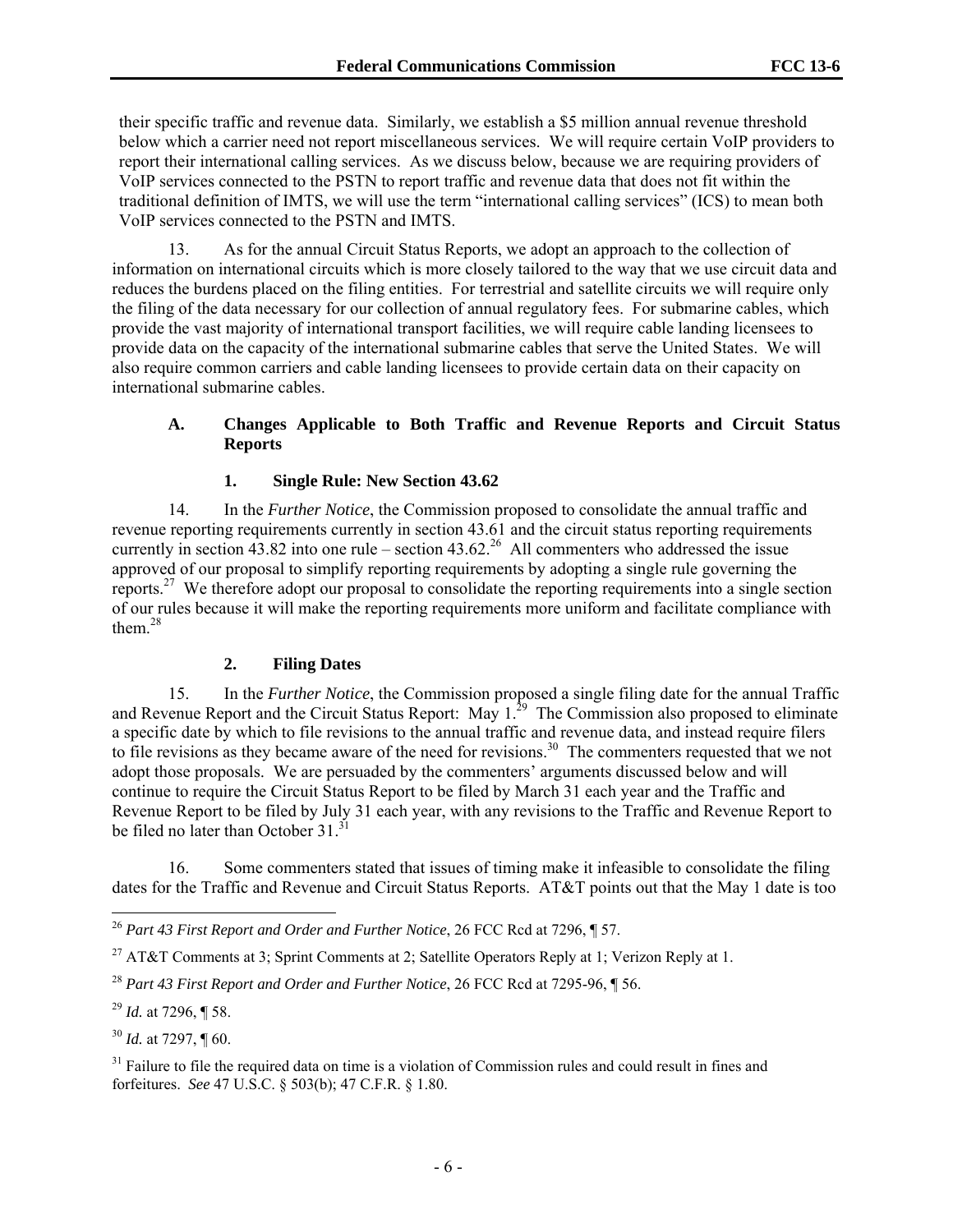early for facilities-based providers to file the Traffic and Revenue Report because their ability to complete the report depends upon receipt of settlement information from foreign correspondents, which often is not available until after May 1. Once the filing entity gets the information from the foreign correspondent it needs to verify and process that data. AT&T thus states that in order to allow the use of final traffic settlement data in the Traffic and Revenue Report, the filing date should be no earlier than July  $1^{32}$ . Verizon agrees for the same reasons.<sup>33</sup> We appreciate the problem raised by AT&T and Verizon, and accordingly, we will retain our current filing deadlines, rather than adopting our proposal for a single filing deadline. We will keep the current filing date for the traffic and revenue reports – July 31 – since the carriers should have the information they need from their foreign correspondent companies by then.

17. Similarly we will maintain the current filing date for the Circuit Status Reports: March 31. The filing entities report their circuit information as of December 31 the previous year, and they should have that data available by then. Further, we use the Circuit Status Report, *inter alia*, to establish regulatory fees for international service providers. Because regulatory fees are contingent upon the requirements levied in Appropriations Acts,<sup>34</sup> they must be established by the end of each fiscal year on September 30. The process of establishing regulatory fees involves the calculation of fees, proposal of fees, and receipt of public comment on the fees. This is a lengthy process, yet necessary to ensure public participation in the establishment of regulatory fees. Maintaining the March 31 filing date for the Circuit Status Reports will assist the Commission in continuing to determine the regulatory fees in the international bearer circuit category in a timely manner.

18. We are also persuaded by AT&T and Verizon's argument that there should be a date certain for finality in reporting traffic and revenue data. We also agree with the commenters that our current date of October 31 should be sufficient to receive updates and resolve inconsistencies with the initial reports. For this reason, we will continue to require a single correction report for traffic and revenue data by October 31.

#### **3. Consolidated Filing Manual**

19. In the *Further Notice*, the Commission proposed to create a single Filing Manual with instructions for filing both the annual Traffic and Revenue Report and the Circuit Status Report.<sup>35</sup> The International Bureau *Public Notice* sought comment on a draft Filing Manual that set forth proposed instructions on how to file annual reports if we adopted all of the changes proposed in the *Further Notice*. 36 No commenter addressed this issue.

20. Although we adopt a bifurcated schedule for the Traffic and Revenue and Circuit Status Reports, we direct the International Bureau to issue a single, consolidated Filing Manual. We continue to believe that a consolidated Filing Manual will be more user-friendly than separate filing manuals, will provide consistent definitions, and will ensure that services are reported in a more uniform manner. Therefore, we adopt our proposal and direct the International Bureau to establish and maintain a consolidated Filing Manual. The Filing Manual shall reflect our decisions in this *Second Report and Order.* We delegate to the International Bureau the authority to revise and update the Filing Manual, consistent with the policies the Commission has adopted in this proceeding, as needed to keep the Filing

l

 $32$  AT&T Comments at 6.

<sup>&</sup>lt;sup>33</sup> Verizon Reply at 8.

<sup>34 47</sup> U.S.C. § 159(a)(2).

<sup>35</sup> *Part 43 First Report and Order and Further Notice*, 26 FCC Rcd at 7297-98, ¶¶ 61-62.

<sup>36</sup> *Draft Filing Manual Public Notice*, 26 FCC Rcd 9540.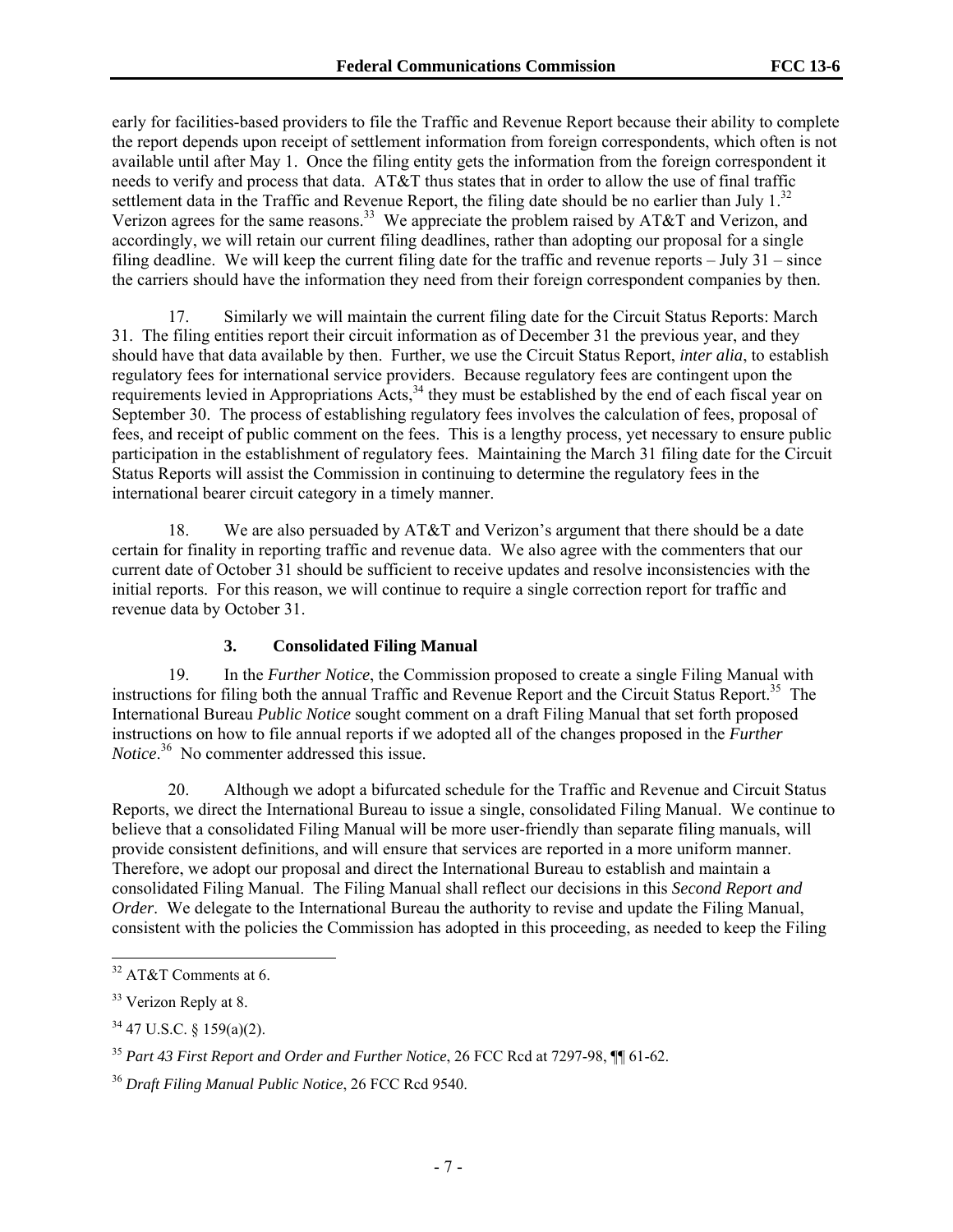Manual current with changes in the international telecommunications market. The International Bureau shall provide notice and allow comment on any proposed substantive revisions or updates to the Filing Manual.

#### **4. Registration Form**

21. The Commission proposed to require all filing entities to file a Services Report consisting of (1) a Registration Form and (2) a Services Checklist, noting that if the Commission adopted a revenue threshold for reporting data for resale and miscellaneous services, there would be over a thousand carriers providing service that would no longer be filing traffic and revenue data.<sup>37</sup> The Registration Form would seek basic information about the filing and about the entity itself. The Commission stated that the filing of a Registration Form with information about the filing entity – such as address, phone number, email address, and the international Section 214 authorizations and cable landing licenses held by the filer – would assist it in keeping track of who is offering international service and how to contact them. The Services Checklist would contain a series of boxes that filing entities would check to provide some basic information about their operations, if any, during the previous year, and would direct the filing entity as to which, if any, of the schedules it needs to complete.

22. Because we have declined to consolidate the filing dates of the Traffic and Revenue Report and the Circuit Status Report,<sup>38</sup> we will not adopt the Services Report, but rather will require the Registration Form portion of the services report to be filed with both the Traffic and Revenue Report and the Circuit Status Report. Because the Services Checklist is relevant only to the Traffic and Revenue Report, we will require a Services Checklist be filed only with the Traffic and Revenue Report.

23. Sprint and Verizon object to our proposed requirement that filers list on the Registration Form the international Section 214 authorizations that they hold. Sprint states that, as a result of ownership structure issues in the 1990s and other factors, it holds dozens of international Section 214 authorizations, and that listing them annually would be burdensome. Because Sprint holds authority to provide global service, it believes that our information requirements would be satisfied by listing only such international Section 214 authorizations as are necessary to demonstrate that it is authorized to provide service on any route for which it is reporting.<sup>39</sup> Verizon agrees, and notes that reporting international Section 214 authorizations is unnecessary because the Commission, having granted the authorizations, already knows what international Section 214 authorizations are held by what entities.<sup>40</sup>

24. We are not persuaded by the arguments presented by Sprint and Verizon. We find it unlikely that telecommunications carriers lack records systems through which they can generate lists of international Section 214 authorizations and cable landing licenses that they hold. Even assuming that filers do not have consolidated lists of their international Section 214 authorizations and cable landing licenses, it should not be difficult, and is consistent with good regulatory practice, for international service providers to have up-to-date lists of their licenses and authorizations from the Commission and to update their lists as needed. We further find that the reporting of this data will serve as a valuable check on our own records, ensuring that the filers' records and our records agree. Finally, in response to Sprint's argument that many, and perhaps most, of its international Section 214 authorizations are unnecessary and duplicative of the authorizations it holds as global authorizations, we observe that it would be of benefit both to an international Section 214 authorization holder such as Sprint and to us for the authorization holder to simplify its recordkeeping by surrendering unnecessary and duplicative international Section

<sup>37</sup> *Part 43 First Report and Order and Further Notice*, 26 FCC Rcd at 7298-99, ¶¶ 64-67.

<sup>38</sup> *See supra* Section III.B.2..

<sup>&</sup>lt;sup>39</sup> Sprint Comments at 2-3.

 $40$  Verizon Comments at 6.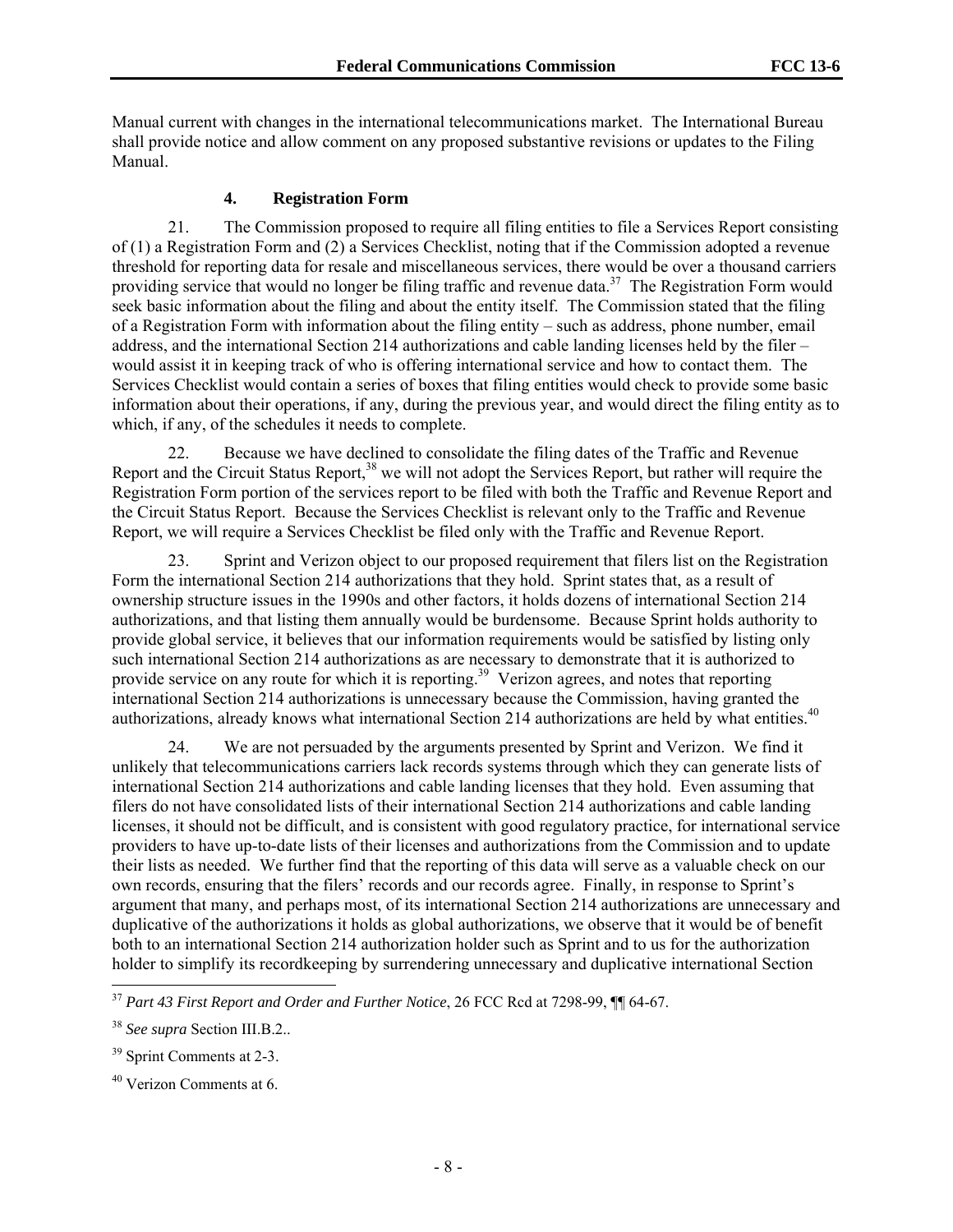214 authorizations. For these reasons, we will require filing entities to list their international Section 214 authorizations and cable landing licenses in the Registration Form. A filing entity will be required to provide a complete list of its international Section 214 authorizations and cable landing licenses the first time it files pursuant to section 43.62 and thereafter will be required to include any changes on its Registration Form, i.e., a list of the international Section 214 authorizations and cable landing licenses that it has obtained or no longer holds since its last filing. For example, if a filing entity assigned an international section 214 authorization to another entity since its last filing it would list that authorization number on its Registration Form as a deletion to its authorizations and licenses.

# **5. Use of Statistical Methods for Reporting Data**

25. The usefulness of the data collected depends critically on the provision of accurate information by filing entities. Filing entities should therefore, to the maximum extent possible, provide actual counts of minutes, circuits, revenues, payouts, etc. Where that is not possible, the Commission proposed to allow filing entities to use estimation procedures, such as statistical sampling, that are designed to produce a margin of error of no more than one percent with a confidence interval of 95 percent.41 We also proposed allowing filing entities to use non-statistical estimation techniques that would in good faith be expected to produce accuracy comparable to that specified for statistical studies. Filing entities would be required to retain copies of any estimation studies on which they relied for three years and provide them to the Commission upon request.<sup>42</sup>

26. No commenter addressed this issue. We adopt our proposal to allow statistical sampling and other estimation procedures and techniques where actual counts of data are not possible, in order to provide the best data possible for our use in analysis of transactions and competition.

### **B. Changes Specific to Traffic and Revenue Reports**

### **1. Services Checklist**

27. As discussed above, in the *Further Notice* the Commission proposed to require filers to complete a Services Checklist.<sup>43</sup> The Services Checklist serves several purposes. First, it is where an international Section 214 authorization holder will indicate whether it provided any international telecommunications service the preceding calendar year. Second, since we today adopt a \$5 million revenue threshold for filing resale traffic and revenue and miscellaneous services data, as we discuss below,<sup>44</sup> the Services Checklist is where filing entities will indicate whether they qualify for those reporting exemptions and thus do not need to file detailed Traffic and Revenue Reports. Finally, it provides information to the filer regarding which schedules it is required to complete. We received no comments on the use of a Services Checklist. Because we find the Services Checklist will provide important information to the Commission and the filer, we will establish a Services Checklist and require each entity filing a Traffic and Revenue Report to complete and submit it.

<sup>41</sup> *See Universal Service Contribution Methodology*, WC Docket Nos. 06-122 and 04-36, CC Docket Nos. 96-45, 98-171, 90-571, 92-237, 99-200, 95-116, and 98-170, Report and Order and Notice of Proposed Rulemaking, 21 FCC Rcd 7518, 7536, n.115 (2006) *(2006 Universal Service Order*) (describing the statistical sampling that may be used for traffic studies used for determining the amount of interstate traffic for universal service contributions).

<sup>42</sup> *Part 43 First Report and Order and Further Notice*, 26 FCC Rcd at 7310-11, ¶ 110.

<sup>43</sup> *Id.* at 7298, ¶ 64.

<sup>44</sup> *See infra* Sections III.B.13 and 16.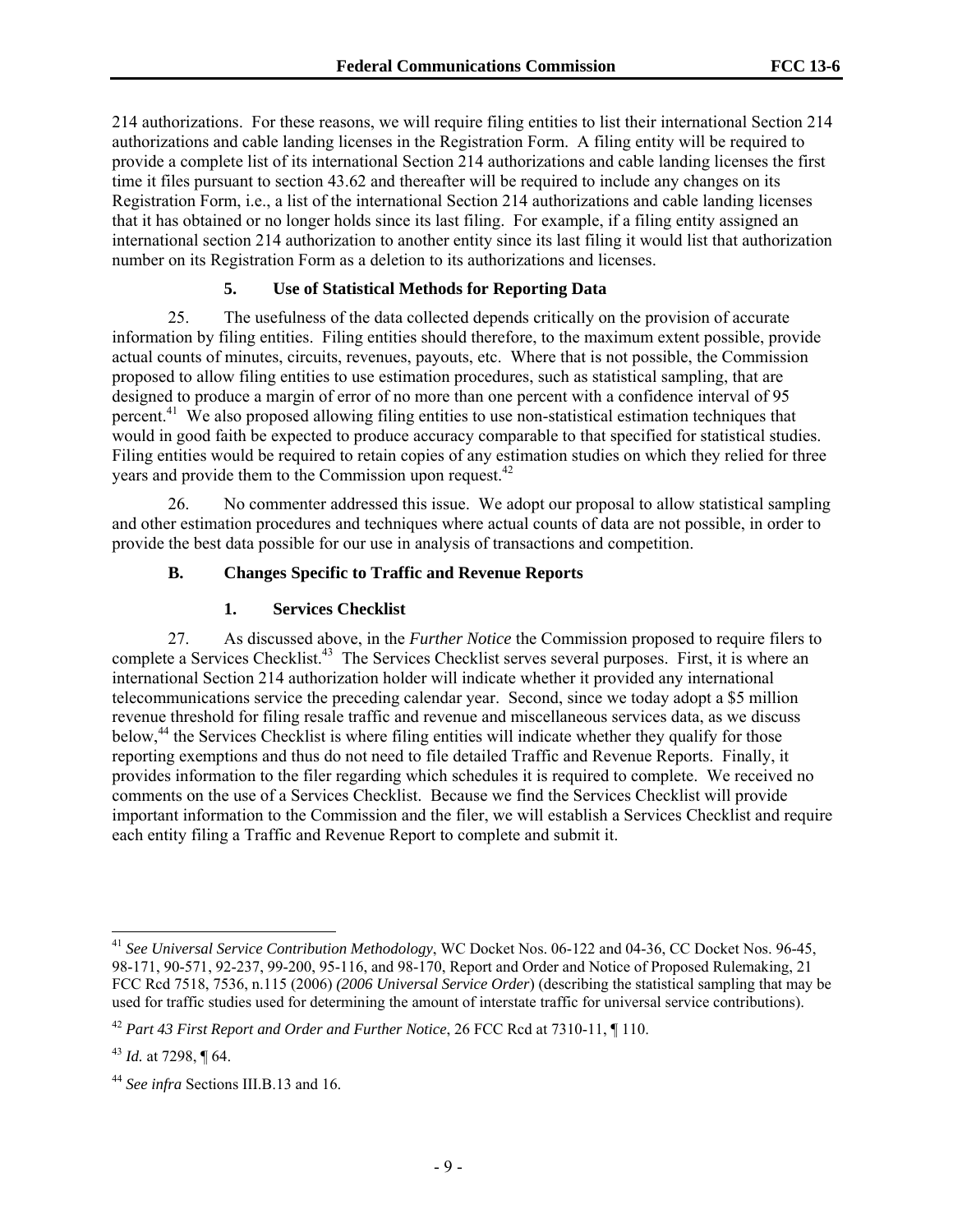### **2. Use of Filing Schedules for Reporting Traffic and Revenue Data**

28. The Commission proposed to require filing entities to file their annual Traffic and Revenue Reports using four schedules. Schedule 1 would be used for reporting U.S.-billed and foreignbilled facilities ICS traffic by foreign point. Schedule 2 would be used for reporting world-total data for U.S.-billed ICS and traditional transiting IMTS. Schedule 3 would be used for reporting international private line service. Schedule 4 would be used for reporting international miscellaneous services.<sup>45</sup>

29. AT&T welcomes the use of filing schedules, noting that they will remove the need to report unnecessary information.46 No commenter objected to the schedules that the Commission proposed in the *Further Notice* and the draft Filing Manual. We adopt these schedules, which are included in Appendix D. We direct and delegate to the International Bureau authority to amend these schedules as needed, consistent with the policies the Commission has adopted in this proceeding, to keep them responsive to changes in the international telecommunications market.

# **3. Elimination of Billing Codes (Schedules 1 and 2)**

30. The Commission proposed to eliminate the current billing codes that we require filing entities to use for filing traffic and revenue data and, instead, require the data to be filed via the proposed schedules, which do not employ billing codes or require the disaggregation of data at the billing code  $level.<sup>47</sup>$ 

31. The historical development of these billing codes primarily reflects our effort to track the development of a variety of new methods of handling traffic outside the traditional international settlements process. We now have 12 different billing codes to account for the various ways traffic is handled.<sup>48</sup> Each of these new traffic handling methods have complicated the reporting process and required changes to the section 43.61 requirements and the billing codes used to account for them. With the transition away from the traditional settlement arrangements largely complete in most major markets, we no longer need to require disaggregation of ICS traffic at the billing-code level.

32. AT&T and Sprint support the elimination of billing codes, stating that it will reduce the reporting burden on filers.<sup>49</sup> No other commenter addressed the elimination of billing codes. Therefore we will eliminate the requirement to report billing codes in the Traffic and Revenue Report.

# **4. Elimination of the Requirement to Report Number of Messages (Schedule 1)**

33. The Commission proposed to eliminate the current requirement that filing entities report the number of IMTS messages (*i.e.,* calls) they carry. The Commission noted that carriers make IMTS settlement payments based on number of minutes carried rather than calls and that it has rarely found a need to know the number of telephone messages the carriers handle. As a result, the Commission found no need to continue to require filing entities to report this information.<sup>50</sup>

<sup>45</sup> *Part 43 First Report and Order and Further Notice*, 26 FCC Rcd at 7299, ¶ 69.

<sup>46</sup> AT&T Comments at 3.

<sup>47</sup> *Part 43 First Report and Order and Further Notice*, 26 FCC Rcd at 7300, ¶ 71.

<sup>48</sup> *See 2009 International Telecommunications Data*. The report is available on the FCC web-site at: http://www fcc.gov/ib/sand/mniab/traffic/.

<sup>49</sup> AT&T Comments at 3; Sprint Comments at 2.

<sup>50</sup> *Part 43 First Report and Order and Further Notice*, 26 FCC Rcd at 7301, ¶ 74.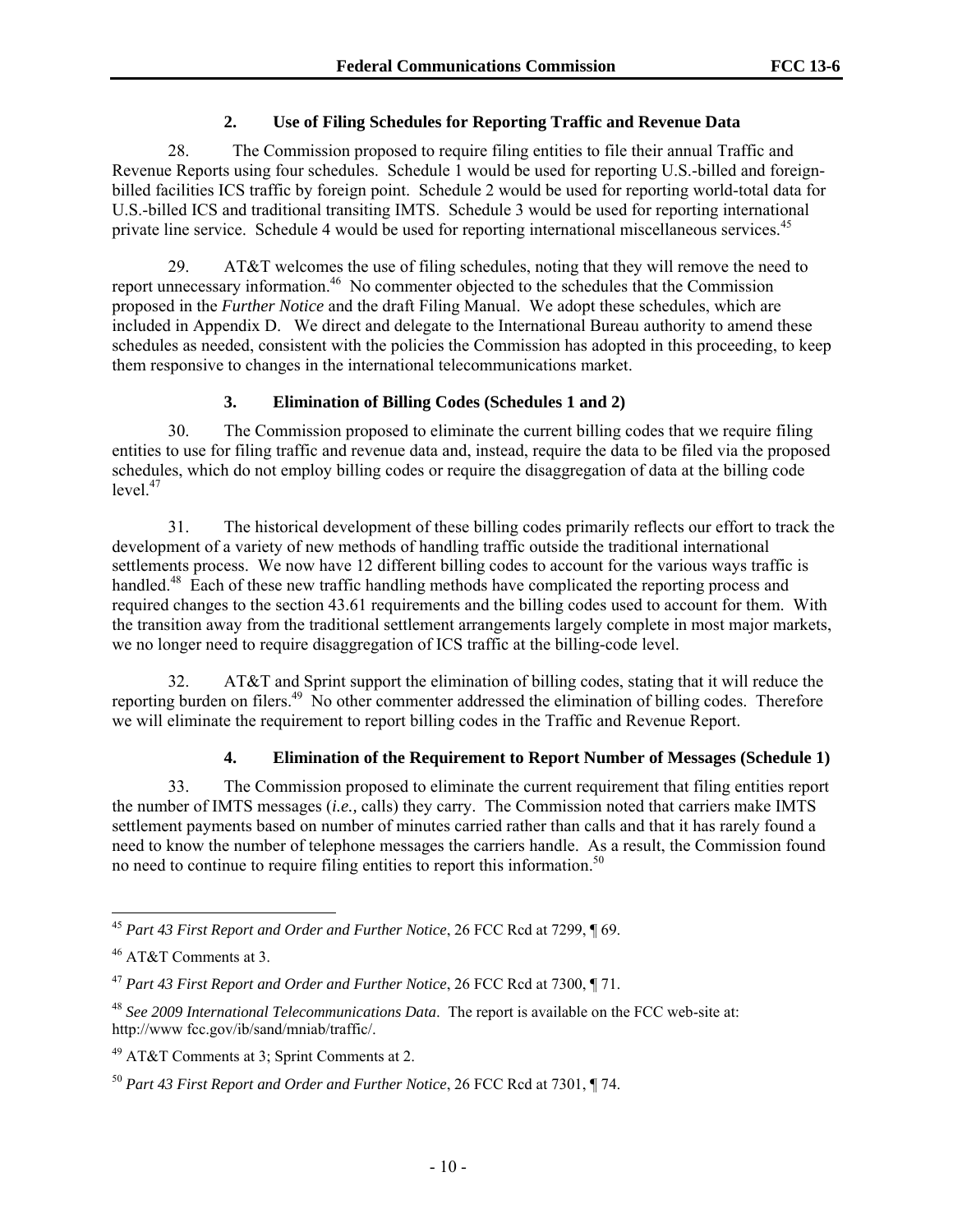34. AT&T and Sprint support the elimination of the requirement to report number of IMTS messages carried, again because it will reduce the reporting burden on filers.<sup>51</sup> No other commenter addressed the elimination of number of messages carried. Since the record does not demonstrate a need for this specific data, we will eliminate the requirement to report the number of messages carried in the Traffic and Revenue Report.

### **5. Elimination of the Requirement To Report Regional Totals (Schedules 1 and 3)**

35. The Commission also proposed to eliminate the requirement that filing entities provide regional totals for their route-specific data – both U.S.-billed and foreign-billed ICS traffic (Schedule 1) and international private line service (Schedule 3). $52$ 

36. AT&T and Sprint support the elimination of the requirement to report regional totals because it will reduce the reporting burden on filers.<sup>53</sup> No other commenter addressed the elimination of regional totals. Therefore, because we can generate regional totals internally on the basis of routespecific information provided in the schedules, we will eliminate the requirement to report regional totals in the Traffic and Revenue Report.

# **6. Reporting of Spot Market Traffic (Schedules 1 and 2)**

37. The Commission proposed that filing entities report ICS traffic that goes through a "spot market" as part of their facilities ICS or resale ICS, as appropriate.<sup>54</sup> A "spot market" is a market where ICS providers can buy or sell call completion services for calls, including ICS calls for immediate delivery. A customer of the spot market buys or sells call completion services by interconnecting at a spot market point of presence. The spot market owner acts as broker by facilitating the exchange of call completion services between spot market customers, who may not know each other's identity. Because spot markets allow carriers to shop for the lowest cost termination service to a particular destination, they have become important components in ICS markets.

38. The Commission's proposed reporting requirements for spot market customers are unchanged from requirements currently in place, which apply to all ICS providers, whether or not they interconnect at a spot market switch. The Commission's proposal would clarify the current reporting obligations of spot market owners. Spot market owners would not have to report any traffic where they operate in the United States, but merely act as an intermediary to connect two customers at a single point of presence. To the extent, however, that a spot market owner hauls ICS traffic between two points of presence, either within the United States or between the United States and a foreign point, it would be responsible for reporting traffic and revenue. An owner of a spot market that provides transmission service for a call, and not just switching at a single point between other service providers, would be required to report the calls as ICS. If the transmission service is between points in the United States and the call is then handed off to another carrier for termination in the destination, then the spot market owner would report that call as ICS resale on Schedule 2. To the extent that the spot market owner carries the call from the United States to a point outside of the United States and then hands the call to another carrier for termination, the spot market owner would report the call as facilities ICS on Schedules 1 and 2.

<sup>51</sup> AT&T Comments at 3; Sprint Comments at 2.

<sup>52</sup> *Part 43 First Report and Order and Further Notice*, 26 FCC Rcd at 7301, ¶ 75.

<sup>53</sup> AT&T Comments at 3; Sprint Comments at 2.

<sup>54</sup> *Part 43 First Report and Order and Further Notice*, 26 FCC Rcd at 7306, ¶ 92.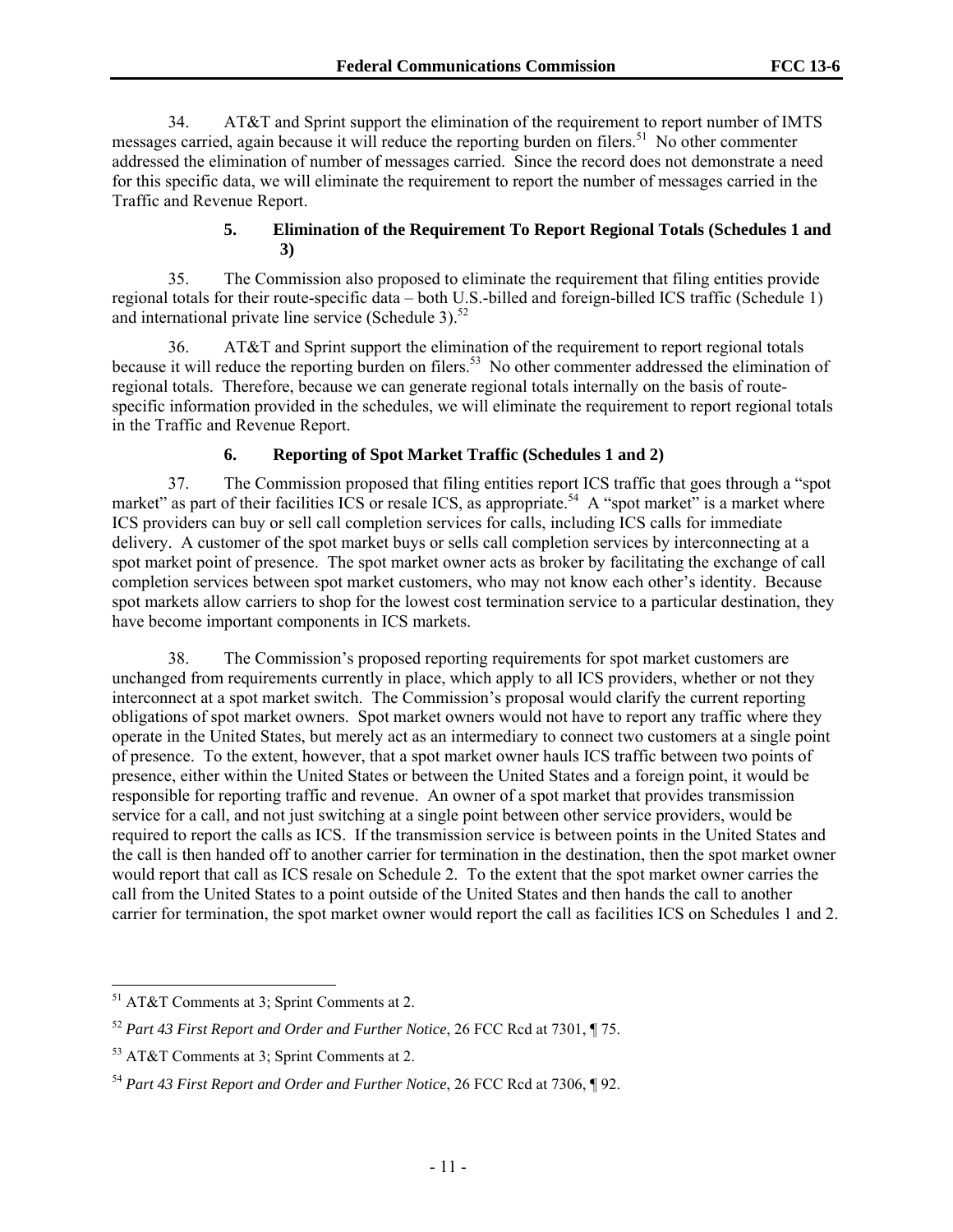39. AT&T states that we should not require separate reporting of spot market traffic, claiming that the reporting burden imposed by this requirement would outweigh any benefit from it.<sup>55</sup> No other party commented on this issue. We agree with AT&T, and will not required separate reporting of spot market traffic. We also agree with AT&T that reporting requirements should apply to *all* international traffic and facility providers.<sup>56</sup> Therefore, we will continue our current requirements for reporting spot-market traffic, as well as adopting the clarification for spot market owners as proposed.

#### **7. Reporting of Reoriginated International Calling Services Traffic (Schedules 1 and 2)**

40. The Commission proposed to retain the requirement that filing entities include the terminating leg of traffic that they reoriginate for a foreign carrier in their route-specific data on Schedule 1, but no longer report the originating leg, because the terminating leg is subject to settlement rate arrangements between U.S. carriers and their corresponding carriers in the terminating country. Filing entities would also report reoriginated traffic on a world-total basis on Schedule 2.<sup>57</sup> Carriers are currently required to report U.S.-billed IMTS traffic they sell to foreign carriers (*i.e.*, "hubbed" or reoriginated foreign traffic) on a route-by route basis separately from other U.S.-billed calls, under our billing code schema.<sup>58</sup> The Commission proposed to no longer require filing entities to break out such traffic separately, but instead have filing entities add such traffic to the other ICS traffic they report for each route. In addition, the Commission proposed to require filing entities to report separately hubbed or reoriginated traffic on a world-total basis.<sup>5</sup>

41. No commenter addressed this proposal. Because this information on reoriginated ICS traffic would allow us to assess more accurately the importance of the United States as a hub for the provision of global telecommunications services while lessening the overall detail of ICS data that filing entities are required to report, we will adopt our proposal and require filers to include only the terminating legs of traffic they reoriginate for foreign carriers with the other ICS traffic they report for each route as well as require filers to separately report world total data for the terminating legs of their reoriginated traffic on Schedule 2.

# **8. Reporting of Country-Beyond and Country-Direct Services (Schedules 1 and 2)**

42. The Commission proposed that filing entities include country-beyond<sup>60</sup> and countrydirect<sup>61</sup> services, as well as call-back services,  $62$  in the data on U.S.-billed services to be filed on Schedules 1 and 2. The Commission proposed that filing entities include these services in their U.S.-

<sup>56</sup> *Id.* at 8.

l

<sup>57</sup> *Part 43 First Report and Order and Further Notice*, 26 FCC Rcd at 7306, ¶ 91.

<sup>58</sup>*See Clarification of Section 43.61 International Traffic Data Reporting Requirements,* Public Notice, DA 98-1369, at 3 (rel. July 9, 1998); *available at* http://www.fcc.gov/wcb/iatd/intl html.

<sup>59</sup> *Part 43 First Report and Order and Further Notice*, 26 FCC Rcd at 7306, ¶ 91.

<sup>60</sup> Country-beyond service refers to IMTS provided and billed by a U.S. International Service Provider to a customer located in a foreign point in which the customer calls a telephone number in another Foreign Point.

<sup>61</sup>Country-direct service refers to IMTS provided and billed by a U.S. International Service Provider to a customer located in a foreign point in which the customer calls a telephone number in the United States.

 $62$  Call-back service refers to an arrangement in which a customer in a foreign point dials a pre-assigned telephone number in the United States or uses an Internet website in order to place a call via the outbound switched service of the U.S. International Service Provider.

<sup>55</sup> AT&T Comments at 4.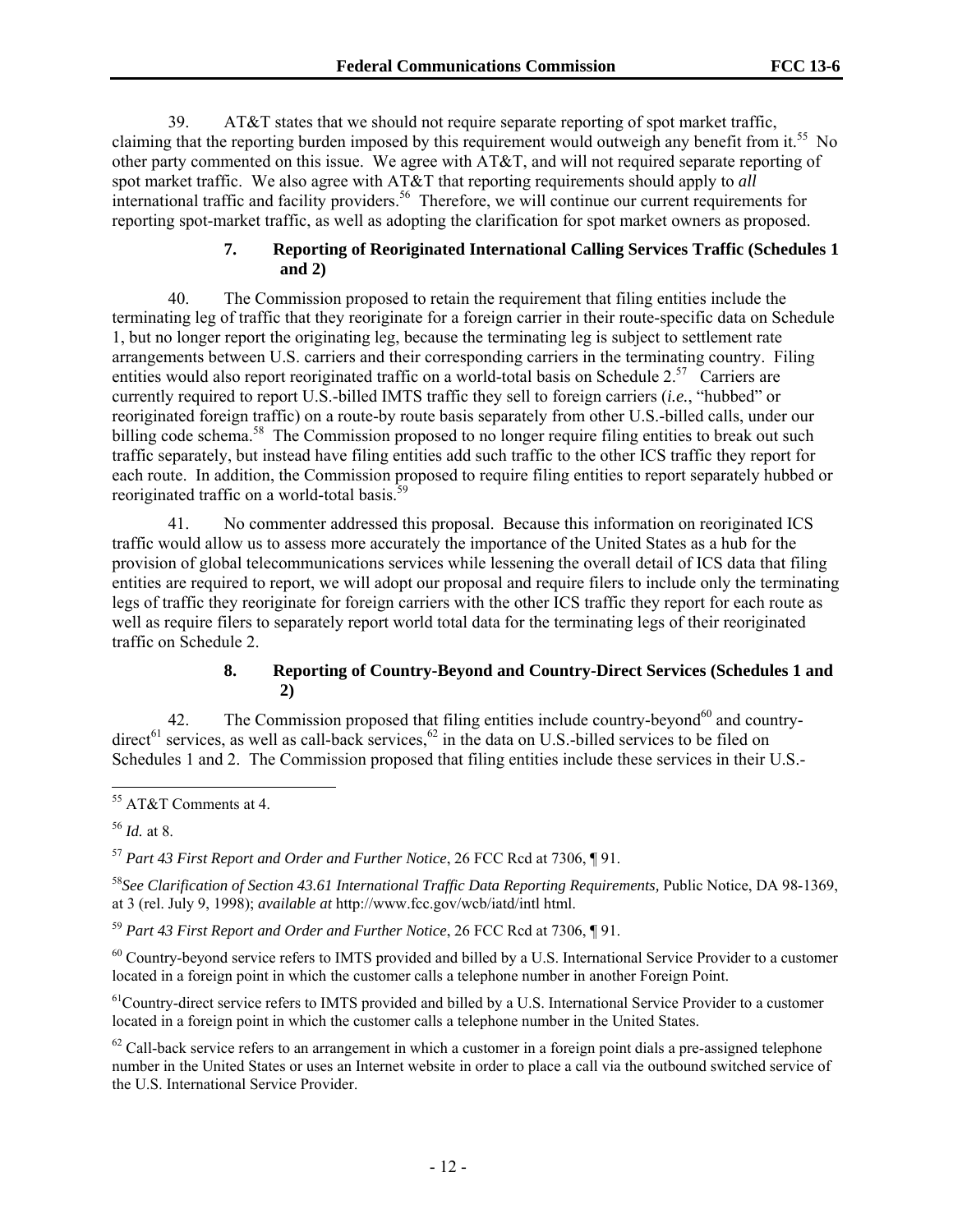billed traffic and revenues data.<sup>63</sup> AT&T agrees, stating that we should not require reporting countrybeyond and country-direct calls as separate categories on an aggregated world total basis, claiming that this would impose burdens on filers that would outweigh any resulting benefits.<sup>64</sup> We therefore will require that filers include country-beyond and country-direct calls as part of their U.S.-billed traffic and revenues data on Schedules 1 and 2.

#### **9. Reporting of Fixed and Mobile Termination Data (Schedule 1)**

43. On Schedule 1, the Commission proposed to require filing entities to disaggregate the ICS minutes terminated on foreign networks and settlement payouts between calls terminated on fixed line networks and those terminated on mobile networks.<sup>65</sup> In recent years, many foreign carriers have instituted significantly different settlement rates for call completion services to fixed-line and mobile networks, and these differences vary substantially by route. The high mobile settlement rates charged in many countries has been a source of controversy in the United States and internationally, and the Commission has an interest in monitoring these rates.<sup>66</sup> Because there is little information currently available on mobile settlement rates, we believe the public interest requires us to gather additional information on such rates.

44. AT&T supports this requirement, especially the clarification in the draft Filing Manual that disaggregated information would be required only when the termination rates are different for mobile-terminated calls. AT&T explains that U.S. carriers must get this information from foreign correspondents, who usually provide disaggregated information only when different rates are applied.<sup>67</sup> No other commenter addressed this issue. In order to effectively track the different settlement rates for fixed and mobile networks, we will adopt the requirement that filing entities disaggregate the minutes terminated on foreign networks and settlement payouts between calls terminated on fixed line networks and those terminated on mobile networks, in any situation where the rates for terminations on fixed line networks and the rates for terminations on mobile networks are different.

#### **10. Non-Route-Specific Revenue (Schedules 1, 2 and 3)**

45. The current Section 43.61 Filing Manual does not address how these revenues should be treated in a reporting system in which revenues are reported by route. Some carriers may be allocating these non-route-specific revenues to specific U.S. international routes, but others may not be reporting them at all. The Commission proposed to require filing entities to allocate their non-route-specific revenues among the various U.S. international routes in proposed Schedules 1 and 3 and to identify their non-route specific revenues as a percentage of their total U.S.-billed ICS revenue in Schedule 2.<sup>68</sup> Nonroute-specific revenues are those revenues for international services that are not directly associated with individual calls or, in the case of private lines, with specific lines. They include monthly recurring fees for international service plans or service plans that include international service, as well as other revenue that cannot be identified with particular destination countries.

l

67 AT&T Comments at 4-5.

<sup>63</sup> *Part 43 First Report and Order and Further Notice*, 26 FCC Rcd at 7308, ¶ 99.

<sup>64</sup> AT&T Comments at 4.

<sup>65</sup> *Part 43 First Report and Order and Further Notice*, 26 FCC Rcd at 7301-02, ¶ 76.

<sup>66</sup> *See, e.g., The Effect of Foreign Mobile Termination Rates on U.S. Customers*, IB Docket No. 04-398, Notice of Inquiry, 19 FCC Rcd 21395 (2004) (*Foreign Mobile Termination Rate NOI*).

<sup>68</sup> *Part 43 First Report and Order and Further Notice*, 26 FCC Rcd at 7304-05, ¶ 85 and ¶ 89. Filing entities report ICS resale traffic and revenue on a world-total basis on Schedule 2, and thus do not need to allocate non-routespecific revenues to specific routes.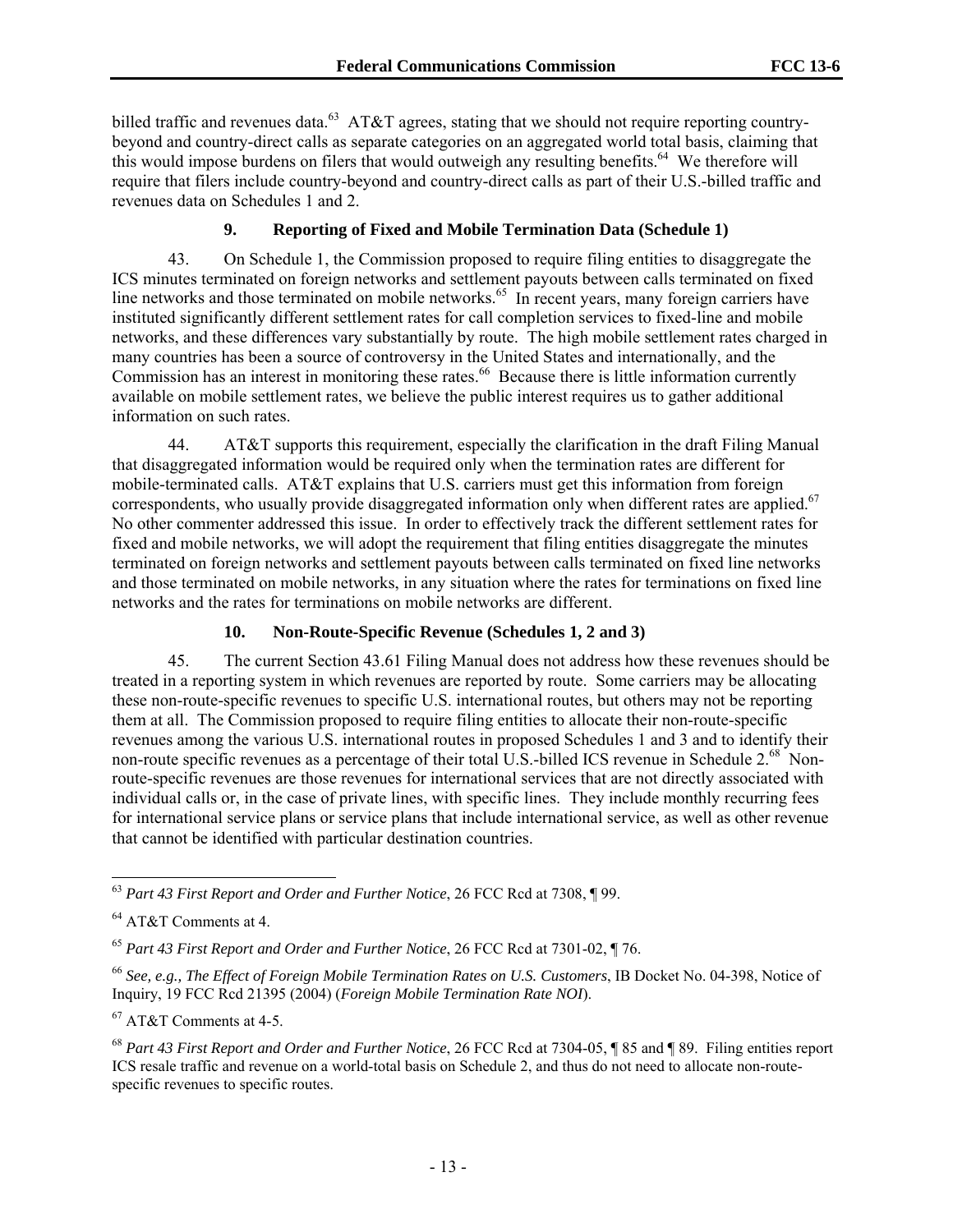46. As retail ICS competition has increased, non-route-specific revenue from calling plans and other sources has become an increasingly important component of filing entities' revenues. Most IMTS providers have introduced calling plans which typically require a user to pay a fixed monthly fee in return for discounted per-minute usage charges. Such calling plans have become increasingly popular, and a substantial amount of mass market ICS is currently sold through these calling plans. These calling plans may be only for international calls, either world-wide or for a specific region, or may include both domestic and international calls. Because calling plan revenues are substantial, failure to report them may result in a serious understatement of ICS revenues. Moreover, unless calling plan and other non-routespecific revenues are included in the reported data, we cannot measure accurately key statistics for international services, such as average revenue per minute. The Commission's proposal that non-routespecific revenue be allocated among the various international routes and also reported as a percentage of total U.S.-billed ICS revenue ensures that the Commission has sufficient information to estimate both the average and marginal costs of international calling for each foreign route. These are important statistics for understanding and analyzing ICS markets.

47. The Commission sought comment on whether to set out a specific allocation method or to allow each filing entity to determine an allocation method appropriate for its unique situation.<sup>69</sup> In either case, the Commission proposed that the allocation method should use economic cost principles or other reasonable allocation methods. For example, the monthly fee for a calling plan for Latin America could be allocated between the destination points in the plan based on the relative share of minutes to those destination points. The Commission sought comment whether allowing filing entities to determine the allocation method would result in data that may not be consistent between filing entities and the significance of any possible inconsistencies. $\frac{70}{2}$ 

48. The Commission also proposed that filing entities identify the percentage of customer revenue that is non-route specific revenue in Schedule  $2^{71}$ . This information would provide us with important information about the use of calling plans and the extent of non-route-specific revenue, as well as provide a verification that non-route-specific revenue has been allocated to individual routes for reporting purposes, as required.

49. AT&T agrees with the proposal in the *Further Notice* that non-route-specific revenues should be allocated by route.<sup>72</sup> AT&T further argues that we should leave the allocation method to each filer.73 Verizon also states that we should allow filers to use their own allocation methods, because filers may have different circumstances surrounding their non-route specific services that would make a single, mandated allocation method burdensome.<sup>74</sup>

50. For the foregoing reasons, we will adopt the proposal to require filers to allocate their non-route-specific revenues to specific U.S. international routes for reporting purposes. The draft Filing Manual proposed to require only the application of well accepted, general cost causation principles (*e.g.*, that the cost of a Latin American calling plan be allocated among Latin American routes), and allowed filing entities considerable discretion in their allocation methods (*e.g.*, the allocation among Latin

1

 $^{71}$  *Id.* at 7305, ¶ 89.

<sup>69</sup> *Part 43 First Report and Order and Further Notice*, 26 FCC Rcd at 7305, ¶ 88.

<sup>70</sup> *Id.*

<sup>72</sup> AT&T Comments at 16.

<sup>73</sup> *Id.*

<sup>74</sup> Verizon Reply at 7.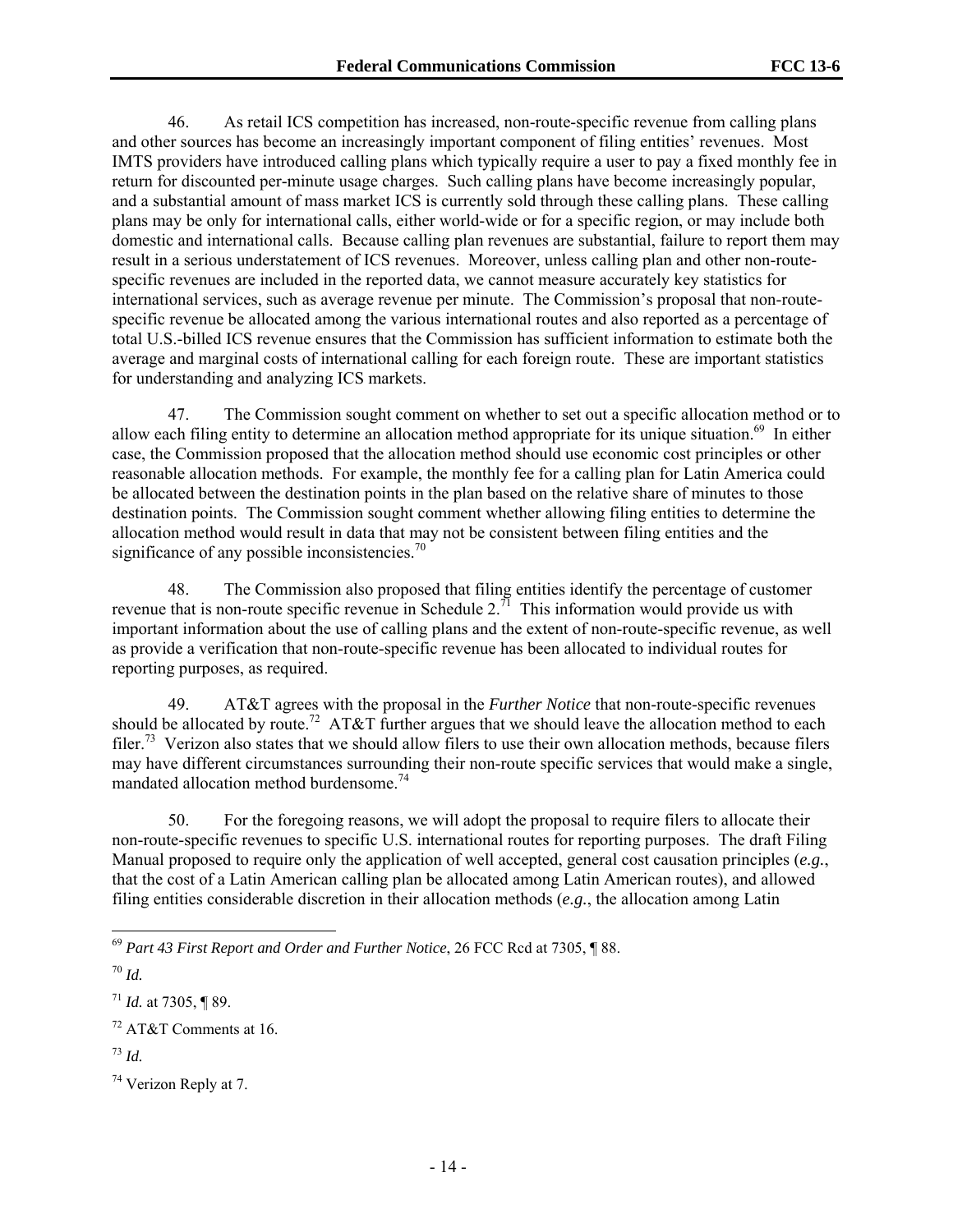American routes could be based on minutes or revenues, or some other relevant factor). Therefore, we will adopt the allocation requirements described in the draft Filing Manual.

51. No commenter addressed our proposal to require filing entities to report non-route-specific revenues as a percentage of U.S.-billed ICS revenue on Schedule 2. However, AT&T contends that reporting world total non-route-specific revenues, which is a similar statistic, as burdensome.<sup>75</sup> (Worldtotal non-route-specific revenues could be calculated by multiplying total U.S.-billed ICS revenue on Schedule 2 by the percentage figure for non-route-specific revenue that the Commission proposes that filing entities report.) As explained above, reporting non-route-specific revenues as a percentage of total revenues will provide us with important information for understanding and analyzing ICS markets. It will allow us to estimate the average and marginal costs of international calling for each foreign route, evaluate the impact of discount calling plans and verify that non-route specific revenue has been allocated among the various routes. Moreover, we do not think that reporting non-route-specific revenues as a percentage of total customer revenue will be burdensome. In allocating non-route-specific among the various routes, a carrier must identify all non-route-specific revenue to be allocated. The calculation of a percentage requires the carrier to sum these amounts. We therefore adopt our proposal that filing entities identify the non-route-specific revenue as a percentage of customer revenue in Schedule 2.

# **11. Reporting of Traditional Transiting Traffic (Schedule 2)**

52. Carriers are currently required to report separately their traditional transit traffic on a route-by-route basis.<sup>76</sup> The Commission proposed to have filing entities report traditional transiting traffic on a world total basis on Schedule  $2^{.77}$  It is useful for our understanding of the wholesale ICS market to know the overall amount of traditional transiting traffic carried by U.S. companies because such traffic is part of the wholesale ICS market. Since transiting traffic is subject to the settlement arrangements between the foreign service providers in the origination and termination countries, and not the U.S. service provider's settlement agreement, it is not appropriate to include the settlement payouts and receipts for those calls in the data for the route. We also do not believe that is it necessary to have the fees paid to the U.S. service provider for transiting traffic broken down by route for any of our analytical purposes.

53. The only commenter to address this issue, AT&T, agrees that it is unnecessary to have traditional transit traffic data broken down on a route-by-route basis.<sup>78</sup> Accordingly, we will require filers to report traditional transiting traffic only on a world total basis on Schedule 2.

### **12. Reporting of World Total Traffic by Customer Category and Routing Arrangement (Schedule 2)**

54. On Schedule 2, the Commission proposed to require filing entities to report their worldtotal ICS traffic and revenues by customer category (residential and mass market, business and government, U.S. resellers, and reoriginated foreign traffic) and by routing arrangement (*i.e.*, whether they terminate traffic over their own international facilities or through resale of other U.S. carriers' services).<sup>79</sup> This information is important to our understanding of the international telecommunications

l 75 AT&T Comments at 4 and 16.

<sup>76</sup> *See* Section 43.61 Filing Manual at 15. Traditional transiting is reported under billing code 3.

<sup>77</sup> *Part 43 First Report and Order and Further Notice*, 26 FCC Rcd at 7305-06, ¶ 90.

<sup>78</sup> AT&T Comments at 4.

<sup>79</sup> *Part 43 First Report and Order and Further Notice*, 26 FCC Rcd at 7302, ¶ 78. Proposed Schedule 2 also treats as a class of users "reoriginated foreign traffic" – that is, foreign traffic which U.S. carriers reoriginate in the United States and terminate at a foreign point under the same settlement arrangements as U.S.-originated traffic. Such traffic has become an important part of U.S. carriers' ICS business.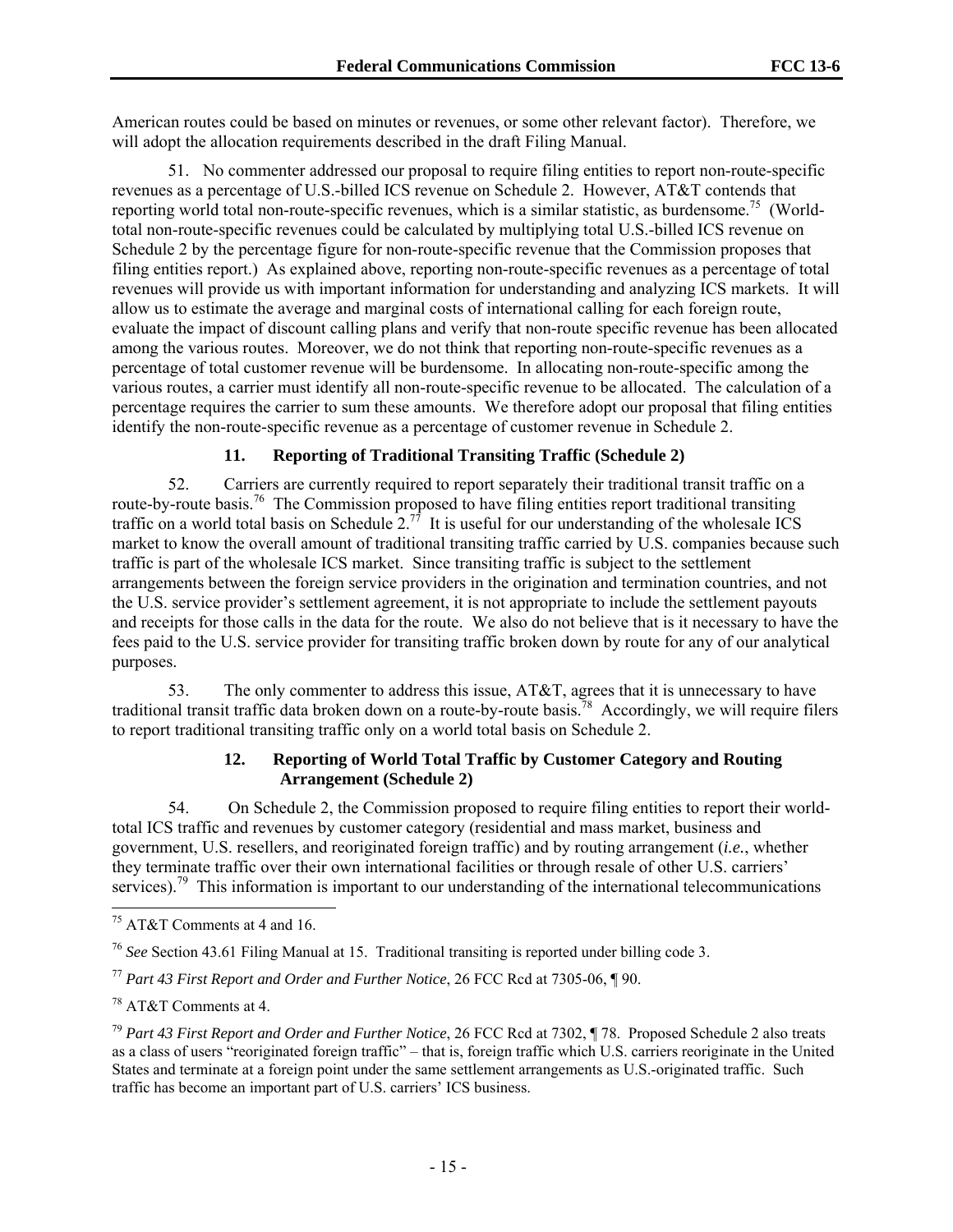markets because such information is useful for transaction analysis, evaluation of the development of competition, and consumer protection.<sup>80</sup> In the *Further Notice*, the Commission proposed to require carriers only to report this customer information on a world-total basis.<sup>81</sup> We believed that world-total information for all customer categories and routing arrangements would be sufficiently useful for our analytical purposes.

55. AT&T agrees with the proposal in the *Further Notice* to not require route-specific reporting of traffic by customer class, but rather to have reporting on a world-total basis.<sup>82</sup> AT&T supports our proposal to disaggregate ICS traffic and revenue by customer class, and particularly agrees with our proposal to classify small business customers as residential customers or as "residential and mass" market customers," stating that it is often difficult to distinguish small business and some other nonresidential customers from residential customers.<sup>83</sup> Verizon expresses concern that a breakdown of traffic and revenue between customer classes, particularly at a country-level, may be difficult for many providers.<sup>84</sup>

56. We believe the changes the Commission proposed in the *Further Notice* to simplify the filing of customer class information by getting it on a world-total basis will provide important information to the Commission while significantly reducing the burdens of reporting on a country-level and adopt this approach. Customer class information, even at a world-total level, would improve the accuracy and relevance of key statistics derived from the data and bring the report into conformance with the market definitions used in various analyses we undertake, including merger reviews. As the telecommunications industry has changed, ICS has evolved into a multi-sector industry – various wholesale sectors in which carriers buy and sell bulk ICS minutes, and retail sectors in which carriers (including those that provide facilities ICS) sell ICS minutes to end users, *i.e.*, residential and business ICS customers.<sup>85</sup> As a result, the key statistics we derive from current traffic and revenue data may have become increasingly inaccurate, as they do not reflect these distinctions.

57. This data collection would capture data that we need for conducting competitive analyses, including those done in transaction reviews. In analyzing transactions, gathering this information on an annual basis would provide a baseline against which to measure a specific merger proposal. Having world-total ICS traffic and revenue data broken down by customer class would help us obtain greater accuracy in evaluation of competitive conditions in the key ICS retail markets recognized by the FCC in transaction reviews and help us ensure that telecommunications service consumers have adequate competitive choices and that all providers of ICS have adequate access to each class of customers.

58. In addition, these data would allow us to calculate an average revenue per minute (ARPM) that more accurately reflects the separate rates paid by U.S. businesses, residential consumers,

82 AT&T Comments at 4.

<sup>83</sup> *Id.* at 5.

l

<sup>84</sup> Verizon Reply at 7.

<sup>80</sup> *Part 43 First Report and Order and Further Notice*, 26 FCC Rcd at 7302, ¶ 80.

<sup>81</sup> *Id.* at 7302-03, ¶ 80.

<sup>&</sup>lt;sup>85</sup> U.S. facilities ICS providers sell ICS to ICS resellers as well as end users. ICS resellers buy ICS from U.S. facilities ICS providers and other ICS resellers, and sell ICS to other ICS resellers as well as end users. It is worth noting that a U.S. service provider that provides facilities ICS may also provide ICS resale, *i.e.*, they may buy ICS from other U.S. service providers.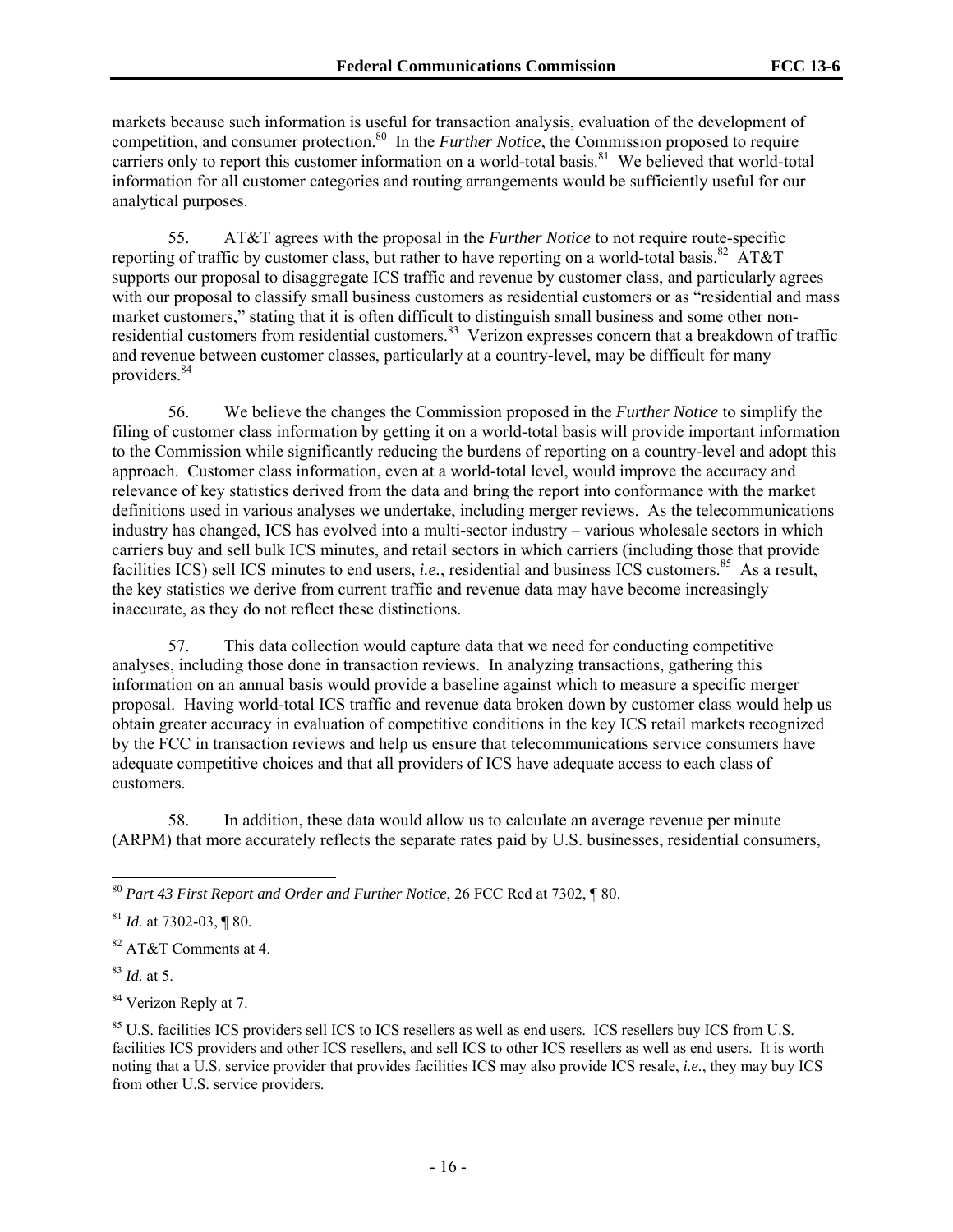and resellers. We rely on the ARPM $86$  statistics to monitor and evaluate the ICS rate levels paid by U.S. customers. <sup>87</sup> The statistics have enabled us to help ensure that ICS rates continue to move towards competitive, cost-based levels, thus ensuring that "all the people of the United States have access to communications services with adequate facilities at reasonable charges."<sup>88</sup> As the ICS market has evolved into separate retail and wholesale sectors, with carriers that provide facilities ICS selling significant and growing amounts of wholesale service to other carriers, these ARPM statistics increasingly reflect a mixture of wholesale and retail rates that make them no longer accurate indicators of the rates paid by U.S. residential consumers or other retail sectors. To remedy this problem, the Commission proposed to modify its filing requirements to require filing entities that provide facilities ICS, or that generate \$5 million or more of IMTS resale revenues annually, to report separately worldtotal data for ICS sold to other carriers and ICS sold to residential and business end-users.<sup>89</sup> In particular, these data would allow us more accurately to determine whether the reported reductions in ARPM reflect lower rates to residential consumers.<sup>90</sup>

59. For these reasons, we will adopt the Commission's proposal and require filers to disaggregate world-total ICS traffic and revenue data for each of the following customer categories and routing arrangements set out in Schedule 2: (1) residential and mass market; (2) business and government; (3) U.S. resellers; (4) reoriginated foreign traffic, (5) U.S-billed facilities IMTS, and (6) IMTS resale.

### **13. Reporting of International Calling Services Resale Traffic (Schedule 2)**

60. Currently carriers must report their ICS resale traffic and revenues on a world-total basis no matter how much revenue they received and must file a list of the countries where the calls were terminated.<sup>91</sup> The Commission proposed that service providers with less than \$5 million in ICS resale revenues for the annual reporting period, and that do not provide facilities ICS, should be exempted from filing their ICS resale traffic and revenue. The Commission also proposed to eliminate the requirement that filing entities submit a list of the destinations to which they provide ICS resale service.<sup>92</sup>

61. No commenter addressed this issue. We continue to believe that a \$5 million revenue threshold strikes the appropriate balance between capturing a sufficient amount of ICS resale data useful for analytical purposes and eliminating non-essential reporting requirements for smaller providers who only provide ICS on a resale basis and whose traffic and revenues comprise a small amount of the total ICS resale market. Many carriers who only provide ICS on a resale basis have very low ICS traffic volumes and revenues. With a \$5 million threshold, 87 carriers that currently have revenues comprising 96 percent of ICS resale revenue would file revenue information, while 1,124 carriers whose revenues

<sup>&</sup>lt;sup>86</sup> The average rate per minute or ARPM is calculated by dividing U.S. billed revenue by U.S. billed minutes. In order to understand the facilities ICS market, it is necessary to calculate the ARPM for each ICS route separately and for all routes combined.

<sup>&</sup>lt;sup>87</sup> Although some ICS rate data may be available from other sources, the data filed by all companies pursuant to our rules are far more reliable. There are no publicly available rate data for the various categories of ICS customers or the relative weight of each category in determining aggregate, industry-wide rate statistics. Thus we find neither the publicly-available information nor information from other sources to be a substitute for data filed in the Traffic and Revenue Reports.

<sup>88 47</sup> U.S.C. § 151.

<sup>89</sup> *Part 43 First Report and Order and Further Notice*, 26 FCC Rcd at 7304, ¶¶ 82-83.

<sup>90</sup> *Id.* at 7304, ¶ 84.

<sup>91</sup> *See Section 43.61 Filing Manual*, § 3, at 38-45.

<sup>92</sup> *Part 43 First Report and Order and Further Notice*, 26 FCC Rcd at 7307, ¶ 96.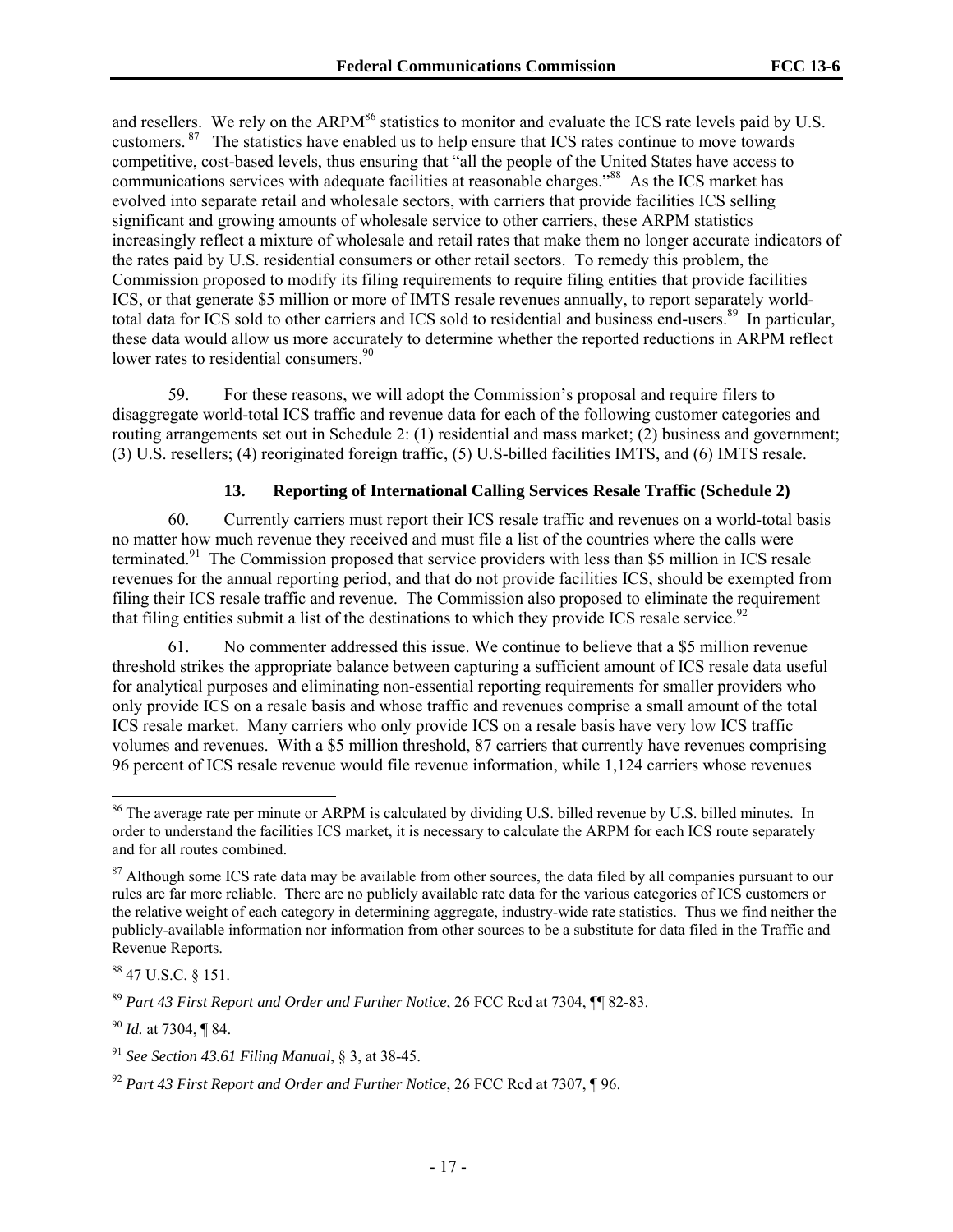currently comprise only four percent of ICS resale traffic would be relieved of the burden of filing traffic and revenue data.<sup>93</sup> We conclude that capturing 96 percent of ICS resale revenue provides us with an adequate picture of the ICS resale market to permit us to carry out our statutory duties, and that a requirement that 1,124 carriers file reports in order to capture the remaining four percent of the total resale revenue is not justified. Accordingly, we adopt our proposal that service providers with less than \$5 million in ICS resale revenues for the annual reporting period, and who do not provide facilities ICS, will be exempt from filing their ICS resale traffic and revenue.

62. Sprint supports the elimination of the reporting of ICS resale destinations, stating that this will reduce the burden on  $\overline{U.S.}$  carriers of meeting reporting requirements.<sup>94</sup> No other commenter addressed this issue. Therefore, we eliminate the requirement that filing entities submit a list of the destinations to which they provide ICS resale service.

# **14. Reporting of International Private Line Service (Schedule 3)**

63. In the *Further Notice*, the Commission proposed to adopt a number of the changes in the reporting of private line service originally proposed in the *Notice of Proposed Rule Making* in this proceeding, but also proposed to change some of those recommendations to simplify further the reporting of private line data. Filing entities would report these data on Schedule 3.95

64. The Commission proposed to eliminate the current requirement that filing entities disaggregate their private line service data into six categories based on the speed (bits per second) of the service.<sup>96</sup> We believe it would be sufficient for competitive analyses and in our analyses of carrier transactions to require filing entities to report the total number of private line circuits they provided, expressed in 64 kilobit per second (kbps) equivalents.

65. The Commission proposed to continue to require filing entities to report their private line services provided over owned facilities on a route-specific basis, and that filing entities report their circuits and revenues for service provided over resold circuits on a world-total basis only. The underlying provider of these circuits would still be reporting them on a route-specific basis, so we would still get an accurate total of circuits used for private line service on a route-specific basis, as well as those that are resold on a world-total basis.

66. Only AT&T commented on these proposals, agreeing that we should not require filers to report private line services over resold facilities on a route-specific basis.<sup>97</sup> We believe that these changes would reduce the burdens on filers by significantly reduce the amount of data that filing entities need to file for international private line services, while providing us adequate data for any likely required analysis of private line services. Accordingly, we adopt these streamlining proposals for private line services.

<sup>93</sup> *See 2010 International Telecommunications Data.*

<sup>&</sup>lt;sup>94</sup> Sprint Comments at 2.

<sup>95</sup> *Part 43 First Report and Order and Further Notice*, 26 FCC Rcd at 7308, ¶¶ 100-102.

 $96$  Filing entities currently are required to report their international private lines in six categories: (1) voice circuits, (2) up to 1200 bps, (3) 1201 bps to 9600 bps, (4) 9601 bps to 30 Mbps, (5) greater than 30 Mbps to 120 Mbps, and (6) greater than 120 Mbps. *Section 43.61 Filing Manual* at Section 1.C.4.

<sup>&</sup>lt;sup>97</sup> AT&T Comments at 4.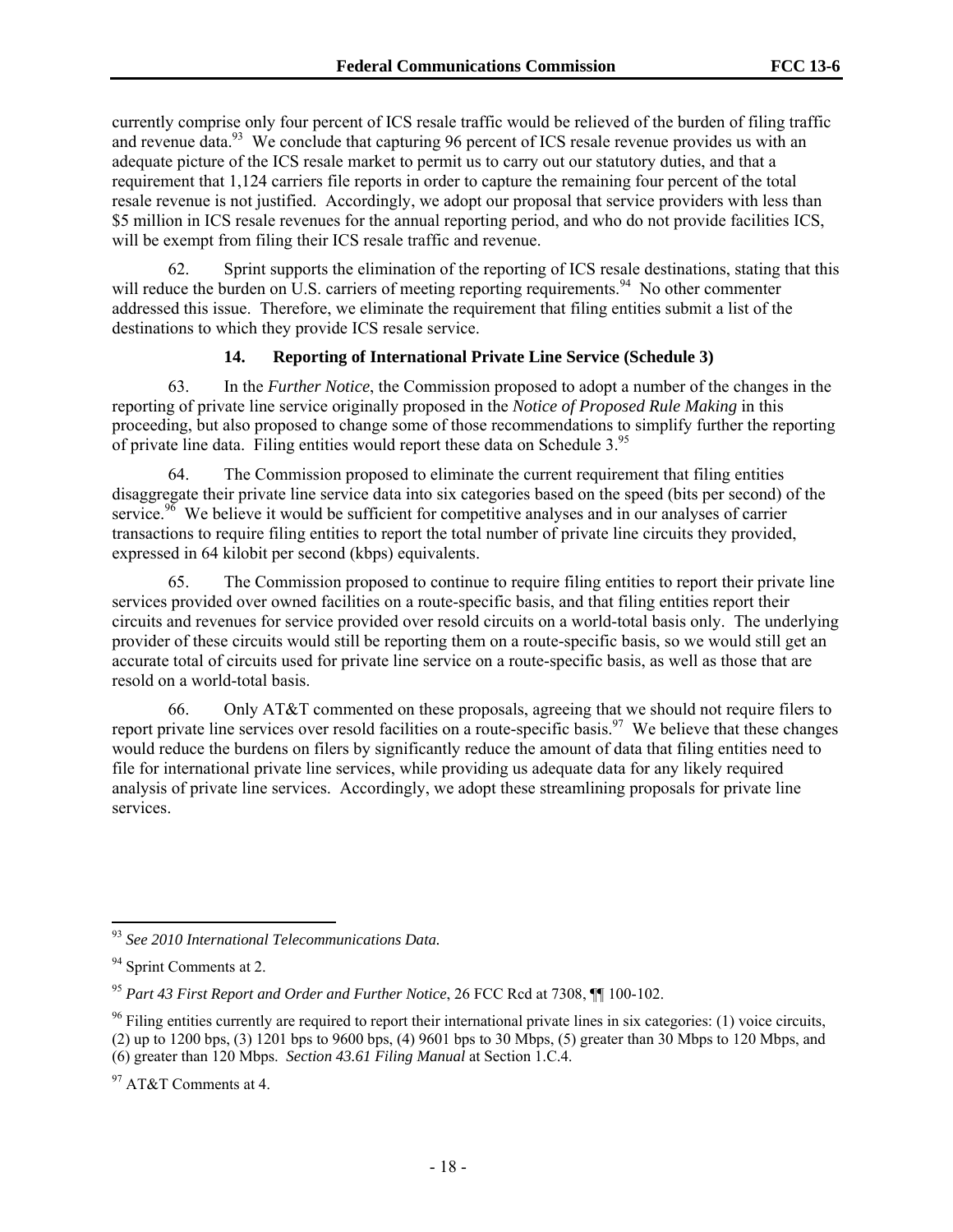# **15. Reporting of International Data Services (Schedule 4)**

67. The Commission proposed that filing entities report certain international data services with miscellaneous services rather than their private line services.<sup>98</sup> Traditionally, carriers offered private line service by establishing a dedicated circuit between two or more customer locations, allowing the customer to use such a circuit to transmit an unlimited amount of customer information between the customer locations for a fixed period of time – usually a month. More recently, carriers have supplemented such dedicated circuits with services such as virtual private lines that consist of making a transmission network available for the use of the customer, rather than a dedicated line. Still more recently, carriers have introduced other services, based on a variety of transmission protocols, that similarly involve a customer's use of a network-based service rather than a dedicated private line.

68. The Commission proposed that filing entities report their international data services on a world-total basis as "miscellaneous services" except for components of such services that are provided as U.S. international point-to-point guaranteed capacity for use by an individual customer, and thus classifiable as international private line service.<sup>99</sup> We believe that such world-total revenue data would provide us sufficient information to monitor the international data services market, while simplifying the information filing entities must provide.

69. Only AT&T commented on this proposal, agreeing that we should not require the reporting of data services on a route-specific basis.<sup>100</sup> Accordingly, we will require filing entities to report international data services only on a world-total basis on Schedule 4, as proposed.

# **16. Reporting of International Miscellaneous Services (Schedule 4)**

70. The Commission proposed to require filing entities to continue to file data regarding their international miscellaneous services.<sup>101</sup> At present, carriers report data for traffic volume, revenue, and payouts to foreign carriers by world region for each miscellaneous service that they provided. Further, the Commission proposed to streamline the reporting requirement for miscellaneous services by only requiring filing entities to report services for which they have revenues of \$5 million or more.<sup>102</sup> Filing entities would report each of their miscellaneous and data services with \$5 million or more in revenue on Schedule 4 by providing the name of the service, a brief description of the service, and the world total revenue for the service.

71. We believe that there is continued value in receiving data for these services from filing entities and that a \$5 million threshold is appropriate. Such data can signal the emergence, growth, or decline of miscellaneous services in the international markets, and can provide a mechanism by which filing entities can account for all of their revenues from international telecommunications services. The

l <sup>98</sup> *Part 43 First Report and Order and Further Notice*, 26 FCC Rcd at 7309, ¶ 107.

<sup>99</sup> *Id.*

<sup>&</sup>lt;sup>100</sup> AT&T Comments at 4.

<sup>&</sup>lt;sup>101</sup> In 2010, eight carriers filed information for six miscellaneous services: Frame Relay/ATM, Packet Switching, Packet Switched Ethernet, TDM/TDMA service, virtual private line and virtual private network. *2010 International Telecommunications Data*, Table C.

 $102$  Based on 2009 international traffic and revenue information, a \$5 million filing threshold would have required two carriers to file information on two miscellaneous services. *See 2009 International Telecommunications Data,*  Table C.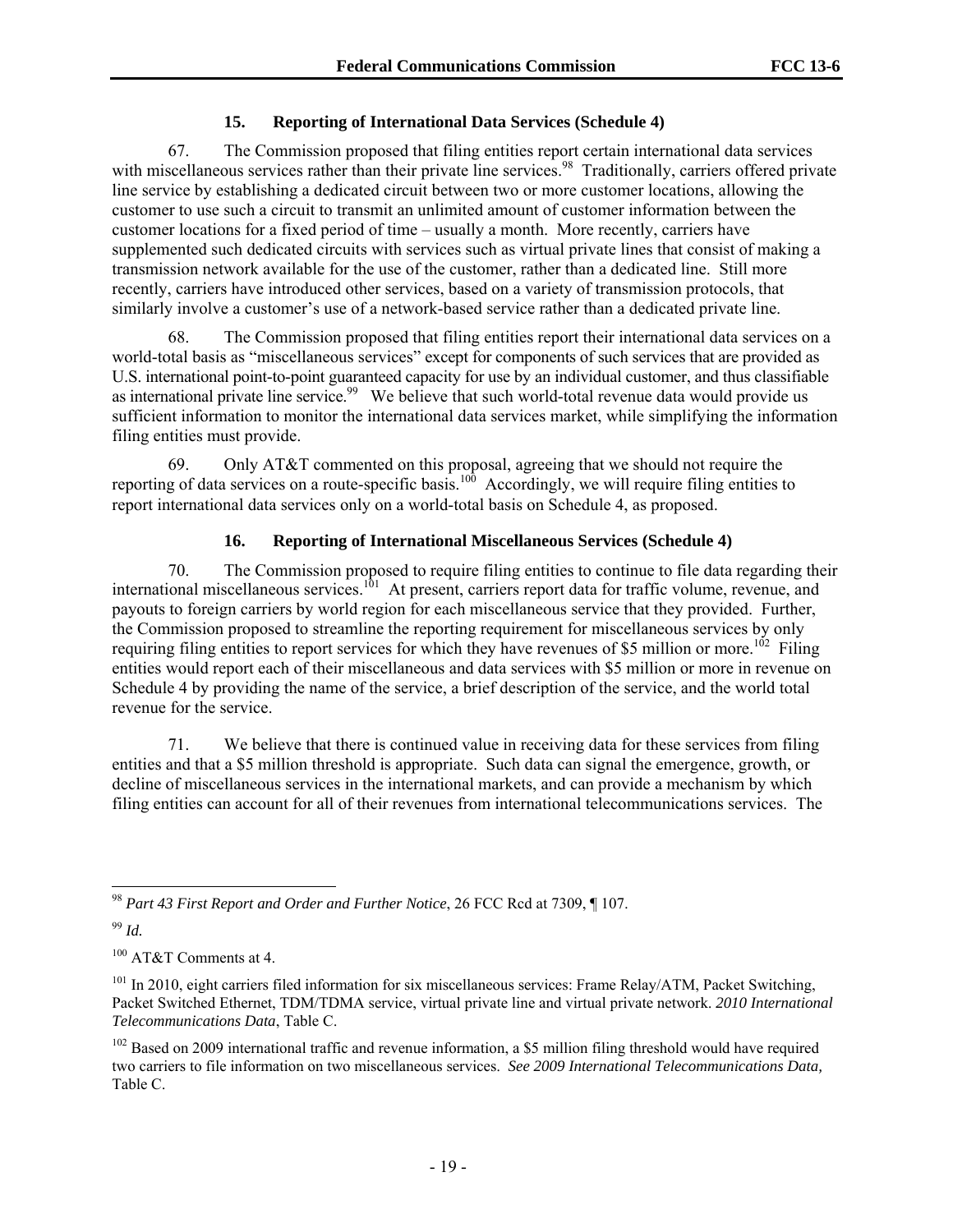commenters disagree, however, on the size of the revenue threshold we should use.<sup>103</sup> We find that a \$5 million revenue threshold for reporting international miscellaneous services strikes the appropriate balance between reducing the amount of information filing entities would be required to file and ensuring that we have an accurate view of the market. The revenue threshold would ensure that new services with significant growth would automatically become subject to the reporting requirement when the revenues for that service exceed \$5 million and that declining services would no longer be reported when the revenues fall below the threshold. Therefore, we adopt the proposal and will continue to require filing entities to file data on miscellaneous services.

72. Although Sprint supports the proposal that filing entities file traffic and revenue data for common carrier data services with miscellaneous services, it states that its Internet Protocol-based Multi-Protocol Labeled Switching (IP/MPLS) data service should not be subject to the reporting requirements because it falls squarely within the definition of non-common carrier "information service" in Section 3 of the Communications Act of 1934, as amended (Communications Act).104 Sprint requests a clarification that IP/MPLS data services need not be reported in the Traffic and Revenue Report.<sup>105</sup> We decline Sprint's invitation to classify its IP/MPLS data service here, though we note that filing entities must report specialized services only to the extent that they offer these services on a common carrier basis (and the revenues for such service exceed the \$5 million threshold).

### **17. Providers of VoIP Service**

73. The current traffic and revenue reporting requirements apply only to common carriers. International calling generated by VoIP service appears to constitute a significant and growing component of U.S. international calling markets and markets for international call completion services.<sup>106</sup> We are concerned that we may not be able to understand these markets without adequate data regarding international VoIP services connected to the PSTN.<sup>107</sup> As we explain below, without data from such service providers, we will not have the foundational information necessary to fulfill our obligation to support U.S. service providers' efforts to achieve cost-based foreign termination rates; to monitor U.S. international calling rates accurately to ensure that cost savings are flowed through to consumers; to protect U.S. service providers from anticompetitive activity by foreign carriers with market power; to evaluate mergers and other transactions involving international calling services; and to advise other government agencies of the characteristics of international calling.

<sup>&</sup>lt;sup>103</sup> Sprint Comments at 5-6 (the Commission should reduce or eliminate this threshold if miscellaneous services are to be reported); Verizon Reply at 3-4 (in addition to the \$5 million threshold the Commission should add a threshold of 0.10% of the filing entity's total revenues reported).

<sup>104</sup> Sprint Comments at 3 *citing* 47 U.S.C. § 153.

<sup>&</sup>lt;sup>105</sup> Sprint Comments at 3.

<sup>106</sup> *See Part 43 First Report and Order and Further Notice*, 26 FCC Rcd at 7313, ¶ 119.

<sup>&</sup>lt;sup>107</sup> International VoIP Service connected to the PSTN is defined as a service between the United States and a foreign point that: (1) enables real-time, two-way voice communications; (2) requires a broadband connection from the user's location; (3) requires Internet Protocol-compatible customer premise equipment; and (4) permits users generally to receive calls that originate on the public switched telephone network (PSTN) *or* to terminate calls to the PSTN. This differs from the definition of "interconnected VoIP service" set forth in 47 C.F.R. § 9.3, by including "one-way VoIP services." One-way VoIP services enable users to terminate calls to the PSTN but do not permit users to receive calls that originate on the PSTN, or enable users to receive calls from the PSTN but do not permit the user to make calls terminating to the PSTN.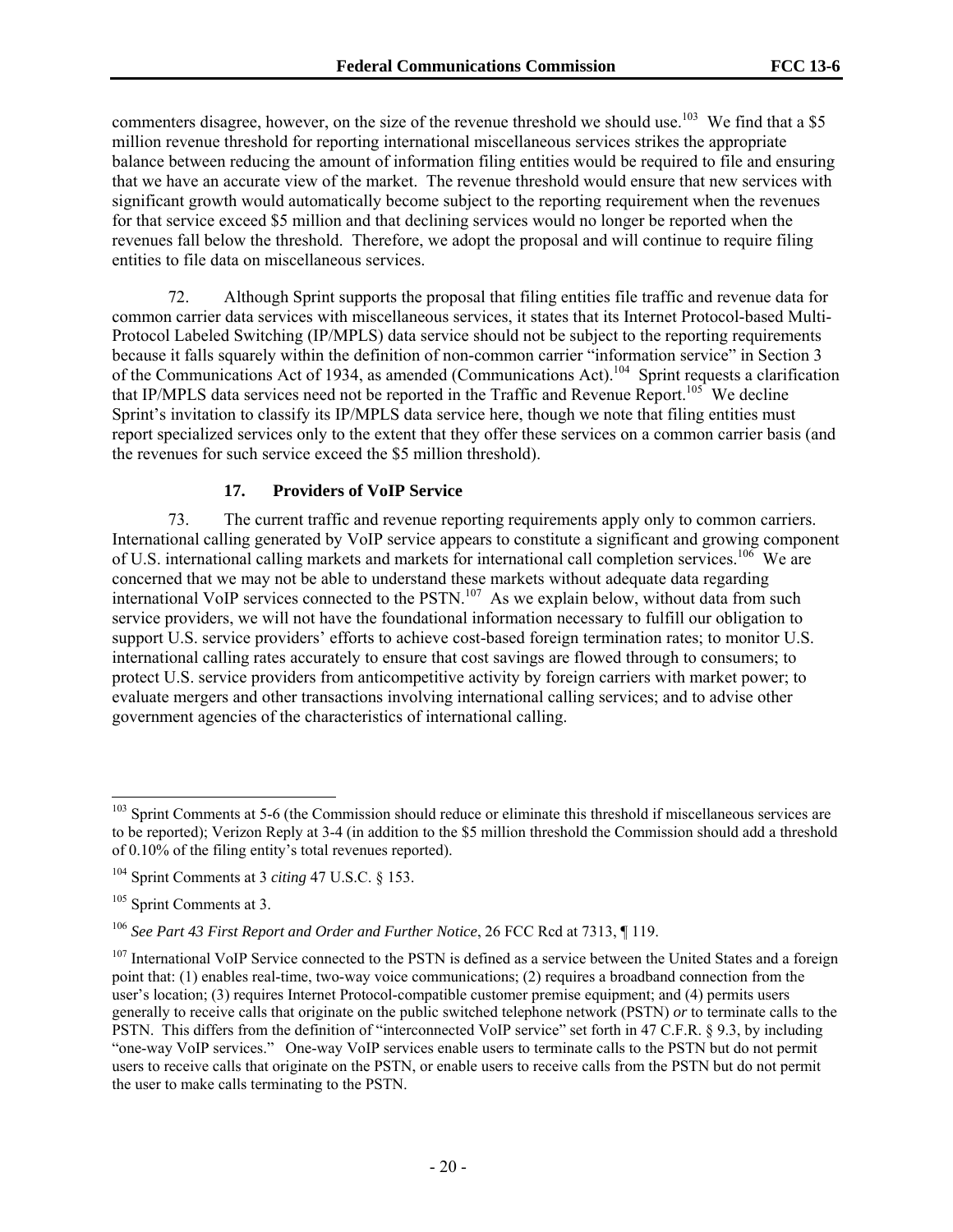74. We have recognized that VoIP services increasingly are viewed by consumers as a substitute for traditional telephone service.<sup>108</sup> Commission data show that end users are increasingly obtaining service from interconnected VoIP providers, such as cable companies.<sup>109</sup> For international phone calls, VoIP services connected to the PSTN provide essentially the same function to end users as IMTS, but use the Internet or private IP networks rather than traditional voice-grade IMTS circuits as part of the transmission path of these calls. Providers of VoIP services connected to the PSTN usually have very competitive rates for U.S. international calls.<sup>110</sup> VoIP calls are increasing at a faster rate than traditional IMTS calls. 111 This appears to explain why the traffic data filed pursuant to section 43.61 shows that IMTS traffic is declining.<sup>112</sup> Between 2006 and 2010, the latest year for which we have data, the amount of IMTS traffic reported to the FCC decreased from 72.4 billion minutes to 62.3 billion minutes.<sup>113</sup> This is the first time on record that IMTS traffic has decreased.<sup>114</sup> We attribute this decrease to substitution of international VoIP services (which generally are not currently reported) for IMTS, and

<sup>109</sup> In June 2011, there were 34 million interconnected VoIP subscriptions in the United States, a 17 percent increase from June 2010. In contrast, switched access lines decreased by 8 percent. In June 2011, 34 percent of residential wireline connections were interconnected VoIP. The percentage of total wireline retail local telephone service connections (business and residential) attributable to interconnected VoIP subscriptions was 23.3 percent in June 2011 (34 million out of total of 146 million); 19.2% in June 2010 (29 million of a total of 151 million); 15.2% in June 2009 (24 million of a total of 157 million; and 13.4% in December 2008 (22 million of a total of 163 million), the first time period for which the FCC received data. Local Telephone Competition: Status as of June 30, 2011, Industry Analysis and Technology Division, Wireline Competition Bureau (rel. June 2012). In 2009, Comcast reported that it was the third largest residential telephone service provider in the United States, exceeded only by AT&T and Verizon. *See* Comcast Now Third Largest Residential Phone Services Provider in the U.S., *available at*  https://www.comcast.com/about/pressrelease/pressreleasedetail.ashx?PRID=844 (last visited April 1, 2011).

<sup>110</sup> *See, e.g.* international calling rates for Vonage *available at* http://www.vonage.com/international\_perminute\_rates/?lid=sub\_nav\_international\_rates&refer\_id=WEBSR0706010001W1.

<sup>111</sup> Telegeography reports that world-wide international VoIP traffic grew 14% in 2010 while traditional international traffic grew at 3% and VoIP traffic accounted for 116 billion minutes, out of 419 billion minutes of international voice traffic world-wide. PriMetrica, Inc., Executive Summary to TeleGeography Report & Database (2011), *available at* http://www.telegeography.com/page\_attachments/products/website/researchservices/telegeography-report-database/0002/6653/TG\_executive\_summary.pdf. Telegeography projects that 30% of world-wide international traffic will be transported as VoIP in 2009. *Id*. Telegeography stated that international VoIP traffic accounted for 16% of world-wide international traffic in 2005. Telegeography 2006 at 43. S*ee also* Thomas Evslin, Chairman, ITXC Corp., Speech before the SuperComm Convention, Atlanta Georgia, June 2, 2003, reported in Communications Daily, at p. 9, June 3, 2003 (stating that VoIP accounted for more than 10% of international switched voice calls in 2003).

<sup>112</sup> *See* FCC International Traffic Data, Table A1, 2006-2010.

<sup>113</sup> *See id.*

l

<sup>114</sup> IMTS traffic declined in 2007, for the first time since 1985. After a slight rebound in 2008, reported IMTS traffic declined again in 2009 and declined even further in 2010. *See id.*

<sup>108</sup> *See Proposed Extension of Part 4 of the Commission's Rules Regarding Outage Reporting To Interconnected Voice Over Internet Protocol Service Providers and Broadband Internet Service Providers,* PS Docket No. 11-82, Report and Order, 27 FCC Rcd 2650, 2651-51, ¶ 2 (2012); *High-Cost Universal Service Support*, WC Docket No. 05-337, CC Docket No. 96-45, WC Docket No. 03-109, WC Docket No. 06-122, CC Docket No. 99-200, CC Docket No. 96-98, CC Docket No. 01-92, CC Docket No. 99-68, WC Docket No. 04-36, Order on Remand and Report and Order and Further Notice of Proposed Rulemaking, 24 FCC Rcd 6475, 6590 ¶ 205 n.523 (2008); *see also Telephone Number Requirements for IP-Enabled Services Providers*; WC Docket No. 07-243, WC Docket No. 07-244, WC Docket No. 04-36, CC Docket No. 95-116, CC Docket No. 99-200, Report and Order, Declaratory Ruling, Order on Remand, and Notice of Proposed Rulemaking, 22 FCC Rcd 19531, 19547 ¶ 28 (2007).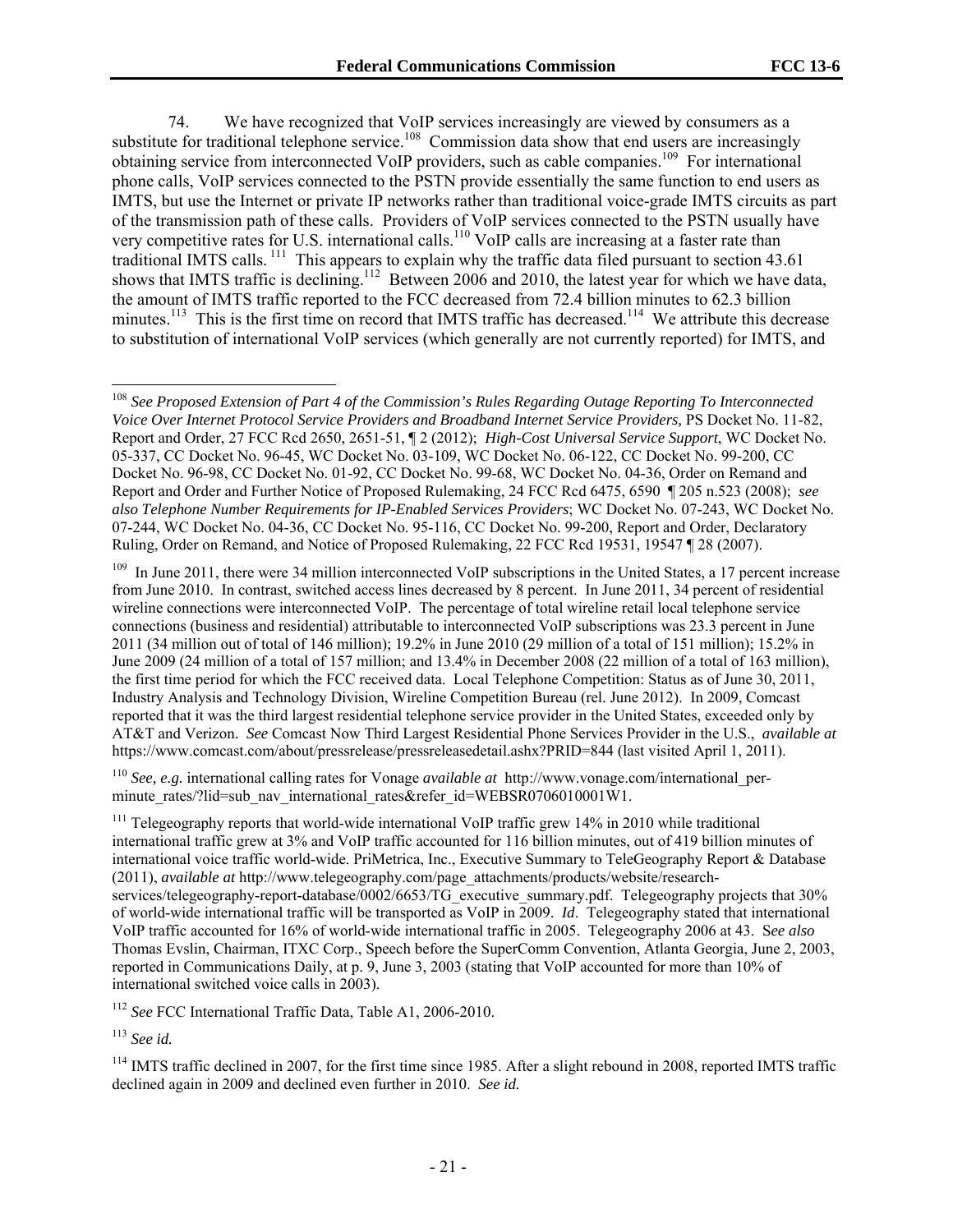not to a decline in the overall amount of U.S. international calling.<sup>115</sup> Indeed, carriers cited competition from VoIP providers as a major influence on the decrease in reported IMTS traffic.<sup>116</sup> Without data for international VoIP services connected to the PSTN, we will lack complete and accurate information about such basic matters as the amount of traffic and revenue generated by international calling services on each U.S. international route.

75. International VoIP services connected to the PSTN also employ critical economic inputs that are similar to those used by IMTS providers. Providers of international VoIP services connected to the PSTN enter into arrangements with foreign service providers for call completion services that are commercially and functionally similar to settlement arrangements between U.S. and foreign IMTS providers. In both cases, U.S. service providers exchange international traffic with foreign service providers for completion of calls via the PSTN and make and receive payments for such services. The Commission applies special scrutiny to international call completion markets in order to help protect U.S. international service providers from anticompetitive activity by foreign service providers and excessive settlement rates. Providers of VoIP services connected to the PSTN are important participants in modern call completion markets, and the Commission must obtain information about their traffic, payments, and receipts in order to fully understand these markets. Without data for international VoIP services connected to the PSTN, we will lack the information we need to help protect U.S. international service providers from anticompetitive activity by foreign service providers and excessive settlement rates.

76. Consequently, in the *Further Notice*, the Commission sought comment on whether the reporting requirements should be extended to all interconnected VoIP service providers<sup>117</sup> and providers of "one-way" VoIP services connected to the PSTN (collectively, "providers of VoIP services connected to the PSTN").<sup>118</sup> Specifically, the Commission sought comment on whether providers of VoIP services connected to the PSTN should be required to report their international traffic and revenue in the same manner that common carriers report their IMTS traffic and revenue. The Commission also sought comment on its legal authority to have providers of VoIP service connected to the PSTN file international traffic and revenue data under the Communications Act and under the Cable Landing License Act of 1921 (Cable Landing License Act). $^{119}$ 

77. AT&T supports the proposal to require interconnected VoIP providers to report international traffic and revenue. AT&T notes that in the *First Report and Order* the Commission determined that it continues to need traffic and revenue information in order to fulfill its statutory responsibilities to implement and enforce pro-competitive international policies and assist other government agencies.<sup>120</sup> AT&T states that interconnected VoIP service provides essentially the same function as IMTS, and accounted for 28 percent of residential wireline connections in June 2010.<sup>121</sup> AT&T contends that we must require reporting from providers of interconnected VoIP in order to gain

l

<sup>&</sup>lt;sup>115</sup> FCC Releases 2010 International Traffic Data, News Release (March 28, 2012) at 2.

<sup>116</sup> FCC Releases 2009 International Traffic Data, News Release (April 8, 2011) at 1.

 $117$  Interconnected VoIP service refers to interconnected Voice over Internet Protocol (VoIP) service, which: (1) enables real-time, two-way voice communications; (2) requires a broadband connection from the user's location; (3) requires Internet Protocol-compatible customer premise equipment; and (4) permits users generally to receive calls that originate on the PSTN and to terminate calls to the PSTN. *See* 47 C.F.R. § 9.3.

<sup>118</sup> *Part 43 First Report and Order and Further Notice*, 26 FCC Rcd at 7318, ¶ 125.

<sup>119</sup> *Id.* at 7315-18, ¶¶ 121-25.

<sup>120</sup> AT&T Comments at 8 (quoting the *Part 43 First Report and Order and Further Notice*, 26 FCC Rcd at 7276-77, ¶¶ 3-4).

<sup>&</sup>lt;sup>121</sup> *Id.* at 9 (citing FCC Local Telephone Competition: Status as of June 30, 2010, March 2011).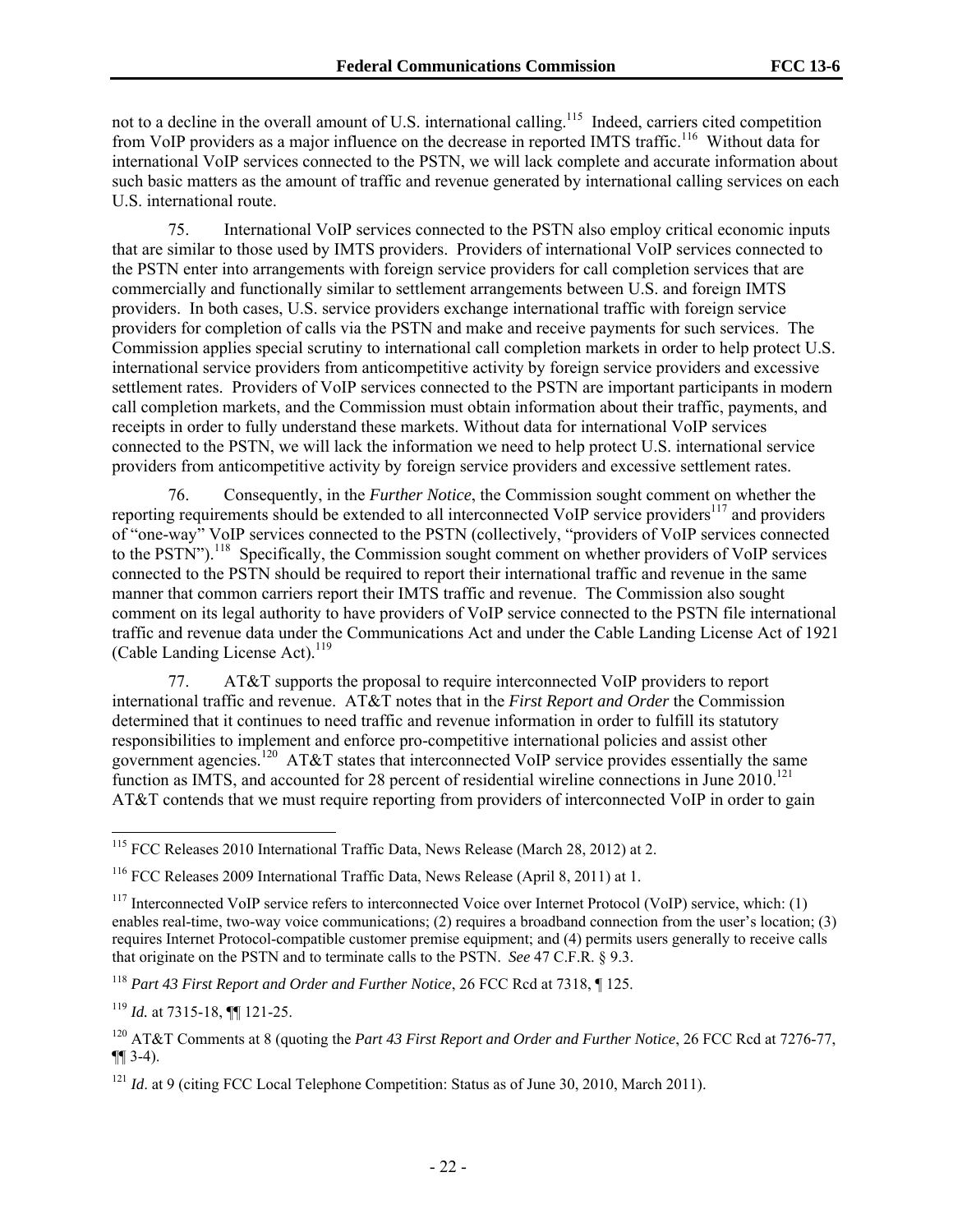accurate information on the state of the international calling market. Further, says AT&T, we should also require providers of "one-way" VoIP services to residential customers, such as Skype, to report traffic and revenue, because these services can be used to "replicate the basic functionality of interconnected VoIP service."122 AT&T notes that such providers are the largest provider of international voice communications in the world.<sup>123</sup> AT&T also notes that the Commission needs this information to exercise our licensing responsibilities under the Cable Landing Licensing Act. AT&T concludes that our ancillary authority is sufficient to allow us to require such reports, as such reporting is ancillary to the effective performance of our responsibilities.<sup>124</sup>

78. Verizon disagrees with our proposal, arguing that extending reporting obligations to providers of international interconnected VoIP service will increase costs and slow innovation. Verizon contends that our actions in extending such requirements as E911, the Communications Assistance to Law Enforcement Act (CALEA), universal service, and others to VoIP providers were justified by the public interest in each of these, but that no such public interest issues are implicated in traffic and revenue reporting.<sup>125</sup> Further, Verizon contends that the geographic tracking of traffic origination and termination is not always feasible with existing systems and processes.<sup>126</sup>

79. Sprint agrees that VoIP traffic is a significant component of international voice traffic, but suggests that our approach to international reporting requirements for VoIP providers should focus on the involvement of the PSTN in such calls.<sup>127</sup> Sprint also urges us to exempt from any international reporting requirements any call that resembles a local call in its involvement with the PSTN, if international settlements with foreign carriers are not at issue.<sup>128</sup> Google argues that extending the reporting requirements to interconnected VoIP would be contrary to our intent to streamline reporting and limit the burdens imposed by reporting requirements.<sup>129</sup> Google disagrees with AT&T, and contends that "one-way" VoIP do not enable "real-time two-way voice communications" and thus is not similar to international telecommunications service.<sup>130</sup>

80. We will require providers of international VoIP services connected to the PSTN to submit annual Traffic and Revenue Reports in accordance with Section 43.62 of our rules and the Filing Manual.<sup>131</sup> For the same reasons we concluded in the *First Report and Order* to maintain the

l

<sup>128</sup> *Id.*

<sup>122</sup> *Id*. at 12

 $123$  *Id.* at n. 20, 21 ("Skype reports that it has more than 20 million users in the United States – nearly 6 million more users than Verizon has for its residential telephone service. Skype S.à.r.l., Registration Statement (Form S-1), at 138 (Aug. 9, 2010), available at http://www.sec.gov/Archives/edgar/data/1498209/000119312510182561/ds1 htm; Verizon Communications Investor Quarterly 4Q 2010, at 6 (Jan. 25, 2011), *available at* http://news.vzw.com/investor/4Q%20financial.pdf" "*TeleGeography* reports that Skype is the largest provider of

cross-border voice communications in the world." *2010 TeleGeography Report*, Executive Summary, at 7).

<sup>124</sup> AT&T Comments at 11-12 (citing 47 U.S.C. § 151; *Development of Nationwide Broadband Data to Evaluate Reasonable and Timely Deployment of Advanced Services to All Americans*, 23 FCC Rcd 9691, ¶ 28 (2008) (*Broadband Data Reporting Order*).

<sup>&</sup>lt;sup>125</sup> Verizon Reply at 3-4.

<sup>126</sup> *Id*. at 6.

<sup>127</sup> *Id.* at 6.

<sup>&</sup>lt;sup>129</sup> Google Reply at 5.

<sup>130</sup> *Id.*

<sup>&</sup>lt;sup>131</sup> The Commission to date has not determined whether interconnected VoIP should be classified as either "telecommunications services" or "information services," and we do not make that determination today. *See IP-* (continued….)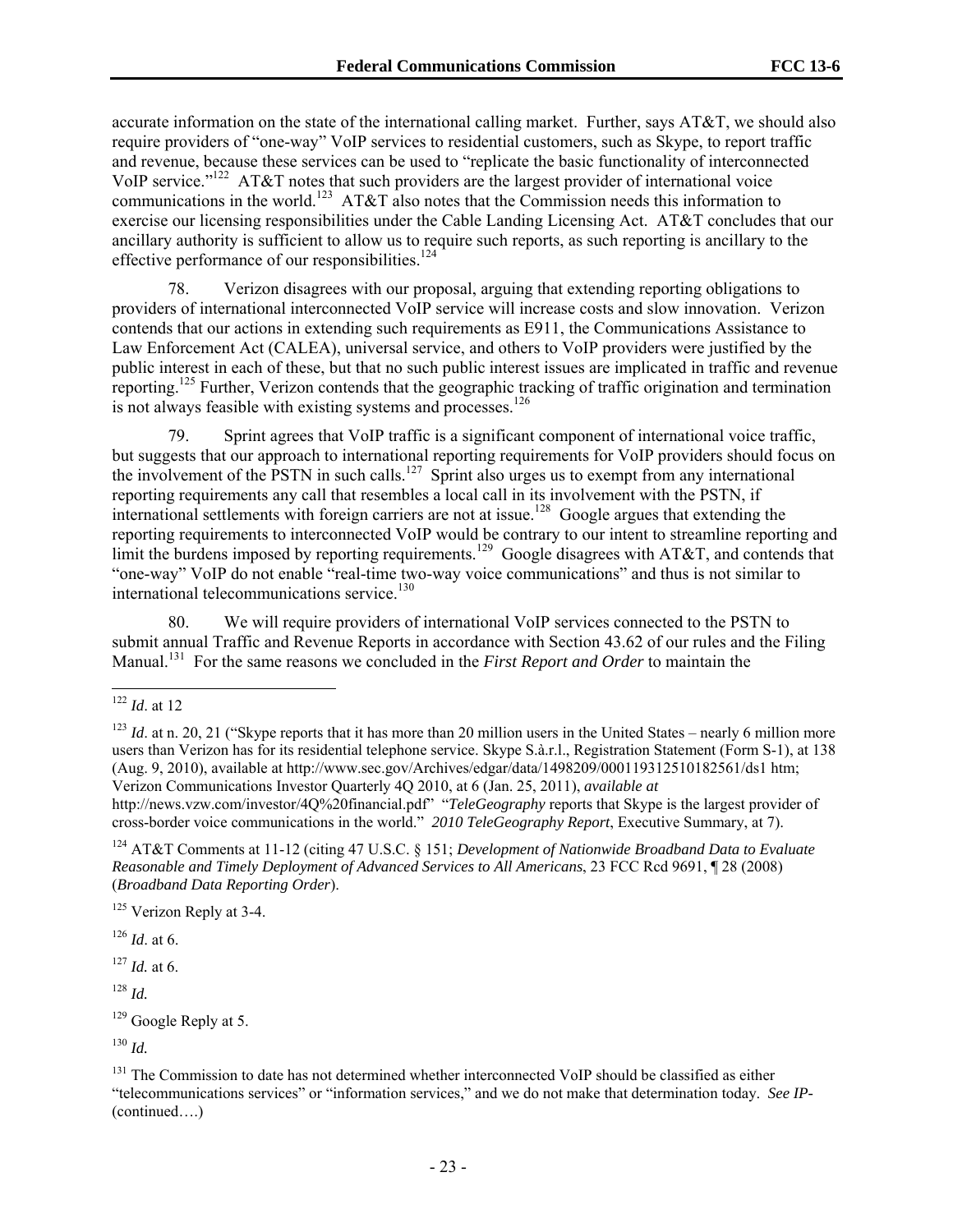international traffic and revenue reports,<sup>132</sup> we find that it is necessary to ensure these reports accurately reflect international calling markets and trends. Specifically, we find that it is in the public interest for us to collect sufficient information about international calling to support U.S. service providers' efforts to achieve cost-based termination rates and fees with other countries, to monitor U.S. international calling rates accurately, and to advise other government agencies of the characteristics of international calling. By not obtaining adequate data for international VoIP services connected to the PSTN, which directly compete with IMTS, the Commission's ability to understand the U.S. international calling and call completion marketplaces will erode, and with it the ability to promote competitive policies benefiting U.S telecommunications firms and customers. The absence of such data will also detract from our ability to understand foreign telecommunications markets and protect U.S. carriers and customers from anticompetitive harm by foreign carriers and governments. We thus conclude that traffic and data information for international voice calls carried by VoIP providers is necessary to determine the actual amount of international calling and the rates paid by consumers for international calling. In addition, as discussed in the *Further Notice*, information regarding VoIP traffic will support our efforts in carrying out the provisions of the Cable Landing License Act in licensing submarine cables that provide the bulk of international transmission capacity for Internet and VoIP traffic.<sup>133</sup>

81. Regardless of the classification of VoIP services connected to the PSTN, we have ancillary authority to require providers of those services to file traffic and revenue data.<sup>134</sup> We may employ ancillary authority when Title I of the Communications Act gives us subject matter jurisdiction over the service to be regulated and the assertion of authority is reasonably ancillary to the effective performance of our various responsibilities.<sup>135</sup> Both of the conditions for ancillary authority are satisfied here.

82. We find that VoIP connected to the PSTN falls under our subject matter jurisdiction because the Communications Act "shall apply to all interstate and foreign communication by wire or radio.  $\ldots$ <sup>136</sup> VoIP connected to the PSTN is clearly such communication. We have previously found that we have subject matter jurisdiction over interconnected VoIP and one-way VoIP connected to the PSTN.<sup>137</sup>

*Enabled Services,* WC Docket No. 04-36, Report and Order, 24 FCC Rcd 6039, 6043, ¶ 8, n. 21 (2009) (extending Section 214 discontinuance requirements to interconnected VoIP service); *see also IP-Enabled Services*, WC Docket No. 04-36, Notice of Proposed Rulemaking, 19 FCC Rcd 4863, 4893-94, ¶¶ 43-44 (2004) (seeking comment on the proper classification of particular IP-enabled services as "telecommunications services" or "information services" under the definitions of the Act). Rather, as we discuss, we include international VoIP services connected to the PSTN because they represent an important and rapidly growing part of the U.S. international calling market, and we are concerned we cannot adequately understand the market without this data.

<sup>132</sup> *Part 43 First Report and Order and Further Notice*, 26 FCC Rcd at 7282, ¶ 17.

<sup>133</sup> *Id.* 7317-18, ¶¶ 124-25.

<sup>134</sup> To the extent that VoIP services are common carrier services (and we do not decide that issue here), our existing reporting requirements would encompass such services.

<sup>135</sup> *See U.S. v. Southwest Cable Co.*, 392 U.S. 157, 177-78 (1968).

 $136$  47 U.S.C. § 152(a).

<sup>137</sup> *See, e.g., Universal Service Contribution Methodology, Federal-State Joint Board On Universal Service,* Report and Order and Further Notice of Proposed Rulemaking, WC Docket No. 06-122, CC Docket No. 96-45, 21 FCC Rcd 7518, 7542 (2006); *Development of Nationwide Broadband Data to Evaluate Reasonable and Timely Deployment of Advanced Services to All Americans, Improvement of Wireless Broadband Subscribership Data, and Development of Data on Interconnected Voice over Internet Protocol (VoIP) Subscribership*, Report and Order and Further Notice of Proposed Rulemaking, WC Docket No. 07-38, FCC 08-89, 23 FCC Rcd 9691 (2008); *Connect*  (continued….)

<sup>(</sup>Continued from previous page)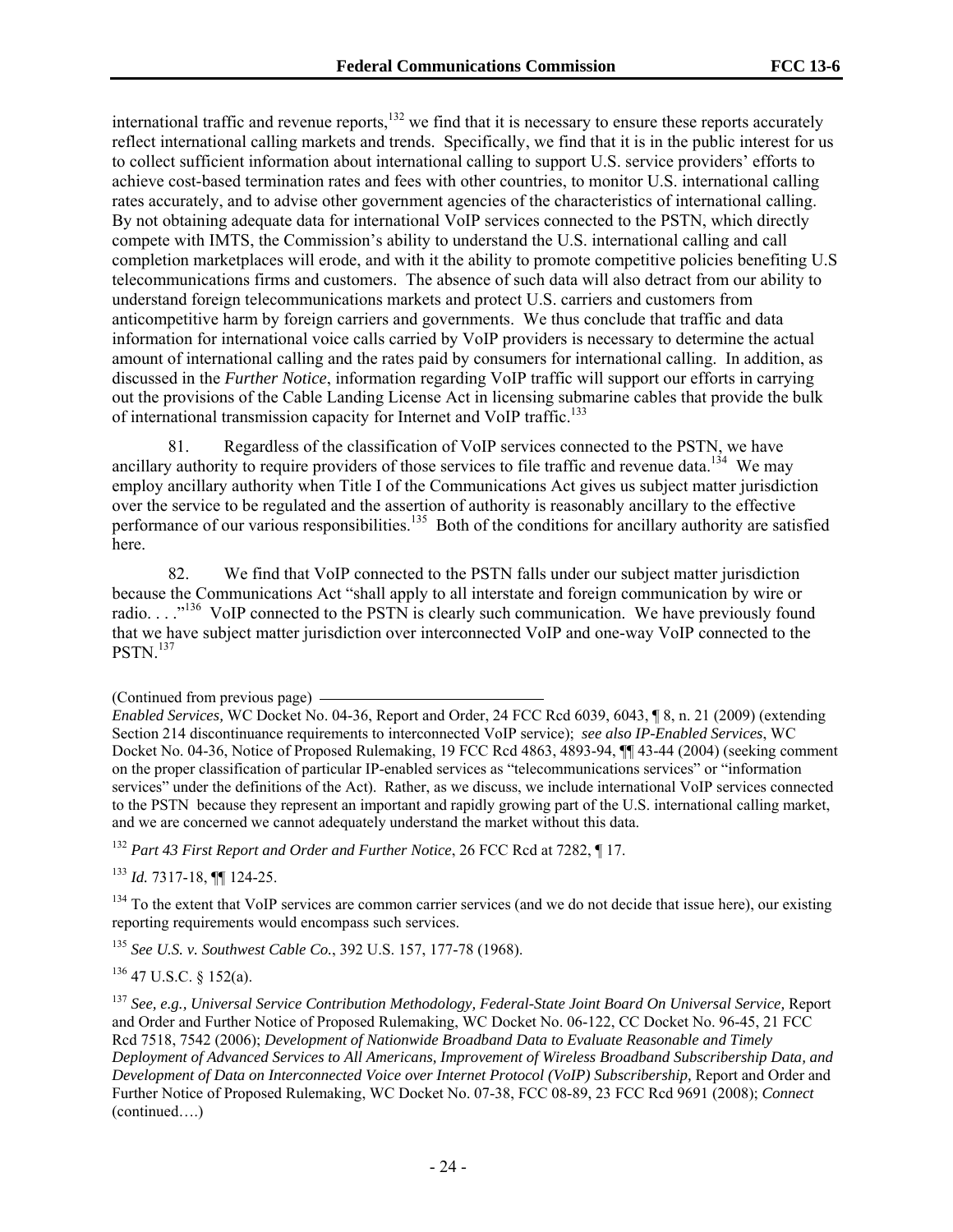83. We also find that requiring providers of VoIP connected to the PSTN to report traffic and revenue data is reasonably ancillary to the effective performance of the Commission's various responsibilities under the Communications Act. For example, as part of the public interest analysis performed under sections 214 and 310 of the Communications Act with respect to the entry of foreign carriers in the U.S. market, the Commission seeks to promote effective competition, particularly the market for international telecommunications services.<sup>138</sup> Such competition also helps protect against unreasonably high rates and undue discrimination, as required by sections 201 and 202 of the Communications Act.<sup>139</sup> We use the Part 43 data as part of these analyses, and thus ensuring that those data reflect an adequate picture of the current marketplace – including data from international VoIP connected to the PSTN – is reasonably ancillary to carrying out those statutory responsibilities.

We find that services providing one-way VoIP connected to the PSTN, such as Skype, are a significant part of the modern international calling markets and are functionally similar to IMTS and international interconnected VoIP services connected to the  $PSTN$ ,<sup>140</sup> contrary to Google's assertion otherwise.141 We also find that services providing one-way VoIP connected to the PSTN require call completion arrangements with foreign service providers that are similar to the settlement arrangements between U.S. and foreign IMTS providers and that such call completion services comprise a significant part of modern international call completion markets. In order to properly analyze both calling and call completion markets, we need information from one-way VoIP providers on their traffic, revenue, and payouts that parallels the information that we receive from interconnected VoIP providers and IMTS

#### (Continued from previous page)

*America Fund, A National Broadband Plan for Our Future, Establishing Just and Reasonable Rates for Local Exchange Carriers, High-Cost Universal Service Support, Developing an Unified Intercarrier Compensation Regime, Federal-State Joint Board on Universal Service, Lifeline and Link-Up, Universal Service Reform – Mobility Fund*, WC Docket No. 10-90, GN Docket No. 09-51, WC Docket No. 07-135, WC Docket No. 05-337, CC Docket No. 01-92, CC Docket No. 96-45, WT Docket No. 10-208, FCC 11-161, Report and Order and Further Notice of Proposed Rulemaking, 28 FCC Rcd 17663, 18013-14, 18029 (2010).

<sup>138</sup> *See, e.g.*, *Market Entry and Regulation of Foreign-Affiliated Entities*, IB Docket No. 95-22, Report and Order, 11 FCC Rcd 3873, 3877-88, ¶¶ 6, 8 (1995) (*Foreign Carrier Entry Order*).

<sup>139</sup> *See, e.g.*, *id*. at 8788, ¶ 9. *See also 2000 Biennial Regulatory Review – Amendment of Part 43 and 63 of the Commission's Rules*, IB Docket No. 00-231, Report and Order, 17 FCC Rcd 11416, 11428, ¶ 28 (2002) (explaining that the Commission, as well as industry, uses the information collected in the reports to monitor the development and competitiveness of international telecommunications markets and compliance with the Commission's rules and policies, and to identify trends in communications services, monitor the balance of settlement payments, and develop Commission policies and positions on international telecommunications issues); *id*. at 11429-30, ¶ 31 (discussing the use of information to "detect substantial declines in U.S. carriers' international switched service traffic and thus [] remove the benchmarks condition that prohibits a carrier's provision of facilities-based international private line service on a route where an affiliate has market power on the foreign end and maintains settlement rates with U.S. carriers that exceed the applicable benchmark.").

<sup>140</sup> Telegeography reports that cross-border traffic route via Skype is projected to grow 47 billion minutes in 2011. Further, if Skype's traffic were added to traditional international phone calls, international voice traffic would have grown 13% in 2011. PriMetrica, Inc., Executive Summary to TeleGeography Report & Database (2011), *available*  at http://www.telegeography.com/page\_attachments/products/website/research-services/telegeography-reportdatabase/0002/6653/TG\_executive\_summary.pdf at 3. As Telegeography notes, "it's difficult not to conclude that at least some of Skype's growth is coming at the expense of traditional carriers." *Id,* at 8. *See also Part 43 First Report and Order and Further Notice*, 26 FCC Rcd at 7314, ¶ 119.

 $141$  By limiting the reporting requirement to one-way VoIP that connects to the PSTN, and thus is a voice service, we are seeking data only on service that is functionally equivalent to international telecommunications service.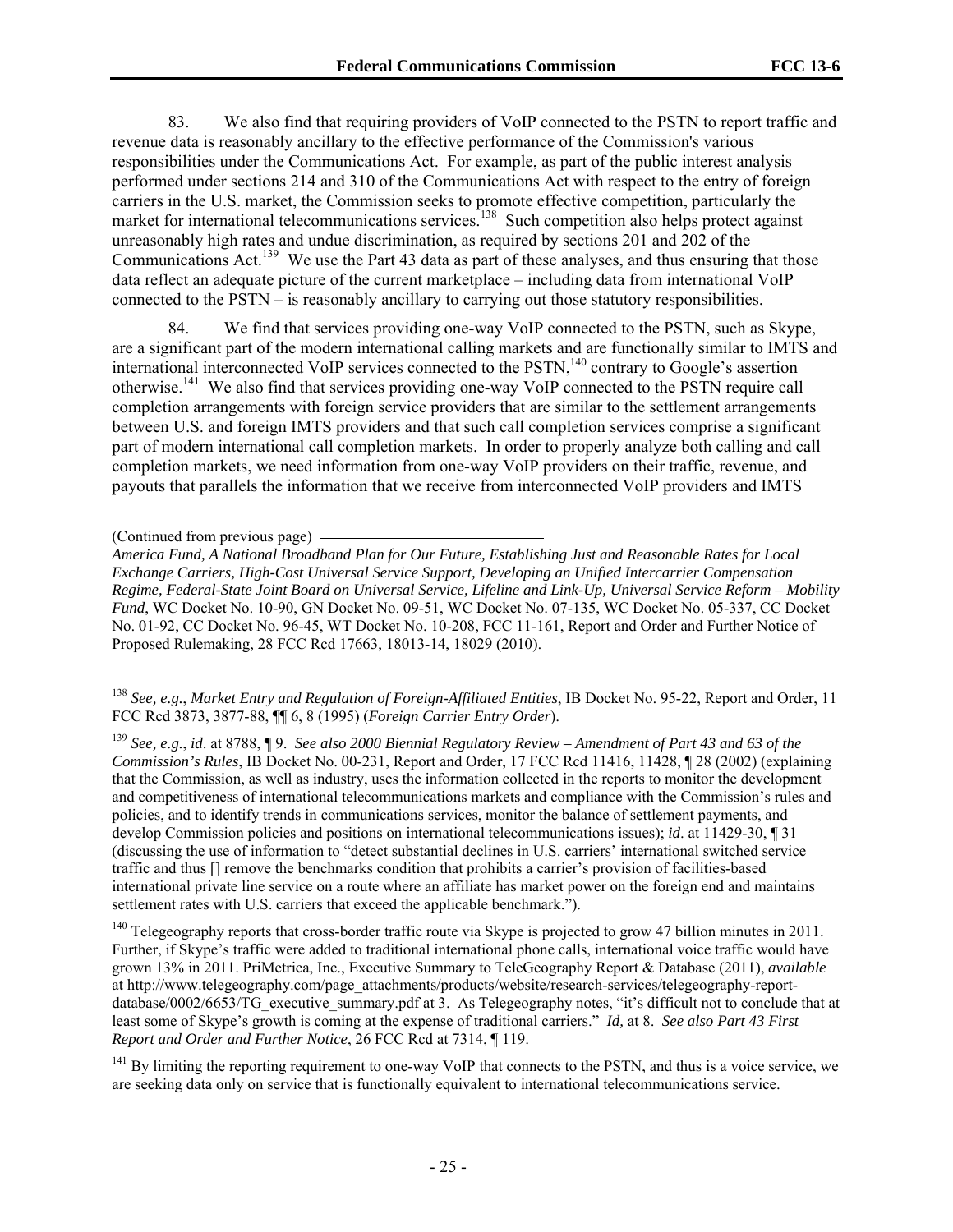providers. Accordingly, we will require all providers of VoIP services connected to the PSTN to file annual Traffic and Revenue Reports.

85. In addition, the Commission requested comments in the *Further Notice* as to whether VoIP traffic information is necessary to support its efforts in carrying out the provisions of the Cable Landing License Act in licensing submarine cables that provide the bulk of international transmission capacity for Internet and VoIP traffic.<sup>142</sup> AT&T agrees that we require reliable information on U.S. facilities markets in order to exercise our responsibility under the Cable Landing License Act.<sup>143</sup> No other party commented on this issue. Consistent with the discussion in the *Further Notice*, we conclude that information regarding VoIP traffic will support our efforts in carrying out the provisions of the Cable Landing License Act in licensing submarine cables that provide the bulk of international transmission capacity for Internet and VoIP traffic.

86. Finally, we do not believe that reporting by providers of VoIP service connected to the PSTN will be burdensome.<sup>144</sup> The data we require to be filed are routinely useful to management of telecommunications enterprises for business planning purposes. The reorganization of data already collected for other purposes to comply with our new reporting requirements are likely to entail modest recurring and non-recurring costs, the later of which will be amortizable over time. Based on the burden hours on common carriers to file traffic and revenue data and the reductions in those burdens that will occur with the streamlining of the reporting requirements we adopt in this *Second Report and Order,* we estimate that it should take a provider of VoIP service connected to the PSTN that has termination agreements with foreign service providers and thus need to report on a route specific basis around 150 hours to compile the data required and file its report. VoIP service providers that do not have termination agreements but provide international service via other VoIP providers or carriers will have a much lower burden, likely equivalent to the two burden hours we estimate for IMTS resale carriers to file traffic and revenue data. We believe that the long-term benefits to the public attributable to maintaining a comprehensive, industry-wide perspective on international calling services will substantially exceed the costs that reporting entities will incur in complying with our new rule.

#### **18. Revisions**

87. In the *Further Notice,* the Commission proposed that if a filing entity becomes aware of an error that is equal to or greater than one percent of the statistic that it filed, it would be required to file a revision to its Traffic and Revenue Report when it becomes aware of the error. AT&T argues that we should maintain our current requirements that filers must correct all errors of five percent or more by October 31, with no requirement for ongoing correction.<sup>145</sup> Verizon agrees with  $\widehat{AT\&T}$ 's comments, noting that the current reporting regime provides certainty to filers and to us by identifying a point at which reports are final.<sup>146</sup> As discussed above, we will require that corrections be filed only once and set a date for the filing of corrections – no later than October 31 of the year in which the original filing is required to be made – after which reports no longer need to be revised on the basis of new information.

l

<sup>142</sup> *Part 43 First Report and Order and Further Notice*, 26 FCC Rcd at 7317-18, ¶¶ 124-25.

 $143$  AT&T comments at 12.

<sup>&</sup>lt;sup>144</sup> In other words, the data we required to be filed produces a stream of information benefits over time. The nonrecurring and recurring costs of compliance we impose on the reporting firms may be expected to decline in unit terms over time as experience in producing the required report increase.

<sup>145</sup> AT&T Comments at 7-8 (quoting *Improving Regulation and Regulatory Review*, EO 13563, § 1 (Jan. 18, 2011), 76 Fed. Reg. 3821 (2011); *Presidential Memorandum – Regulatory Flexibility, Small Business and Job Creation*, Jan 18, 2011).

<sup>&</sup>lt;sup>146</sup> Verizon Reply at 8-9.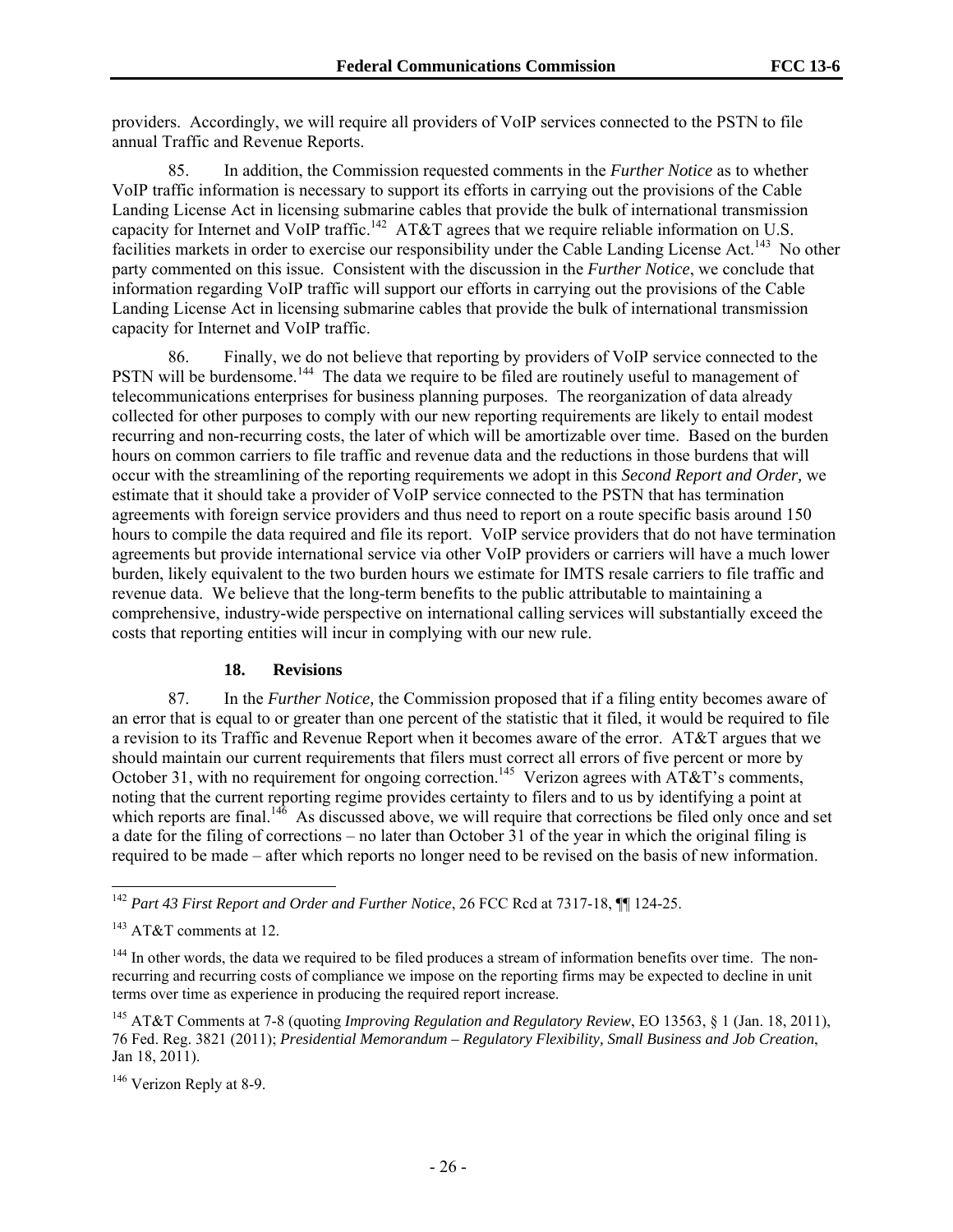We believe this substantially addresses commenters concerns about the burden of filing numerous updates.

88. We adopt, however, our original proposal to move to a one percent measure for when a correction needs to be filed. Our current five percent correction threshold provides an interval of uncertainty of 10 percent because the five percent error may be plus or minus. A 10 percent interval of uncertainty in our data analysis can often make it difficult to draw reliable conclusions necessary to carry out our statutory responsibilities. For instance, in computing market shares for merger analysis, errors could result in market share calculations that are inaccurate by as much as 10 percent. A one percent threshold, yielding a maximum error of two percent, will lead to much more reliable results. Furthermore, the prior threshold of five percent was established at a time when recordkeeping was significantly less automated than it currently is. We also note that neither of the commenters who addressed the issue gave any specific reason why the five percent threshold is appropriate, simply stating that the current requirements should continue. For these reasons, we will require all filers to file a revision to their annual reports by October 31 for all values where errors in the reports exceed one percent.

### **C. Changes Specific to the Circuit Status Reports**

89. As discussed in the *First Report and Order,* the Circuit Status Reports provide the Commission with essential information about the circuits or capacity between the United States and the rest of the world, and we need this data to understand U.S.-international transport markets.<sup>147</sup> We use the circuit data to, among other things, monitor the international transport markets to ensure that carriers with market power do not use their access to circuit capacity to engage in anticompetitive behavior, determine whether a proposed merger might result in an anticompetitive concentration of ownership in international transport markets, and develop policy positions for bilateral and multilateral negotiations and for Commission participation in international organizations.<sup>148</sup> The circuit data is also used to administer the annual regulatory fees established in section 9 of the Communications Act.<sup>149</sup> The Commission thus found in the *First Report and Order* that it was essential to maintain a requirement for the reporting of international circuits.150

90. We currently get international circuit data from facilities-based common carriers, pursuant to section 43.82 of the Commission's rules. Carriers must file the number of satellite, submarine cable and terrestrial common carrier circuits they owned or leased on December 31 of the previous year for each foreign point they serve, and whether they are active or idle.<sup>151</sup> For active circuits, carriers must identify the services for which they used each circuit – IMTS, private line, and miscellaneous or other international services. In addition, the staff collects information on the capacity of international submarine cables – through cable license landing applications, informal inquiries of the cable operators and monitoring the trade press – which is published as Table 7-A in the annual Section 43.82 Circuit Status Data report.

91. In the *Further Notice*, the Commission proposed to streamline the circuit-status reporting requirements by eliminating the reporting by service categories and the reporting of derived circuits.<sup>152</sup>

<sup>147</sup> *Part 43 First Report and Order and Further Notice,* 26 FCC Rcd at 7292-93, ¶ 49.

1

<sup>149</sup> *Id.* and 47 U.S.C. § 159.

<sup>150</sup> *Part 43 First Report and Order and Further Notice,* 26 FCC Rcd at 7292, ¶ 48.

<sup>148</sup> *Id.*

<sup>&</sup>lt;sup>151</sup> Some common carriers report both their common carrier and non-common carrier circuits in their circuit status filings.

<sup>152</sup> *Part 43 First Report and Order and Further Notice,* 26 FCC Rcd at 7311-12, ¶¶ 111-14.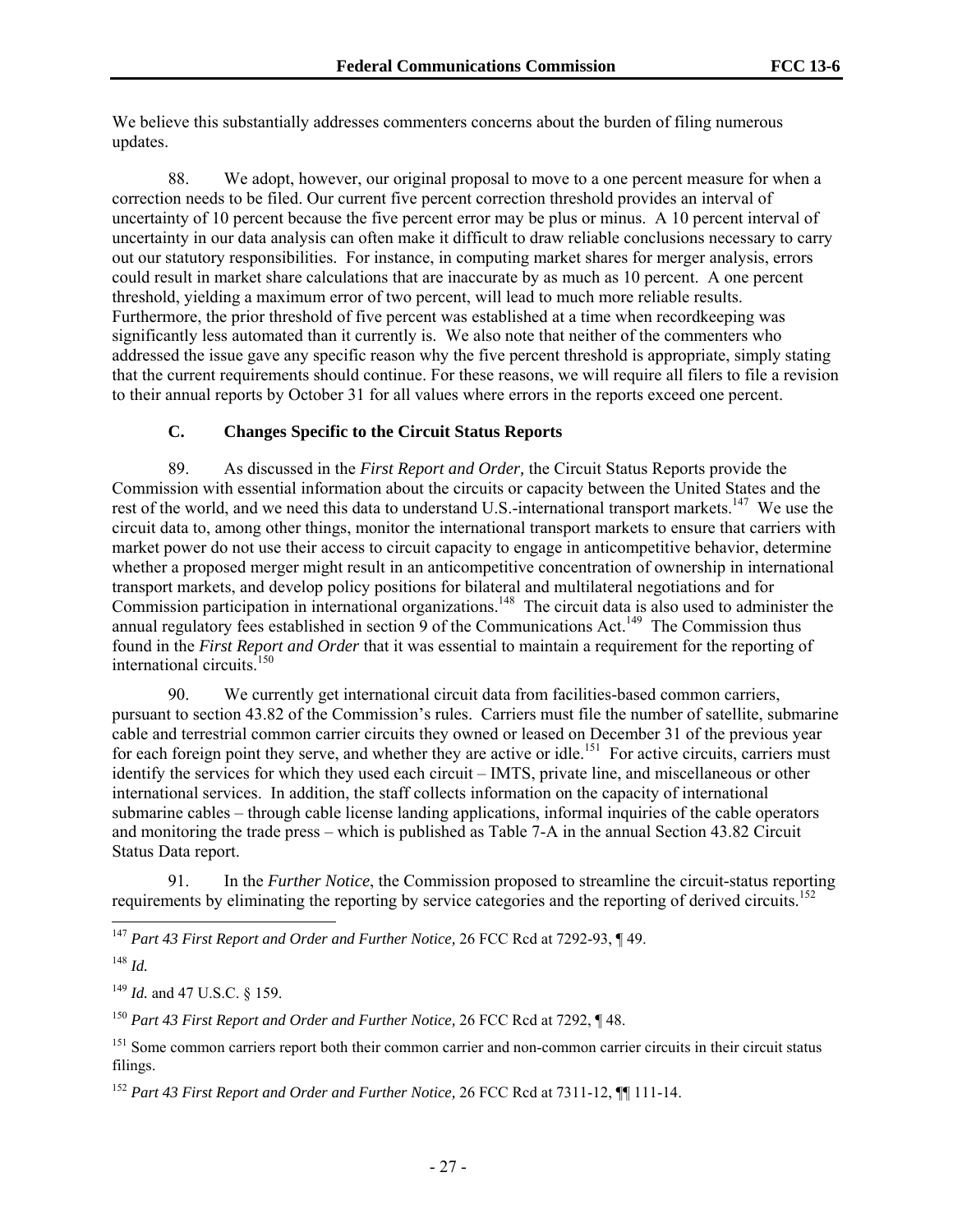Under this approach, the carriers would still file the number of satellite, submarine cable and terrestrial circuits they own or lease for each foreign point they serve, and whether they are active or idle. The Commission also proposed to retain the requirement that circuits be reported on the basis of 64 kbps equivalent circuits in order to keep the reporting standardized.<sup>153</sup>

92. In the *Further Notice,* the Commission noted that many of the facilities that are used to provide international transport are operated on a non-common carrier basis.<sup>154</sup> The Commission expressed concern that its view of the U.S. international telecommunications market is becoming skewed by the lack of information on non-common carrier operations.<sup>155</sup> The Commission thus sought comment on whether to extend the Circuit Status Reports to include international non-common carrier circuits.<sup>156</sup> It also sought comment on its authority to require reporting of non-common carrier circuits both under the Communications Act and the Cable Landing License Act.<sup>157</sup>

93. The international transport markets, which the Circuit Status Reports seek to measure, consist of capacity on terrestrial facilities, satellites and international submarine cables.<sup>158</sup> The vast majority of the capacity is on submarine cables. In 2010, circuits on submarine cables accounted for over 85 percent of reported circuits.<sup>159</sup> In total there is approximately 37.2 terabits per second (Tbps) of capacity on U.S.-international submarine cables.160 Thus in analyzing the international transport market the Commission usually focuses on submarine cable facilities. However, as noted in the *Further Notice,* currently only about 10 percent of the capacity of international submarine cables is reported in the Circuit Status Reports, because non-common carriers are not required to report circuit status data.<sup>161</sup>

94. Further, the Commission has found that terrestrial facilities, which mainly serve the U.S-Canada and U.S.-Mexico routes, are plentiful and that there are essentially no barriers to entry.162 The

l <sup>153</sup> *Id.* at 7312, ¶ 115.

<sup>156</sup> *Id.* at 7318-20, ¶¶ 126-31.

<sup>157</sup> *Id.* at 7319-20,  $\P$  130-31. The Commission licenses submarine cables and associated cable landing stations located in the United States pursuant the Cable Landing License Act of 1921. *See* Pub. Law No. 8 67<sup>th</sup> Congress, 42 Stat. 8 (1921); 47 U.S.C. §§ 34-39 (Cable Landing License Act of 1921); See also, Exec. Ord. No. 10530 § 5 (a) (May 10, 1954), reprinted as amended in 3 U.S.C. § 301, and 47 C.F.R. § 1.767-1.768. A cable landing license must be obtained prior to landing a submarine cable to connect: (1) the continental United State with any foreign country; (2) Alaska, Hawaii or the U.S. territories or possessions with a foreign country, the continental United States, or with each other and (3) points within the continental United States, Alaska Hawaii or a territory or possession in which the cable is laid within international waters.

<sup>158</sup> International transport refers to the international physical transmission paths used to offer services between the United States and foreign points.

<sup>159</sup> *See* 2010 Section 43.82 Circuit Status Data (rel. March 2012), Tables 2, 3, 4 and 5.

<sup>160</sup> *See id.*, Table 7-A.

<sup>161</sup> *Part 43 First Report and Order and Further Notice,* 26 FCC Rcd at 7319, ¶ 129 (citing 2009 Section 43.82 Circuit Status Data (rel. Dec. 2010), Table 7-A.) More recent data also shows that only around 10 percent of reported capacity on submarine cables is reported by common carriers. *See* 2010 Section 43.82 Circuit Status Data (rel. March 2012), Table 7-A.

<sup>162</sup> See AT&T Inc. and BellSouth Corporation Application for Transfer of Control, WC Docket No. 06-74, Memorandum Opinion and Order, FCC 06-189, 22 FCC Rcd 5662, 5741, ¶ 159, n. 432 (2007) (*AT&T/BellSouth Merger Order*); *Verizon Communications Inc. and MCI, Inc. Applications for Approval of Transfer of Control*, WC (continued….)

<sup>154</sup> *Id.* at 7318-19, ¶ 127.

<sup>155</sup> *Id.* at 7319, ¶ 129.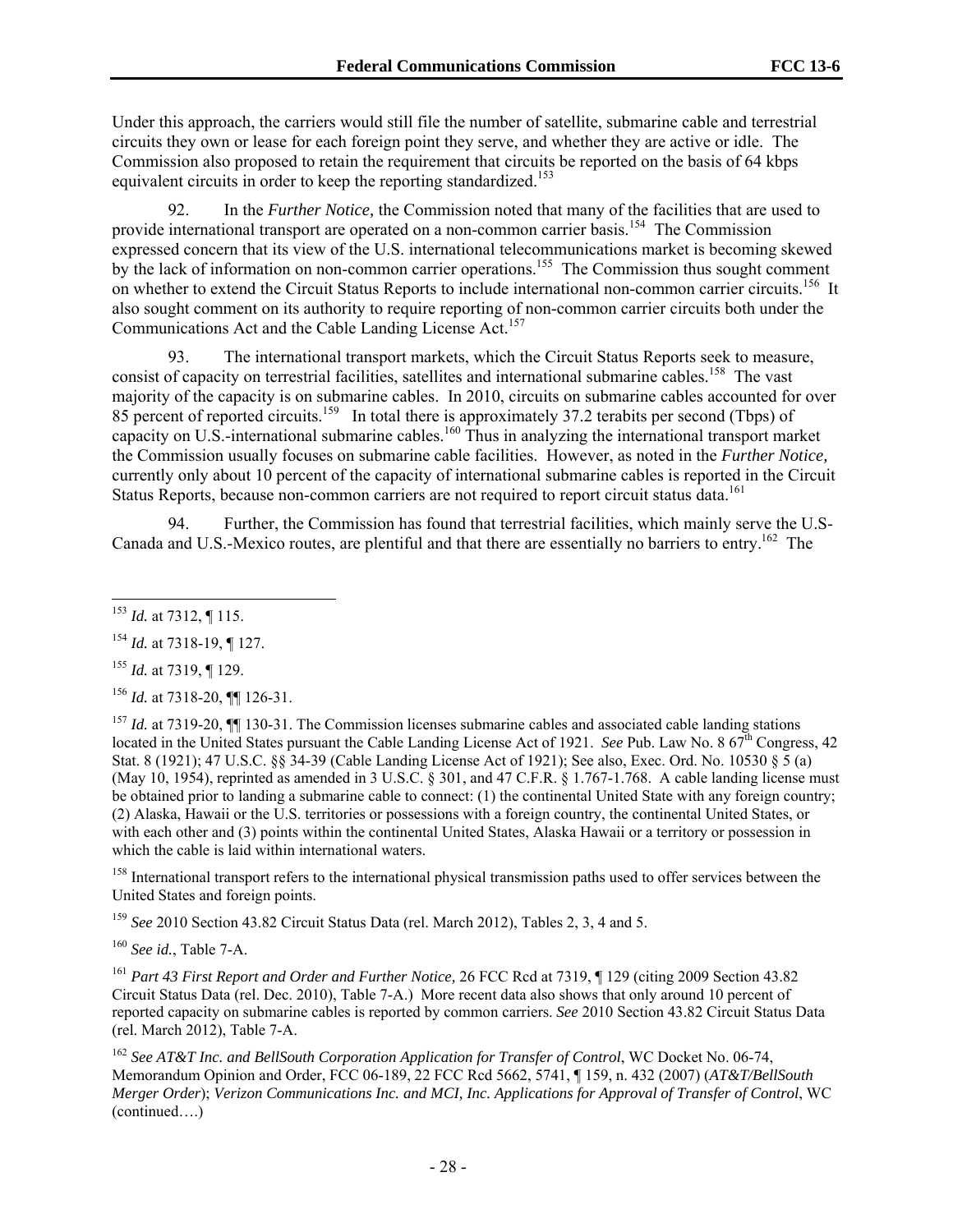Commission usually has not looked at those facilities when reviewing international transport markets.<sup>163</sup> Similarly the Commission generally does not focus on the satellite market when reviewing international transport markets.164 Moreover, as the Satellite Operators note, under Part 25 of our rules satellite operators already have to file annually capacity information.165 While those filings do not provide the same information contained in the circuit status reports, the information filed there would be useful in assessing the satellite transport market. In addition, we can request capacity information for terrestrial and satellite facilities on a case-by-case basis when needed to obtain information on these transport markets.

95. We do, however, need limited information on terrestrial and satellite circuits in order to administer efficiently our regulatory fees. Facilities-based common carriers are required to pay a percircuit fee on active (used or leased) 64 kbps international bearer circuits as of December 31, of the prior year in any terrestrial or satellite transmission facility for the provision of service to an end user or resale carrier, which includes active circuits to themselves or to their affiliates.<sup>166</sup> In addition, non-common carrier satellite operators must pay a fee for each circuit sold or leased to any customer, including themselves or their affiliates, other than an international common carrier authorized to provide U.S. international common carrier services.<sup>167</sup> We currently use the circuits reported in the circuit status filings to help determine the number of circuits on which fees should be paid in order to calculate the appropriate fee per circuit. Because we currently only get common carrier circuit data, and fees are collected on non-common carrier satellite circuits as well, we cannot be precise in our calculations, and this sometimes leads to an under or over-collection of fees.

96. We therefore will require facilities-based common carriers to report their world total aggregate active 64 kbps common carrier terrestrial and satellite circuits and satellite operators to report their world total aggregate active 64 kbps non-common carrier circuits. This a less burdensome requirement than proposed in the *Further Notice* because these filing entities will only have to report one number for each category – their world total aggregate active circuits – and will not have to provide information on idle circuits or on the destination for the circuit.<sup>168</sup> Further, this reporting requirement does not impose any additional burdens on satellite operators since they already have to report their noncommon carrier circuits when they file their regulatory fees.<sup>169</sup> We do not find that reporting of such circuits a few months earlier as part of the circuit status report, as all other international circuit or capacity holders do, will impose any significant burdens on satellite operators.

(Continued from previous page)

Docket No. 05-75, Memorandum Opinion and Order, 20 FCC 18433, 18514, ¶ 157, n. 443 (2005) (*Verizon/MCI Merger Order*).

<sup>163</sup> *See AT&T/BellSouth Merger Order* at 5741, ¶ 159, n. 432; *Verizon/MCI Merger Order* at 18514, ¶ 157, n. 443.

<sup>164</sup> *See AT&T/BellSouth Merger Order* at 5741, ¶ 159, n. 432; *Verizon/MCI Merger Order* at 18514, ¶ 157, n. 443. The Commission will look specifically at the satellite market when appropriate, such as in reviewing proposed mergers between satellite operators. In such cases, we typically need highly specific information from a limited number of entities.

165 Satellite Operators Reply at 9 (citing 47 C.F.R. § 25.210(l)).

<sup>166</sup> *See Assessment and Collection of Regulatory Fees for Fiscal Year 2012*, MD Docket No. 12-116, Report and Order, FCC 12-76, 27 FCC Rcd 8390, 8399-8400, ¶ 30 (2012) (*2012 Reg Fee Order*); *Assessment and Collection of Regulatory Fees for Fiscal Year 2008*, MD Docket No. 08-65, Second Report and Order, FCC 09-21, 24 FCC Rcd 4208, 4216, ¶ 20 (2009) (*Subcable Reg Fee Order*).

<sup>167</sup> *See 2012 Reg Fee Order,* 27 FCC Rcd at 8399-8400, ¶ 30; *Subcable Reg Fee Order*, 24 FCC Rcd at 4216, ¶ 20.

<sup>168</sup> Satellite operators will no longer have to assign idle capacity to a particular route, which the Satellite Operators state is impossible to do in a meaningful way. Satellite Operators Reply at 7-8.

<sup>169</sup> *Id.* at 6-7.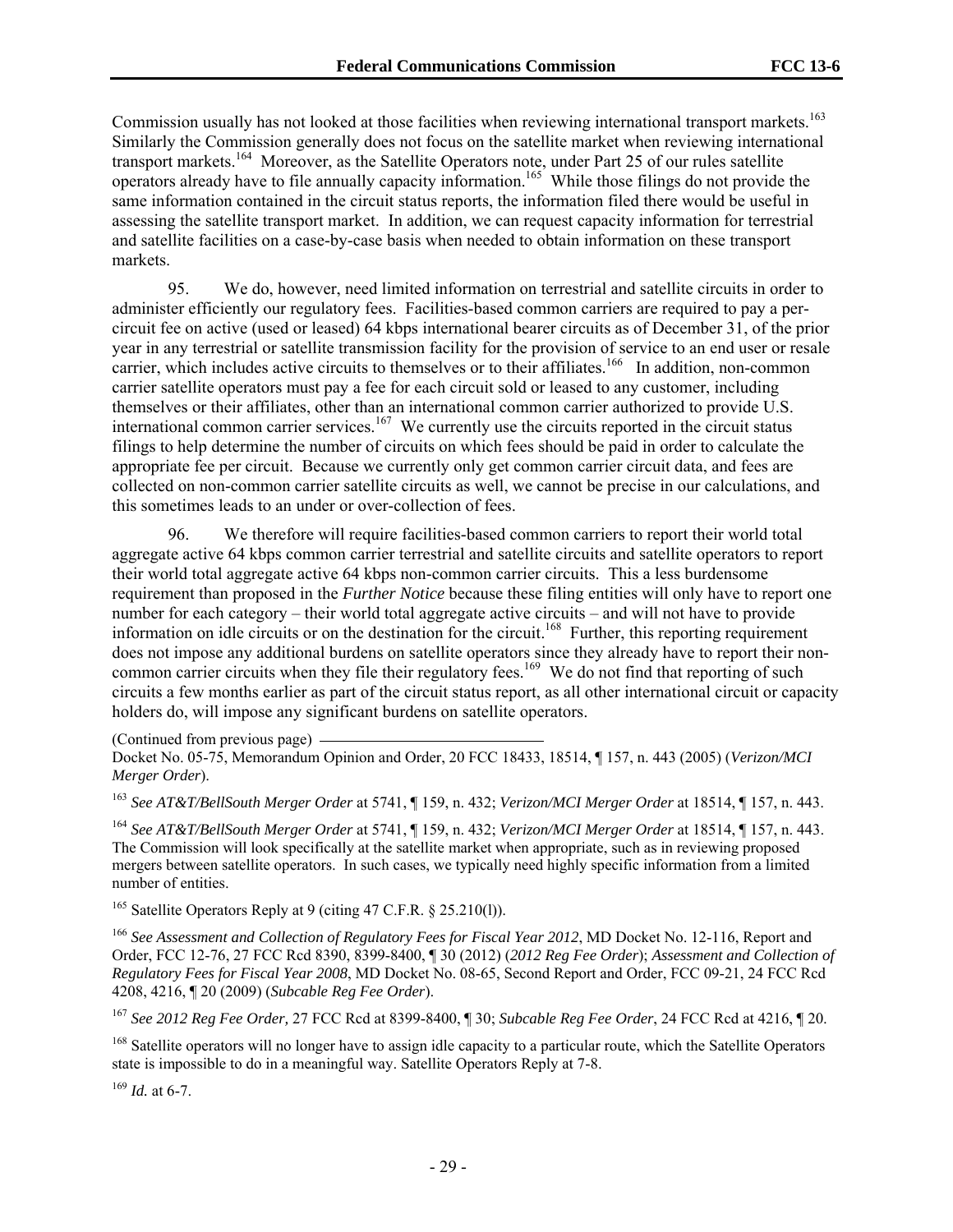97. We need more detailed information regarding international submarine cable capacity, however. A traditional analysis of the international transport market would focus on submarine cable capacity because submarine cables account for the vast majority of international transport capacity. Fiber optic submarine cables transmit the bulk of international common carrier traffic to and from the United States.<sup>170</sup> The growing trend toward interconnected VoIP and Internet-based services has been an important factor driving the need for construction of fiber optic submarine cables around the world.

98. Submarine cable capacity is an essential input in the provision of common carriage services such as ICS and international private lines. Markets for ICS and international private lines cannot perform competitively unless submarine cable capacity is freely available and not subject to anticompetitive concentration of ownership or control. Although common carriage service accounts for only about 10 percent of the demand for submarine cable capacity, capacity used for common carriage services is fungible with the remaining approximately 90 percent of submarine capacity used for other services, *e.g.,* IP services. Thus, we must collect information on all submarine cable capacity in order to ensure that common carriage services will have access to submarine cable capacity as a competitively supplied essential input. Under our new reporting requirements, we will collect data for all submarine cable capacity, not just capacity used for common carrier services, as we do now.

99. In assessing international transport markets, we look at submarine cable capacity in the three oceanic regions – the Atlantic, Pacific and Americas regions.<sup>171</sup> We determine the market concentration of the region by aggregating data regarding all the U.S. submarine cables in the region. We generally do not consider capacity data for individual foreign points (*i.e.*, route-specific data) when analyzing the market in an oceanic region, because potential bottlenecks in international transport capacity are generally regional in nature, not route-specific. Thus getting route-specific data, as we do under the current reporting requirements, is not the optimal means to obtain the data that we need to assess international transport markets. Getting data on a per-cable basis provides more useful data, because each cable serves a particular oceanic region, and should be less burdensome to the reporting entities. Also, getting data on a per-cable basis will allow us to better ensure that the data we are receiving is accurate and complete.

100. We will require all cable landing licenses<sup>172</sup> and common carriers that have capacity on an international submarine cable – collectively, "capacity holders" – to report that capacity.<sup>173</sup> They will no longer have to report 64 kbps circuits or the destination of the traffic carried over that capacity. Rather, as recommended by Sprint,<sup>174</sup> filers will report their capacity in STM-1 (Synchronous Transport

 $170$  In 2010, undersea cables accounted for 86.90% of the overall active transmission capacity used for international common carrier services; terrestrial links accounted for 13.07%; and satellite accounted for 0.03%. Of the traffic carried over those facilities, IMTS accounted for 4.1% of the total circuits used and international private line services accounted for 59.8% of total circuits. Approximately 36% of total circuits were used for services other than traditional private line services. *See 2010 Section 43.82 Circuit Status Data* at http://www fcc.gov/ib/pd/pf/csmanual html.

<sup>171</sup> *See AT&T/BellSouth Merger Order,* at 5741-42, ¶¶ 158-59; *Verizon/MCI Merger Order¸* at 18514-15, ¶ 158.

 $172$  The following entities are required to be licensees on a cable landing license: (1) Any entity that owns or controls a cable landing station in the United States; and (2) All other entities owning or controlling a five percent (5%) or greater interest in the cable system and using the U.S. points of the cable system. 47 C.F.R. § 1.767(h).

<sup>&</sup>lt;sup>173</sup> The international submarine cables subject to this requirement are those that connect the United States with international points. Capacity on domestic submarine cables – submarine cables that only connect points within the United States, such as cable connecting the Hawaiian Islands or Alaska to the conterminous United States – does not need to be reported.

<sup>&</sup>lt;sup>174</sup> See Letter from David A. Nall, Senior Counsel – Government Affairs, Sprint, to Marlene H. Dortch, Secretary, Federal Communications Commission, Apr. 13, 2012.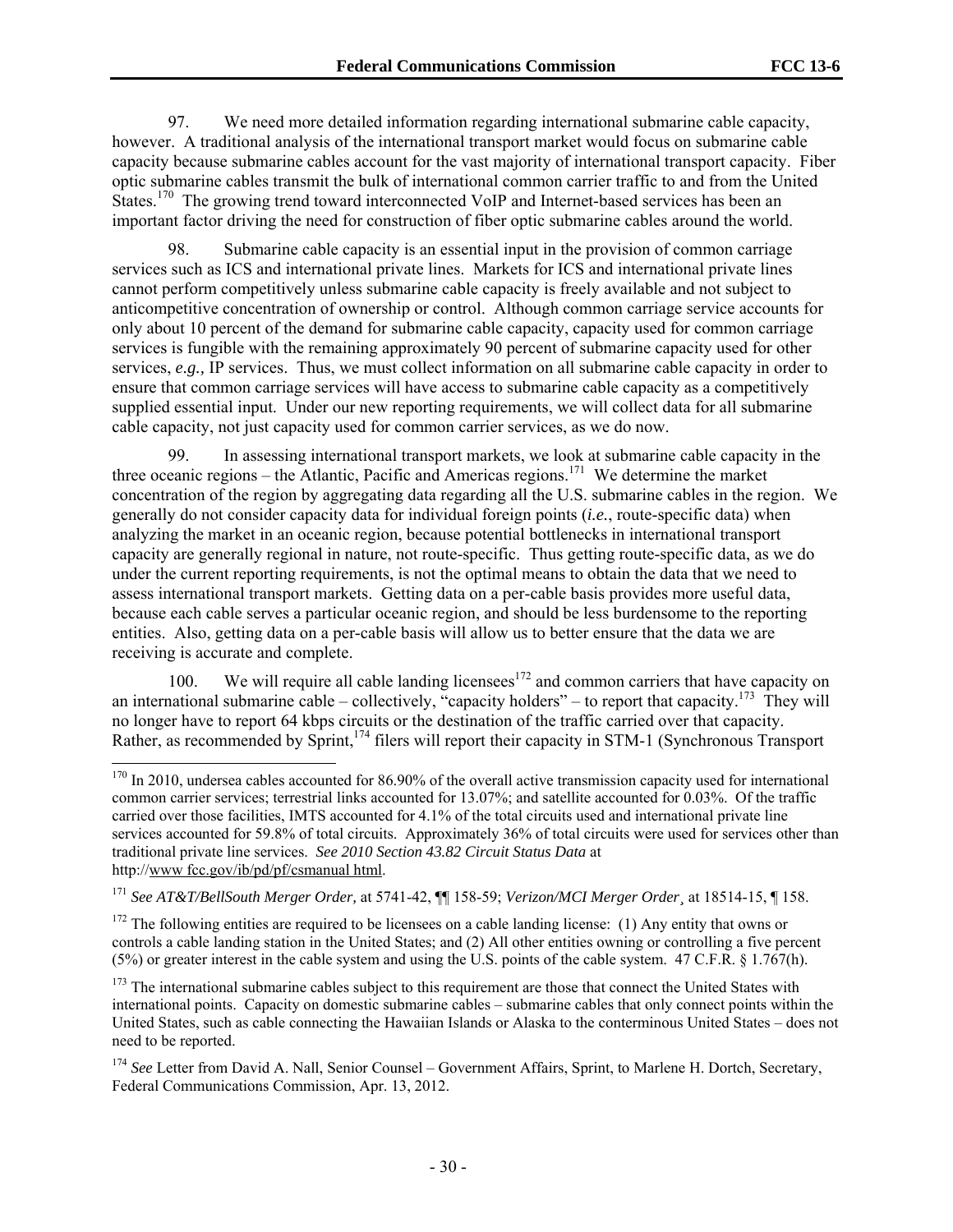Module level-1)<sup>175</sup> units, the standard commercial unit for the sale and leasing of capacity. Filers will report their capacity on a cable by the type of ownership interest they have in the capacity – ownership in the cable, an indefeasible right of use  $\overline{(RU)}$  or an inter-carrier lease  $\overline{(ICL)}$ .<sup>176</sup> Specifically, they will report their available capacity on each cable, which consists of the sum of (1) capacity that a filing entity owns; (2) the net of IRUs leased from other capacity holders less IRUs leased to other capacity holders; and (3) the net of ICLs leased from other capacity holders less ICLs leased to other capacity holders.

101. Filing entities will no longer need to report their capacity on submarine cables as active or idle.177 Instead they will report their available capacity as activated or non-activated. Activated capacity is capacity in use or available for immediate use. Activated capacity includes capacity used for providing services or facilities to customers (on either a common carrier or non-common carrier basis); capacity reserved for internal company use; capacity reserved for restoration services; and unused capacity that is available for immediate use. Capacity used for customers includes capacity used for ICS, international private lines, ISP and Internet backbone services and other data or high-speed services. Non-activated capacity is unused capacity that is not available for immediate use. Sprint and AT&T support this approach and find that it will significantly reduce the burdens placed on filing entities.<sup>178</sup>

102. Getting this information from cable landing licensees and common carriers will provide us with sufficient data to determine market concentration in each of the oceanic regions. Under this approach we will get data on capacity used for both common carrier and non-common carrier services. By requiring both cable landing licensees and common carriers to report their available capacity on a submarine cable, we will receive capacity data from the major holders of capacity. <sup>179</sup> Although we will not get data from owners of cable capacity that are neither cable landing licensees or common carriers.<sup>180</sup> we do not believe that the capacity held by those entities will be statistically significant.

103. As we discussed earlier, this information is needed to monitor international transport markets to ensure that carriers with market power do not use their access to circuit capacity to engage in

-

 $177$  Sprint argues that a "snapshot" of active and idle circuits on December 31 is virtually meaningless, particularly given that much of Sprint's international circuits are used for Internet or IP-based virtual private networks where usage of the circuits can vary minute-by-minute. *See* Sprint Comments at 3-4.

<sup>178</sup> *See* Letter from James J.R*.* Talbot, General Attorney, AT&T, to Marlene H. Dortch, Secretary, Federal Communications Commission, Apr. 4, 2012; Letter from David A. Nall, Senior Counsel – Government Affairs, Sprint, to Marlene H. Dortch, Secretary, Federal Communications Commission, Apr. 13, 2012. AT&T and Verizon raised concerns about providing information on active and idle circuits on a per cable basis, but the reporting requirements will not require collection of that data. *See* Letter from Anastacio A. Ramos, Executive Director-International Public Policy and Regulatory Affairs, Verizon, to Marlene H. Dortch, Secretary, Federal Communications Commission, Feb. 29, 2012; Letter from James J.R*.* Talbot, General Attorney, AT&T, to Marlene H. Dortch, Secretary, Federal Communications Commission, Feb. 8, 2012.

<sup>179</sup> As a capacity holder, cable landing licensees and common carriers will report all of their capacity on a cable unless they have sold an IRU or leased capacity to another capacity holder, which will then be responsible for reporting that capacity.

<sup>180</sup> An entity with a less than five percent ownership in a submarine cable is not required to be a licensee, although it may be a licensee, particularly on cables licensed prior to the rule change in 2002. *See Review of Commission Consideration of Applications under the Cable Landing License Act,* IB Docket No. 00-106, Report and Order, 16 FCC Rcd 22167, 22194-98, ¶¶ 53-59 (2001) (*Subcable Licensing Order*).

<sup>&</sup>lt;sup>175</sup> The STM-1 (Synchronous Transport Module level-1) is the Synchronous Digital Hierarchy (SDH) ITU Telecommunication Standardization Sector (ITU-T) fiber optic network transmission standard, which has a bit rate of 155.52 Mbps.

<sup>&</sup>lt;sup>176</sup> For reporting purposes, an inter-carrier lease or ICL is a lease of capacity between a common carrier or cable licensee and another common carrier or cable licensee.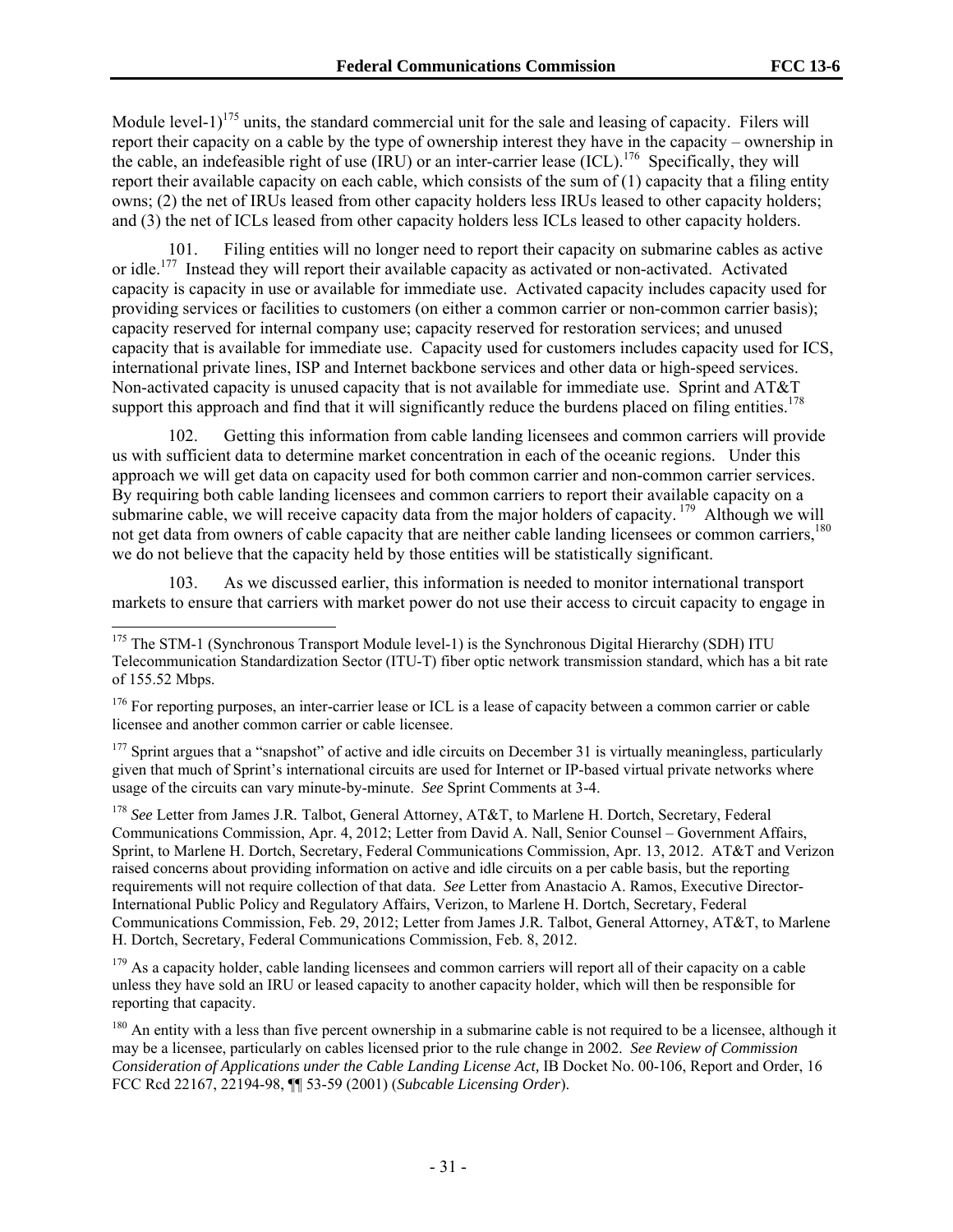anticompetitive behavior, to determine whether a proposed merger might result in an anticompetitive concentration of ownership in international transport markets, and to develop policy positions for bilateral and multilateral negotiations and for our participation in international organizations. It will also provide information on the usage of capacity on each of the submarine cables, which will allow us to assess the availability of international capacity in the event of natural disasters, such as the earthquake off the coast of Taiwan in December 2006 and the March 2011 earthquake and tsunami in Japan.<sup>181</sup>

104. We find that we have authority to require the filing of such information from these entities. Our authority to require the filing of international circuit data by common carriers is well established and these carriers currently file circuit data pursuant to section 43.82. We find we also have authority under the Cable Landing License Act as well as the Communications Act to require cable landing licensees that are not common carriers to report their capacity. As discussed in the *Further Notice,* the Commission licenses submarine cables and associated cable landing stations located in the United States pursuant the Cable Landing License Act.<sup>182</sup> The provisions of the Cable Landing License Act do not distinguish between common carriage and non-common carriage of services over licensed cables.183 As we discussed in the *Further Notice,* the submarine cable capacity data that the Commission will collect will help it to make informed decision as to its policies and procedures developed to implement the requirements of the Cable Landing License Act.<sup>184</sup> This includes, for example, the adequacy of protection for competition and other matters.<sup>185</sup>

105. We will also continue to get information on the overall capacity of the international submarine cables. This information, which is currently included in the annual circuit status reports as Table 7-A, includes the current capacity of each international submarine cable as well as projections of capacity based on the known plans of the cable operators for upgrades to the technology used with the cable. As AT&T notes, this information allows the growth of U.S. cable capacity to be tracked on a yearto-year basis.186 In addition to its usefulness for evaluating market concentration, this information is also needed to implement and monitor our regulatory fees since those fees are now assessed on a per cable system basis and take into consideration the capacity of the cable in determining the fee to be paid.<sup>187</sup> Currently our staff obtains this information through the cable license applications, inquiries of the cable operators and monitoring the trade press. As suggested by AT&T and Verizon, we will codify this filing requirement.188 Thus as part of our changes to the reporting requirements we will require operators of international submarine cables to report the current capacity for the cable as well as the planned capacity.

106. Google raised a concern that the proposed directions for filing circuit information set out in the draft Filing Manual could be read to require end users to report circuit data.<sup>189</sup> It argued that only

<sup>183</sup> *Id*.

l

<sup>184</sup> *Id* at 7319-20, ¶ 130.

<sup>185</sup> *Id*.

186 AT&T Comments at 5.

<sup>187</sup> *See 2012 Reg Fee Order,* 27 FCC Rcd at 8399, ¶ 30; *Subcable Reg Fee Order*, 24 FCC Rcd 4208. *See also* AT&T Comments at 5.

188 AT&T Comments at 5; Letter from Anastacio A. Ramos, Executive Director-International, Public Policy and Regulatory Affairs, Verizon, to Marlene H. Dortch, Secretary, Federal Communications Commission, Feb. 29, 2012.

<sup>189</sup> Google Reply at 2-3.

 $181$  The 2006 earthquake damaged several submarine cables between Taiwan and the Philippines that serve countries in Asia. The 2011 earthquake and tsunami in Japan damaged several submarine cables serving Japan, but traffic to Japan was able to be rerouted via other cables.

<sup>182</sup> *Part 43 First Report and Order and Further Notice,* 26 FCC Rcd at 7317-18, ¶ 124.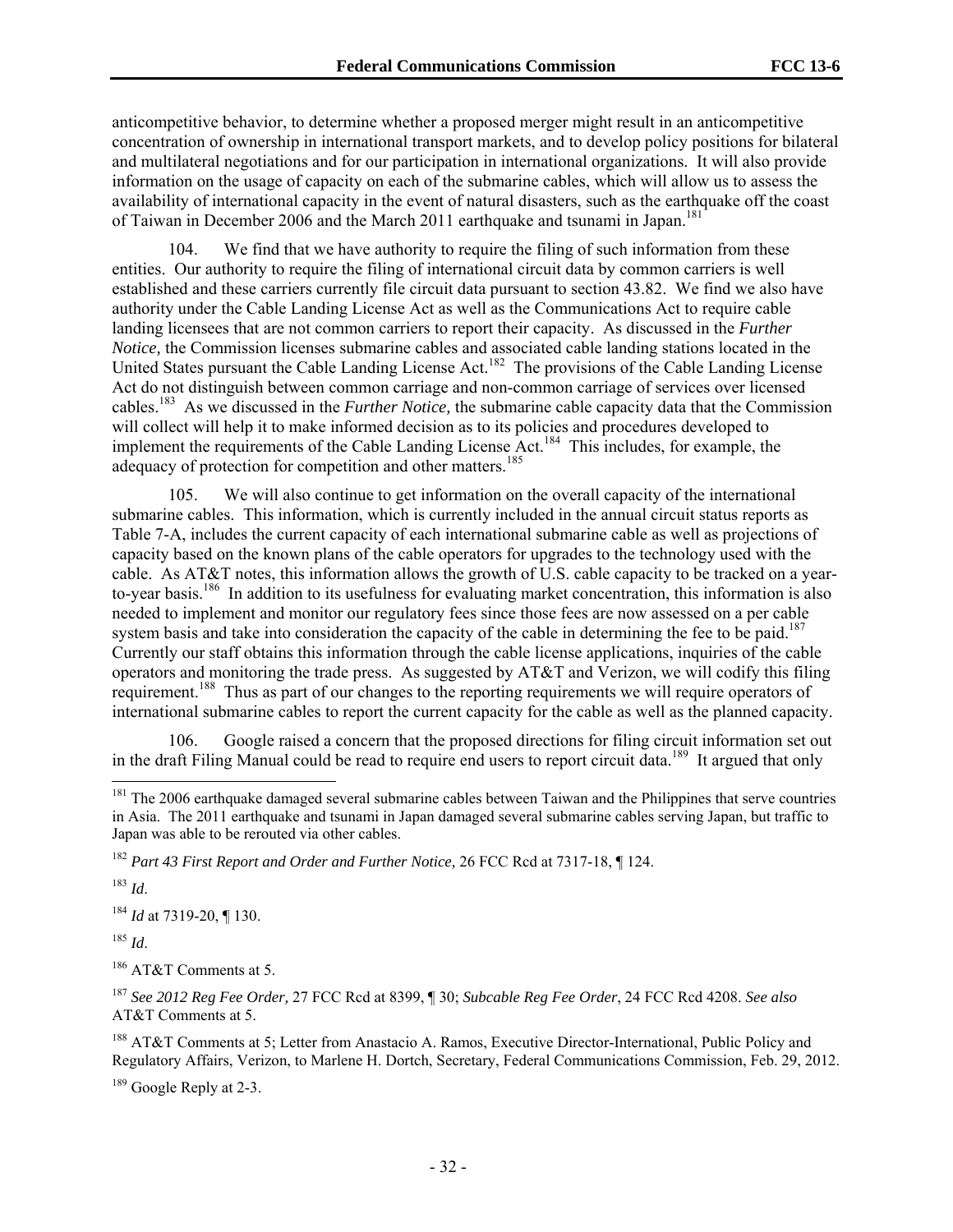Commission licensees, and not end users, should have to file Circuit Status Reports.<sup>190</sup> We agree with Google that end users should not have to file international circuit data and we will only require our licensees – facilities-based common carriers, cable landing licensees and satellite operators – to file Circuit Status Reports. This is less expansive than the proposal in the *Further Notice* to require all noncommon carriers to report their international circuits,<sup>191</sup> since the rule we adopt today will only apply to a specific class of non-common carriers, those that hold licenses from the Commission to operate a satellite or to land and operate an international submarine cable. We direct the International Bureau to implement in the Filing Manual our decision here that only Commission licensees are required to file circuit data. Further, we delegate authority to the International Bureau to adjust these circuit data reporting requirements to keep them current with changing conditions in international transport markets.

107. Although we will not require that annual circuit data be filed on a route-by-route basis, as discussed above, we continue to need route-specific circuit data as part of our dominant carrier safeguards. As codified in section  $63.10(c)$ ,<sup>192</sup> the dominant carrier safeguards serve to protect U.S. consumers and U.S. carriers from possible anticompetitive behavior by a carrier affiliated with a carrier with market power on the foreign end of an U.S.-international route – a carrier classified as dominant on that route.<sup>193</sup> One of the components of the dominant carrier safeguards is that the carrier files quarterly reports of its circuits on that route.<sup>194</sup> The changes that we are making today to the annual circuit reports do not change our need to obtain route specific circuit data as part of the dominant carrier safeguards. Because our concern is with the market power of the carrier on a specific U.S.-international route, <sup>195</sup> we need circuit data from the carrier for that route. Since the current dominant carrier safeguard rule references section 43.82 and the procedures used for filing the annual circuit reports, we will amend section  $63.10(c)(4)$  to retain the requirement for carriers classified as dominant on a U.S.-international route(s) to report their circuits on the route(s) for which they are classified as dominant. This change merely maintains the existing circuit reporting requirement of the dominant carrier safeguards. Similarly we will amend section 1.767(l)(2) to retain the requirement that cable landing licensees that are affiliated with a carrier with market power in a World Trade Organization (WTO) Member destination country to report their circuits on those routes. As proposed in the *Further Notice,*<sup>196</sup> however, we will eliminate the requirement to file derived circuits.

 $192$  47 C.F.R. § 63.10(c).

l <sup>190</sup> *Id.*

<sup>191</sup> *Part 43 First Report and Order and Further Notice,* 26 FCC Rcd at 7318-20, ¶¶ 126-31.

<sup>193</sup> *See Rules and Policies on Foreign Participation in the U.S. Telecommunications Market: Market Entry and Regulation of Foreign-Affiliated Entities*, IB Docket Nos. 97-142 and 95-22, Report and Order and Order on Reconsideration, FCC 97-398, 12 FCC Rcd 23891, 23991-99, ¶¶ 221-39 (1997) (*Foreign Participation Order*), Order on Reconsideration, FCC 00-339, 15 FCC Rcd 18158 (2000).

<sup>&</sup>lt;sup>194</sup> 47 C.F.R. § 63.10(c)(4). The other components of the dominant carriers safeguards include the provision of service through a separate affiliate with separate books of account, no joint ownership of transmission or switching facilities, the filing or quarterly traffic and revenue reports, and the filing of quarterly provisioning and maintenance reports. *See* 47 C.F.R. § 63.10(c)(1)-(5).

<sup>195</sup> *See Foreign Participation Order,* 12 FCC Rcd at 24018-20, ¶¶ 281-86.

<sup>196</sup> *Part 43 First Report and Order and Further Notice,* 26 FCC Rcd at 7311-12, ¶¶ 113-14.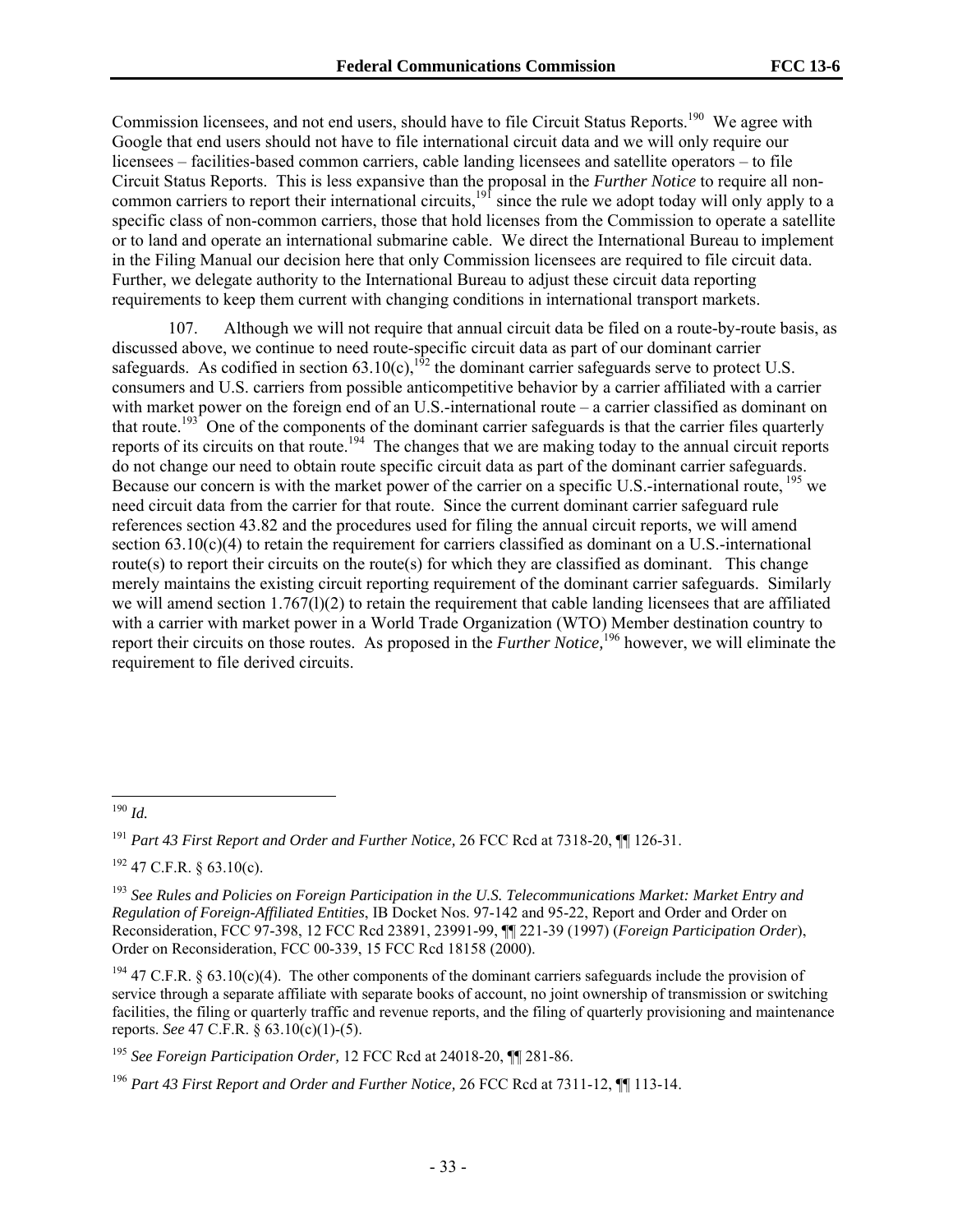108. In summary, we adopt the following requirements for the annual reports of international circuits and capacity:

(a) Terrestrial and Satellite Circuits

Facilities-based common carriers will be required to report their world aggregate active 64 kbps international common carrier circuits in any terrestrial or satellite facility for the provision of service to an end user or resale carrier, which includes active circuits used by themselves or their affiliates. In addition, non-common carrier satellite operators must report their world aggregate active 64 kbps circuits sold or leased to any customer, including themselves or their affiliates, other than a carrier authorized to provide U.S.-international common carrier services. Active circuits include backup and redundant circuits.<sup>197</sup> The filing entities will need to report only one number for the world aggregate of all their international circuits on terrestrial facilities; one number for their world aggregate of all their common carrier international circuits on satellite facilities; and one number for their world aggregate of all their non-common carrier international circuits on satellite facilities.

(b) Submarine Cable Capacity

1

Cable landing licensees will be required to report the available capacity of an international submarine cable in Gbps as of December 31 of the previous year. Available capacity is all of the capacity currently available on the cable using equipment currently used on the cable. Cable landing licensees will also be required to report the planned capacity of the submarine cable in Gbps. Planned capacity is the intended capacity of the international submarine cable two years out from the reporting date (December 31 of the reporting period plus two years) based on the plans of the cable operators for upgrades to the technology used with the cable. Only one cable landing licensee shall file the capacity data for each submarine cable. For cables with more than one licensee, the licensees shall determine which licensee will file the submarine capacity data for that submarine cable.

Cable landing licensees and common carriers will be required to report their available capacity in STMs on each international cable on which they hold capacity. This capacity is comprised of capacity held as an ownership interest in the cable, an IRU interest in the cable or an inter-carrier lease (ICL). Available capacity consists of the sum of (1) capacity that a filing entity owns; (2) the net of IRUs leased from other capacity holders less IRUs leased to other capacity holders; and (3) the net of ICLs leased from other capacity holders less ICLs leased to other capacity holders. The filing entity will also be required to categorize available capacity it holds on a cable as either activated or non-activated capacity. Activated capacity includes capacity used for providing services or facilities to customers (on either a common carrier or non-common carrier basis); capacity reserved for internal company use; capacity reserved for restoration services; and unused capacity that is available for immediate use. Capacity used for customers includes capacity used for ICS, international private lines, ISP and Internet backbone services. Non-activated capacity is unused capacity that is not available for immediate use.

<sup>&</sup>lt;sup>197</sup> Whether circuits are used specifically for voice or data is not relevant for purposes of determining that they are active circuits.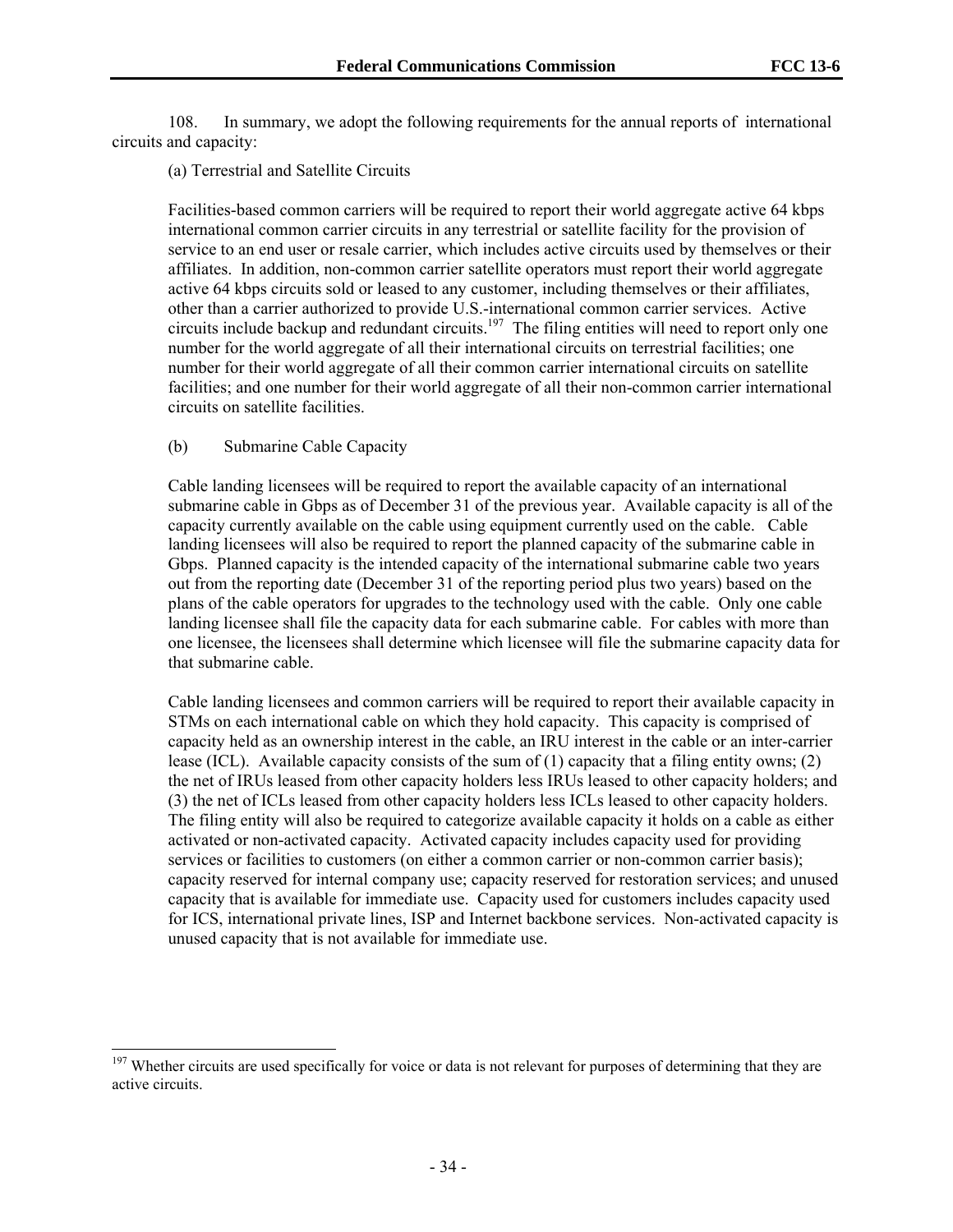### **D. Confidentiality of Traffic and Revenue Information**

109. In the *Further Notice*, we requested comment on a proposal to identify in our rules as not routinely available for public inspection certain data contained in the section 43.62 traffic and revenue reports, which we termed "disaggregated," the release of which might cause competitive harm to U.S. carriers.198 We proposed to make other data in the traffic and revenue reports otherwise available for public inspection, subject to our rules.<sup>199</sup>

110. We defined disaggregated information as route-specific traffic and cost information that would allow competitors either to determine the filing carrier's cost of providing service or the rates, terms or conditions in the carrier's interconnection agreements with its foreign correspondents.<sup>200</sup> We proposed to treat route-specific fixed and mobile settlement data as disaggregated data.<sup>201</sup> We requested comment whether we should similarly treat as disaggregated information new data collections, including carrier breakdowns of their world-total revenue by customer category and routing arrangements. In addition, we noted that the Traffic and Revenue Reports contain information that is aggregated to such a degree that a competitor could not derive the specific commercial terms for a particular filer, so that the release of the information might not result in substantial competitive harm to the provider of the information. We stated that, by generally releasing this report data, while keeping disaggregated data confidential, we could achieve a balance between the public interest in the data and the filer's interest in keeping sensitive information confidential.<sup>202</sup> We asked for comment on these proposals. We also asked whether information that we withhold under them could be released after two years without causing competitive harm.<sup>203</sup>

111. Four parties commented on confidentiality issues, but none of those parties supports the *Further Notice* proposals. They generally contend that we should keep the entirety of each filer's individual reports confidential. $^{20}$ 

112. AT&T argues that, while it may have made sense to make individual carriers' data public when the international market was more heavily regulated, making such data publicly available serves no purpose now that all U.S. carriers are non-dominant, the market is highly competitive, and public availability of the data is no longer needed to help enforce the FCC's International Settlements Policy  $(ISP)$ <sup>205</sup> AT&T believes that we have recognized that the public disclosure of provider-specific cost information in deregulated markets may harm rather than promote competition by reducing incentives to

<sup>200</sup> *Id.* at 7322-3, ¶ 136.

<sup>201</sup> *Id.* at 7323-4, ¶ 138.

<sup>202</sup> *Id*. at 7323-4, ¶ 138.

<sup>203</sup> *Id.* at 7324, ¶ 139.

<sup>204</sup> AT&T Comments at 13; Sprint Comments at 7, 9; Google Reply at 3; Verizon Reply at 10-11. AT&T and Verizon argue that we should allow filing entities to request confidentiality simply by checking a box on their report schedules, without the need to justify their requests, as is the Commission's practice for the domestic reports. AT&T Comments at 13-14; Verizon Reply at 10-11.

 $205$  AT&T Comments at 12-15.

<sup>1</sup> <sup>198</sup> *Part 43 First Report and Order and Further Notice*, 26 FCC Rcd at 7322, ¶ 136.

<sup>199</sup> *Id.*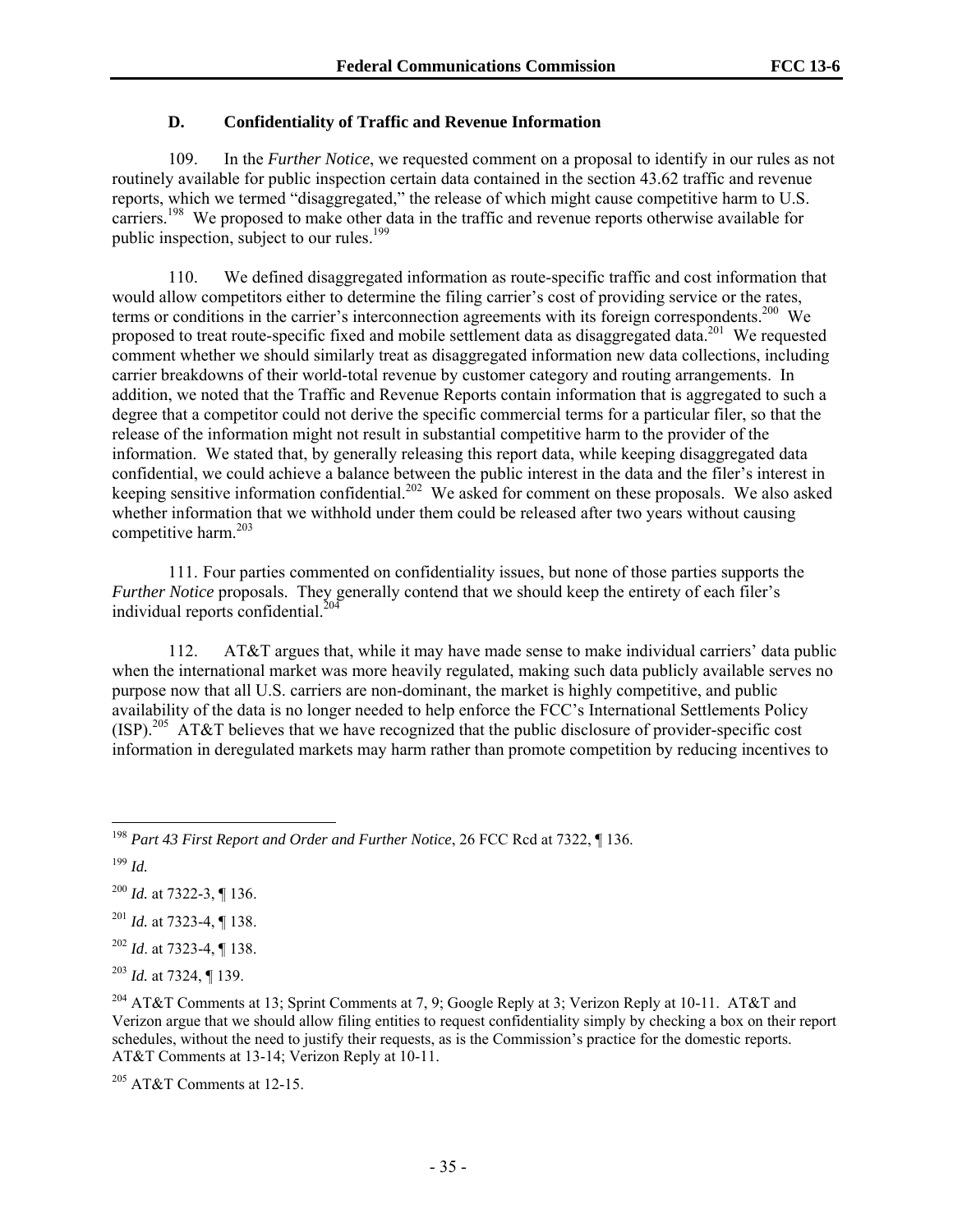engage in vigorous rivalry.<sup>206</sup> It argues that we should recognize that carriers in such a competitive environment have a legitimate concern to protect their competitively sensitive data.<sup>207</sup> In addition, it contends that treating all data as confidential would: 1) be consistent with domestic practice, where we treat as confidential the cost and revenue filings of non-dominant carriers and allow carriers to request confidential treatment on their Forms 477 and 499 data; 2) make it easier to get data from VoIP providers, and 3) eliminate the need for staff review of confidentiality requests.<sup>208</sup> Google argues that confidentiality of its data is particularly important because its network ownership and locations are highly proprietary.209

113. AT&T, with Google and Verizon, generally contend that even though the carriers' traffic and revenue data are aggregated, disclosure could still harm competition by giving competitors insight into a particular carrier's costs, prices or market strategies that such entities could not otherwise obtain.210 Verizon is concerned that competitors would get a localized picture of marketing successes or failures not otherwise publicly available which would give them an unfair advantage.<sup>211</sup> It believes that other carriers might also be able to use this information to determine otherwise confidential rates that U.S. carriers are paying to terminate traffic. Verizon points to specific instances in which the information to be provided in response to the proposed schedules of sensitive data would allow competitors to identify in which market a specific carrier had been successful in or lost ground, assess demand of individual services, glean specific confidential market and growth strategies, or understand a carrier's views on which world regions may be ripe for expansion.<sup>212</sup>

114. Sprint, supported by Verizon, argues that, because the U.S. carriers' foreign correspondents know the amount of IMTS traffic the carriers have settled with them, those correspondents and foreign regulators could compare their data with route-specific data that a carrier reports and thereby identify the amount of traffic that U.S. carriers have handled on a "hubbed" basis (i.e., the traffic that the carrier reoriginated through a third country at a lower settlement rate).<sup>213</sup> Sprint notes that, while we favor least-cost routing,<sup>214</sup> many of their correspondents and foreign regulators do not<sup>215</sup>

207 AT&T Comments at 12.

<sup>208</sup> *Id.* at 13-15.

209 Google Reply at 4.

210 AT&T Comments at 12; Google Reply at 4; Verizon Reply at 10. Letter from James J.R. Talbot, General Attorney, AT&T to Marlene Dortch, Secretary, Federal Communications Commission dated October 11, 2012.

<sup>211</sup> Letter from Leora Hochstein, Executive Director Federal Regulatory, Verizon to Marlene H. Dortch, Secretary, Federal Communications Commission, October 11, 2012.

<sup>212</sup> *Id.*

1

<sup>213</sup> Sprint Comments at 7; Verizon Reply at 10. Letters from David A. Nall, Senior Counsel – Government Affairs, Sprint, to Marlene H. Dortch, Secretary, Federal Communications Commission, dated October 9, 2012. Hubbing, also know as "reorigination," refers to an indirect routing where a U.S. carrier routes IMTS traffic destined for country X through country Y. Because country Y may have a cheaper settlement arrangement with country X than the U.S. carriers do, U.S. carriers can enter into an agreement with the carrier in county Y to route the country Xbound traffic through country Y and to designate it as having originated in county Y. The carriers can, in this way, terminate traffic in country X more cheaply than they could by routing it directly.

<sup>&</sup>lt;sup>206</sup> *Id.* at 14-15, citing *1998 Biennial Review, Reform of the International Settlements Policy, 14 FCC Rcd 7963, ¶* 24-29 (finding that public disclosure of carrier-specific termination arrangements may "inhibit competition" among U.S. international carriers at both the retail and wholesale level).

<sup>&</sup>lt;sup>214</sup> Sprint Comments at 8, citing section 63.17 of the Commission rules, 47 C.F.R. § 63.17 (2011).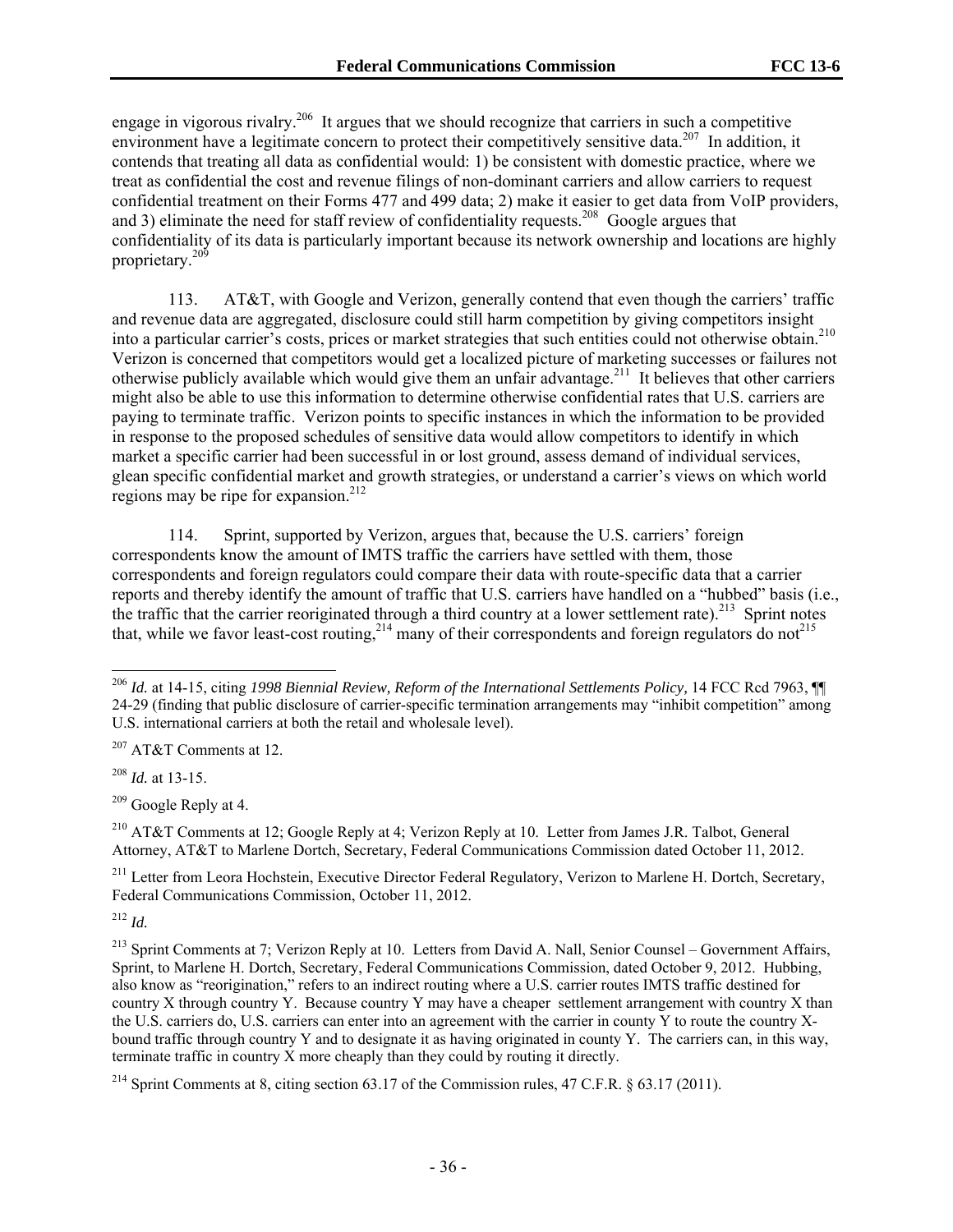and could use this information to demand higher settlement payments.<sup>216</sup> This result, Sprint points out, would increase U.S. carrier costs and could result in higher prices for U.S. consumers.<sup>2</sup>

115. We agree with AT&T and Verizon that release of individual traffic and revenue data may result in competitive harm to the carriers providing the data. We also share Sprint's concern that the U.S. carriers' overseas correspondents or regulators could use route-specific data to track and restrict hubbed traffic. We agree that we should not make public carrier information if doing so might frustrate U.S. policy in favor of least-cost routing and lower consumer rates. We therefore will treat individual carriers' international traffic data in a manner consistent with our current treatment of domestic data on Forms 477 and 499, as proposed by AT&T and Verizon.<sup>218</sup> Pursuant to our rules, we adopt an abbreviated means for the submitter of the data to seek confidential treatment. Specifically, we will provide a checkbox on the certification forms accompanying each filing enabling the submitter to indicate that the data is confidential and deferring the need to provide justification for confidential treatment until another party requests access to the data.<sup>219</sup> The Commission's rules currently contemplate allowing parties seeking confidential treatment to defer providing justification for such treatment until another party seeks access to the data.220 Upon receipt of a request for inspection of the data, we will notify the submitter of the request and the submitter will be required to justify continued confidential treatment pursuant to our rules.<sup>221</sup> At this time, we do not establish a time limit for confidential treatment.<sup>222</sup>

(Continued from previous page) ——<br><sup>215</sup> Sprint Comments at 8, citing the ITU Working Group to Prepare for the 2012 World Conference on International Telecommunications, CWG-WCITI12/TD – 31 Rev. 3 (25 May 2011) (proposed definition of "hubbing," contributions of the Global Voice Group).

216 Sprint Comments at 7.

<sup>217</sup> *Id.*

<sup>218</sup> *See* Instructions for Local Telephone Competition and Broadband Reporting (FCC Form 477), p. 19, note D, *available at* http://transition fcc.gov/Forms/Form477/477inst.pdf; *See also*, 2012 Telecommunications Reporting Worksheet Instructions (FCC Form 499-A), p. 28, *available at* http://transition.fcc.gov/Forms/Form499-A/499a-2012.pdf.

 $219$  47 C.F.R. § 0.459(a)(4).

<sup>220</sup> 47 C.F.R. § 0.459(d)(3). Under Section 553 of the Administrative Procedure Act, 5 U.S.C. § 553(b)(A), "rules of agency organization, procedure, or practice" are exempt from the general notice and comment requirements of that statute. The "critical feature" of the procedural exception "is that it covers agency actions that do not themselves alter the rights or interests of parties, although it may alter the manner in which the parties present themselves or their viewpoints to the agency." *Batterton v. Marshall*, 648 F.2d 694, 707 (D.C. Cir. 1980). *See also American Hosp. Ass'n v. Bowen,* 834 F.2d 1037, 1047 (D.C. Cir. 1987); *Neighborhood TV Co. v. FCC*, 742 F.2d 629, 637 (D.C. Cir. 1984); *JEM Broadcasting Co. v. FCC*, 22 F.3d 320, 326 (D.C. Cir. 1994); *Electronic Policy Information Center v. U.S. Dept. of Homeland Security*, 653 F.3d 1, 5-6 (D.C. Cir. 2011). Here, we are altering the manner in which parties present themselves or their viewpoints, by simplifying the procedure pursuant to which those parties may request confidential treatment.

 $221$  47 C.F.R. § 0.459(b).

 $222$  47 C.F.R. § 0.459(b)(5).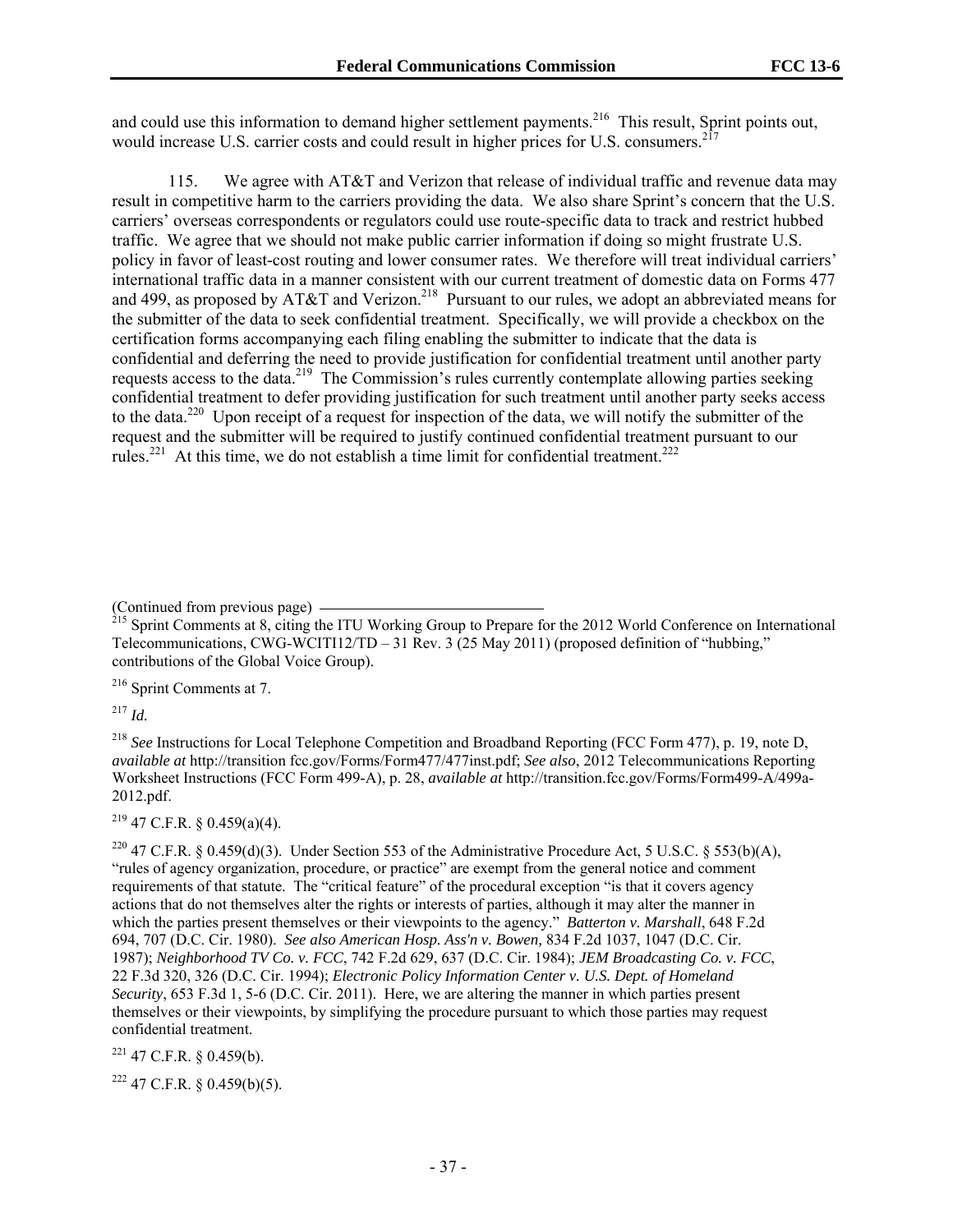116. Finally, AT&T and Verizon argue that we should not include company-specific data in our annual *International Telecommunications Data* reports.<sup>223</sup> Currently we publish industry aggregate data and include company-specific data only if the filer does not request confidential treatment of its filing; we do not publish company-specific data for those filers that request confidential treatment for their data.<sup>224</sup> AT&T and Verizon contend that due to the competitively sensitive nature of the international data we should change our current practice to be consistent with our domestic reporting practices, which include the publication of only industry aggregate data.225 We recognize the concerns of these commenters and, consistent with our domestic reporting practices, we will only publish aggregated industry data in the *International Telecommunications Data* reports.

#### **E. Confidentiality of Circuit Status Information**

117. In the *Further Notice*, we sought comment whether the circuit status information the carriers submit under section 43.82 continues to be competitively sensitive or whether the information could be made available to the public.<sup>226</sup> The *Further Notice* directed those carriers that want continued confidential treatment to address why the information is competitively sensitive. The *Further Notice* also asked carriers to address whether the circuit-status information, if initially found to be sensitive when filed, could be released after time has passed and suggested a period of one or two years.

118. Commenters seek broad confidential treatment of circuit status data because such data is competitively sensitive. AT&T's comments state that the circuit information remains sensitive for the service life of a facility and that we should keep such information confidential.<sup>227</sup> Sprint is concerned that route-by-route circuit status information could be exploited for anticompetitive purposes and that there is no good reason for this information to be handed over to competitors if a filing entity has requested nondisclosure.<sup>228</sup> Verizon states that the growing number of filing entities that request confidentiality highlights the growing sensitivity of provider-specific traffic and circuit status information.<sup>229</sup> Verizon argues that, rather than discouraging requests for confidentiality, we should allow filing entities to seek confidentiality through streamlined procedures.<sup>230</sup> Google states that we must keep circuit-status information confidential to avoid commercial and competitive injury to reporting entities.<sup>231</sup>

1

<sup>223</sup> *See* AT&T Comments at 13; Verizon Reply at 10; Letter from James J.R*.* Talbot, General Attorney, AT&T, to Marlene H. Dortch, Secretary, Federal Communications Commission, Oct. 11, 2012; Letter from Leora Hochstein, Executive Director, Federal Regulatory, Verizon, to Marlene H. Dortch, Secretary, Federal Communications Commission, Oct. 11, 2012 at 4.

<sup>224</sup> *See, e.g., 2010 International Telecommunications Data* Table A.

<sup>225</sup> AT&T Comments at 13 (citing *Local Competition and Broadband Reporting,* CC Docket No. 99-301, Report and Order, 15 FCC Rcd 7717, ¶ 89 (2000)); Verizon Reply at 10 (citing *Providing Eligible Access to Aggregate Form 477 Data,* WC Docket No. 07-38, Order, 25 FCC Rcd 5059, 5061 ¶ 5 (2010)).

<sup>226</sup> *Id.* at 7324, ¶ 142.

<sup>227</sup> AT&T Comments at 13.

<sup>228</sup> Sprint Comments at 9.

<sup>229</sup> Verizon Reply at 10.

<sup>230</sup> *Id*. at 10-11.

<sup>&</sup>lt;sup>231</sup> Google Reply at 4.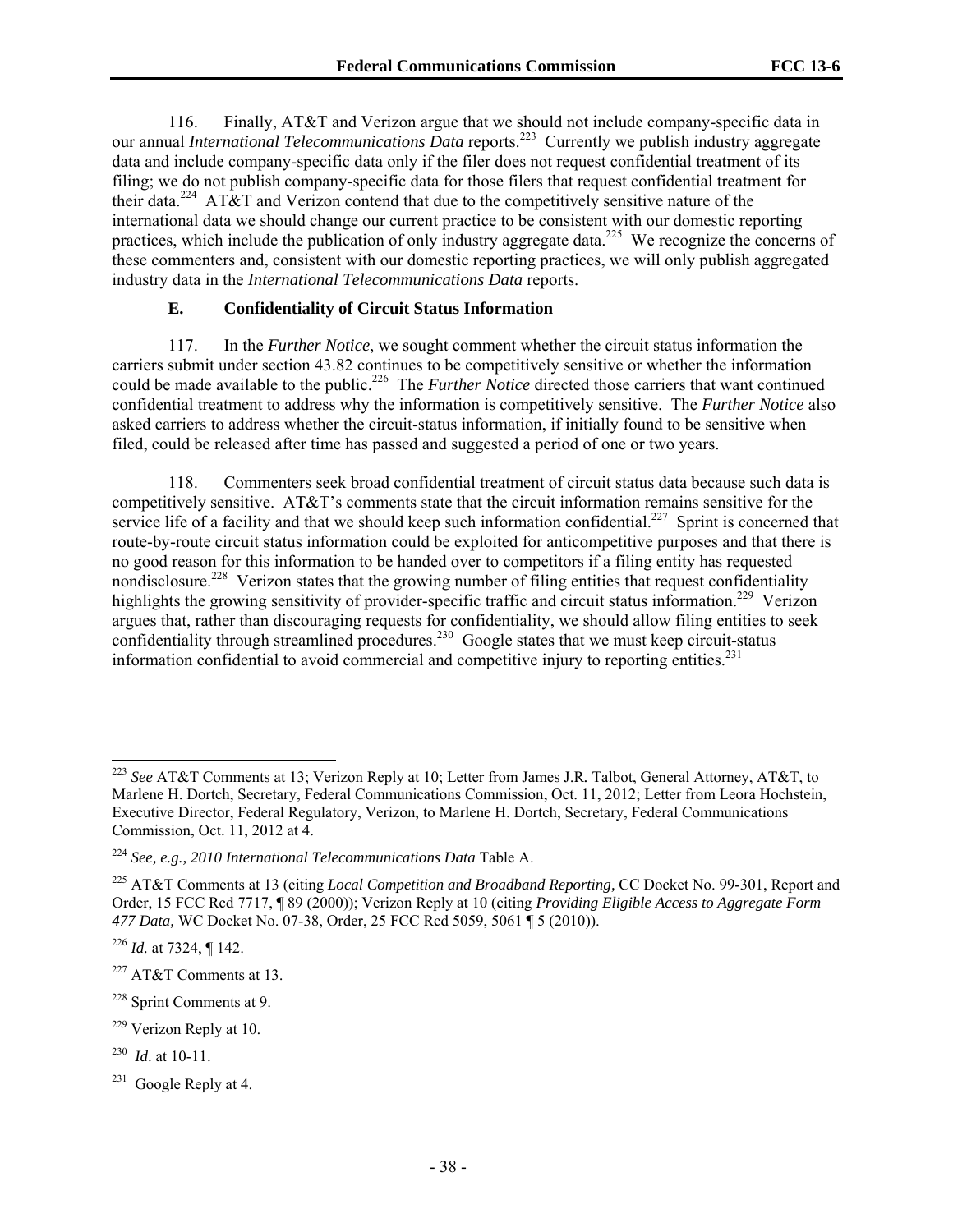119. Verizon proposed that we allow filing entities to request confidentiality for their Circuit Status Reports under Section 0.459(a)(4) of our rules by simply checking a box on the report.<sup>232</sup> After reviewing all the comments, we will also adopt the check box procedure requested by Verizon enabling the submitters to indicate the data is confidential. As with traffic and revenue data, the checkbox will appear on the certification form to accompany each filing. Also, as with the traffic and revenue data, we will not adopt a time limitation in which we treat the data confidentially.

#### **F. Ministerial Amendment to the Rules**

120. In the *First Report and Order* in this proceeding we eliminated the quarterly foreignaffiliated switched resale carrier reports, finding that this report is no longer necessary.<sup>233</sup> Consequently, we removed section 43.61(c) of our rules, which set out this reporting requirement.<sup>234</sup> This action rendered section 63.18(l) obsolete since it is a companion to section 43.61(c) as it requires an applicant for an international Section 214 authorization that will provide foreign-affiliated switched resale carrier service to file quarterly reports required by section  $43.61(c)$ .<sup>235</sup> Therefore as a ministerial matter we will delete section  $63.18(1)$ . <sup>236</sup>

121. In the *Further Notice*, the Commission invited comment on updating a number of provisions in Part 63 to conform to our revisions to Part 43 by replacing "§ 43.61" and "§ 43.82" with  $``843.62."$  No one opposed these proposals. Accordingly, we will revise section 63.21(d) to replace "§43.61" with "43.62," and section  $63.22(e)$  to replace "§43.82" with "43.62." In section 63.10(c)(2) we amend the language to clarify that quarterly traffic and revenue reports filed by carriers classified as dominant pursuant to section 63.10 shall be filed consistent with the Section 43.62 Filing Manual.<sup>237</sup>

#### **IV. TRANSITION**

122. In this *Second Report and Order* we have eliminated or revised a number of reporting requirements. We also directed the International Bureau to issue a consolidated Filing Manual with instructions for filing annual Traffic and Revenue Reports and Circuit Status Reports. Carriers should continue to file their reports pursuant to current Sections 43.61 and 43.82 Filing Manuals until they are

l

<sup>&</sup>lt;sup>232</sup> Letter from Leora Hochstein, Executive Director, Federal Regulatory, Verizon, to Marlene H. Dortch, Secretary, Federal Communications Commission, Oct. 11, 2012 at 5.

<sup>233</sup> *Part 43 First Report and Order and Further Notice*, 26 FCC Rcd at 7283-84, ¶¶ 22-23.

<sup>234</sup> *Id.* at 7284, ¶ 23, 7352, Appendix C.

 $^{235}$  47 C.F.R. § 63.18(1).

<sup>&</sup>lt;sup>236</sup> This rule revision falls within the "unnecessary" exception to the notice-and-comment requirement of the Administrative Procedure Act. *See* 5 U.S.C. § 553(b) (stating that notice and comment procedures do not apply "when the agency for good cause finds (and incorporates the finding and a brief statement for reasons therefore in the rules issued) that notice and public procedures thereon are . . . unnecessary . . .). The "unnecessary" exception to the notice requirement is "confined to those situations in which the administrative rule is a routine determination, insignificant in nature and impact, and inconsequential to the industry and to the public." *Utility Solid Waste Activities Group v. EPA*, 236 F.3d 749, 755 (D.C. Cir., 2001), *citing Texaco v. FPC*, 412 F.2d 740, 743 (3d Cir., 1969). "'Unnecessary' refers to the issuance of a minor rule or amendment in which the public is not particularly interested." *Texaco*, 412 F.2d at 743 n.3. We have good cause for finding that the elimination of section 63.18(*l*) is an insignificant and inconsequential rule change, because the requirement of section 63.18(*l*) became obsolete at the time we eliminated Section 43.61(c) in the *First Report and Order*.

 $^{237}$  We have also amended the rule concerning the filing of quarterly circuit status reports by dominant carriers – section 63.10(c)(4). *See* ¶ 107, *infra.*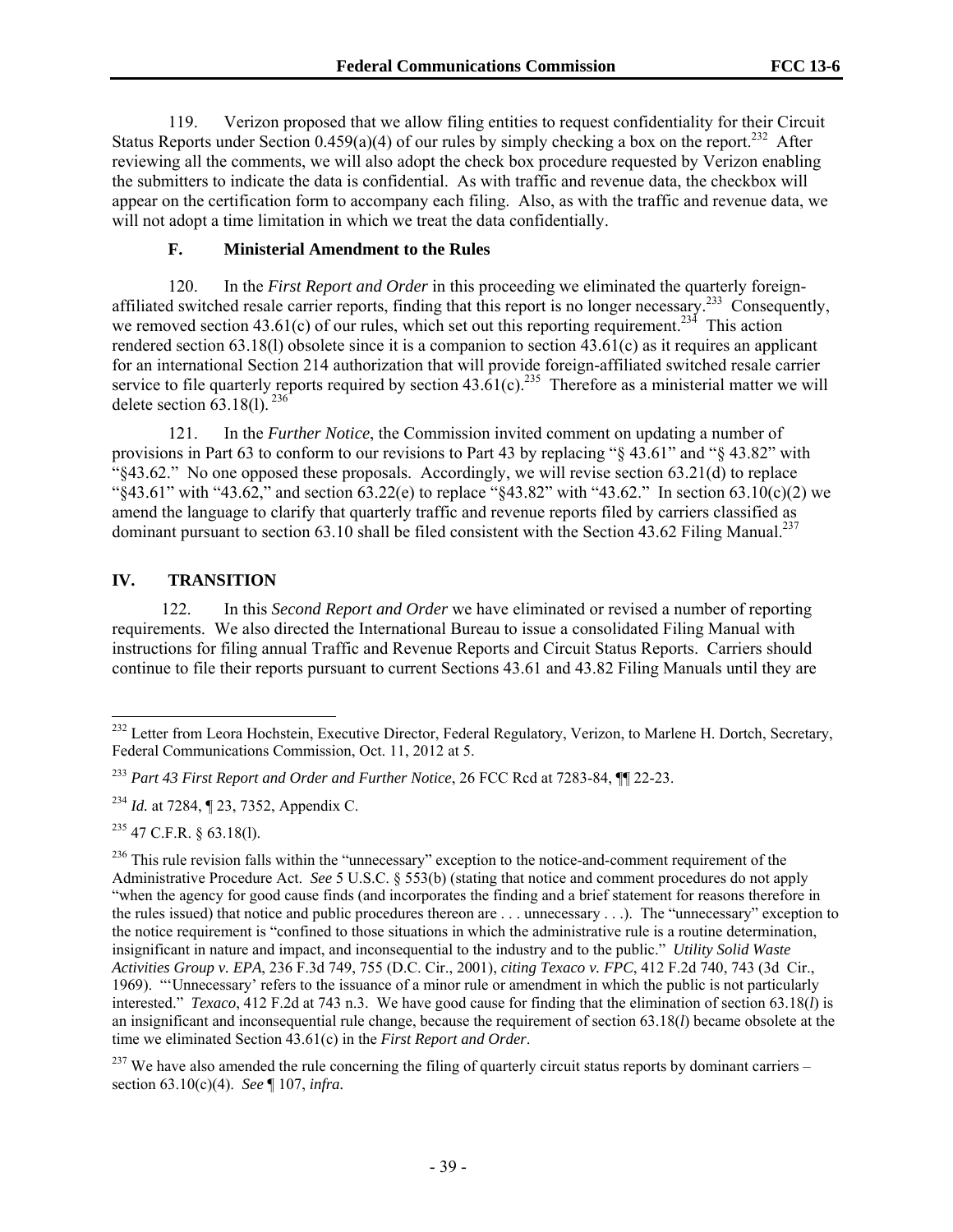informed by a public notice that the rules adopted here and the new Filing Manual implementing the changes adopted in this proceeding are in effect.

## **V. CONCLUSION**

123. In this *Second Report and Order* we have adopted a number of changes to the system of reporting international communications data that eliminate unnecessary reporting, while at the same time ensuring that we receive the data we need to fulfill our statutory obligations in a timely and accurate manner. In making these changes to the international reporting requirements, we conclude that the benefits of collecting complete and accurate data outweigh the burdens imposed by reporting requirements. The streamlining changes that we adopt today should greatly reduce the burden on smaller international service providers and the complexity and detail of the information required from the largest service providers.

## **VI. ADMINISTRATIVE MATTERS**

## **A. Final Regulatory Flexibility Analysis**

124. Pursuant to the Regulatory Flexibility Act,<sup>238</sup> we have prepared a Final Regulatory Flexibility Analysis (FRFA) of the possible significant economic impact on small entities by the policies and actions taken in this *Second Report and Order*. The text of the FRFA is set forth in Appendix B.

## **B. Paperwork Reduction Act of 1995 Analysis**

125. This *Second Report and Order* adopts new or revised information collection requirements, subject to the Paperwork Reduction Act of 1995 (PRA).<sup>239</sup> These information collection requirements will be submitted to the Office of Management and Budget (OMB) for review under Section 3507(d) of the PRA. The Commission will publish a separate notice in the Federal Register inviting comment on the new or revised information collection requirement(s) adopted in this document. The requirement(s) will not go into effect until OMB has approved it and the Commission has published a notice announcing the effective date of the information collection requirement(s). In addition, we note that pursuant to the Small Business Paperwork Relief Act of 2002, Public Law 107-198, see 44 U.S.C.  $3506(c)(4)$ , we previously sought specific comment on how the Commission might "further reduce the information collection burden for small business concerns with fewer than 25 employees. $240$ 

## **C. Congressional Review Act**

1

126. The Commission will include a copy of this Second Report and Order in a report to be sent to Congress and the Government Accountability Office pursuant to the Congressional Review Act. *See* 5 U.S.C. § 801(a)(1)(A).

<sup>238</sup> *See* 5 U.S.C. § 603. The RFA, *see* U.S.C. §601 *et seq*., has been amended by the Contract with America Advancement Act of 1996, Pub. L. No. 104-121, 110 Stat. 847 (1996) (CWAAA). Title II of the CWAAA is the Small Business Regulatory Enforcement Fairness Act of 1996 (SBREFA).

<sup>&</sup>lt;sup>239</sup> The Paperwork Reduction Act of 1995 ("PRA"), Pub. L. No. 104-13, 109 Stat 163 (1995) (codified in 44 U.S.C. §§ 3501-3520).

<sup>240</sup> *Rural NPRM*, 24 FCC Rcd at 5261; 74 Fed. Reg. 22498, 22505 (May 13, 2009).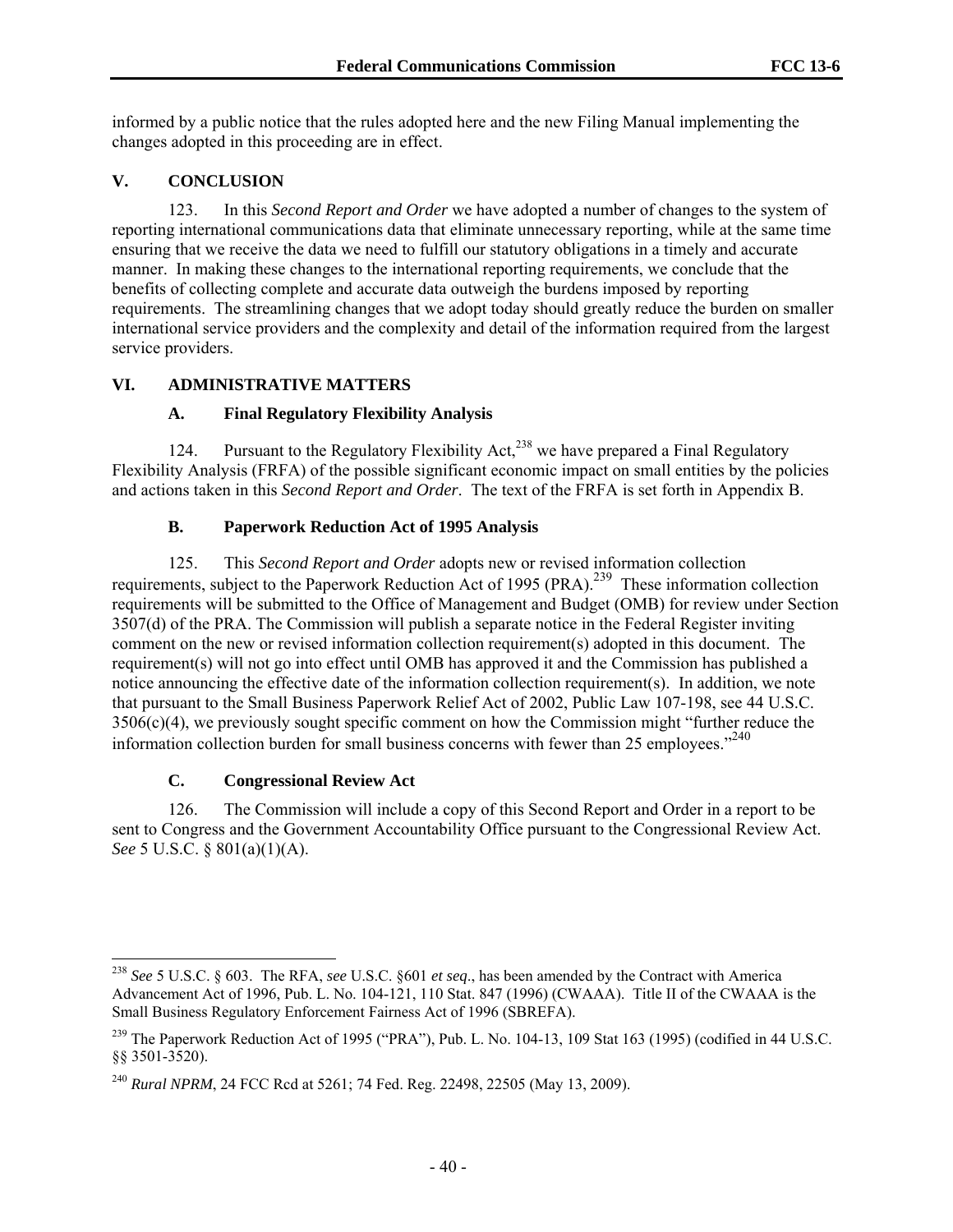#### **VII. ORDERING CLAUSES**

127. Accordingly, IT IS ORDERED that, pursuant to Sections 1, 4(i)-4(j), 11, 201-205, 211, 214, 219, 220, 303(r), 309 and 403 of the Communications Act of 1934, as amended, 47 U.S.C. §§ 151, 154(i)-154(j), 161, 201-205, 211, 214, 219-220, 303(r), 309, 403, the policies, rules and requirements discussed in this *Second Report and Order* ARE ADOPTED and Parts 43 and 63 of the Commission's rules, 47 C.F.R. Parts 43 and 63, ARE AMENDED as set forth in Appendix C. These rule revisions contain modified information collection requirements that require approval by the Office of Management and Budget (OMB) under the PRA. The Federal Communications Commission will publish a document in the Federal Register announcing such approval and the relevant effective date, after the International Bureau has made revisions to the International Bureau Filing System (IBFS) necessary to implement the revised reporting requirements adopted here.

128. IT IS FURTHER ORDERED that the Commission's Consumer and Governmental Affairs Bureau, Reference Information Center, SHALL SEND a copy of this Report and Order, including the Final Regulatory Flexibility Certification, to the Chief Counsel for Advocacy of the Small Business Administration in accordance with Section 603(a) of the Regulatory Flexibility Act, 5 U.S.C. § 601 *et seq*.

129. IT IS FURTHER ORDERED that the Chief, International Bureau, shall issue a Public Notice announcing when the changes adopted in this *Second Report and Order* take effect, and shall issue a Public Notice releasing the Manual for Filing Section 43.62 Annual Reports.

130. IT IS FURTHER ORDERED that the Chief, International Bureau, shall maintain and revise the Filing Manual and filing schedules as needed, and shall give notice of proposed updates by Public Notice, providing the public opportunity to comment on the proposed updates, and shall inform the public of updates by Public Notice.

131. IT IS FURTHER ORDERED that this proceeding, IB Docket No. 04-112, IS HEREBY TERMINATED.

#### FEDERAL COMMUNICATIONS COMMISSION

Marlene H. Dortch **Secretary**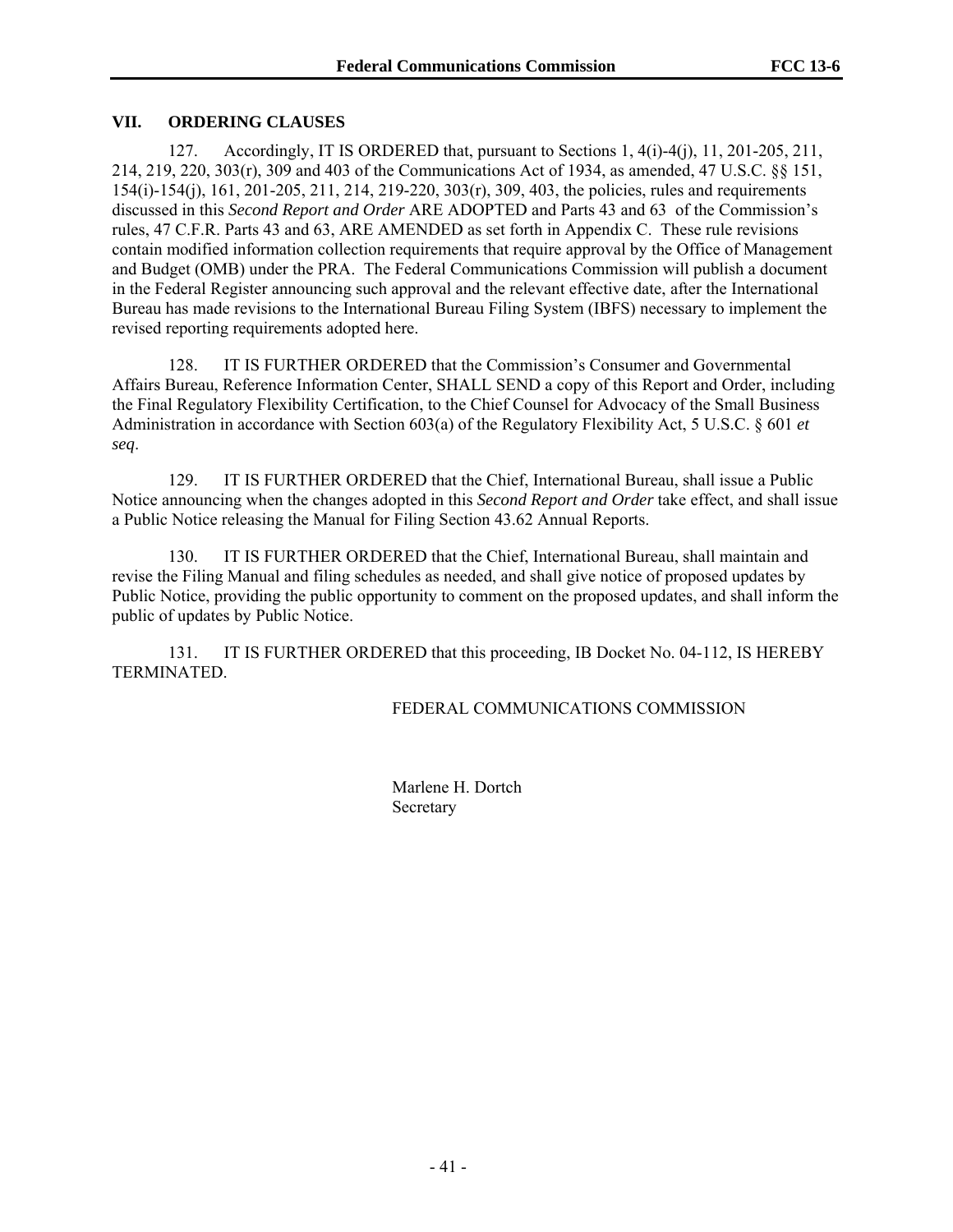## **APPENDIX A**

## **Summary of Decisions**

## **Decisions Applicable to both Traffic and Revenue Reports and Circuit Status Reports**

With regard to Traffic and Revenue Report and Circuit Status Reports, we:

- consolidate sections 43.61 and 43.82 into one rule, and have a consolidated Filing Manual for both the Traffic and Revenue Reports and the Circuit Status Reports;
- decline to change the filing dates from March 31 for the Circuit Status Report and July 31 for the Traffic and Revenue Report to a consolidated filing date of May 1, and retain our requirement that revisions to the Traffic and Revenue Report are due no later than October 31;
- require all filing entities to file a Registration Form with the Traffic and Revenue Report and the Circuit Status Report, which includes information about the filing entity – such as address, phone number, email address, and the international Section 214 authorizations and cable landing licenses held by the carrier;
- allow statistical sampling and other estimation procedures and techniques where actual counts of data are not possible;
- streamline the process for requesting confidential treatment of the data filed by allowing filers to check a box to request confidential treatment under section 0.459 of the rules.

## **Decisions Applicable to the Traffic and Revenue Report**

With regard to the Traffic and Revenue Report, we:

- require filers to complete a Services Checklist, which includes information of whether an international Section 214 authorization holder provided any international telecommunications service the preceding calendar year, whether the filing entity had less than \$5 million of revenue for resale or miscellaneous services, and provides information to the filer regarding which schedules it is required to complete;
- adopt a set of standard schedules for filing;
- eliminate the use of billing codes;
- eliminate the requirement to report the number of messages;
- eliminate the requirement to report regional totals;
- continue our current requirements for reporting spot-market traffic, and clarify spot market owners;
- require filers to include only the terminating legs of their reoriginated traffic for foreign carriers and allow filers to add such traffic to the other IMTS traffic they report for each route;
- require that filers include country-beyond and country-direct calls as part of their U.S.-billed traffic and revenues data;
- require entities to disaggregate the minutes terminated on foreign networks and settlement payouts between calls terminated on fixed line networks and those terminated on mobile networks;
- require filers to allocate their non-route-specific revenues to specific U.S. international routes;
- require filers to report traditional transit traffic only on a world total basis;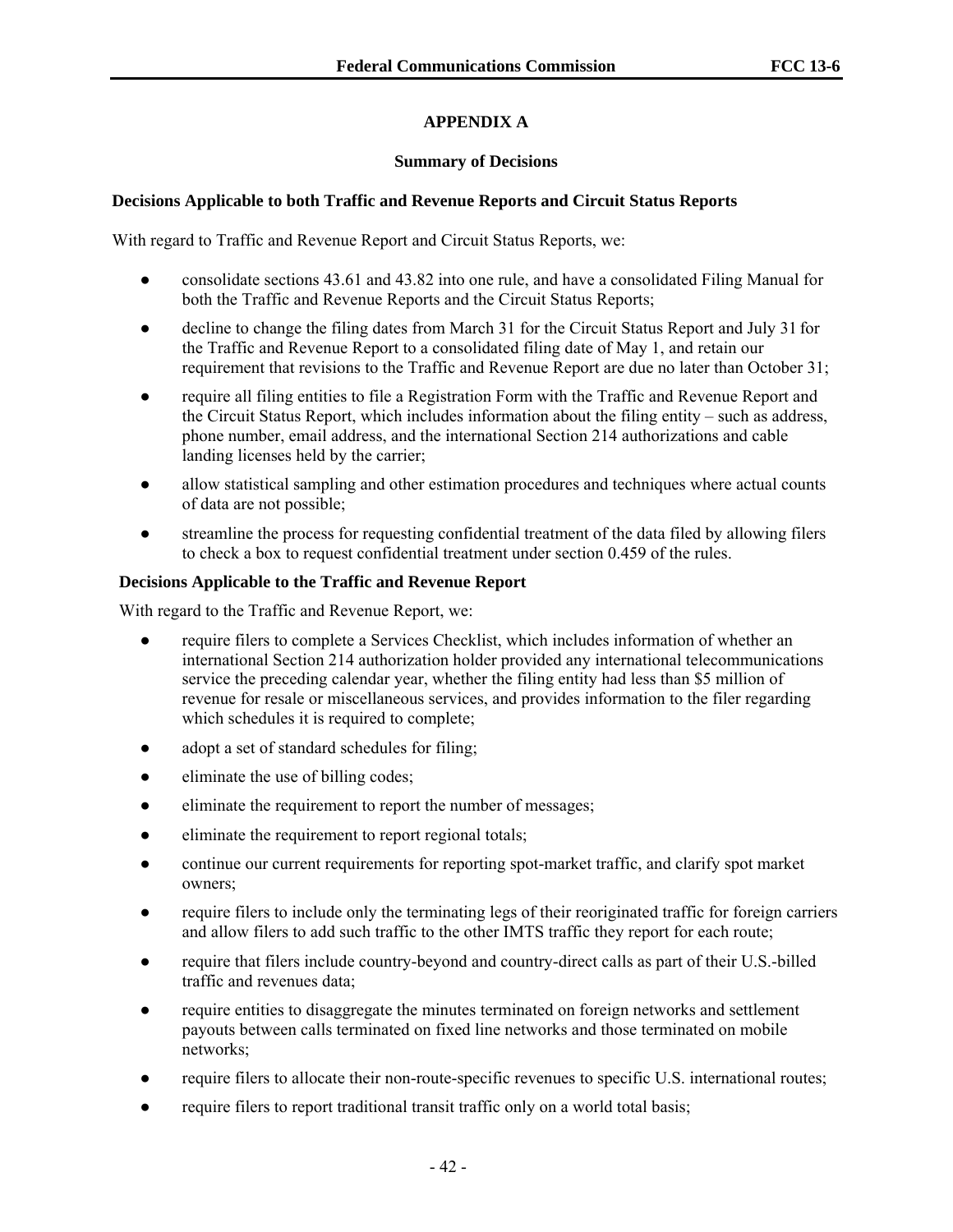- require filers to report world total traffic by customer class and routing arrangement;
- require filers that provide facilities-based IMTS to report resold private line service on a worldtotal basis;
- establish a \$5 million revenue threshold below which a filing entity need not file annual traffic and revenue data for international resale services;
- eliminate the current requirements that filers disaggregate their private line service data into six categories based on the speed of the service and allow filers to report their circuits and revenues for service provided over resold circuits on a world-total basis only;
- require filers to report international data services only on a world-total basis;
- establish a \$5 million annual revenue threshold below which a carrier need not report miscellaneous services.
- require providers of interconnected VoIP and one-way VoIP that transits the PSTN to file the Traffic and Revenue Report;

#### **Decisions Applicable to the Circuit Status Report**

With regard to the Circuit Status Report, we:

- require facilities-based common carriers to report their world aggregate active 64 kbps international common carrier circuits in any terrestrial or satellite facility for the provision of service to an end user or resale carrier, which includes active circuits used by themselves or their affiliates;
- require non-common carrier satellite operators to report their world aggregate active 64 kbps circuits sold or leased to any customer, including themselves or their affiliates, other than a carrier authorized to provide U.S. international common carrier services;
- require cable landing licensees to report the available capacity of an international submarine cable in Gbps as of December 31 of the previous year;
- require reporting the planned capacity of submarine cables in Gbps;
- require cable landing licensees and common carriers to report their available capacity in STMs on each international cable on which they hold capacity. This capacity is comprised of capacity held as an ownership interest in the cable, an IRU interest in the cable or an intercarrier lease  $(ICL)$ .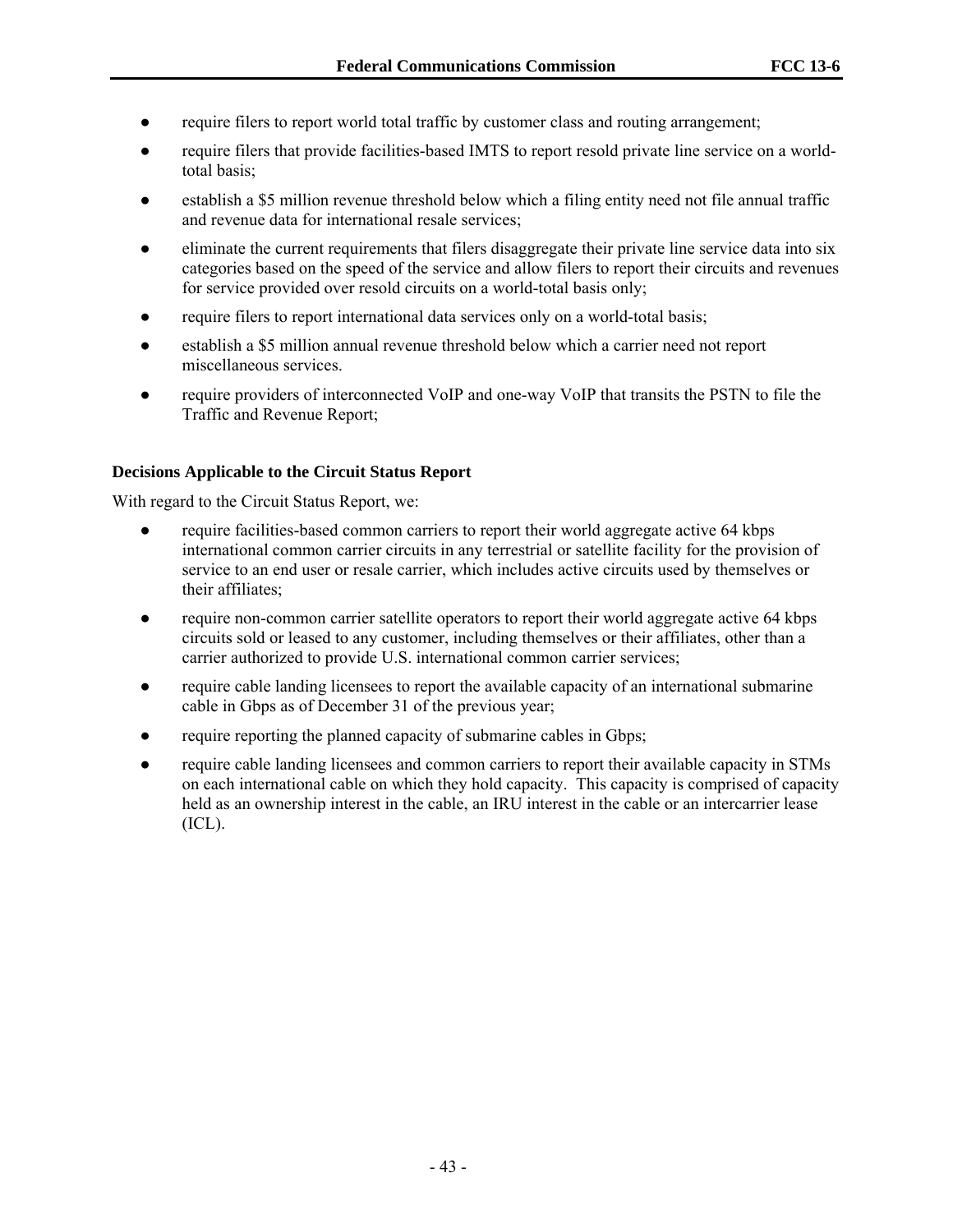#### **APPENDIX B**

#### **Final Regulatory Flexibility Analysis**

As required by the Regulatory Flexibility Act, as amended  $(RFA)$ , the Federal Communications Commission (Commission) included an Initial Regulatory Flexibility Analysis (IRFA) concerning the possible significant economic impact on a substantial number of small entities of the policies and rules proposed in the Further Notice of Proposed Rulemaking (NPRM) in this proceeding.<sup>2</sup> The Commission sought written public comment on the proposals in the FNPRM, including comment on the IRFA. This Final Regulatory Flexibility Analysis (FRFA) addresses the policies and rules that the Commission adopted in the Second Report and Order in this proceeding. This *Second Report and Order* retains the annual Traffic and Revenue Report and the annual Circuit Status Report. The *Second Report and Order* adopts some measures, as described below, to simplify compliance with the reporting requirements but generally does not alter either report. The Commission considered a number of proposals to streamline the reports and to improve the information that carriers will provide in the Further Notice of Proposed Rulemaking portion of this proceeding. This FRFA conforms to the RFA.

#### **A. Need for, and Objectives of, the First Report and Order**

1. The Commission initiated this comprehensive review of the reporting requirements imposed on U.S. carriers providing international telecommunications services. The Commission believes that the decisions in the Second Report and Order will make it easier for carriers, both small and large, to provide the information required by the rules, while providing the Commission with information it needs but does not receive on an annual basis. In addition, section 11 of the Telecommunications Act of 1996 directs the Commission to undertake, in every even-numbered year beginning in 1998, a review of certain regulations issued under the Communications Act of 1934, as amended.<sup>3</sup>

2. The objective of the *Second Report and Order* in this proceeding is to improve the reporting requirements imposed on carriers providing international telecommunications services in the proposed sections 43.62(a) and 43.62(b). Specifically, the *Second Report and Order* consolidates, simplifies, and revises the annual traffic and revenue reporting requirements and the circuit status reporting requirements. The rule also requires entities to file some additional information in the traffic and revenue report that they do not now file. Additionally, the rule relieves service providers with annual revenues less than \$5 million from filing Traffic and Revenue Reports for IMTS resale and the provision of international miscellaneous services. Finally, the rule requires all providers of international telecommunications services to file an annual Services Report that updates their contact information and indicates whether or not they provided service during the preceding calendar year. The *Second Report and Order* also requires some additional entities that provide international telecommunications services to file the annual Traffic and Revenue Report and some additional entities that provide international facilities to file the annual Circuit Status Report.

3. Section 43.61 requires all U.S. carriers providing international telecommunications

l

<sup>&</sup>lt;sup>1</sup> See 5 U.S.C. § 603. The RFA, see 5 U.S.C. §§ 601–612, has been amended by the Small Business Regulatory Enforcement Fairness Act of 1996 (SBREFA), Pub. L. No. 104-121, Title II, 110 Stat. 857 (1996).

<sup>2</sup> *Reporting Requirements for U.S. Providers of International Telecommunications Services, Amendment of Part 43 of the Commission's Rules,* IB Docket No. 04-112, Notice of Proposed Rulemaking, 19 FCC Rcd 6460 (2004). We note that we may not certify this proceeding under 5 U.S.C. § 605, because our action will not have a significant economic effect on a substantial number of small entities (as discussed).

<sup>3</sup> Pub. L. No. 104-104, 110 Stat. 56 (1996).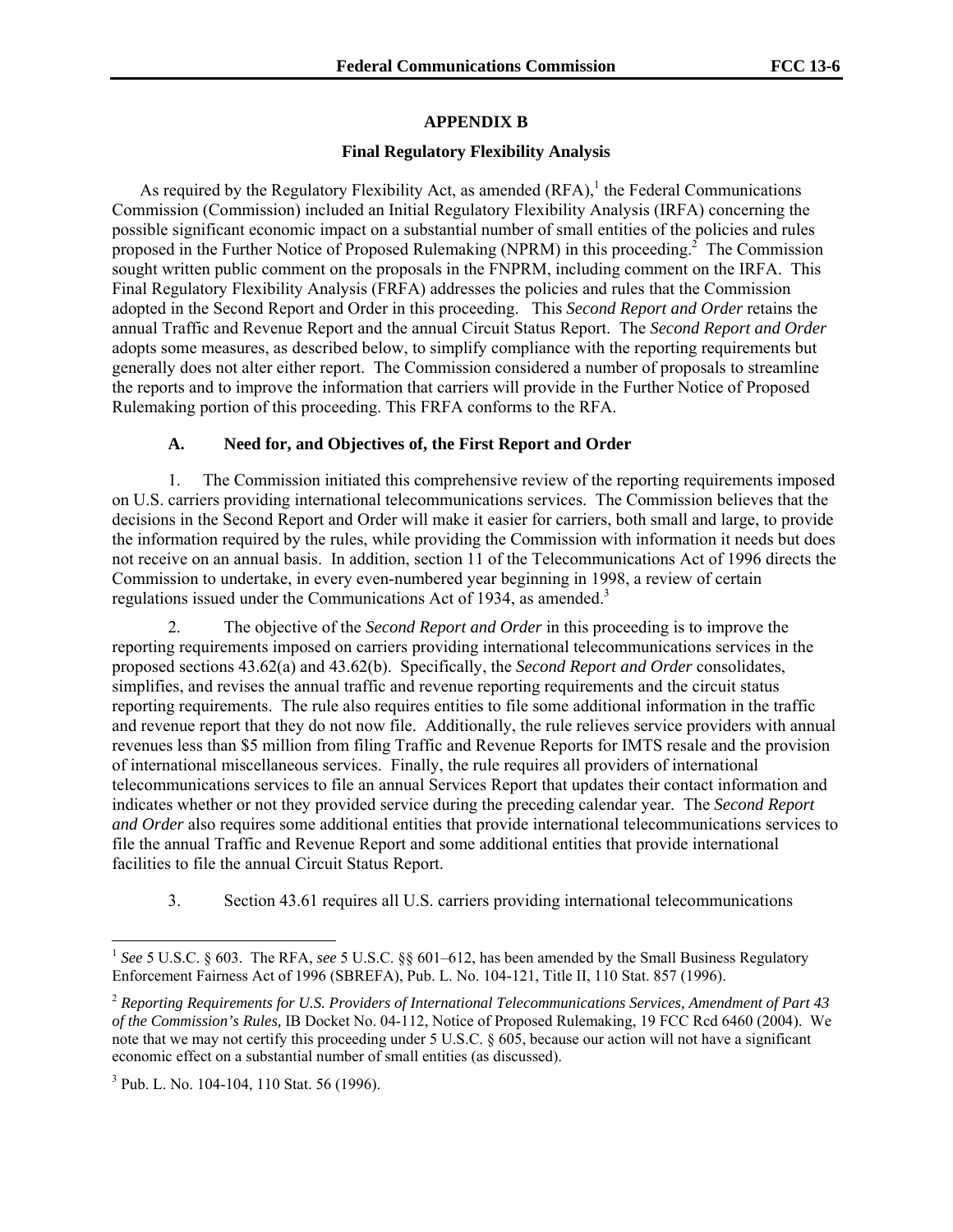services to file an annual report of their traffic and revenues. Under the consolidated section 43.62(a), those same carriers and some additional entities that provide international telecommunications services will file similar traffic and revenue information. Section 43.82 requires all U.S. facilities-based carriers providing international telecommunications services to file an annual report on the status of their circuits. Under the new section  $43.62(a)$ , those same carriers and some other providers of international telecommunications facilities will file similar circuit status information. The information derived from the international Traffic and Revenue Report and Circuit Status Report is critical in understanding the international telecommunications market. These reports are the only source of information of this nature.

4. The information obtained from these reports is used extensively by the Commission, the industry, other government agencies, and the public. The Commission uses the information to evaluate applications for international facilities, track the development of the international telecommunications market and the competitiveness of each service and geographical market, formulate rules and policies consistent with the public interest, monitor compliance with those rules and policies, and gauges the competitive effect of its decisions on the market. Carriers use the information to track the balance of payments in international communications services and for market analysis purposes. Carriers and potential entrants use the information for, among other things, assessment of market opportunities and to monitor competition in markets. The Commission, along with other government agencies such as the Department of Justice, uses the information in merger analyses and negotiations with foreign countries. In addition, the information contained in the Circuit Status Report allows the Commission to comply with the statutory requirements of the Omnibus Budget Reconciliation Act of 1993.

## **B. Summary of Significant Issues Raised by Public Comments in Response to the IRFA**

5. No comments specifically addressed the IRFA

## **C. Description and Estimate of the Number of Small Entities to which the Rules will Apply**

6. The RFA directs agencies to provide a description of, and, where feasible, an estimate of the number of small entities that may be affected by the proposals, if adopted.<sup>4</sup> The RFA generally defines the term "small entity" as having the same meaning as the terms "small business," "small organization," and "small governmental jurisdiction."<sup>5</sup> In addition, the term "small business" has the same meaning as the term "small business concern" under the Small Business Act.<sup>6</sup> A small business concern is one that: (1) is independently owned and operated; (2) is not dominant in its field of operation; and (3) satisfies any additional criteria established by the Small Business Administration (SBA).<sup>7</sup>

7. The policies adopted in the *Second Report and Order* apply to entities providing international common carrier services pursuant to section 214 of the Communications Act; entities

l

 $^7$  15 U.S.C. § 632.

 $4\,$  5 U.S.C. § 603(b)(3).

 $5$  5 U.S.C. § 601(6).

 $6$  5 U.S.C. § 601(3) (incorporating by reference the definition of "small-business concern" in the Small Business Act, 15 U.S.C. § 632). Pursuant to 5 U.S.C. § 601(3), the statutory definition of a small business applies "unless an agency, after consultation with the Office of Advocacy of the Small Business Administration and after opportunity for public comment, establishes one or more definitions of such term which are appropriate to the activities of the agency and publishes such definition(s) in the Federal Register."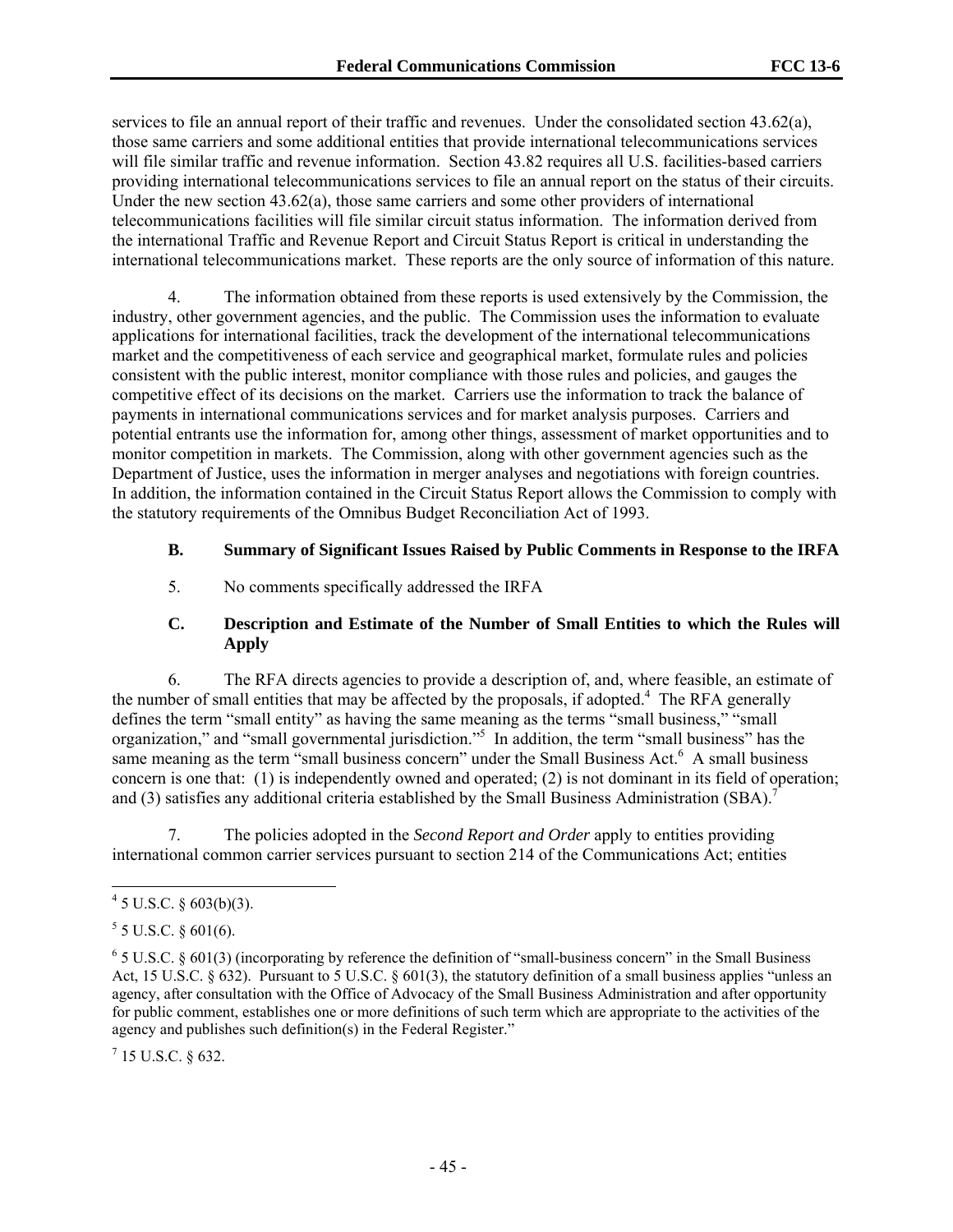providing international wireless common carrier services under section 309 of the Act; entities providing common carrier satellite services under section 309 of the Act; and entities licensed to construct and operate submarine cables under the Cable Landing License Act.The Commission has not developed a small business size standard directed specifically toward these entities. As described below, such entities fit within larger categories for which the SBA has developed size standards

#### **1. Traffic and Revenue Report**

8. The policies adopted in the *Second Report and Order* apply only to entities providing international common carrier services pursuant to section 214 of the Communications Act; entities that operate a telecommunications "spot market" that themselves carry international traffic; entities providing domestic or international wireless common carrier services under section 309 of the Act; entities providing common carrier satellite facilities under section 309 of the Act; entities licensed to construct and operate submarine cables under the Cable Landing License Act on a common carrier basis; and entities that provide international terrestrial telecommunications facilities on a common carrier basis (including incumbent local exchange carriers that offer such facilities). At present, carriers that provide international telecommunications services are required to file the annual traffic and revenue report. The *Second Report and Order* requires entities providing VoIP service interconnected with the public switched telephone network also to file the Traffic and Revenue Report. The *Second Report and Order* also requires all filing entities file a Services Report with information about the filing entity – such as address, phone number, email address, and the international section 214 authorizations held by the carrier. Further, the *Second Report and Order* adopts a number of changes that would simplify the Traffic and Revenue Report, as well as requiring some new information.

9. The entities that the *Second Report and Order* proposes to require to file the Traffic and Revenue Report are a mixture of both large and small entities. The Commission has not developed a small business size standard directed specifically toward these entities. However, as described below, these entities fit into larger categories for which the SBA has developed size standards that provide these facilities or services.

10. **Facilities-based Carriers.** Facilities-based providers of international telecommunications services would fall into the larger category of interexchange carriers. Neither the Commission nor the SBA has developed a small business size standard specifically for providers of interexchange services. The appropriate size standard under SBA rules is for the category Wired Telecommunications Carriers. Under that size standard, such a business is small if it has 1,500 or fewer employees.<sup>8</sup> Census Bureau data for 2007, which now supersede data from the 2002 Census, show that there were 3,188 firms in this category that operated for the entire year. Of this total, 3,144 had employment of 999 or fewer, and 44 firms had had employment of 1,000 employees or more. Thus under this category and the associated small business size standard, the majority of these Interexchange carriers can be considered small entities.<sup>9</sup> According to Commission data, 359 companies reported that their primary telecommunications service activity was the provision of interexchange services.<sup>10</sup> Of these 359

l

<sup>8</sup> 13 C.F.R. § 121.201, NAICS code 517110.

<sup>9</sup> U.S. CENSUS BUREAU, AMERICAN FACTFINDER, 2007 ECONOMIC CENSUS, http://factfinder.census.gov, (find "Economic Census" and choose "get data." Then, under "Economic Census data sets by sector…," choose "Information." Under "Subject Series," choose "EC0751SSSZ5: Employment Size of Firms for the US: 2007." Click "Next" and find data related to NAICS code 517110 in the left column for "Wired telecommunications carriers") (last visited March 2, 2011).

<sup>10</sup> *See* Trends in Telephone Service at Table 5.3.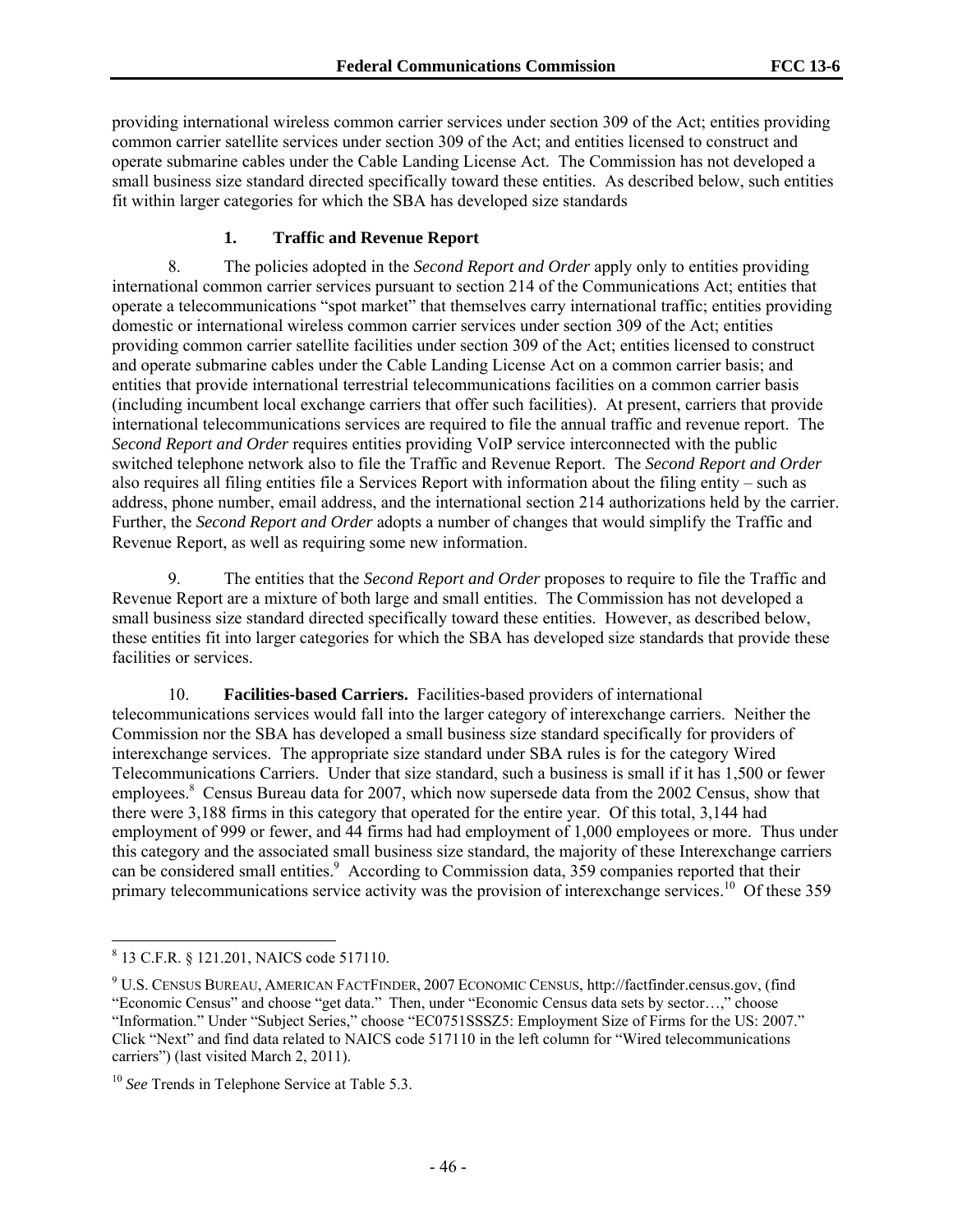companies, an estimated 317 have 1,500 or fewer employees and 42 have more than 1,500 employees.<sup>11</sup> Consequently, the Commission estimates that the majority of interexchange service providers are small entities that may be affected by rules adopted pursuant to the FNPRM.

11. In the 2010 annual traffic and revenue report, 31 facilities-based and facilities-resale carriers reported approximately \$4.0 billion in revenues from international message telephone service (IMTS). Of these, three reported IMTS revenues of more than \$1 billion, six reported IMTS revenues of more than \$100 million, nine reported IMTS revenues of more than \$50 million, 19 reported IMTS revenues of more than \$10 million, 23 reported IMTS revenues of more than \$5 million, and 26 reported IMTS revenues of more than \$1 million. Based solely on their IMTS revenues the majority of these carriers would be considered non-small entities under the SBA definition.<sup>12</sup>

12. The 2010 traffic and revenue report also shows that 46 facilities-based and facilitiesresale carriers (including 13 who also reported IMTS revenues) reported \$515 million for international private line services; of which one reported private line revenues of more than \$50 million, 11 reported private line revenues of more than \$10 million, 31 reported revenues of more than \$1 million, 33 reported private line revenues of more than \$500,000; 39 reported revenues of more than \$100,000, while one reported revenues of less than \$10,000.

13. The 2010 traffic and revenue report also shows that eight carriers (including one that reported both IMTS and private line revenues, one that reported IMTS revenues and five that reported private line revenues) reported \$19 million for international miscellaneous services, of which two reported miscellaneous services revenues of more than \$1 million, three reported revenues of more than \$500,000, four reported revenues of more than \$200,000, six reported revenues of more than \$50,000, while one reported revenues of less than \$20,000. Based on its miscellaneous services revenue, this one carrier with revenues of less than \$20,000 would be considered a small business under the SBA definition. Based on their private line revenues, most of these entities would be considered non-small entities under the SBA definition.

14. **IMTS Resale Providers.** Providers of IMTS resale services are common carriers that purchase IMTS from other carriers and resell it to their own customers. The SBA has developed a small business size standard for the category of Telecommunications Resellers. Under that size standard, such a business is small if it has 1,500 or fewer employees.<sup>13</sup> Census data for 2007 show that 1,523 firms provided resale services during that year. Of that number, 1,522 operated with fewer than 1000 employees and one operated with more than  $1,000$ .<sup>14</sup> Thus under this category and the associated small business size standard, the majority of these resellers can be considered small entities. In the 2010 traffic and revenue report, 1,211 carriers reported that they provided IMTS on a pure resale basis.<sup>15</sup> Based on their IMTS

l <sup>11</sup> *See id.*

<sup>&</sup>lt;sup>12</sup> *See* 13 C.F.R. § 121.201, NAICS Code at Subsector 517 – Telecommunications.

<sup>13 13</sup> C.F.R. § 121.201, NAICS code 517911.

<sup>14</sup> U.S. CENSUS BUREAU, AMERICAN FACTFINDER, 2007 ECONOMIC CENSUS, http://factfinder.census.gov, (find "Economic Census" and choose "get data." Then, under "Economic Census data sets by sector…," choose "Information." Under "Subject Series," choose "EC0751SSSZ5: Employment Size of Firms for the US: 2007." Click "Next" and find data related to NAICS code 517911 in the left column for "Telecommunications Resellers") (last visited March 2, 2011).

<sup>15</sup> *See* FCC, International Bureau, Strategic Analysis and Negotiations Division, *2010 International Telecommunications Data* at page 1-2, Statistical Findings, and Table D at page 22 (March 2012), *available at*  http://www fcc.gov/ib/sand/mniab/traffic.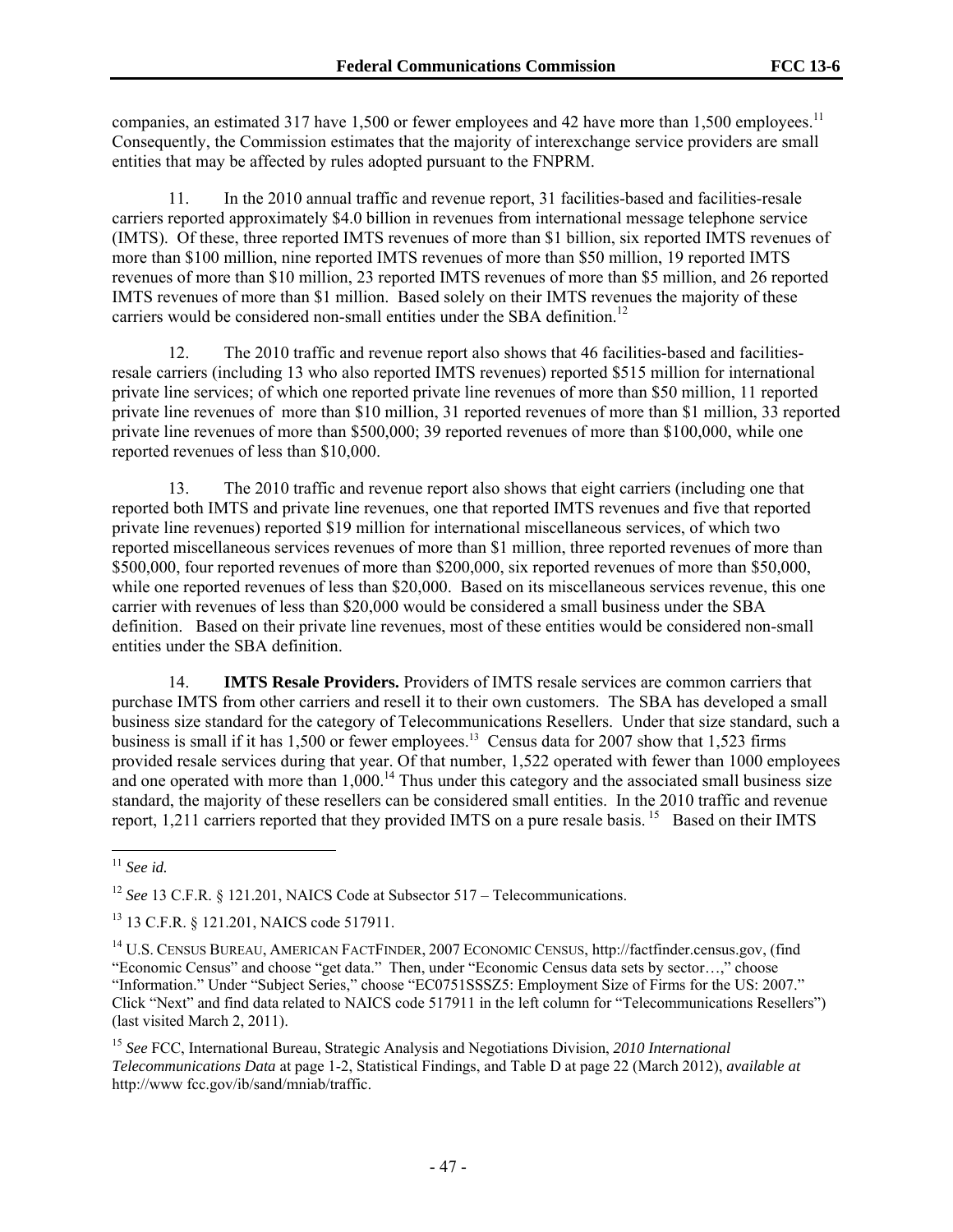resale revenues, IMTS resale service is primarily provided by carriers that would be considered small businesses under the SBA definition. For example, of the 1,211 IMTS resale carriers, 656 carriers reported revenues of less than \$10,000; 1,014 had revenues less than \$500,000; and 1,053 had revenues less than \$1 million.<sup>16</sup> Consequently, the Commission estimates that the majority of IMTS resellers are small entities that may be affected by our action.

15. **Wireless Carriers and Service Providers.** Included among the providers of IMTS resale are a number of wireless carriers that also provide wireless telephony services domestically. The Commission classifies these entities as providers of Commercial Mobile Radio Services (CMRS). At present, most, if not all, providers of CMRS that offer IMTS provide such service by purchasing IMTS from other carriers to resell it to their customers. The Commission has not developed a size standard specifically for CMRS providers that offer resale IMTS. Such entities would fall within the larger category of wireless carriers and service providers. Below, for those services subject to auctions, the Commission notes that, as a general matter, the number of winning bidders that qualify as small businesses at the close of an auction does not necessarily represent the number of small businesses currently in service. Also, the Commission does not generally track subsequent business size unless, in the context of assignments or transfers, unjust enrichment issues are implicated.

16. **Wireless Telecommunications Carriers (except Satellite).** Since 2007, the Census Bureau has placed wireless firms within this new, broad, economic census category.<sup>17</sup> Prior to that time, such firms were within the now-superseded categories of Paging and Cellular and Other Wireless Telecommunications.<sup>18</sup> Under the present and prior categories, the SBA has deemed a wireless business to be small if it has  $1,500$  or fewer employees.<sup>19</sup> For the category of Wireless Telecommunications Carriers (except Satellite), Census data for 2007, which supersede data contained in the 2002 Census, show that there were 1,383 firms that operated that year.<sup>20</sup> Of those 1,383, 1,368 had fewer than 100 employees, and 15 firms had more than 100 employees. Thus under this category and the associated small business size standard, the majority of firms can be considered small. Similarly, according to Commission data, 413 carriers reported that they were engaged in the provision of wireless telephony, including cellular service, Personal Communications Service, and Specialized Mobile Radio Telephony services.<sup>21</sup> Of these, an estimated 261 have 1,500 or fewer employees and 152 have more than 1,500 employees.<sup>22</sup> Consequently, the Commission estimates that approximately half or more of these firms can be considered small. Thus, using available data, we estimate that the majority of wireless firms can be considered small.

<sup>1</sup> <sup>16</sup> *Id.*

<sup>&</sup>lt;sup>17</sup> U.S. Census Bureau, 2007 NAICS Definitions: Wireless Telecommunications Categories (except Satellite), http://www.census.gov/naics/2007/def/ND517210.HTM (last visited March 2, 2011).

<sup>&</sup>lt;sup>18</sup> U.S. Census Bureau, 2002 NAICS Definitions: Paging, http://www.census.gov/epcd/naics02/def/NDEF517.HTM (last visited March 2, 2011); U.S. Census Bureau, 2002 NAICS Definitions: Other Wireless Telecommunications, http://www.census.gov/epcd/naics02/def/NDEF517.HTM (last visited March 2, 2011).

 $19$  13 C.F.R. § 121.201, NAICS code 517210 (2007 NAICS). The now-superseded, pre-2007 C.F.R. citations were 13 C.F.R. § 121.201, NAICS codes 517211 and 517212 (referring to the 2002 NAICS).

<sup>20</sup> U.S. CENSUS BUREAU, AMERICAN FACTFINDER, 2007 ECONOMIC CENSUS, http://factfinder.census.gov, (find "Economic Census" and choose "get data." Then, under "Economic Census data sets by sector…," choose "Information." Under "Subject Series," choose "EC0751SSSZ5: Employment Size of Firms for the US: 2007." Click "Next" and find data related to NAICS code 517210 in the left column for "Wireless Telecommunications Carriers (except Satellite)") (last visited March 2, 2011).

<sup>21</sup> *See* Trends in Telephone Service at Table 5.3.

<sup>22</sup> *See id.*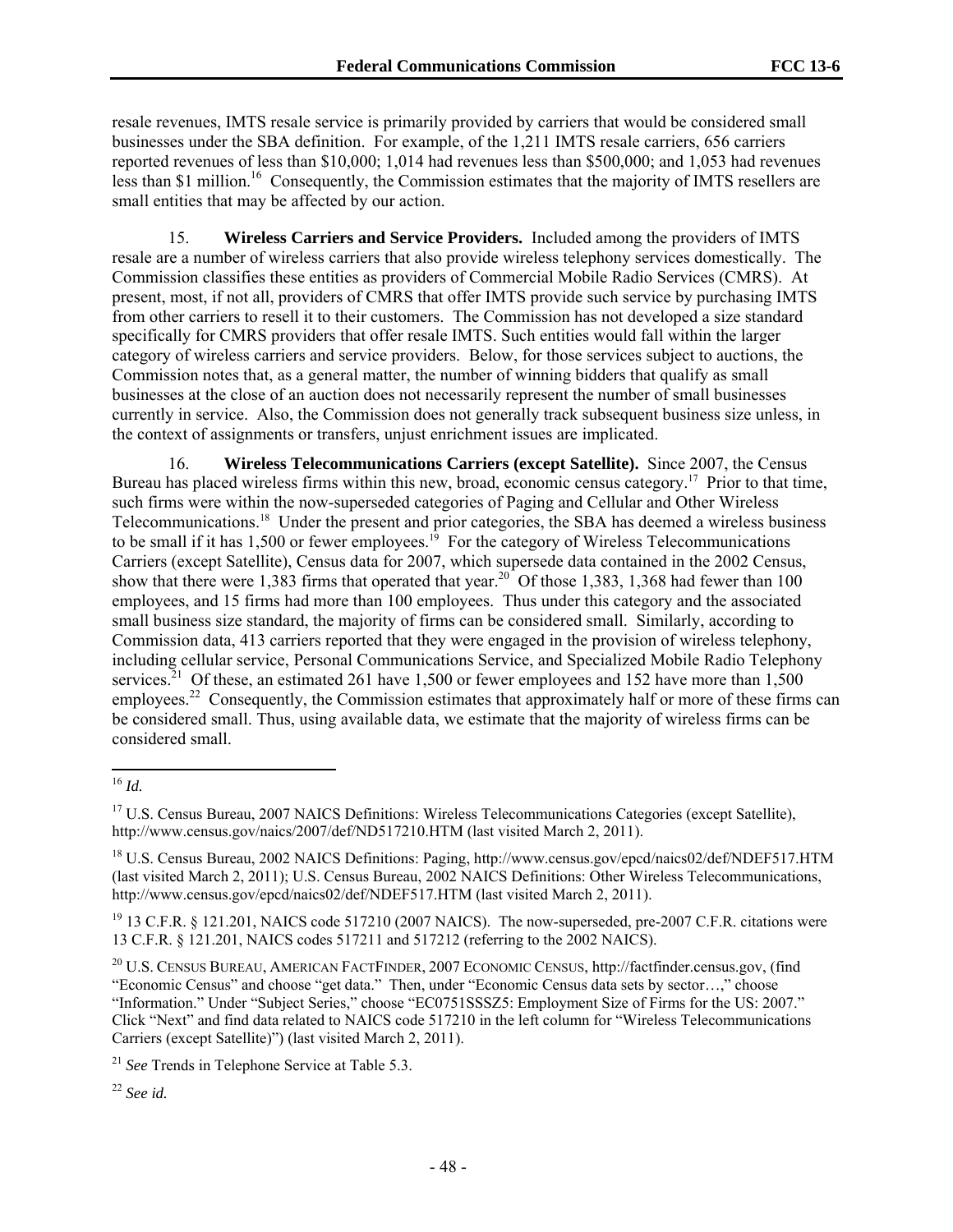17. **Wireless Communications Services.** This service can be used for fixed, mobile, radiolocation, and digital audio broadcasting satellite uses. The Commission defined "small business" for the Wireless Communications Services (WCS) auction as an entity with average gross revenues of \$40 million for each of the three preceding years, and a "very small business" as an entity with average gross revenues of \$15 million for each of the three preceding years.<sup>23</sup> The SBA has approved these definitions.24 The Commission auctioned geographic area licenses in the WCS service. In the auction, which commenced on April 15, 1997 and closed on April 25, 1997, seven bidders won 31 licenses that qualified as very small business entities, and one bidder won one license that qualified as a small business entity.

18. **Providers of Interconnected VoIP services.** In addition to the carriers that now file the annual traffic and revenue report, the *Second Report and Order* requires entities providing international calling service via Voice over Internet Protocol (VoIP) connected to the public switched telephone network (PSTN) to file data on their international voice traffic. The entities that provide such services are a mix of large and small entities. We do not have information on the size of such VoIP providers. The 2007 Economic Census includes VoIP providers in a larger class called "Internet Service Providers" (ISPs), and classes such ISPs in two categories, depending upon whether the service is provided over the provider's own facilities (e.g., cable or DSL ISPs), or over client-supplied telecommunications connections (e.g., dial-up ISPs). The former are within the category of Wired Telecommunications Carriers. <sup>25</sup> As a result, for the purpose of this IRFA we shall consider all such entities to be small entities within the meaning of the Small Business Act., which has an SBA small business size standard of 1,500 or fewer employees.<sup>26</sup> The latter are within the category of All Other Telecommunications,<sup>27</sup> which has a size standard of annual receipts of \$25 million or less.<sup>28</sup> The most current Census Bureau data for all such firms, however, are the 2002 data for the previous census category called Internet Service Providers.<sup>29</sup> That category had a small business size standard of \$21 million or less in annual receipts, which was revised in late 2005 to \$23 million. The 2002 data show that there were 2,529 such firms that operated for the entire year.30 Of those, 2,437 firms had annual receipts of under \$10 million, and an additional 47 firms had receipts of between \$10 million and \$24,999,999.<sup>31</sup> Consequently, we estimate that the majority of VoIP providers are small entities.

19. **Spot Market operators.** A "spot market" is a market where IMTS providers can buy or sell call completion services for calls, including IMTS calls. A customer of the spot market enters into a

<sup>24</sup> See Letter from Aida Alvarez, Administrator, SBA, to Amy Zoslov, Chief, Auctions and Industry Analysis Division, Wireless Telecommunications Bureau, FCC (filed Dec. 2, 1998) (Alvarez Letter 1998).

 $25$  U.S. Census Bureau, 2007 NAICS Definitions: Wired Telecommunications Carriers, http://www.census.gov/naics/2007/def/ND517110.HTM (last visited March 2, 2011).

<sup>26</sup> 13 C.F.R. § 121.201, NAICS code 517110 (updated for inflation in 2008).

 $27$  U.S. Census Bureau, 2007 NAICS Definitions: All Other Telecommunications, http://www.census.gov/naics/2007/def/ND517919.HTM (last visited March 2, 2011).

<sup>28</sup> 13 C.F.R. § 121.201, NAICS code 517919 (updated for inflation in 2008).

<sup>29</sup> U.S. Census Bureau, 2002 NAICS Definitions: Internet Service Providers, Web Search Portals, and Data Processing Services, http://www.census.gov/epcd/naics02/def/NDEF518.HTM (last visited March 2, 2011).

<sup>30</sup> U.S. Census Bureau, 2002 Economic Census, Subject Series: Information, "Establishment and Firm Size (Including Legal Form of Organization)," at Table 4, NAICS code 518111 (issued Nov. 2005).

 $31$  An additional 45 firms had receipts of \$25 million or more.

l

<sup>&</sup>lt;sup>23</sup> Amendment of the Commission's Rules to Establish Part 27, the Wireless Communications Service, GN Docket No. 96-228, Report and Order, 12 FCC Rcd 10785, 10879, ¶ 194 (1997).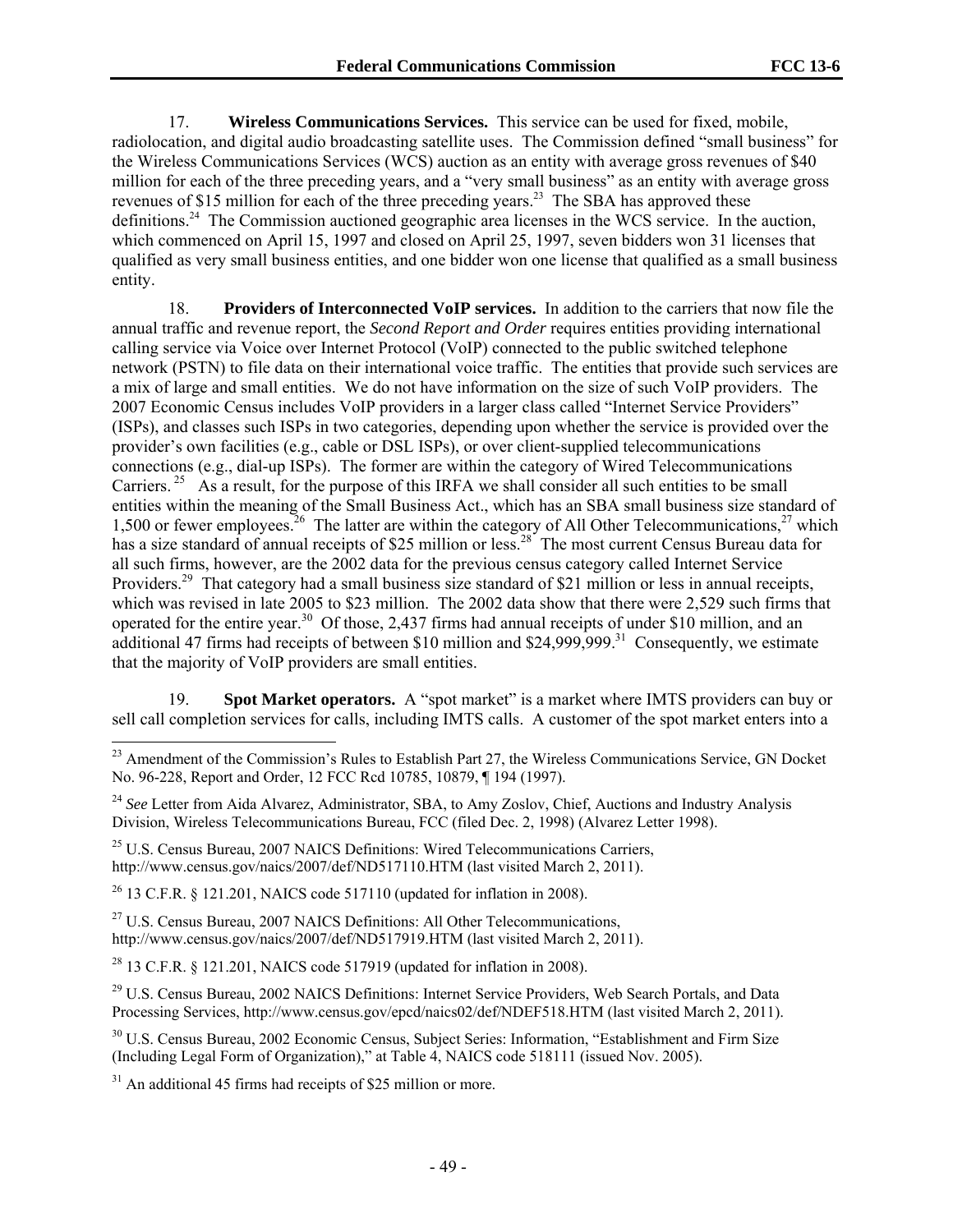contract with the spot market owner to buy or sell call completion services by interconnecting at a spot market point of presence. The spot market owner acts as broker by facilitating the exchange of calls between spot market customers, who may not know each other's identity. The Commission has not developed a small business size standard specifically for operators of spot markets. As a result, for purposes of this IRFA, we shall consider all such entities to be small businesses.

#### **2. Circuit Status Report**

20. The actions we take in the *Second Report and Order* apply only to entities that have international bearer circuits. The *Second Report and Order* makes changes to the information that filing entities must provide about international common carrier circuits.

21. **Providers of International Telecommunications Transmission Facilities**. According to the 2010 Circuit Status Report, 70 U.S. international facility-based carriers filed information pursuant to section 43.82.<sup>32</sup> Some of these providers would fall within the category of Inter-exchange Carriers, some would fall within the category of Wired Telecommunications Carriers, while others may not. The Commission has not developed a small business size standard specifically for providers of interexchange services. The appropriate size standard under SBA rules is for the category Wired Telecommunications Carriers. Under that size standard, such a business is small if it has  $1,500$  or fewer employees.<sup>33</sup> The circuit-status report does not include employee or revenue statistics, so we are unable to determine how many carriers could be considered small entities under the SBA standard. Although it is quite possible that a carrier could report a small amount of capacity and have significant revenues, we will consider those 75 carriers to be small entities at this time. In addition, of the 79 carriers that filed an annual circuit-status report for 2009, there were at least four carriers that reported no circuits owned or in use at the end of  $2009.34$ 

22. **Satellite Telecommunications Providers.** Other providers of international transmission facilities are those that operate international common carrier and non-common carrier satellite systems. Such systems provide circuits to providers of international telecommunication services or provide circuits directly to end users. The *Second Report and Order* requires operators of international satellite services to report their aggregate world-wide active circuits in the Circuit Status Report. The Commission has not determined a size standard specifically for operators of international satellite systems that offer circuits directly to end users. However, two economic census categories address the satellite industry. Under SBA rules, the first category has a small business size standard of \$15 million or less in average annual receipts.<sup>35</sup> The second category has a size standard of \$25 million or less in annual receipts.<sup>36</sup>

23. The category of Satellite Telecommunications "comprises establishments primarily engaged in providing telecommunications services to other establishments in the telecommunications and broadcasting industries by forwarding and receiving communications signals via a system of satellites or reselling satellite telecommunications."37 Census Bureau data for 2007 show that 512 Satellite

<sup>34</sup> *Id.*

l

<sup>32</sup> *See* International Bureau Releases 2009 Year-End Circuit Status Report for U.S. Facilities-Based International Carriers; Data Reflects Continued Growth of Total Capacity Used (rel. March 30, 2012). The report is available on the FCC website at http://www fcc.gov/ib/pd/pf/csmanual htm.

<sup>33 13</sup> C.F.R. § 121.201, NAICS code 517110.

<sup>35 13</sup> C.F.R. § 121.201, NAICS code 517410.

<sup>36 13</sup> C.F.R. § 121.201, NAICS code 517919.

<sup>&</sup>lt;sup>37</sup> U.S. Census Bureau, 2007 NAICS Definitions, Satellite Telecommunications, http://www.census.gov/naics/2007/def/ND517410.HTM (last visited March 2, 2011).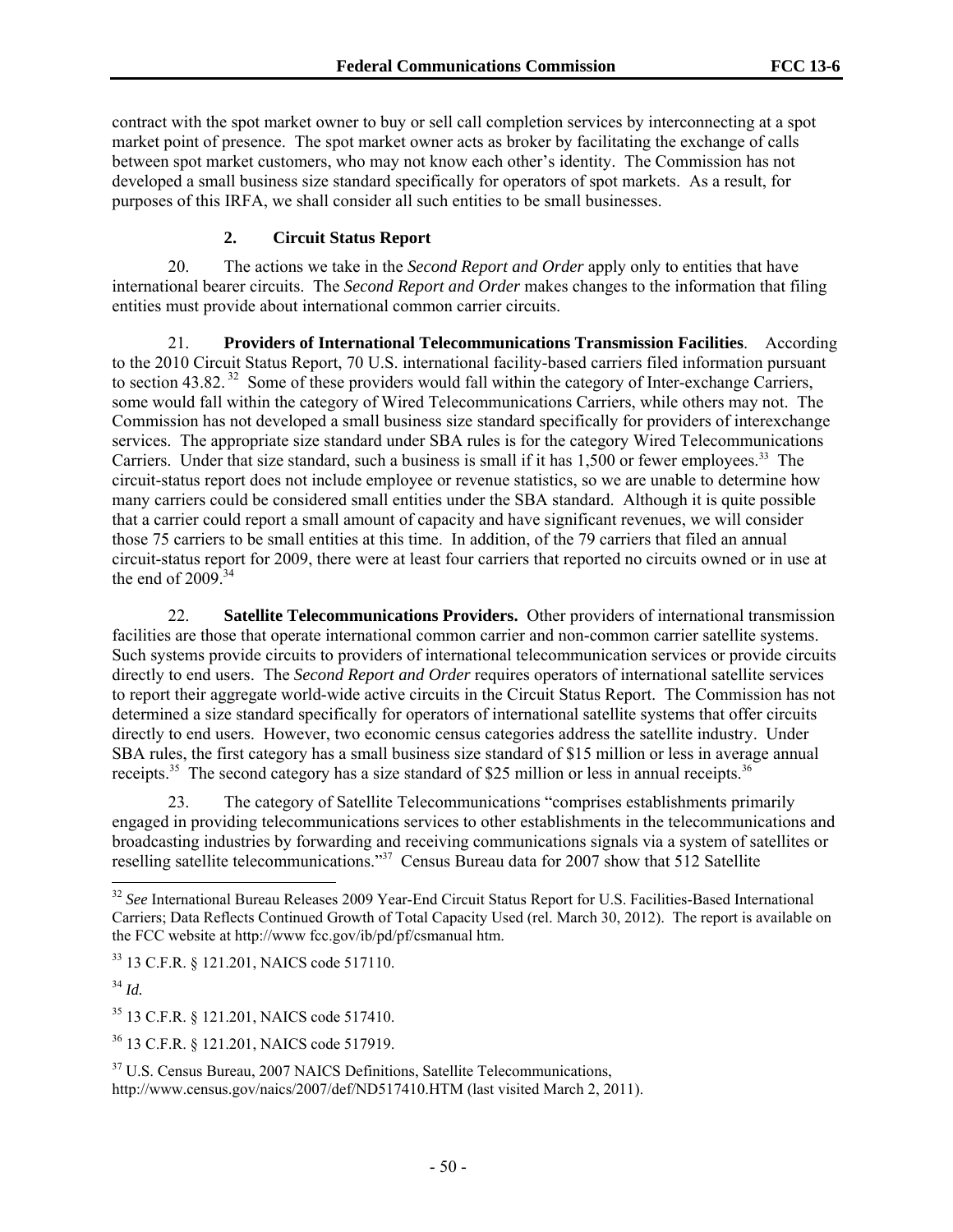Telecommunications firms that operated for that entire year.<sup>38</sup> Of this total, 464 firms had annual receipts of under \$10 million, and 18 firms had receipts of \$10 million to \$24,999,999.39 Consequently, the Commission estimates that the majority of Satellite Telecommunications firms are small entities that might be affected by our action.

24. The second category, i.e., All Other Telecommunications, comprises "establishments primarily engaged in providing specialized telecommunications services, such as satellite tracking, communications telemetry, and radar station operation. This industry also includes establishments primarily engaged in providing satellite terminal stations and associated facilities connected with one or more terrestrial systems and capable of transmitting telecommunications to, and receiving telecommunications from, satellite systems. Establishments providing Internet services or voice over Internet protocol (VoIP) services via client-supplied telecommunications connections are also included in this industry."40 For this category, Census Bureau data for 2007 show that there were a total of 2,383 firms that operated for the entire year.<sup>41</sup> Of this total, 2,347 firms had annual receipts of under \$25 million and 12 firms had annual receipts of \$25 million to \$49, 999,999.42 Consequently, the Commission estimates that the majority of All Other Telecommunications firms are small entities that might be affected by our action.

25. **Operators of Non-Common carrier Undersea Cable Systems.** The *Second Report and Order* requires all submarine cable licensees to file data on their circuits on submarine cable facilities. Neither the Commission nor the SBA has developed a size standard specifically for operators of noncommon carrier undersea cables. Such entities would fall within the large category of Wired Telecommunications Carriers. The size standard under SBA rules for that category is that such a business is small if it has 1,500 or fewer employees.<sup>43</sup> Census Bureau data for 2007, which now supersede data from the 2002 Census, show that there were 3,188 firms in this category that operated for the entire year. Of this total, 3,144 had employment of 999 employees or fewer, and 44 firms had had employment of 1,000 employees or more. Thus under this category and the associated small business size standard, the majority of these carriers can be considered small entities.<sup>44</sup> We do not have data on the number of

-

<sup>42</sup> *Id.*

<sup>38</sup> U.S. CENSUS BUREAU, AMERICAN FACTFINDER, 2007 ECONOMIC CENSUS, http://factfinder.census.gov, (find "Economic Census" and choose "get data." Then, under "Economic Census data sets by sector…," choose "Information." Under "Subject Series," choose "EC0751SSSZ4: Receipts Size of Firms for the US: 2007." Click "Next" and find data related to NAICS code 517210 in the left column for "Satellite Telecommunications") (last visited March 2, 2011).

<sup>39</sup> *Id.*

<sup>40</sup> U.S. Census Bureau, 2007 NAICS Definitions, All Other Telecommunications, http://www.census.gov/naics/2007/def/ND517919.HTM (last visited March 2, 2011).

<sup>41</sup> U.S. CENSUS BUREAU, AMERICAN FACTFINDER, 2007 ECONOMIC CENSUS, http://factfinder.census.gov, (find "Economic Census" and choose "get data." Then, under "Economic Census data sets by sector…," choose "Information." Under "Subject Series," choose "EC0751SSSZ4: Receipts Size of Firms for the US: 2007." Click "Next" and find data related to NAICS code 517919 in the left column for "All Other Telecommunications") (last visited March 2, 2011).

<sup>43 13</sup> C.F.R. § 121.201, NAICS code 517110.

<sup>44</sup> U.S. CENSUS BUREAU, AMERICAN FACTFINDER, 2007 ECONOMIC CENSUS, http://factfinder.census.gov, (find "Economic Census" and choose "get data." Then, under "Economic Census data sets by sector…," choose "Information." Under "Subject Series," choose "EC0751SSSZ5: Employment Size of Firms for the US: 2007." Click "Next" and find data related to NAICS code 517110 in the left column for "Wired telecommunications carriers") (last visited March 2, 2011).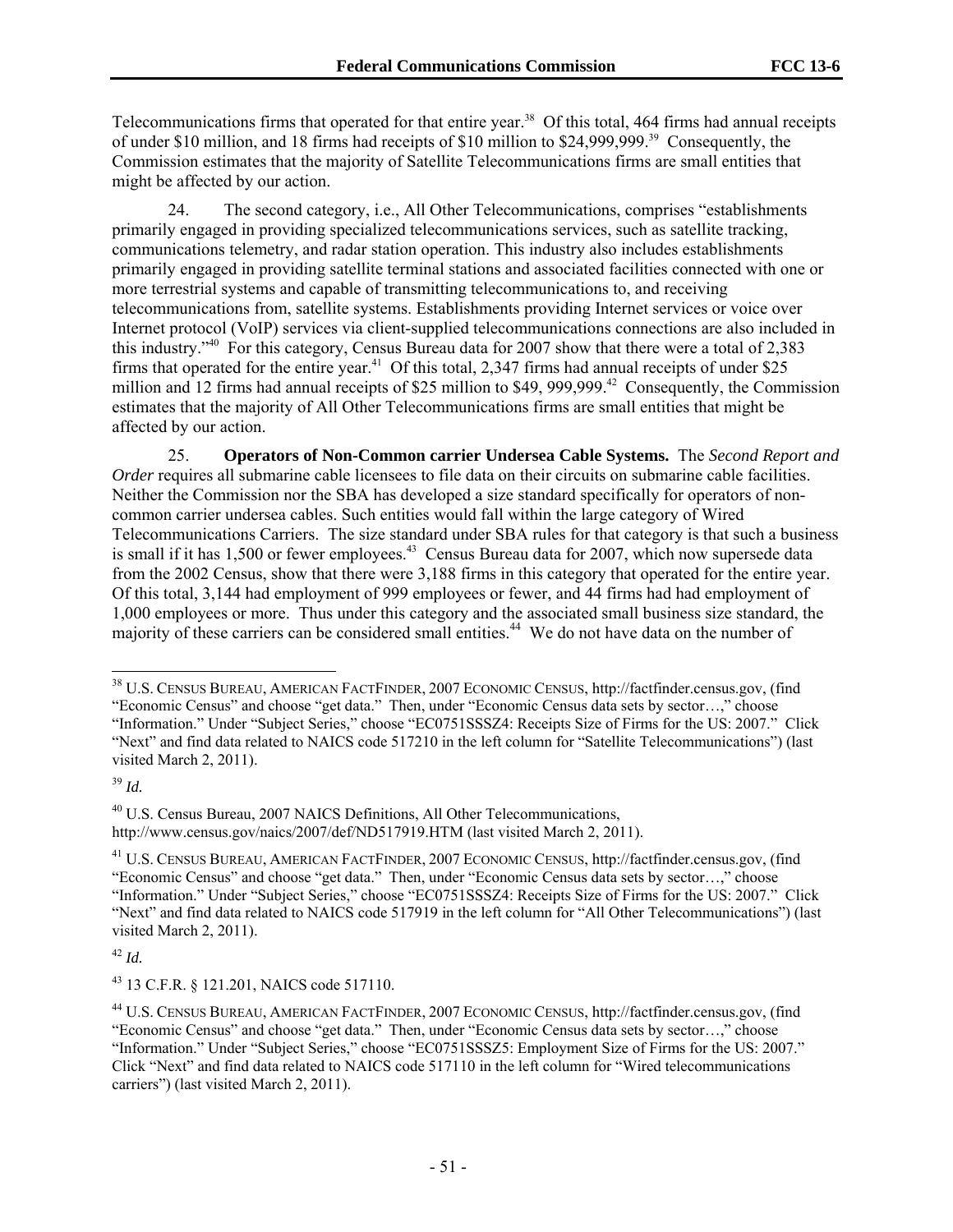employees or revenues of operators of non-common carrier undersea cables. Because providers of noncommon carrier undersea cables do not now file an annual circuit-status report, we do not know how many such entities provide circuits directly to end users. We do know that a number of such entities pay regulatory fees on such circuits, but the names of such entities are confidential. Because we do not have information on the number of employees or their annual revenues, we shall consider all such providers to be small entities for purposes of this IRFA.

26. **Incumbent Local Exchange Carriers**. Because some of the international terrestrial facilities that are used to provide international telecommunications services may be owned by incumbent local exchange carriers, we have included small incumbent local exchange carriers in this present RFA analysis, to the extent that such local exchange carriers may operate such international facilities. (Local exchange carriers along the U.S.-border with Mexico or Canada may have local facilities that cross the border.) Neither the Commission nor the SBA has developed a small business size standard specifically for incumbent local exchange carriers. The appropriate size standard under SBA rules is for the category Wired Telecommunications Carriers. Under that size standard, such a business is small if it has 1,500 or fewer employees.45 Census Bureau data for 2007, which now supersede data from the 2002 Census, show that there were 3,188 firms in this category that operated for the entire year. Of this total, 3,144 had employment of 999 or fewer and 44 firms had had employment of 1000 or more. According to Commission data, 1,307 carriers reported that they were incumbent local exchange service providers.<sup>46</sup> Of these 1,307 carriers, an estimated 1,006 have 1,500 or fewer employees and 301 have more than 1,500 employees.<sup>47</sup> As noted above, a "small business" under the RFA is one that, inter alia, meets the pertinent small business size standard (e.g., a telephone communications business having 1,500 or fewer employees), and "is not dominant in its field of operation."<sup>48</sup> The SBA's Office of Advocacy contends that, for RFA purposes, small incumbent local exchange carriers are not dominant in their field of operation because any such dominance is not "national" in scope.49 Consequently, the Commission estimates that most providers of local exchange service are small entities that may be affected by the rules and policies we adopt in the *Second Report and Order*. We have therefore included small incumbent local exchange carriers in this RFA analysis, although we emphasize that this RFA action has no effect on Commission analysis and determinations in other, non-RFA contexts. Thus under this category and the associated small business size standard, the majority of these incumbent local exchange service providers can be considered small providers.<sup>50</sup>

<sup>46</sup> *See* Trends in Telephone Service, Federal Communications Commission, Wireline Competition Bureau, Industry Analysis and Technology Division at Table 5.3 (Sept. 2010) (Trends in Telephone Service).

<sup>47</sup> *See id.*

1

48 15 U.S.C. § 632.

<sup>45 13</sup> C.F.R. § 121.201, NAICS code 517110.

<sup>&</sup>lt;sup>49</sup> Letter from Jere W. Glover, Chief Counsel for Advocacy, SBA, to William E. Kennard, Chairman, FCC (May 27, 1999). The Small Business Act contains a definition of "small-business concern," which the RFA incorporates into its own definition of "small business." See 15 U.S.C. § 632(a) (Small Business Act); 5 U.S.C. § 601(3) (RFA). SBA regulations interpret "small business concern" to include the concept of dominance on a national basis. 13 C.F.R. § 121.102(b).

<sup>50</sup> U.S. CENSUS BUREAU, AMERICAN FACTFINDER, 2007 ECONOMIC CENSUS, http://factfinder.census.gov, (find "Economic Census" and choose "get data." Then, under "Economic Census data sets by sector…," choose "Information." Under "Subject Series," choose "EC0751SSSZ5: Employment Size of Firms for the US: 2007." Click "Next" and find data related to NAICS code 517110 in the left column for "Wired telecommunications carriers") (last visited March 2, 2011).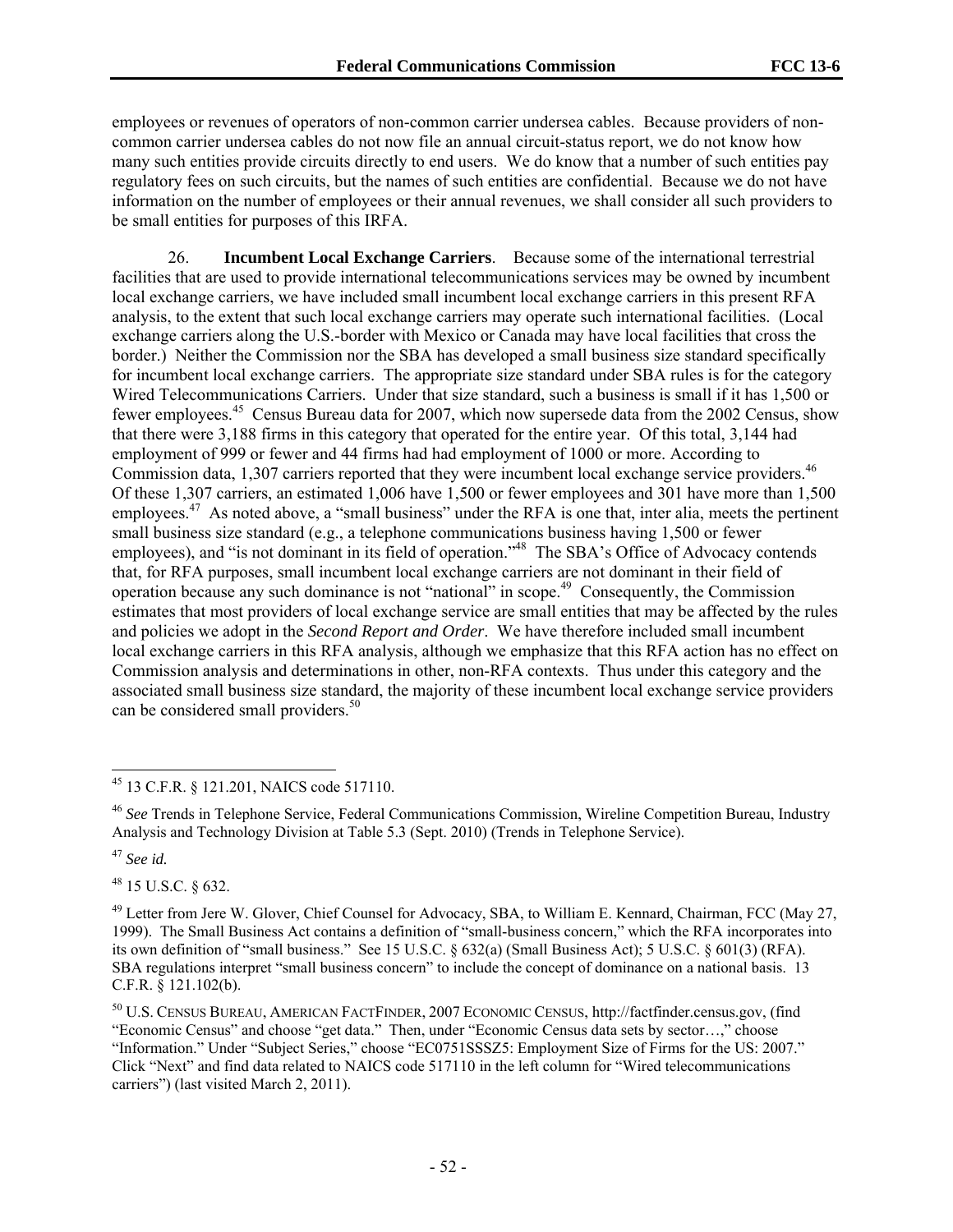## **D. Description of Projected Reporting, Recordkeeping, and Other Compliance Requirements**

27. The *Second Report and Order* retains and revises the annual Traffic and Revenue Report and Circuit Status Report, and add the Service Report, because the collection and public reporting of this information continues to be necessary in the public interest. Because carriers currently are required to file the section 43.61 annual traffic and revenue report and the section 43.82 annual circuit-status report, the decision to retain those reports will not impose any additional significant economic burden on small carriers. The Service Report is a simple form whose compliance burden is *de minimis*. The decision to retain the reporting of IMTS and international private lines on a route-by-route basis similarly continues requirement of the current section 43.61. As a result, this conclusion will also not impose any significant additional burden on small carriers.

28. The revisions the *Second Report and Order* makes to the reporting requirements will reduce overall compliance requirements and burden. Particularly, the elimination of the use of billing codes in the Traffic and Revenue Report, the requirement that filers include only the terminating legs of their reoriginated traffic, the requirement that filers report traditional transit traffic only on a world total basis, the requirement that filers report international data services only on a world-total basis, and the elimination of the current requirements that filers disaggregate their private line service data into six categories based on the speed of the service will simplify and lessen compliance requirements.

## **E. Steps Taken to Minimize Significant Economic Impact on Small Entities, and Significant Alternatives Considered**

29. The RFA requires an agency to describe any significant, specifically small business, alternatives that it has considered in reaching its proposed approach, which may include the following four alternatives (among others): "(1) the establishment of differing compliance or reporting requirements or timetables that take into account the resources available to small entities; (2) the clarification, consolidation, or simplification of compliance and reporting requirements under the rule for small entities; (3) the use of performance, rather than design, standards; and (4) an exemption from coverage or the rule, or any part thereof, for small entities."<sup>51</sup>

30. The *Second Report and Order* considered consolidating the Traffic and Revenue Report and the Circuit Status Report into a single, annual report. We did not, however, adopt this consolidation because the timing of the availability of data makes it impossible for these two reports to be consolidated while providing us with information we need to perform our duties in a timely manner.

31. The establishment of a \$5 million revenue threshold below which a filing entity need not file annual traffic and revenue data for international resale services or miscellaneous services will considerably ease the reporting burden on small entities. The *Second Report and Order* also considered requiring a requirement to correct any errors in the reported data of over one percent in the Traffic and Revenue Report on an ongoing basis. We rejected this requirement, however, retaining the requirement that filers need only file a single correction 90 days after filing the report. This decision will simplify compliance for all filers.

<sup>1</sup>  $51$  5 U.S.C. § 603(c)(1)-(c)(4).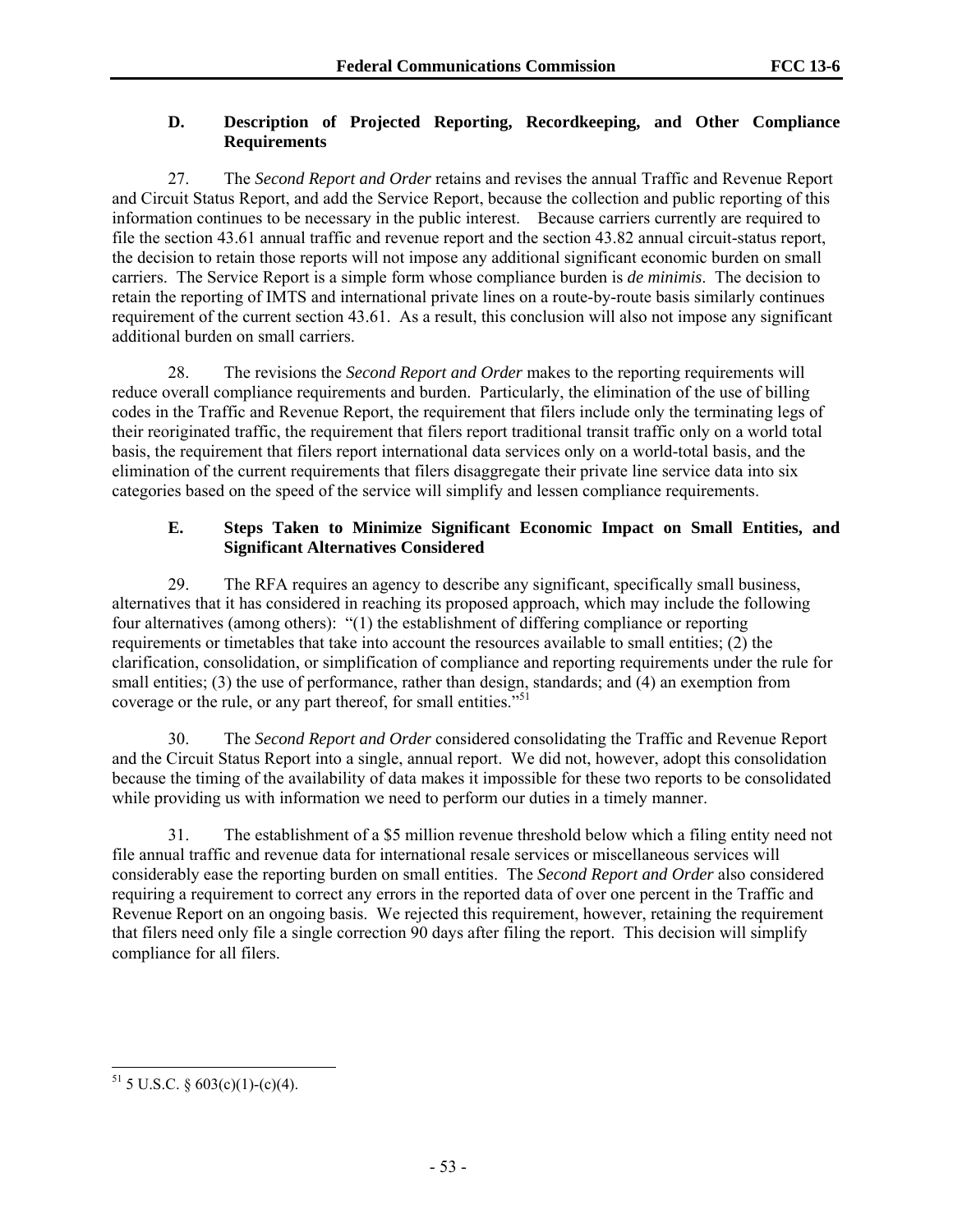#### **Report to Congress**

32. The Commission will send a copy of this *Second Report and Order*, including this FRFA, in a report to be sent to Congress and the Government Accountability Office pursuant to the Congressional review Act.52 In addition, the Commission will send a copy of the *Second Report and Order*, including a copy of this FRFA, to the Chief Counsel for Advocacy of the SBA. A copy of the *Second Report and Order* and FRFA (or summaries thereof) will also be published in the *Federal Register.<sup>53</sup>*

## **F. Federal Rules that May Duplicate, Overlap, or Conflict with the Proposed Rules**

33. None.

1

<sup>52</sup> *See* 5 U.S.C. § 801(a)(1)(A).

<sup>53</sup> *See* 5 U.S.C. § 604(b).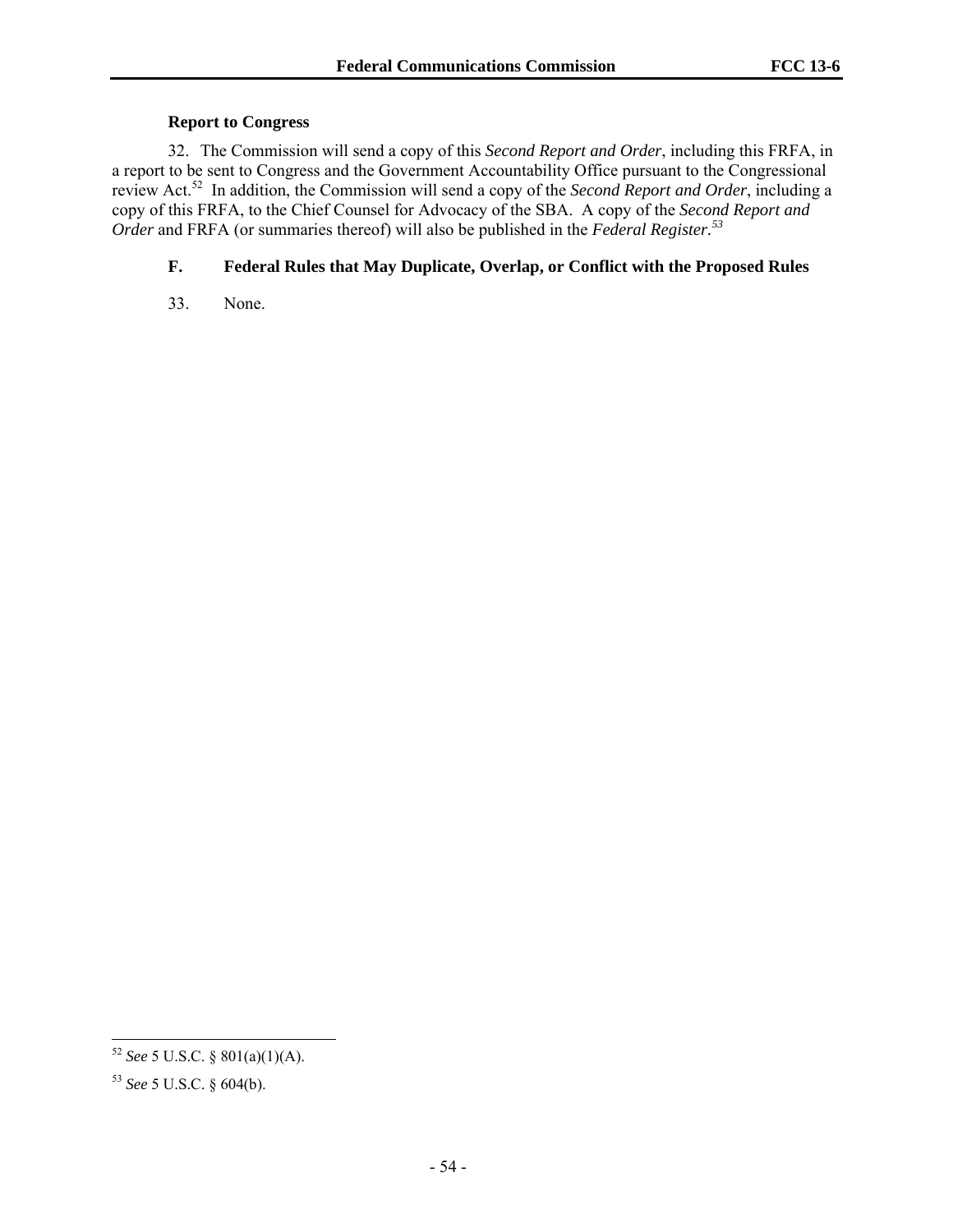## **APPENDIX C**

## **Final Rules**

Parts 1, 43 and 63 of the Commission's rules are amended as follows:

## PART 1 – GENERAL RULES OF PRACTICE AND PROCEDURE

1. The authority citation for part 1 is amended to read as follows: Authority: 15 U.S.C. 79 *et seq.;* 47 U.S.C. 151, 154(i), 154(j), 155, 157, 225, 227, 303(r), and 309, Cable Landing License Act of 1921, 47 U.S.C. 35-39, and the Middle Class Tax Relief and Job Creation Act of 2012, Pub. L. No. 112-96.

2. Section  $1.767(1)(2)$  is amended to read as follows:

(2) File quarterly, within 90 days from the end of each calendar quarter, a report of its active and idle 64 kbps or equivalent circuits by facility (terrestrial, satellite and submarine cable).

## PART 43 – REPORTS OF COMMUNICATION COMMON CARRIERS, PROVIDERS OF INTERNATIONAL SERVICES AND CERTAIN AFFILIATES

3. The authority citation for Part 43 is amended to read as follows:

Authority: 47 U.S.C. 154; Telecommunications Act of 1996; Pub. Law 104-104, sec. 402(b)(2)(B), (c), 110 Stat. 56 (1996) as amended unless otherwise noted. 47 U.S.C. 211, 219, 220, as amended; Cable Landing License Act of 1921, 47 U.S.C.35-39.

- 4. Remove § 43.61.
- 5. Add Section 43.62 to read as follows:

#### **§ 43.62 Reporting requirements for holders of international Section 214 authorizations and providers of international services.**

(a) Circuit Capacity Reports. Not later than March 31 of each year:

(1) *Satellite and Terrestrial Circuits.* Each facilities-based common carrier shall file a report showing its active common carrier circuits between the United States and any foreign point as of December 31 of the preceding calendar year in any terrestrial or satellite facility for the provision of service to an end user or resale carrier, which includes active circuits used by themselves or their affiliates. Each non-common carrier satellite licensee shall file a report showing its active circuits between the United States and any foreign point as of December 31 of the preceding calendar sold or leased to any customer, including themselves or their affiliates, other than a carrier authorized by the Commission to provide U.S. international common carrier services.

## (2) *International Submarine Cable Capacity.*

 (i) The licensee(s) of a submarine cable between the United States and any foreign point shall file a report showing the capacity of the submarine cable as of December 31 of the preceding calendar year. The licensee(s) shall also file a report showing the planned capacity of the submarine cable (the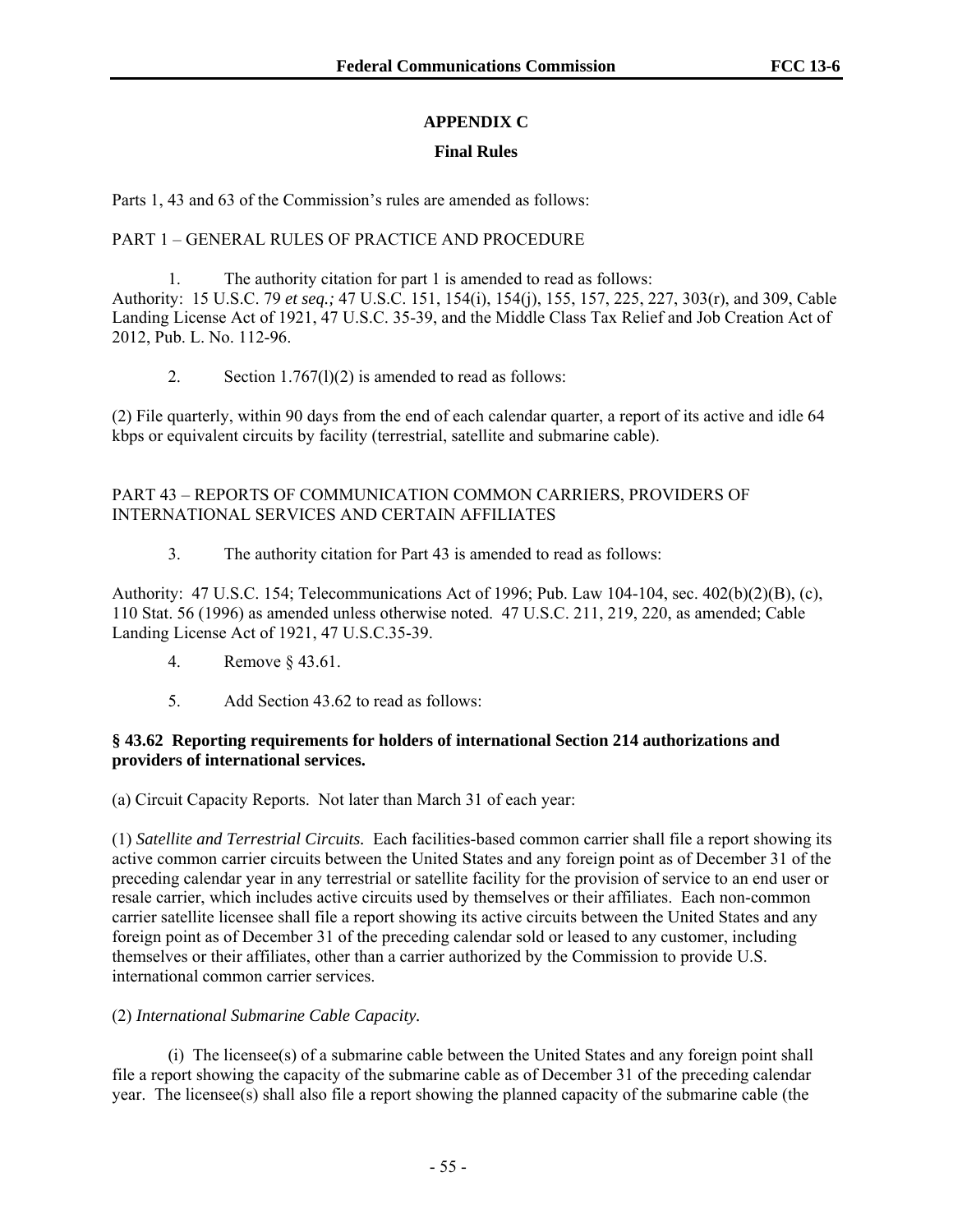intended capacity of the submarine cable two years from December 31 of the preceding calendar year). Only one cable landing licensee shall file the capacity data for each submarine cable. For cables with more than one licensee, the licensees shall determine which licensee will file the reports.

 (ii) Each cable landing licensee and common carrier shall file a report showing its capacity on submarine cables between the United States and any foreign point as of December 31 of the preceding calendar year.

(b) Traffic and revenue reports.

(1) Not later than July 31 of each year, each person or entity that holds an authorization pursuant to section 214 to provide international telecommunications service shall report whether it provided international telecommunications services during the preceding calendar year.

(2) Not later than July 31 of each year, each common carrier engaged in providing international telecommunications service, and each person or entity engaged in providing Voice over Internet Protocol service connected to the public switched telephone network, between the United States and any foreign point shall file a report with the Commission showing revenues, payouts, and traffic for such international telecommunications service and Voice over Internet Protocol service connected to the public switched telephone network provided during the preceding calendar year.

(3) Entities filing such reports shall submit a revised report by October 31 identifying and correcting any inaccuracies included in the annual report exceeding one percent of the reported figure.

NOTE TO PARAGRAPHS (a) and (b): United States is defined in section 3 of the Communications Act of 1934, as amended, 47 U.S.C. 153.

(c) (1) A Registration Form, containing information about the filer, such as address, phone number, email address, etc., shall be filed with each report filed pursuant to paragraphs (a) and (b).

(2) The Registration Form shall include a certification enabling the filer to check a box to indicate that the filer requests that its circuit capacity data or traffic and revenue data be treated as confidential. If a filer checks that box, the Commission shall treat the data contained in the accompanying report as confidential. Upon receipt of a request for inspection of such information, the Commission shall notify the filer; at that point, the filer must justify continued confidentiality of the information consistent with section 0.459(b) of the Commission's rules.

(d) Filing Manual. Authority is delegated to the Chief, International Bureau to prepare instructions and reporting requirements for the filing of these reports prepared and published as a Filing Manual. The information required under this section shall be furnished in conformance with the instructions and reporting requirements in the Filing Manual.

NOTE TO PARAGRAPH (d): The instructions and reporting requirements prepared by the Chief, International Bureau, shall be consistent with the terms of *Reporting Requirements for U.S. Providers of International Telecommunications Services; Amendment of Part 43 of the Commission's Rules*, IB Docket No. 04-112, Second Report and Order, FCC 13-6 (rel. January 15, 2013).

6. Remove § 43.82

## PART 63 – EXTENSION OF LINES, NEW LINES AND DISCONTINUANCE, REDUCTION, OUTAGE AND IMPAIRMENT OF SERVICE BY COMMON CARRIERS; AND GRANTS OF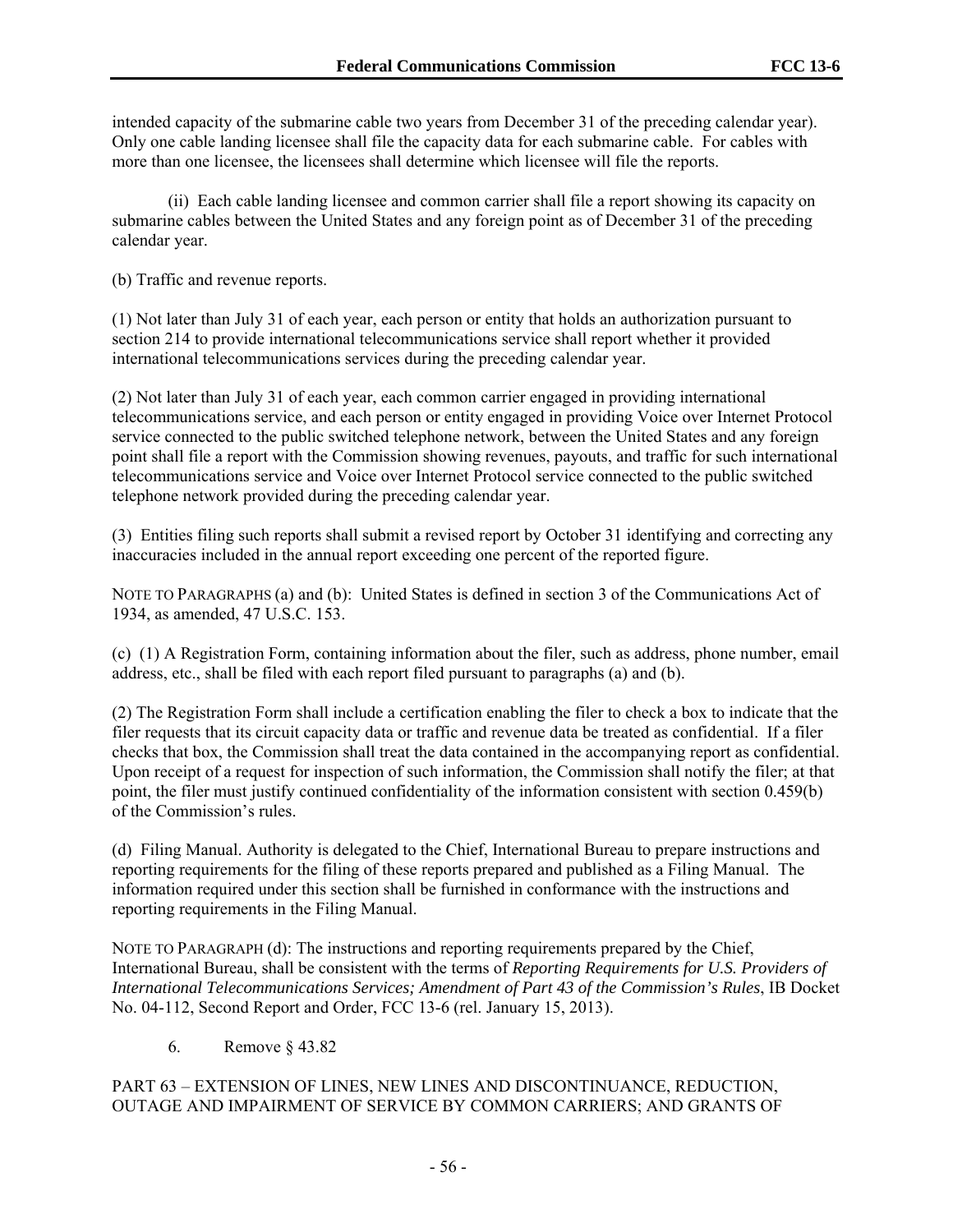#### RECOGNIZED PRIVATE OPERATING AGENCY STATUS

7. The authority citation for part 63 continues to read as follows:

Authority: Sections 1, 4(i), 4(j), 10, 11, 201-205, 214, 218, 403 and 651 of the Communications Act of 1934, as amended, 47 U.S.C. 151, 154(i), 154(j), 160, 201-205, 214, 218, 403, and 571, unless otherwise noted.

8. Section  $63.10(c)(2)$  is amended to read as follows:

(2) File quarterly reports on traffic and revenue within 90 days from the end of each calendar quarter consistent with the format set out by the § 43.62 filing manual.

9. Section  $63.10(c)(4)$  is amended to read as follows:

(4) In the case of an authorized facilities-based carrier, file quarterly, within 90 days from the end of each calendar quarter, a report of its active and idle 64 kbps or equivalent circuits by facility (terrestrial, satellite and submarine cable).

- 10. Remove and reserve Section 63.18(l).
- 11. The following sections are amended to replace "§ 43.61" and "§ 43.82" with "43.62":

Section  $63.21(d)$ Section  $63.22(e)$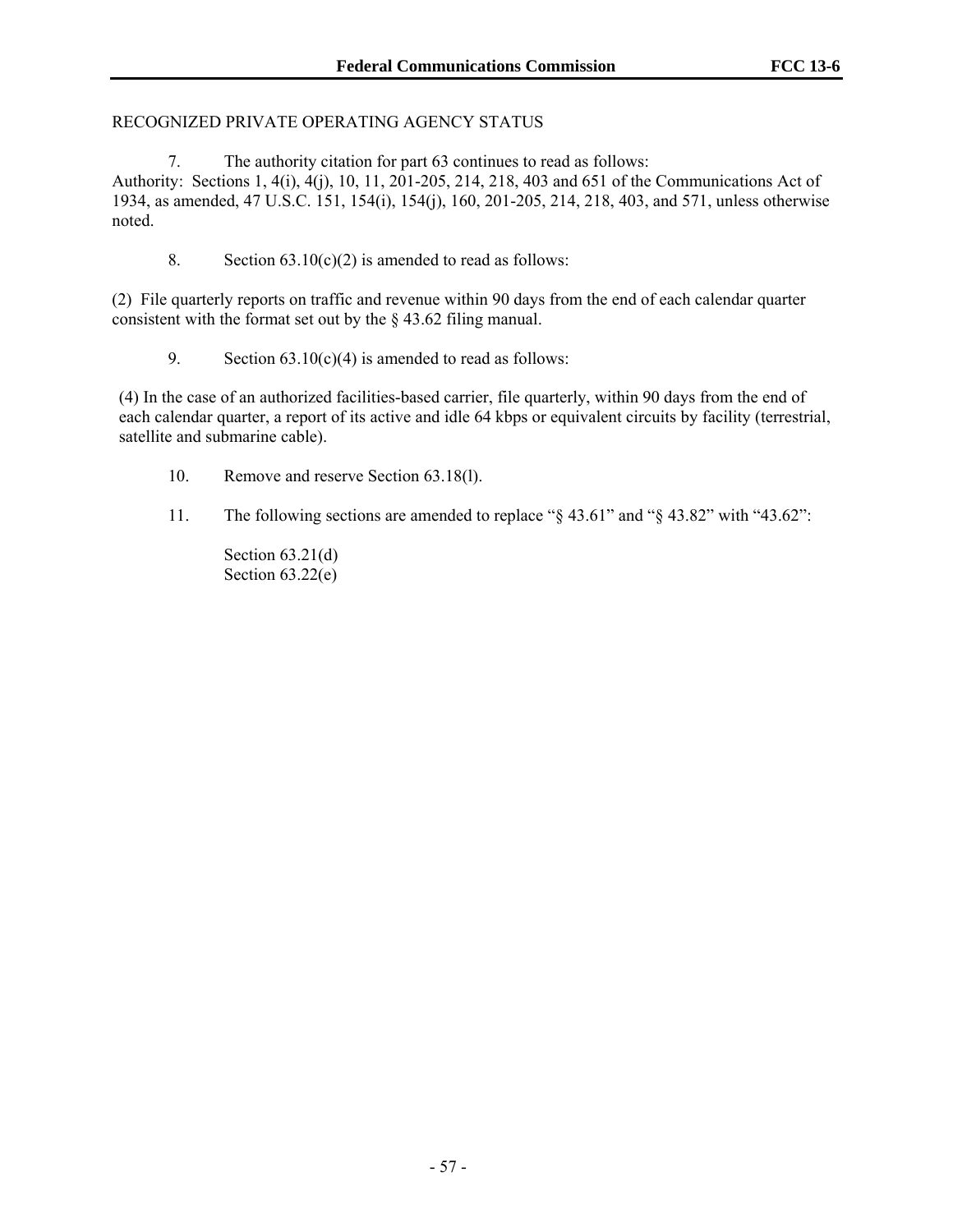## **APPENDIX D**

**Filing Schedules**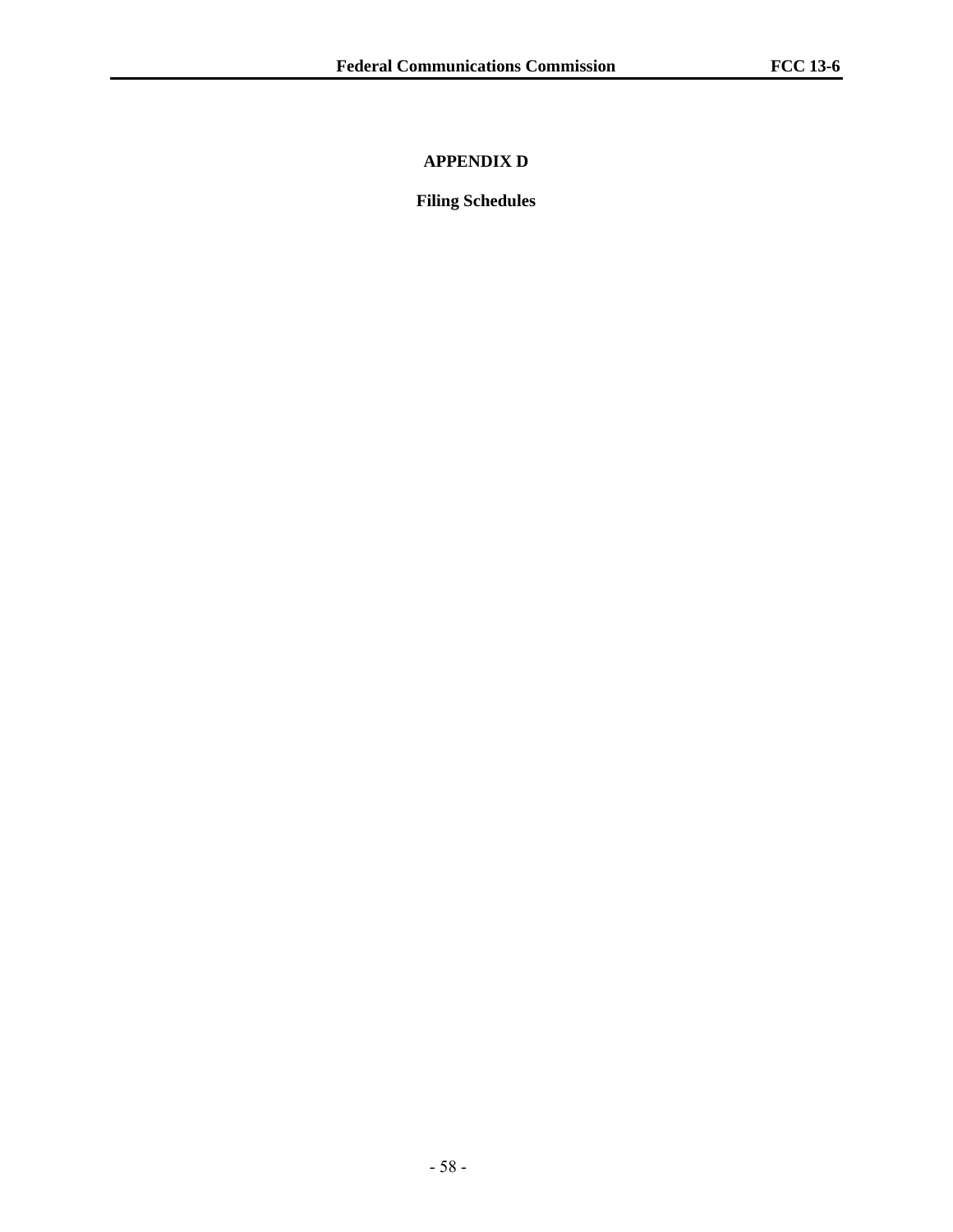# **Registration Form**

| 1                       | <b>Filing Date:</b>                               |  |
|-------------------------|---------------------------------------------------|--|
| $\mathbf{2}$            | <b>Reporting Period:</b><br>(enter calendar year) |  |
| $\mathbf{3}$            | Name and Address of Filing Entity:                |  |
|                         |                                                   |  |
|                         |                                                   |  |
| $\overline{\mathbf{4}}$ | FCC Registration Number (FRN):                    |  |
|                         |                                                   |  |
| $\sqrt{5}$              | Filing Entity's Filer 499 ID, if any:             |  |
|                         |                                                   |  |
| 6                       | <b>Check One:</b>                                 |  |
|                         | <b>Traffic and Revenue Report?</b>                |  |
|                         | <b>Circuit Status Report?</b>                     |  |
| $\overline{7}$          | <b>Check One:</b>                                 |  |
|                         | <b>New Report?</b>                                |  |
|                         | <b>Revision to Existing Report?</b>               |  |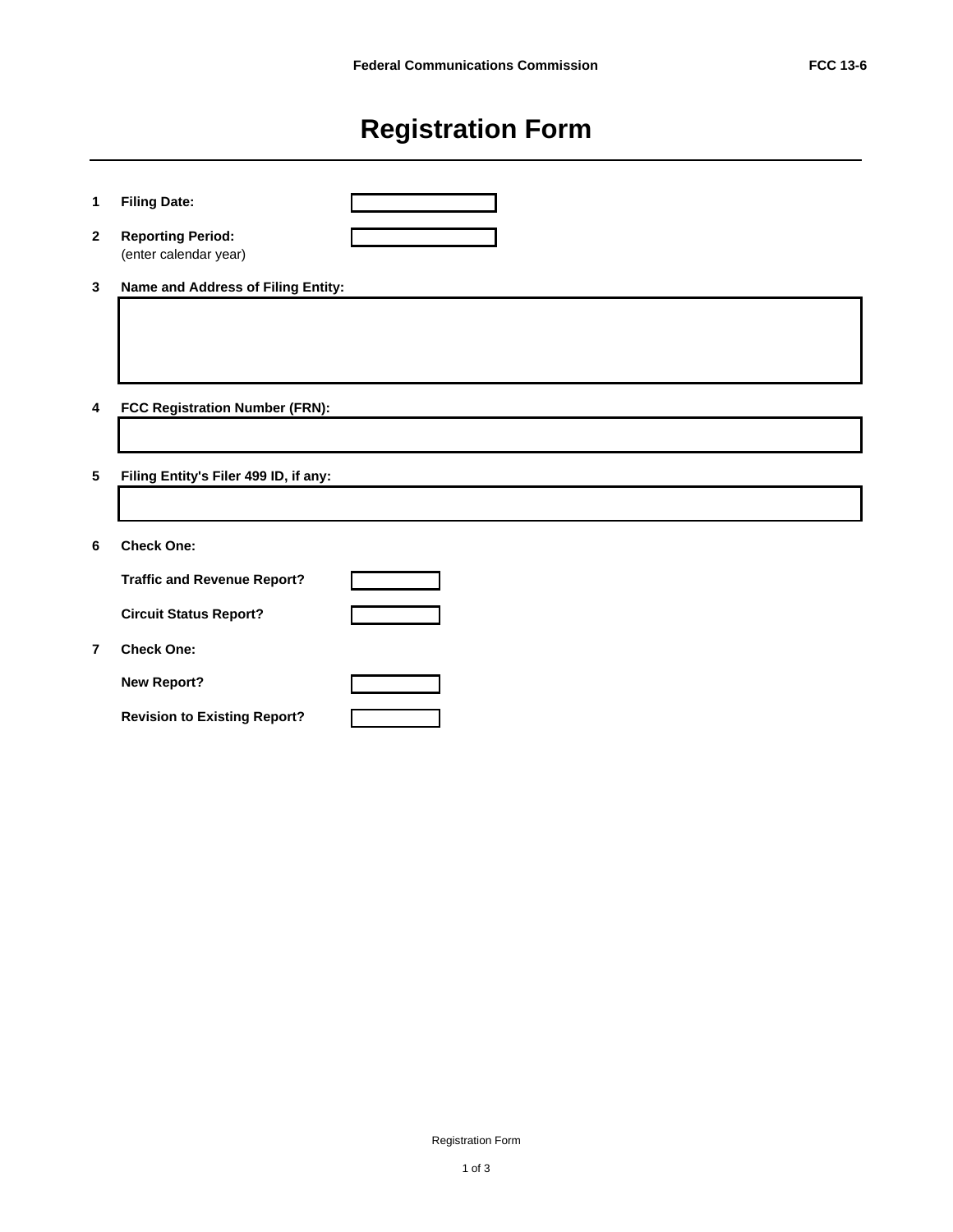## **Registration Form**

#### **8 International Section 214 Authorizations**

**For first-time filers of the Traffic and Revenue Report under section 43.62 of the Commission's rules, list all of the Filing Entity's international section 214 authorizations:**

**Initial List**

**For subsequent filings, list all additions and deletions to the Filing Entity's international section 214 authorizations during the reporting period:**

**Additions**

**Deletions**

#### **9 Cable Landing Licenses**

**For first-time filers of the Circuit Status Report under section 43.62 of the Commission's rules, list all of the Filing Entity's cable landing licenses:**

**Initial List**

**For subsequent filings, list all additions and deletions to the Filing Entity's cable landing licenses during the reporting period:**

**Additions**

**Deletions**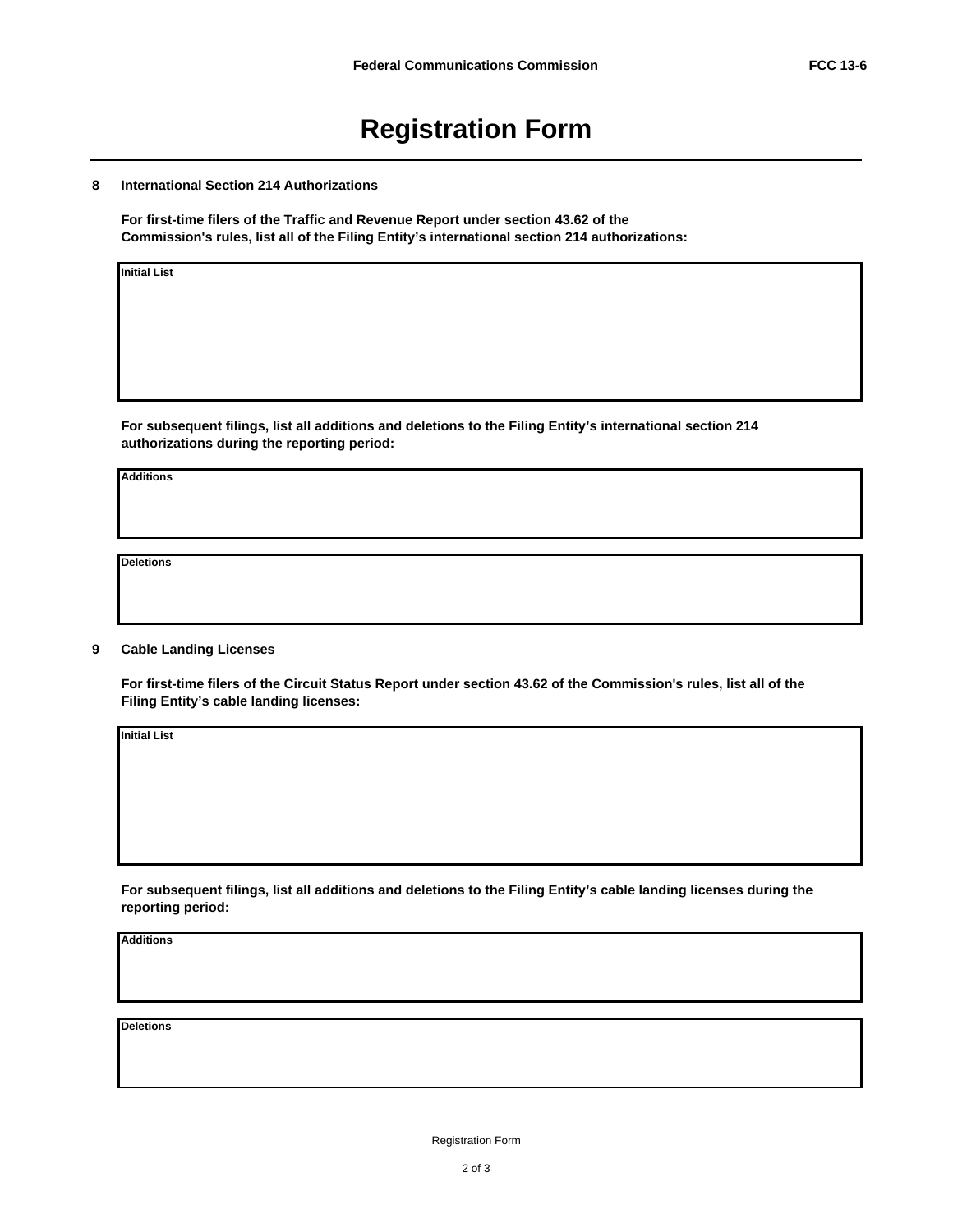## **Registration Form**

#### **Certification**

**10 I certify that the data contained in the accompanying report are privileged and confidential and that public disclosure of such information would likely cause substantial harm to the competitive position of the company. I request nondisclosure of the information contained in the report pursuant to section 0.459 of the Commission's Rules.**

**Check if applicable:**

**I certify that I am an officer of the above-named filing entity, that I have examined the accompanying report and to the best of my knowledge, information, and belief, all statements of fact contained in the report are true and that the report is an accurate statement of the affairs of the above-named company for the reporting period indicated above.**

**11 Signature**

- **12 Printed Name of Officer or Company Official**
- **13 Title of the certifying official:**
- **14 Physical address, telephone number, and e-mail address of the certifying official:**
- **15 Filing Entity's official contact or attorney of record, including physical address, telephone number and e-mail address:**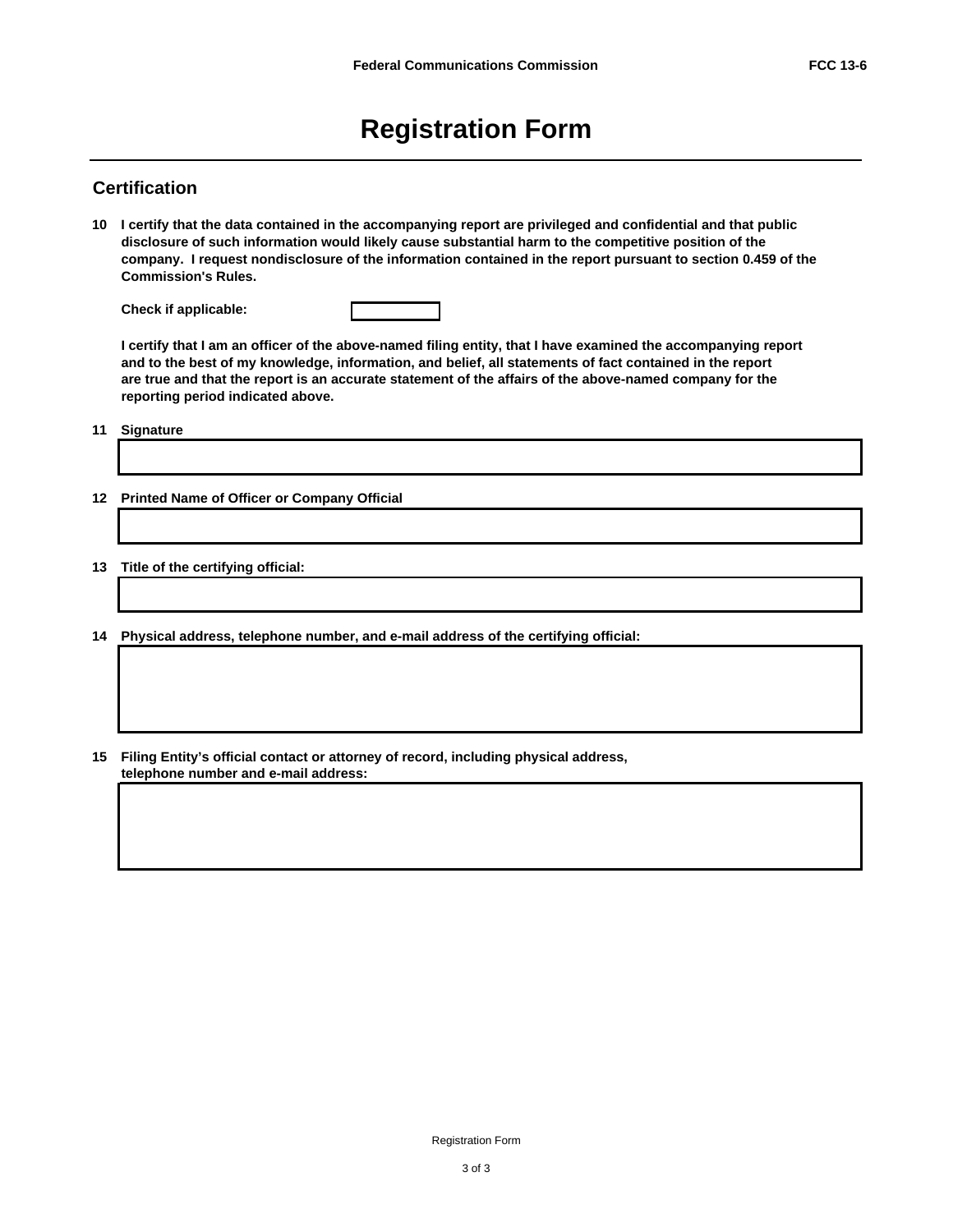## **Traffic and Revenue Report Services Checklist**

|     | <b>Name of Filing Entity:</b>                                         |                                                                                                                                                                                                                                 |  |  |  |  |  |  |  |  |  |  |
|-----|-----------------------------------------------------------------------|---------------------------------------------------------------------------------------------------------------------------------------------------------------------------------------------------------------------------------|--|--|--|--|--|--|--|--|--|--|
|     | <b>Filing Date:</b>                                                   |                                                                                                                                                                                                                                 |  |  |  |  |  |  |  |  |  |  |
|     | <b>Reporting Period:</b><br>(enter calendar year)                     |                                                                                                                                                                                                                                 |  |  |  |  |  |  |  |  |  |  |
|     | Check all of the following boxes that apply for the reporting period: |                                                                                                                                                                                                                                 |  |  |  |  |  |  |  |  |  |  |
| 1   |                                                                       | Provided no International Telecommunications Service or International VoIP Service connected to the PSTN;<br>If checked, do not file Schedules 1 through 4.                                                                     |  |  |  |  |  |  |  |  |  |  |
| 2   |                                                                       | Provided U.S.-Billed Facilities International Calling Services (ICS).<br>If checked, include Schedule 1 and Schedule 2.                                                                                                         |  |  |  |  |  |  |  |  |  |  |
| 3   |                                                                       | Provided Foreign-Billed Facilities ICS.<br>If checked, include Schedule 1.                                                                                                                                                      |  |  |  |  |  |  |  |  |  |  |
| 4   |                                                                       | Provided Traditional Transiting ICS to foreign carriers. If checked, include Schedule 2.                                                                                                                                        |  |  |  |  |  |  |  |  |  |  |
| 5.T |                                                                       | Provided ICS Resale.                                                                                                                                                                                                            |  |  |  |  |  |  |  |  |  |  |
|     | 5.A                                                                   | Earned \$5,000,000 or more in revenue for such service.<br>If checked, include Schedule 2.                                                                                                                                      |  |  |  |  |  |  |  |  |  |  |
|     | 5.B                                                                   | Earned less than \$5,000,000 in revenue for such service.<br>If checked, and Items 2, 3, and 4 are not checked, do not include Schedule 2.<br>If checked, and one or more of Items 2, 3, and 4 are checked, include Schedule 2. |  |  |  |  |  |  |  |  |  |  |
| 6   |                                                                       | Provided International Private Line Service.<br>If checked, include Schedule 3.                                                                                                                                                 |  |  |  |  |  |  |  |  |  |  |
| 7.T |                                                                       | Provided International Miscellaneous Services.                                                                                                                                                                                  |  |  |  |  |  |  |  |  |  |  |
|     | 7.A                                                                   | Earned \$5,000,000 or more in revenue for at least one such service.<br>If checked, include Schedule 4 for each such service.                                                                                                   |  |  |  |  |  |  |  |  |  |  |
|     | 7.B                                                                   | Earned less than \$5,000,000 in revenue for each such service.<br>If checked, do not include Schedule 4.                                                                                                                        |  |  |  |  |  |  |  |  |  |  |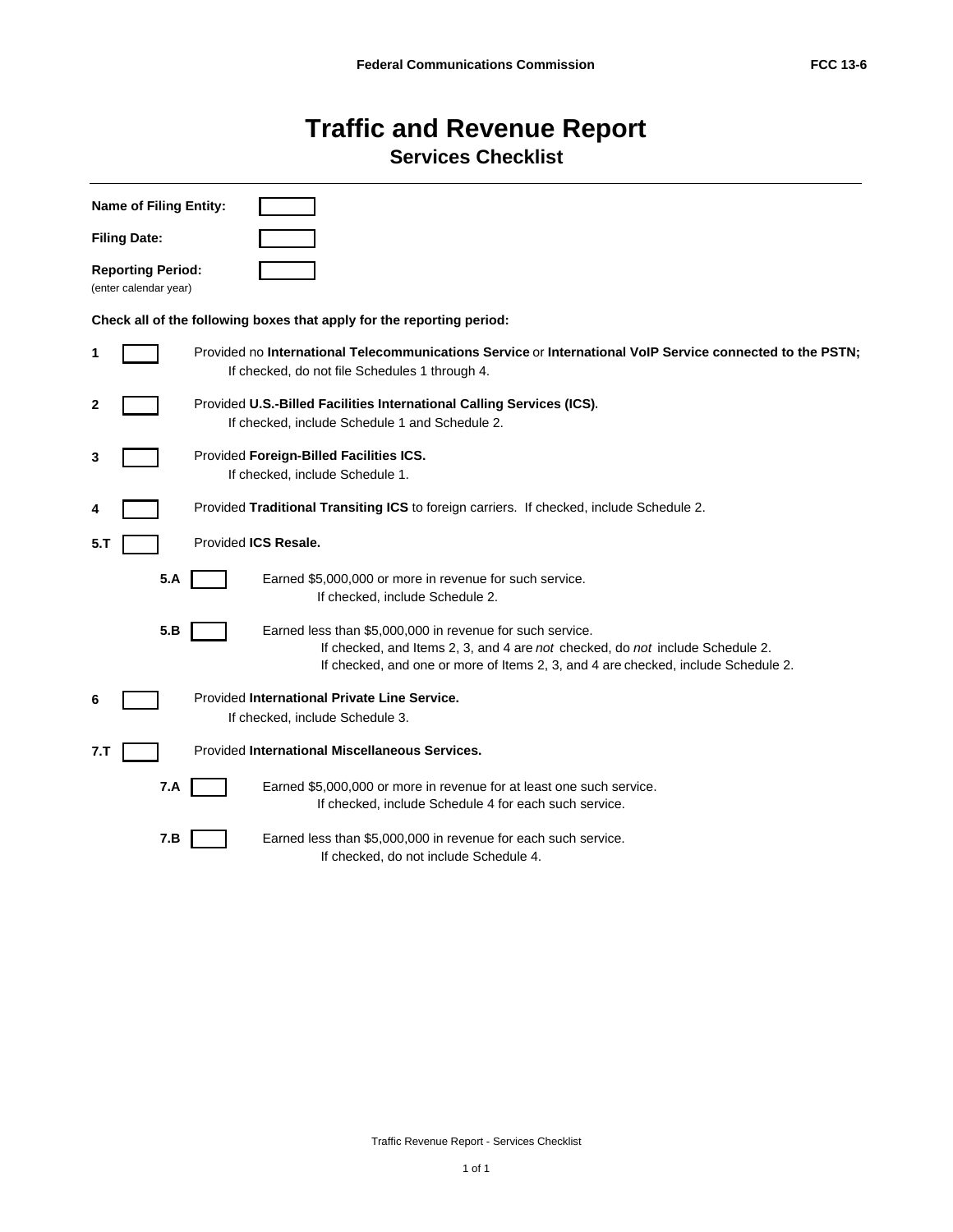**Name of Filing Entity Filing Date**

**Reporting Period**

|                                                                     | (a)      | (b)                  | (c)            | (d)                  | (e)                  | (f)            | (g)        | (h)                | (i)        |
|---------------------------------------------------------------------|----------|----------------------|----------------|----------------------|----------------------|----------------|------------|--------------------|------------|
|                                                                     |          |                      |                |                      | U.S.-Billed ICS      |                |            | Foreign-Billed ICS |            |
|                                                                     |          |                      |                |                      |                      |                |            |                    |            |
|                                                                     |          |                      |                |                      |                      |                |            |                    |            |
|                                                                     |          |                      |                |                      | Settlement           | Settlement     |            |                    |            |
|                                                                     |          |                      |                |                      | Payouts for          | Payouts for    |            |                    |            |
|                                                                     |          | Minutes              | Minutes        | <b>Total Minutes</b> | Call                 | Call           |            |                    |            |
|                                                                     |          | Completed on         | Completed on   | Completed on         | Completion on        | Completion on  | Total      |                    |            |
|                                                                     | Customer | Foreign Fixed-       | Foreign Mobile | Foreign              | Foreign Fixed-       | Foreign Mobile | Settlement |                    | Settlement |
| Foreign Point                                                       | Revenue  | <b>Line Networks</b> | Networks       | Networks             | <b>Line Networks</b> | Networks       | Payouts    | Minutes            | Receipts   |
|                                                                     |          |                      |                |                      |                      |                |            |                    |            |
|                                                                     |          |                      |                |                      |                      |                |            |                    |            |
|                                                                     |          |                      |                |                      |                      |                |            |                    |            |
| Andorra<br>Austria<br>Belgium<br>Cyprus<br>Denmark<br>Faroe Islands |          |                      |                |                      |                      |                |            |                    |            |
|                                                                     |          |                      |                |                      |                      |                |            |                    |            |
|                                                                     |          |                      |                |                      |                      |                |            |                    |            |
| Finland                                                             |          |                      |                |                      |                      |                |            |                    |            |
| France                                                              |          |                      |                |                      |                      |                |            |                    |            |
|                                                                     |          |                      |                |                      |                      |                |            |                    |            |
|                                                                     |          |                      |                |                      |                      |                |            |                    |            |
| Germany<br>Gibraltar<br>Greece<br>Greenland<br>Holy See             |          |                      |                |                      |                      |                |            |                    |            |
|                                                                     |          |                      |                |                      |                      |                |            |                    |            |
|                                                                     |          |                      |                |                      |                      |                |            |                    |            |
| Iceland                                                             |          |                      |                |                      |                      |                |            |                    |            |
| Ireland                                                             |          |                      |                |                      |                      |                |            |                    |            |
|                                                                     |          |                      |                |                      |                      |                |            |                    |            |
| Teland<br>taly<br>Liechtenstein<br>Luxembourg<br>Malta<br>Monaco    |          |                      |                |                      |                      |                |            |                    |            |
|                                                                     |          |                      |                |                      |                      |                |            |                    |            |
|                                                                     |          |                      |                |                      |                      |                |            |                    |            |
|                                                                     |          |                      |                |                      |                      |                |            |                    |            |
| Netherlands                                                         |          |                      |                |                      |                      |                |            |                    |            |
|                                                                     |          |                      |                |                      |                      |                |            |                    |            |
|                                                                     |          |                      |                |                      |                      |                |            |                    |            |
|                                                                     |          |                      |                |                      |                      |                |            |                    |            |
|                                                                     |          |                      |                |                      |                      |                |            |                    |            |
| Norway<br>Portugal<br>San Marino<br>Spain<br>Sweden<br>Switzerland  |          |                      |                |                      |                      |                |            |                    |            |
|                                                                     |          |                      |                |                      |                      |                |            |                    |            |
| Turkey                                                              |          |                      |                |                      |                      |                |            |                    |            |
| United Kingdom<br>Western Europ                                     |          |                      |                |                      |                      |                |            |                    |            |
| <b>Western Europe</b>                                               |          |                      |                |                      |                      |                |            |                    |            |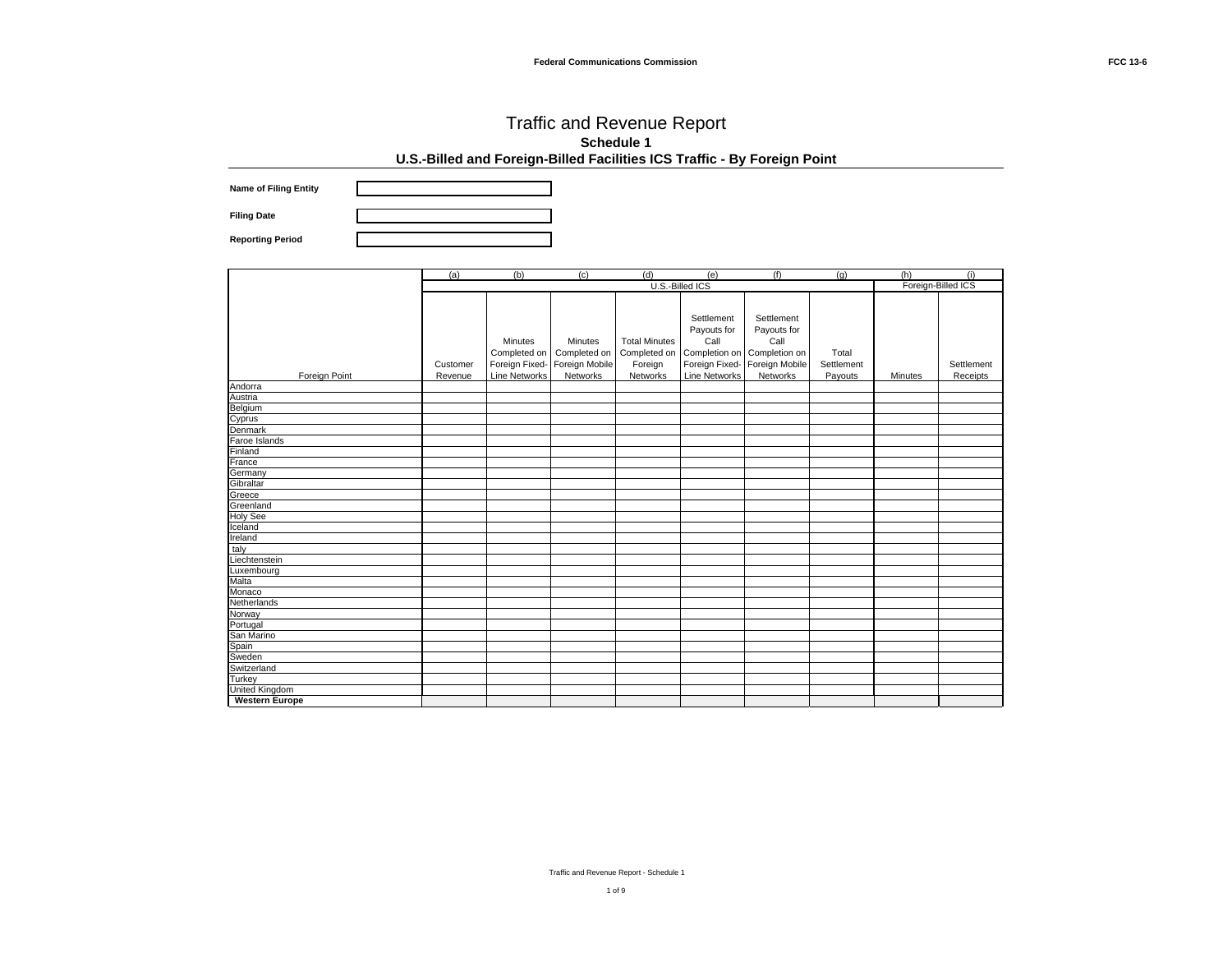**Name of Filing Entity**

**Filing Date Reporting Period**

|                                   | (a)      | (b)            | (c)            | (d)                  | (e)                         | (f)            | (q)        | (h)                | (i)        |
|-----------------------------------|----------|----------------|----------------|----------------------|-----------------------------|----------------|------------|--------------------|------------|
|                                   |          |                |                |                      | U.S.-Billed ICS             |                |            | Foreign-Billed ICS |            |
|                                   |          |                |                |                      |                             |                |            |                    |            |
|                                   |          |                |                |                      |                             |                |            |                    |            |
|                                   |          |                |                |                      | Settlement                  | Settlement     |            |                    |            |
|                                   |          |                |                |                      | Payouts for                 | Payouts for    |            |                    |            |
|                                   |          | Minutes        | Minutes        | <b>Total Minutes</b> | Call                        | Call           |            |                    |            |
|                                   |          | Completed on   | Completed on   | Completed on         | Completion on Completion on |                | Total      |                    |            |
|                                   | Customer | Foreign Fixed- | Foreign Mobile | Foreign              | Foreign Fixed-              | Foreign Mobile | Settlement |                    | Settlement |
| Foreign Point                     | Revenue  | Line Networks  | Networks       | Networks             | <b>Line Networks</b>        | Networks       | Payouts    | Minutes            | Receipts   |
| Algeria                           |          |                |                |                      |                             |                |            |                    |            |
| Angola                            |          |                |                |                      |                             |                |            |                    |            |
| Ascension Island                  |          |                |                |                      |                             |                |            |                    |            |
| <b>Benin</b>                      |          |                |                |                      |                             |                |            |                    |            |
| Botswana                          |          |                |                |                      |                             |                |            |                    |            |
| <b>Burkina Faso</b>               |          |                |                |                      |                             |                |            |                    |            |
| <b>Burundi</b>                    |          |                |                |                      |                             |                |            |                    |            |
| Cameroon                          |          |                |                |                      |                             |                |            |                    |            |
| Canary Island                     |          |                |                |                      |                             |                |            |                    |            |
| Cape Verde                        |          |                |                |                      |                             |                |            |                    |            |
| Central African Republic          |          |                |                |                      |                             |                |            |                    |            |
| Chad                              |          |                |                |                      |                             |                |            |                    |            |
| Comoros                           |          |                |                |                      |                             |                |            |                    |            |
| Congo, Democratic Republic of the |          |                |                |                      |                             |                |            |                    |            |
| Congo, Republic of the            |          |                |                |                      |                             |                |            |                    |            |
| Cote d'Ivoire                     |          |                |                |                      |                             |                |            |                    |            |
| Djibouti                          |          |                |                |                      |                             |                |            |                    |            |
| Egypt                             |          |                |                |                      |                             |                |            |                    |            |
| <b>Equatorial Guinea</b>          |          |                |                |                      |                             |                |            |                    |            |
| Eritrea                           |          |                |                |                      |                             |                |            |                    |            |
| Ethiopia                          |          |                |                |                      |                             |                |            |                    |            |
| Gabon                             |          |                |                |                      |                             |                |            |                    |            |
| Gambia The                        |          |                |                |                      |                             |                |            |                    |            |
| Ghana                             |          |                |                |                      |                             |                |            |                    |            |
| Guinea                            |          |                |                |                      |                             |                |            |                    |            |
| Guinea-Bissau                     |          |                |                |                      |                             |                |            |                    |            |
| Kenya                             |          |                |                |                      |                             |                |            |                    |            |
| Lesotho                           |          |                |                |                      |                             |                |            |                    |            |
| Liberia                           |          |                |                |                      |                             |                |            |                    |            |
| Libya                             |          |                |                |                      |                             |                |            |                    |            |
| Madagascar                        |          |                |                |                      |                             |                |            |                    |            |

Traffic and Revenue Report - Schedule 1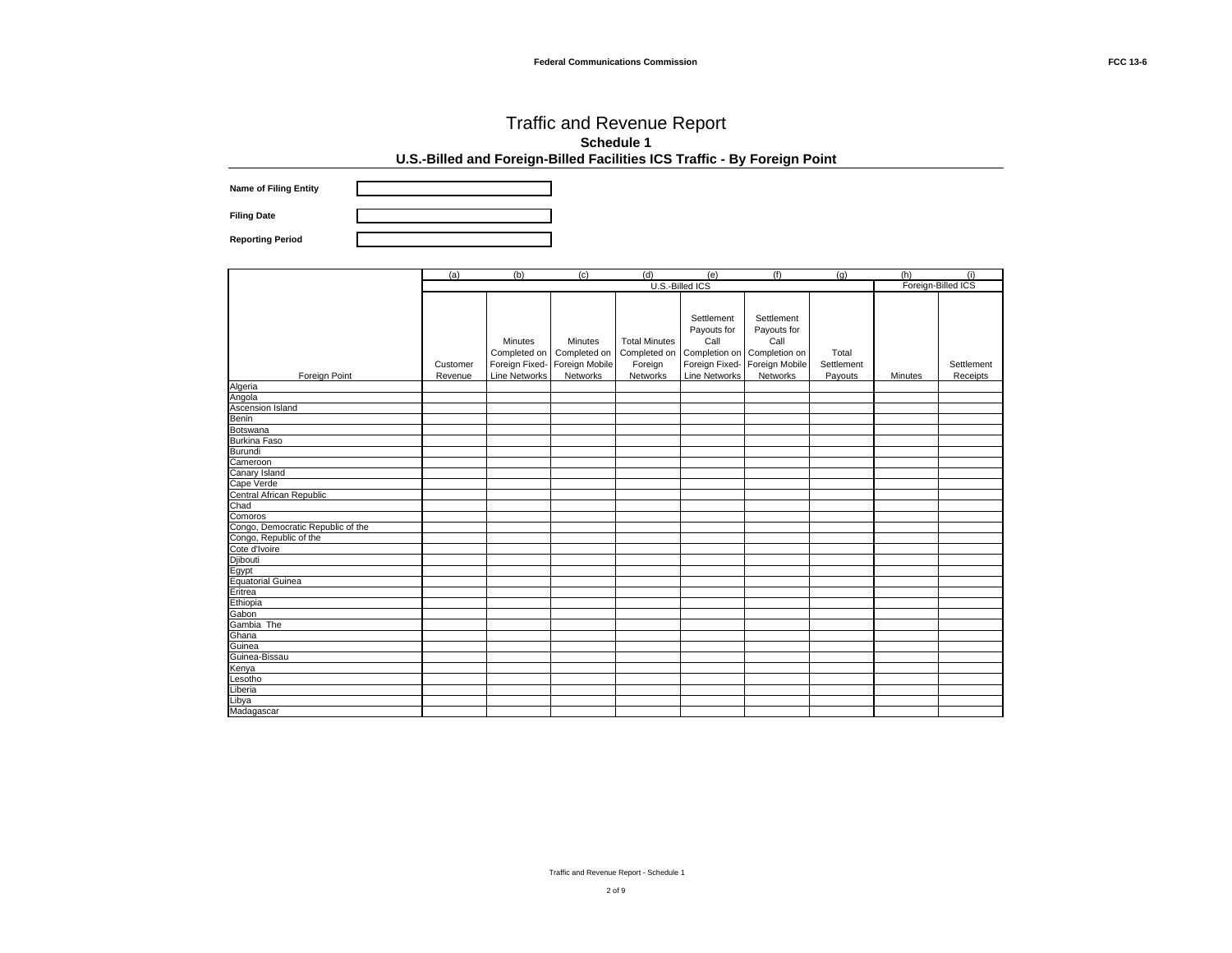**Name of Filing Entity Filing Date**

**Reporting Period**

|                                 | (a)      | (b)            | (c)            | (d)                  | (e)                  | (f)            | (q)        | (h)                | (i)        |
|---------------------------------|----------|----------------|----------------|----------------------|----------------------|----------------|------------|--------------------|------------|
|                                 |          |                |                |                      | U.S.-Billed ICS      |                |            | Foreign-Billed ICS |            |
|                                 |          |                |                |                      |                      |                |            |                    |            |
|                                 |          |                |                |                      |                      |                |            |                    |            |
|                                 |          |                |                |                      | Settlement           | Settlement     |            |                    |            |
|                                 |          |                |                |                      | Payouts for          | Payouts for    |            |                    |            |
|                                 |          | Minutes        | Minutes        | <b>Total Minutes</b> | Call                 | Call           |            |                    |            |
|                                 |          | Completed on   | Completed on   | Completed on         | Completion on        | Completion on  | Total      |                    |            |
|                                 | Customer | Foreign Fixed- | Foreign Mobile | Foreign              | Foreign Fixed-       | Foreign Mobile | Settlement |                    | Settlement |
| Foreign Point                   | Revenue  | Line Networks  | Networks       | Networks             | <b>Line Networks</b> | Networks       | Payouts    | Minutes            | Receipts   |
| Malawi                          |          |                |                |                      |                      |                |            |                    |            |
| Mali                            |          |                |                |                      |                      |                |            |                    |            |
| Mauritania                      |          |                |                |                      |                      |                |            |                    |            |
|                                 |          |                |                |                      |                      |                |            |                    |            |
| Mauritius<br>Mayotte<br>Morocco |          |                |                |                      |                      |                |            |                    |            |
|                                 |          |                |                |                      |                      |                |            |                    |            |
| Mozambique                      |          |                |                |                      |                      |                |            |                    |            |
| Namibia                         |          |                |                |                      |                      |                |            |                    |            |
| Niger                           |          |                |                |                      |                      |                |            |                    |            |
|                                 |          |                |                |                      |                      |                |            |                    |            |
| Nigeria<br>Reunion              |          |                |                |                      |                      |                |            |                    |            |
| Rwanda                          |          |                |                |                      |                      |                |            |                    |            |
| Saint Helena                    |          |                |                |                      |                      |                |            |                    |            |
| Sao Tome and Principe           |          |                |                |                      |                      |                |            |                    |            |
| Senegal                         |          |                |                |                      |                      |                |            |                    |            |
| Seychelles                      |          |                |                |                      |                      |                |            |                    |            |
| Sierra Leone<br>Somalia         |          |                |                |                      |                      |                |            |                    |            |
|                                 |          |                |                |                      |                      |                |            |                    |            |
| South Africa                    |          |                |                |                      |                      |                |            |                    |            |
| South Sudan                     |          |                |                |                      |                      |                |            |                    |            |
| Sudan                           |          |                |                |                      |                      |                |            |                    |            |
| Swaziland                       |          |                |                |                      |                      |                |            |                    |            |
| Tanzania                        |          |                |                |                      |                      |                |            |                    |            |
| Togo                            |          |                |                |                      |                      |                |            |                    |            |
| Tunisia                         |          |                |                |                      |                      |                |            |                    |            |
| Uganda<br>Western Sahara        |          |                |                |                      |                      |                |            |                    |            |
|                                 |          |                |                |                      |                      |                |            |                    |            |
| Zambia                          |          |                |                |                      |                      |                |            |                    |            |
| Zimbabwe                        |          |                |                |                      |                      |                |            |                    |            |
| Africa                          |          |                |                |                      |                      |                |            |                    |            |

Traffic and Revenue Report - Schedule 1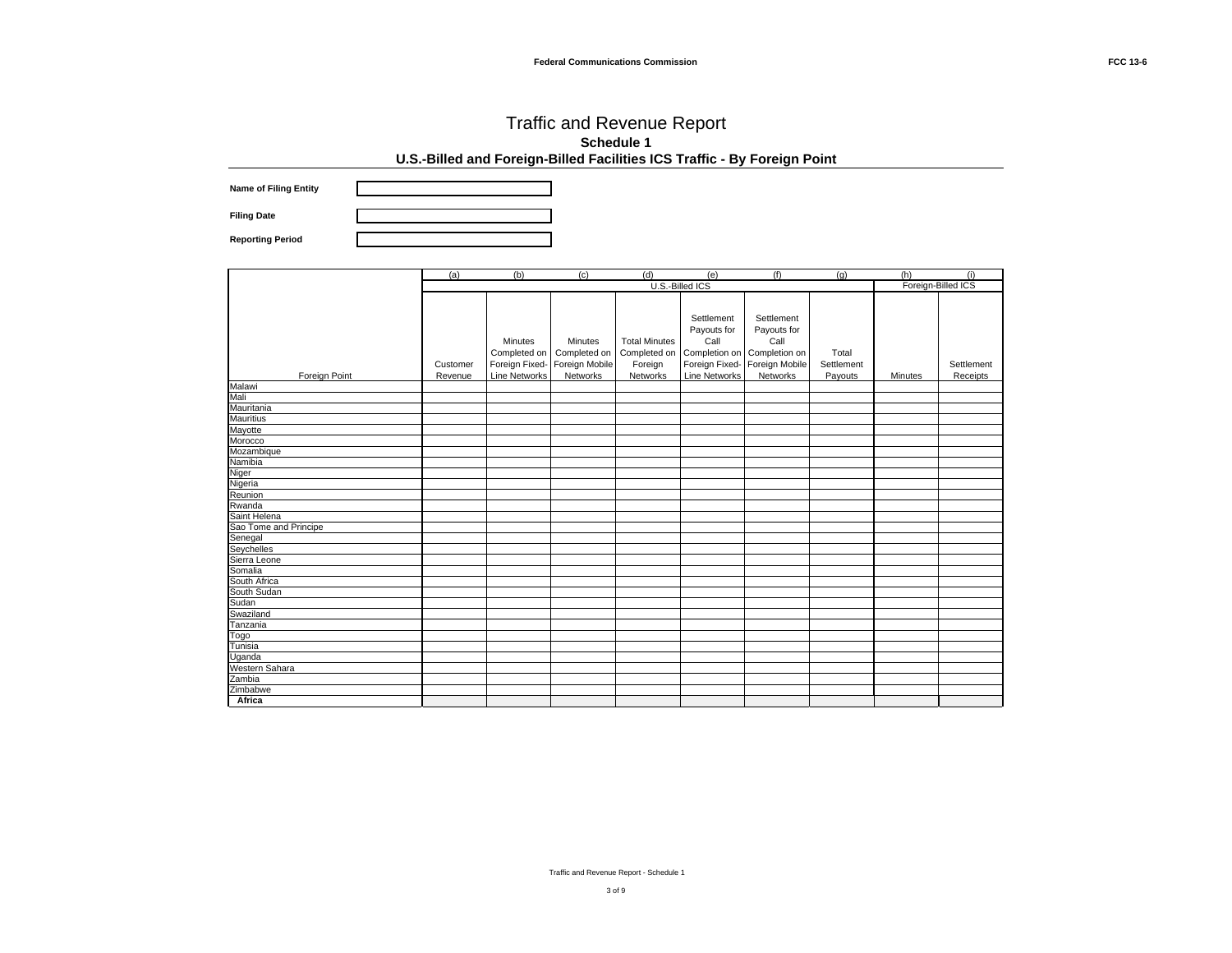**Name of Filing Entity**

**Filing Date Reporting Period**

|                                              | (a)      | (b)                  | (c)            | (d)                  | (e)                  | (f)            | (a)        | (h)                | (i)        |
|----------------------------------------------|----------|----------------------|----------------|----------------------|----------------------|----------------|------------|--------------------|------------|
|                                              |          |                      |                |                      | U.S.-Billed ICS      |                |            | Foreign-Billed ICS |            |
|                                              |          |                      |                |                      |                      |                |            |                    |            |
|                                              |          |                      |                |                      |                      |                |            |                    |            |
|                                              |          |                      |                |                      | Settlement           | Settlement     |            |                    |            |
|                                              |          |                      |                |                      | Payouts for          | Payouts for    |            |                    |            |
|                                              |          | Minutes              | Minutes        | <b>Total Minutes</b> | Call                 | Call           |            |                    |            |
|                                              |          | Completed on         | Completed on   | Completed on         | Completion on        | Completion on  | Total      |                    |            |
|                                              | Customer | Foreign Fixed-       | Foreign Mobile | Foreign              | Foreign Fixed-       | Foreign Mobile | Settlement |                    | Settlement |
| Foreign Point                                | Revenue  | <b>Line Networks</b> | Networks       | Networks             | <b>Line Networks</b> | Networks       | Payouts    | Minutes            | Receipts   |
| Bahrain                                      |          |                      |                |                      |                      |                |            |                    |            |
| Iran                                         |          |                      |                |                      |                      |                |            |                    |            |
| Iraq                                         |          |                      |                |                      |                      |                |            |                    |            |
| Israel                                       |          |                      |                |                      |                      |                |            |                    |            |
| Jordan                                       |          |                      |                |                      |                      |                |            |                    |            |
| Kuwait                                       |          |                      |                |                      |                      |                |            |                    |            |
| Lebanon                                      |          |                      |                |                      |                      |                |            |                    |            |
| Oman                                         |          |                      |                |                      |                      |                |            |                    |            |
| Palestinian Territories                      |          |                      |                |                      |                      |                |            |                    |            |
| Qatar                                        |          |                      |                |                      |                      |                |            |                    |            |
| Saudi Arabia                                 |          |                      |                |                      |                      |                |            |                    |            |
| Syria                                        |          |                      |                |                      |                      |                |            |                    |            |
| United Arab Emirates                         |          |                      |                |                      |                      |                |            |                    |            |
| Yemen                                        |          |                      |                |                      |                      |                |            |                    |            |
| <b>Middle East</b>                           |          |                      |                |                      |                      |                |            |                    |            |
| Anguilla                                     |          |                      |                |                      |                      |                |            |                    |            |
| Antigua and Barbuda                          |          |                      |                |                      |                      |                |            |                    |            |
| Aruba                                        |          |                      |                |                      |                      |                |            |                    |            |
| Bahamas, The                                 |          |                      |                |                      |                      |                |            |                    |            |
| <b>Barbados</b>                              |          |                      |                |                      |                      |                |            |                    |            |
| Bermuda                                      |          |                      |                |                      |                      |                |            |                    |            |
| Cayman Islands                               |          |                      |                |                      |                      |                |            |                    |            |
| Cuba                                         |          |                      |                |                      |                      |                |            |                    |            |
| Curacao                                      |          |                      |                |                      |                      |                |            |                    |            |
| Dominica                                     |          |                      |                |                      |                      |                |            |                    |            |
| Dominican Republic                           |          |                      |                |                      |                      |                |            |                    |            |
| French Antilles (except Guadeloupe)          |          |                      |                |                      |                      |                |            |                    |            |
| Grenada                                      |          |                      |                |                      |                      |                |            |                    |            |
| Guadeloupe                                   |          |                      |                |                      |                      |                |            |                    |            |
| Haiti                                        |          |                      |                |                      |                      |                |            |                    |            |
| Jamaica                                      |          |                      |                |                      |                      |                |            |                    |            |
| Montserrat                                   |          |                      |                |                      |                      |                |            |                    |            |
| Netherlands Caribbean Special Municipalities |          |                      |                |                      |                      |                |            |                    |            |
| Saint Kitts and Nevis                        |          |                      |                |                      |                      |                |            |                    |            |
| Saint Lucia                                  |          |                      |                |                      |                      |                |            |                    |            |
| Saint Vincent and the Grenadines             |          |                      |                |                      |                      |                |            |                    |            |
| Sint Maarten                                 |          |                      |                |                      |                      |                |            |                    |            |
| Trinidad and Tobago                          |          |                      |                |                      |                      |                |            |                    |            |
| Turks and Caicos Islands                     |          |                      |                |                      |                      |                |            |                    |            |
| Virgin Islands, British                      |          |                      |                |                      |                      |                |            |                    |            |
| Caribbean                                    |          |                      |                |                      |                      |                |            |                    |            |

Traffic and Revenue Report - Schedule 1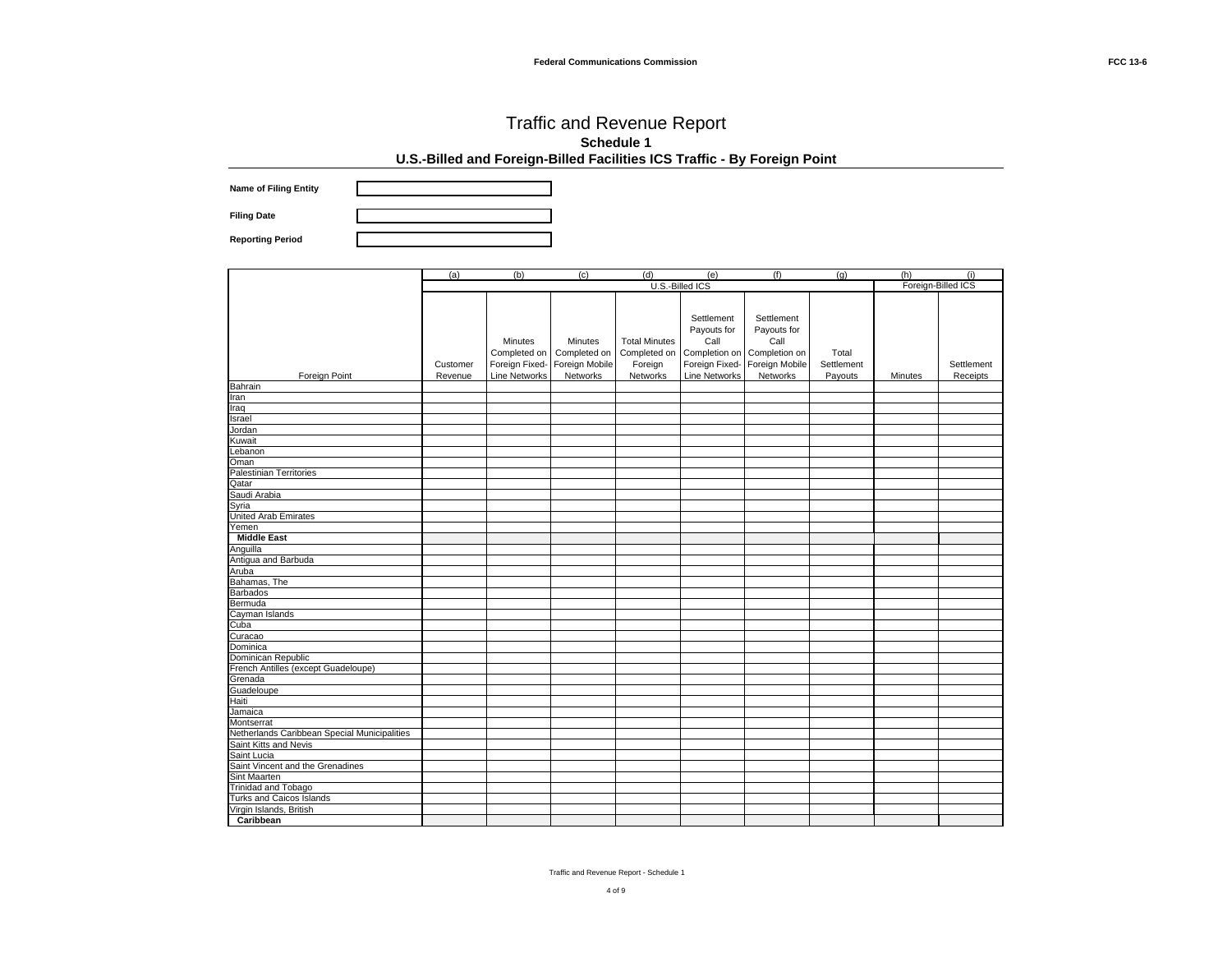**Name of Filing Entity Filing Date**

**Reporting Period**

|                                                                                                                                     | (a)      | (b)                  | (c)            | (d)                  | (e)                         | (f)            | (q)        | (h)                | (i)        |
|-------------------------------------------------------------------------------------------------------------------------------------|----------|----------------------|----------------|----------------------|-----------------------------|----------------|------------|--------------------|------------|
|                                                                                                                                     |          |                      |                |                      | U.S.-Billed ICS             |                |            | Foreign-Billed ICS |            |
|                                                                                                                                     |          |                      |                |                      |                             |                |            |                    |            |
|                                                                                                                                     |          |                      |                |                      |                             |                |            |                    |            |
|                                                                                                                                     |          |                      |                |                      | Settlement                  | Settlement     |            |                    |            |
|                                                                                                                                     |          |                      |                |                      | Payouts for                 | Payouts for    |            |                    |            |
|                                                                                                                                     |          | Minutes              | Minutes        | <b>Total Minutes</b> | Call                        | Call           |            |                    |            |
|                                                                                                                                     |          | Completed on         | Completed on   | Completed on         | Completion on Completion on |                | Total      |                    |            |
|                                                                                                                                     | Customer | Foreign Fixed-       | Foreign Mobile | Foreign              | Foreign Fixed-              | Foreign Mobile | Settlement |                    | Settlement |
| Foreign Point                                                                                                                       | Revenue  | <b>Line Networks</b> | Networks       | Networks             | <b>Line Networks</b>        | Networks       | Payouts    | Minutes            | Receipts   |
| Belize<br>Canada<br>Costa Rica                                                                                                      |          |                      |                |                      |                             |                |            |                    |            |
|                                                                                                                                     |          |                      |                |                      |                             |                |            |                    |            |
|                                                                                                                                     |          |                      |                |                      |                             |                |            |                    |            |
| El Salvador                                                                                                                         |          |                      |                |                      |                             |                |            |                    |            |
| Guatemala<br>Honduras<br>Mexico                                                                                                     |          |                      |                |                      |                             |                |            |                    |            |
|                                                                                                                                     |          |                      |                |                      |                             |                |            |                    |            |
|                                                                                                                                     |          |                      |                |                      |                             |                |            |                    |            |
| Nicaragua<br>Panama                                                                                                                 |          |                      |                |                      |                             |                |            |                    |            |
|                                                                                                                                     |          |                      |                |                      |                             |                |            |                    |            |
| Saint Pierre and Miquelon                                                                                                           |          |                      |                |                      |                             |                |            |                    |            |
| <b>North and Central America</b>                                                                                                    |          |                      |                |                      |                             |                |            |                    |            |
| <b>Thomas Christian Contrary America</b><br>Argentina<br>Bolivia<br>Brazil<br>Chile<br>Ecuador<br>Falkland Islands (Islas Malvinas) |          |                      |                |                      |                             |                |            |                    |            |
|                                                                                                                                     |          |                      |                |                      |                             |                |            |                    |            |
|                                                                                                                                     |          |                      |                |                      |                             |                |            |                    |            |
|                                                                                                                                     |          |                      |                |                      |                             |                |            |                    |            |
|                                                                                                                                     |          |                      |                |                      |                             |                |            |                    |            |
|                                                                                                                                     |          |                      |                |                      |                             |                |            |                    |            |
|                                                                                                                                     |          |                      |                |                      |                             |                |            |                    |            |
|                                                                                                                                     |          |                      |                |                      |                             |                |            |                    |            |
|                                                                                                                                     |          |                      |                |                      |                             |                |            |                    |            |
| Fanana Banad<br>French Guiana<br>Guyana<br>Paraguay                                                                                 |          |                      |                |                      |                             |                |            |                    |            |
| Peru<br>Suriname                                                                                                                    |          |                      |                |                      |                             |                |            |                    |            |
|                                                                                                                                     |          |                      |                |                      |                             |                |            |                    |            |
| Uruguay                                                                                                                             |          |                      |                |                      |                             |                |            |                    |            |
| Venezuela                                                                                                                           |          |                      |                |                      |                             |                |            |                    |            |
| <b>South America</b>                                                                                                                |          |                      |                |                      |                             |                |            |                    |            |

Traffic and Revenue Report - Schedule 1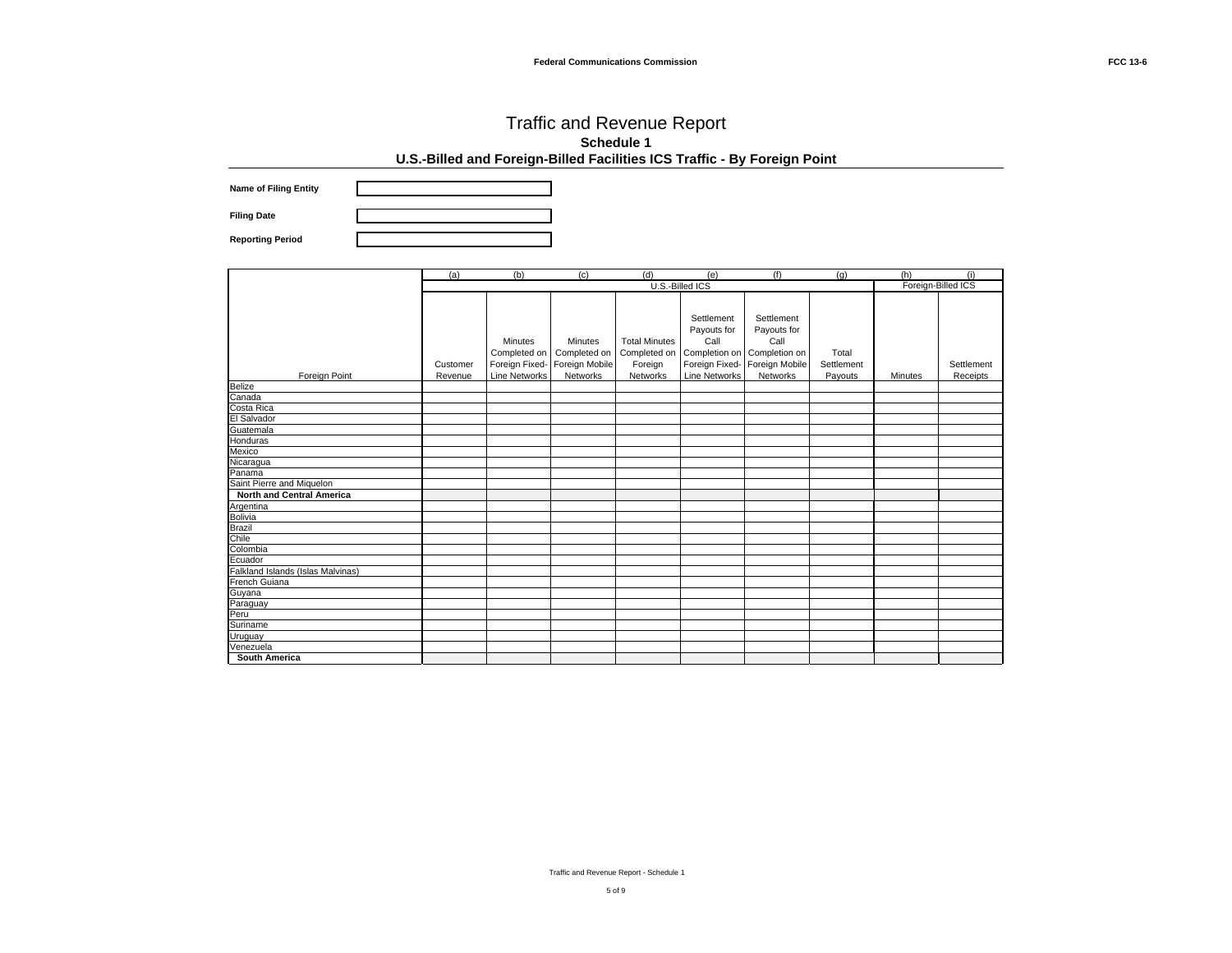**Name of Filing Entity**

**Filing Date Reporting Period**

|                                     | (a)      | (b)                  | (c)            | (d)                  | (e)                  | (f)            | (q)        | (h)                | (i)        |
|-------------------------------------|----------|----------------------|----------------|----------------------|----------------------|----------------|------------|--------------------|------------|
|                                     |          |                      |                | U.S.-Billed ICS      |                      |                |            | Foreign-Billed ICS |            |
|                                     |          |                      |                |                      |                      |                |            |                    |            |
|                                     |          |                      |                |                      |                      |                |            |                    |            |
|                                     |          |                      |                |                      | Settlement           | Settlement     |            |                    |            |
|                                     |          |                      |                |                      | Payouts for          | Payouts for    |            |                    |            |
|                                     |          | <b>Minutes</b>       | Minutes        | <b>Total Minutes</b> | Call                 | Call           |            |                    |            |
|                                     |          | Completed on         | Completed on   | Completed on         | Completion on        | Completion on  | Total      |                    |            |
|                                     | Customer | Foreign Fixed-       | Foreign Mobile | Foreign              | Foreign Fixed-       | Foreign Mobile | Settlement |                    | Settlement |
| Foreign Point                       | Revenue  | <b>Line Networks</b> | Networks       | Networks             | <b>Line Networks</b> | Networks       | Payouts    | Minutes            | Receipts   |
| Afghanistan                         |          |                      |                |                      |                      |                |            |                    |            |
| Bangladesh                          |          |                      |                |                      |                      |                |            |                    |            |
|                                     |          |                      |                |                      |                      |                |            |                    |            |
| Bhutan<br>Brunei                    |          |                      |                |                      |                      |                |            |                    |            |
| <b>Burma</b>                        |          |                      |                |                      |                      |                |            |                    |            |
| Cambodia                            |          |                      |                |                      |                      |                |            |                    |            |
|                                     |          |                      |                |                      |                      |                |            |                    |            |
| Chagos Archipelago                  |          |                      |                |                      |                      |                |            |                    |            |
| French Southern and Antarctic Lands |          |                      |                |                      |                      |                |            |                    |            |
| <b>Hong Kong</b>                    |          |                      |                |                      |                      |                |            |                    |            |
| India                               |          |                      |                |                      |                      |                |            |                    |            |
| Indonesia                           |          |                      |                |                      |                      |                |            |                    |            |
| Japan                               |          |                      |                |                      |                      |                |            |                    |            |
| Kazakhstan                          |          |                      |                |                      |                      |                |            |                    |            |
| Korea, North                        |          |                      |                |                      |                      |                |            |                    |            |
| Korea, South                        |          |                      |                |                      |                      |                |            |                    |            |
| Kyrgyzstan                          |          |                      |                |                      |                      |                |            |                    |            |
| Laos                                |          |                      |                |                      |                      |                |            |                    |            |
| Macau                               |          |                      |                |                      |                      |                |            |                    |            |
| Malaysia                            |          |                      |                |                      |                      |                |            |                    |            |
| Maldives                            |          |                      |                |                      |                      |                |            |                    |            |
| Mongolia                            |          |                      |                |                      |                      |                |            |                    |            |
|                                     |          |                      |                |                      |                      |                |            |                    |            |
| Nepal<br>Pakistan                   |          |                      |                |                      |                      |                |            |                    |            |
| Philippines                         |          |                      |                |                      |                      |                |            |                    |            |
| Singapore                           |          |                      |                |                      |                      |                |            |                    |            |
| Sri Lanka                           |          |                      |                |                      |                      |                |            |                    |            |
| Taiwan                              |          |                      |                |                      |                      |                |            |                    |            |
| Tajikistan                          |          |                      |                |                      |                      |                |            |                    |            |
| Thailand                            |          |                      |                |                      |                      |                |            |                    |            |
| <b>Timor-Leste</b>                  |          |                      |                |                      |                      |                |            |                    |            |
| Turkmenistan                        |          |                      |                |                      |                      |                |            |                    |            |
| <b>Uzbekistan</b>                   |          |                      |                |                      |                      |                |            |                    |            |
| Vietnam                             |          |                      |                |                      |                      |                |            |                    |            |
| Asia                                |          |                      |                |                      |                      |                |            |                    |            |

Traffic and Revenue Report - Schedule 1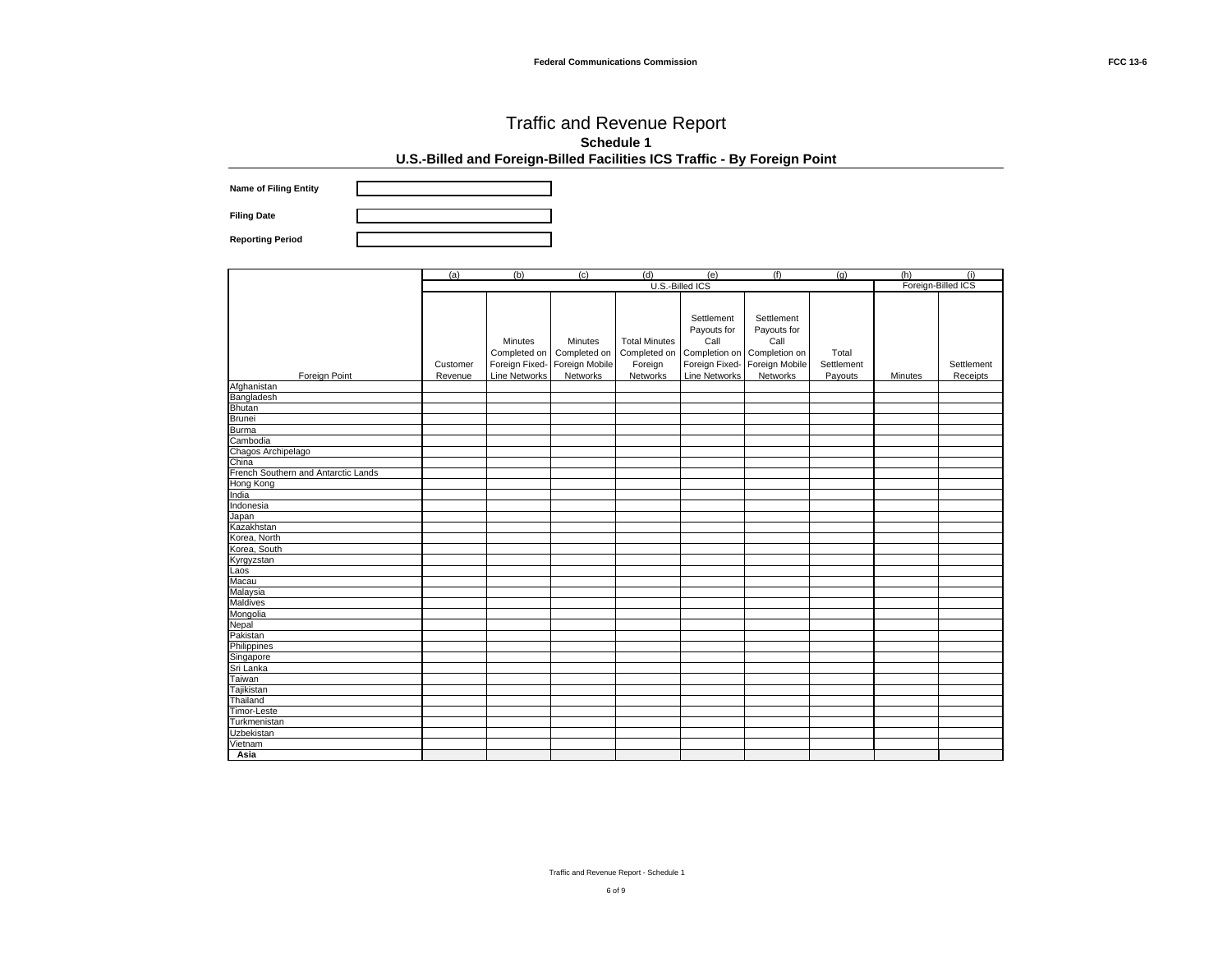**Name of Filing Entity Filing Date**

**Reporting Period**

|                                                                             | (a)      | (b)                  | (c)                           | (d)                  | (e)                               | (f)                               | (q)        | (h)     | (i)                |
|-----------------------------------------------------------------------------|----------|----------------------|-------------------------------|----------------------|-----------------------------------|-----------------------------------|------------|---------|--------------------|
|                                                                             |          |                      |                               |                      | U.S.-Billed ICS                   |                                   |            |         | Foreign-Billed ICS |
|                                                                             |          | Minutes              | Minutes                       | <b>Total Minutes</b> | Settlement<br>Payouts for<br>Call | Settlement<br>Payouts for<br>Call |            |         |                    |
|                                                                             |          | Completed on         | Completed on                  | Completed on         | Completion on Completion on       |                                   | Total      |         |                    |
|                                                                             | Customer |                      | Foreign Fixed- Foreign Mobile | Foreign              | Foreign Fixed-                    | Foreign Mobile                    | Settlement |         | Settlement         |
| Foreign Point                                                               | Revenue  | <b>Line Networks</b> | Networks                      | Networks             | <b>Line Networks</b>              | Networks                          | Payouts    | Minutes | Receipts           |
| Australia<br>Christmas Island                                               |          |                      |                               |                      |                                   |                                   |            |         |                    |
|                                                                             |          |                      |                               |                      |                                   |                                   |            |         |                    |
| Cook Islands<br>Fiji                                                        |          |                      |                               |                      |                                   |                                   |            |         |                    |
|                                                                             |          |                      |                               |                      |                                   |                                   |            |         |                    |
| French Polynesia                                                            |          |                      |                               |                      |                                   |                                   |            |         |                    |
| Kiribati<br>Kiribati<br>Marshall Islands<br>Micronesia, Federated States of |          |                      |                               |                      |                                   |                                   |            |         |                    |
|                                                                             |          |                      |                               |                      |                                   |                                   |            |         |                    |
|                                                                             |          |                      |                               |                      |                                   |                                   |            |         |                    |
| Nauru                                                                       |          |                      |                               |                      |                                   |                                   |            |         |                    |
| New Caledonia                                                               |          |                      |                               |                      |                                   |                                   |            |         |                    |
| New Zealand                                                                 |          |                      |                               |                      |                                   |                                   |            |         |                    |
| Niue                                                                        |          |                      |                               |                      |                                   |                                   |            |         |                    |
| Norfolk Island                                                              |          |                      |                               |                      |                                   |                                   |            |         |                    |
| Palau                                                                       |          |                      |                               |                      |                                   |                                   |            |         |                    |
| Papua New Guinea<br>Pitcairn Island                                         |          |                      |                               |                      |                                   |                                   |            |         |                    |
|                                                                             |          |                      |                               |                      |                                   |                                   |            |         |                    |
| Samoa (Independent State of)                                                |          |                      |                               |                      |                                   |                                   |            |         |                    |
|                                                                             |          |                      |                               |                      |                                   |                                   |            |         |                    |
| Solomon Islands<br>Tonga<br>Tuvalu<br>Vanuatu                               |          |                      |                               |                      |                                   |                                   |            |         |                    |
|                                                                             |          |                      |                               |                      |                                   |                                   |            |         |                    |
|                                                                             |          |                      |                               |                      |                                   |                                   |            |         |                    |
| Wallis and Futuna                                                           |          |                      |                               |                      |                                   |                                   |            |         |                    |
| Oceania                                                                     |          |                      |                               |                      |                                   |                                   |            |         |                    |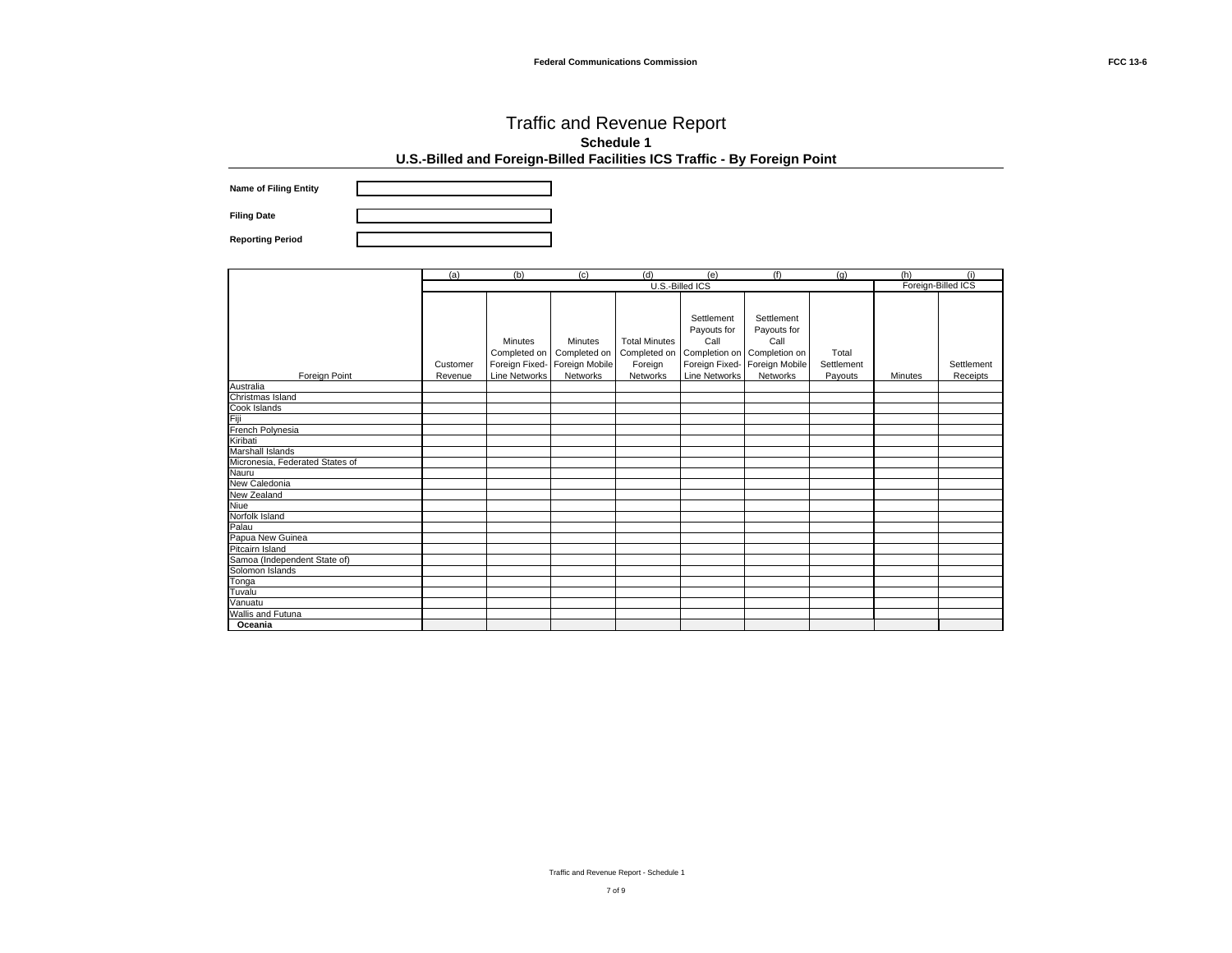**Name of Filing Entity Filing Date**

**Reporting Period**

|                        | (a)      | (b)                     | (c)                           | (d)                                  | (e)                               | (f)                                                              | (q)        | (h)     | (i)                |
|------------------------|----------|-------------------------|-------------------------------|--------------------------------------|-----------------------------------|------------------------------------------------------------------|------------|---------|--------------------|
|                        |          |                         |                               |                                      | U.S.-Billed ICS                   |                                                                  |            |         | Foreign-Billed ICS |
|                        |          | Minutes<br>Completed on | Minutes<br>Completed on       | <b>Total Minutes</b><br>Completed on | Settlement<br>Payouts for<br>Call | Settlement<br>Payouts for<br>Call<br>Completion on Completion on | Total      |         |                    |
|                        | Customer |                         | Foreign Fixed- Foreign Mobile | Foreign                              |                                   | Foreign Fixed- Foreign Mobile                                    | Settlement |         | Settlement         |
| Foreign Point          | Revenue  | <b>Line Networks</b>    | Networks                      | Networks                             | Line Networks                     | Networks                                                         | Payouts    | Minutes | Receipts           |
| Albania                |          |                         |                               |                                      |                                   |                                                                  |            |         |                    |
| Armenia                |          |                         |                               |                                      |                                   |                                                                  |            |         |                    |
| Azerbaijan             |          |                         |                               |                                      |                                   |                                                                  |            |         |                    |
| <b>Belarus</b>         |          |                         |                               |                                      |                                   |                                                                  |            |         |                    |
| Bosnia and Herzegovina |          |                         |                               |                                      |                                   |                                                                  |            |         |                    |
| <b>Bulgaria</b>        |          |                         |                               |                                      |                                   |                                                                  |            |         |                    |
| Croatia                |          |                         |                               |                                      |                                   |                                                                  |            |         |                    |
| <b>Czech Republic</b>  |          |                         |                               |                                      |                                   |                                                                  |            |         |                    |
| Estonia                |          |                         |                               |                                      |                                   |                                                                  |            |         |                    |
| Georgia                |          |                         |                               |                                      |                                   |                                                                  |            |         |                    |
| Hungary                |          |                         |                               |                                      |                                   |                                                                  |            |         |                    |
| Kosovo                 |          |                         |                               |                                      |                                   |                                                                  |            |         |                    |
| Latvia                 |          |                         |                               |                                      |                                   |                                                                  |            |         |                    |
| Lithuania              |          |                         |                               |                                      |                                   |                                                                  |            |         |                    |
| Macedonia              |          |                         |                               |                                      |                                   |                                                                  |            |         |                    |
| Moldova                |          |                         |                               |                                      |                                   |                                                                  |            |         |                    |
| Montenegro             |          |                         |                               |                                      |                                   |                                                                  |            |         |                    |
| Poland                 |          |                         |                               |                                      |                                   |                                                                  |            |         |                    |
| Romania                |          |                         |                               |                                      |                                   |                                                                  |            |         |                    |
| Russia                 |          |                         |                               |                                      |                                   |                                                                  |            |         |                    |
| Serbia                 |          |                         |                               |                                      |                                   |                                                                  |            |         |                    |
| Slovakia               |          |                         |                               |                                      |                                   |                                                                  |            |         |                    |
| Slovenia               |          |                         |                               |                                      |                                   |                                                                  |            |         |                    |
| Ukraine                |          |                         |                               |                                      |                                   |                                                                  |            |         |                    |
| <b>Eastern Europe</b>  |          |                         |                               |                                      |                                   |                                                                  |            |         |                    |

Traffic and Revenue Report - Schedule 1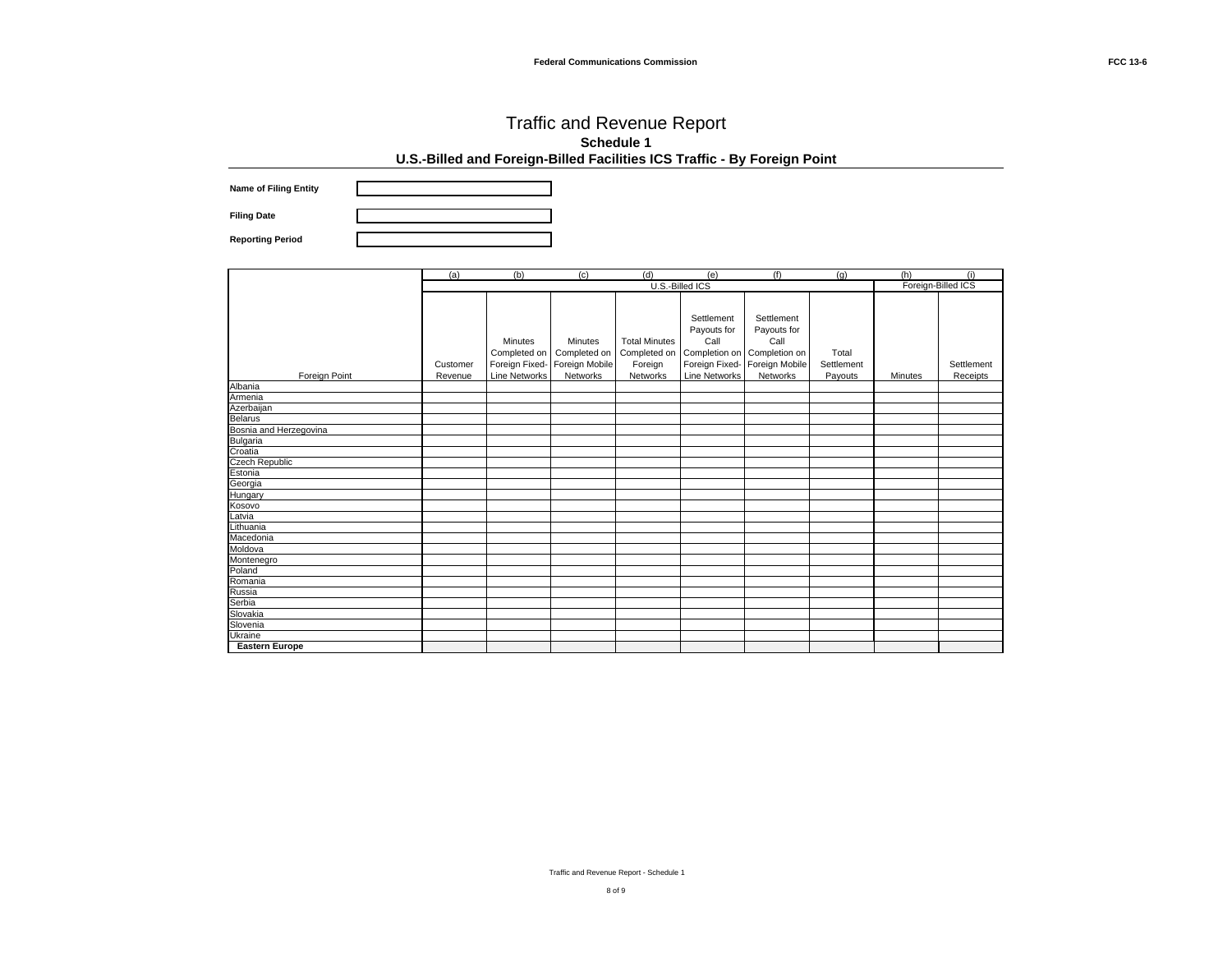| <b>Name of Filing Entity</b> |  |
|------------------------------|--|
| <b>Filing Date</b>           |  |
| <b>Reporting Period</b>      |  |

|                                        | (a)      | (b)            | (c)                                                                                                                    | (d)                             | (e)                               |                                                                    | (q)                 | (h)     | (i)                |
|----------------------------------------|----------|----------------|------------------------------------------------------------------------------------------------------------------------|---------------------------------|-----------------------------------|--------------------------------------------------------------------|---------------------|---------|--------------------|
|                                        |          |                |                                                                                                                        |                                 | U.S.-Billed ICS                   |                                                                    |                     |         | Foreign-Billed ICS |
|                                        | Customer | <b>Minutes</b> | Minutes<br>Completed on   Completed on   Completed on   Completion on   Completion on<br>Foreign Fixed- Foreign Mobile | <b>Total Minutes</b><br>Foreian | Settlement<br>Payouts for<br>Call | Settlement<br>Payouts for<br>Call<br>Foreign Fixed- Foreign Mobile | Total<br>Settlement |         | Settlement         |
| Foreign Point                          | Revenue  | Line Networks  | Networks                                                                                                               | Networks                        | Line Networks                     | Networks                                                           | Pavouts             | Minutes | Receipts           |
| Antarctica                             |          |                |                                                                                                                        |                                 |                                   |                                                                    |                     |         |                    |
| International Mobile Satellite Systems |          |                |                                                                                                                        |                                 |                                   |                                                                    |                     |         |                    |
| <b>Other Regions</b>                   |          |                |                                                                                                                        |                                 |                                   |                                                                    |                     |         |                    |
| <b>Total All Points</b>                |          |                |                                                                                                                        |                                 |                                   |                                                                    |                     |         |                    |

| <b>Uncompensated Call Completion Services</b>                                                                        |  |  |  |  |  |
|----------------------------------------------------------------------------------------------------------------------|--|--|--|--|--|
| <b>World-Total</b><br><b>Minutes</b>                                                                                 |  |  |  |  |  |
| U.S.-Billed Facilities ICS<br>(i)<br>- Minutes completed on foreign networks for which there is no settlement payout |  |  |  |  |  |
| (k) Foreign-Billed ICS<br>- Minutes for which there is no settlement receipt                                         |  |  |  |  |  |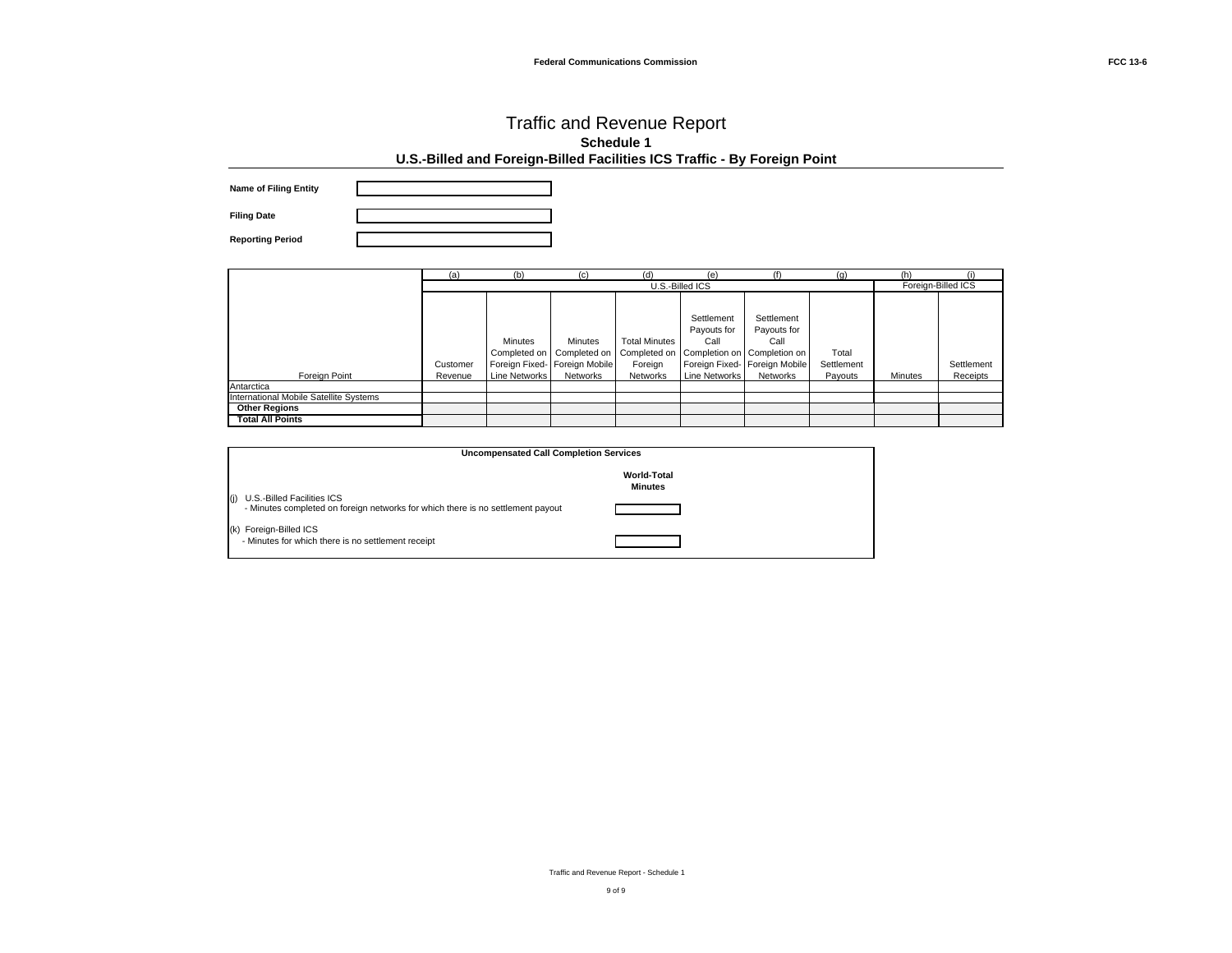## **Traffic and Revenue Report**

**Schedule 2**

## **World-Total Data for U.S.-Billed and Traditional Transiting ICS**

| <b>Name of Filing Entity:</b>                            |      |                                                                                  |                     |                            |  |
|----------------------------------------------------------|------|----------------------------------------------------------------------------------|---------------------|----------------------------|--|
| <b>Filing Date:</b>                                      |      |                                                                                  |                     |                            |  |
| <b>Reporting Period:</b>                                 |      |                                                                                  |                     |                            |  |
|                                                          |      |                                                                                  | <b>World-Totals</b> |                            |  |
|                                                          |      |                                                                                  | <b>Minutes</b>      | <b>Customer</b><br>Revenue |  |
| $\mathbf{1}$<br>U.S.-Billed ICS - By Routing Arrangement |      |                                                                                  |                     |                            |  |
|                                                          | 1.A  | Total U.S.-Billed Facilities ICS                                                 |                     |                            |  |
|                                                          | 1.B  | <b>Total ICS Resale</b>                                                          |                     |                            |  |
|                                                          | 1.7  | Total U.S.-Billed ICS $[ = 1.A + 1.B ]$                                          |                     |                            |  |
|                                                          | 1.NR | Percentage of Customer Revenue in Line 1.T<br>that is Non-Route-Specific Revenue |                     | %                          |  |
| $\mathbf{2}$                                             |      | U.S.-Billed ICS - By Customer Category                                           |                     |                            |  |
|                                                          | 2.A  | <b>Residential and Mass Market</b>                                               |                     |                            |  |
|                                                          | 2.B  | <b>Business and Government</b>                                                   |                     |                            |  |
|                                                          | 2.C  | U.S. Resellers                                                                   |                     |                            |  |
|                                                          | 2.D  | Reoriginated Foreign Traffic                                                     |                     |                            |  |
|                                                          | 2T   | Total U.S.-Billed ICS $[ = 2.A + 2.B + 2.C + 2.D ]$                              |                     |                            |  |
| <b>Traditional Transiting ICS</b><br>3                   |      |                                                                                  |                     |                            |  |
|                                                          | 3.7  | Total                                                                            |                     |                            |  |

**Note: Entries on Line 1.T should equal entries on Line 2.T.**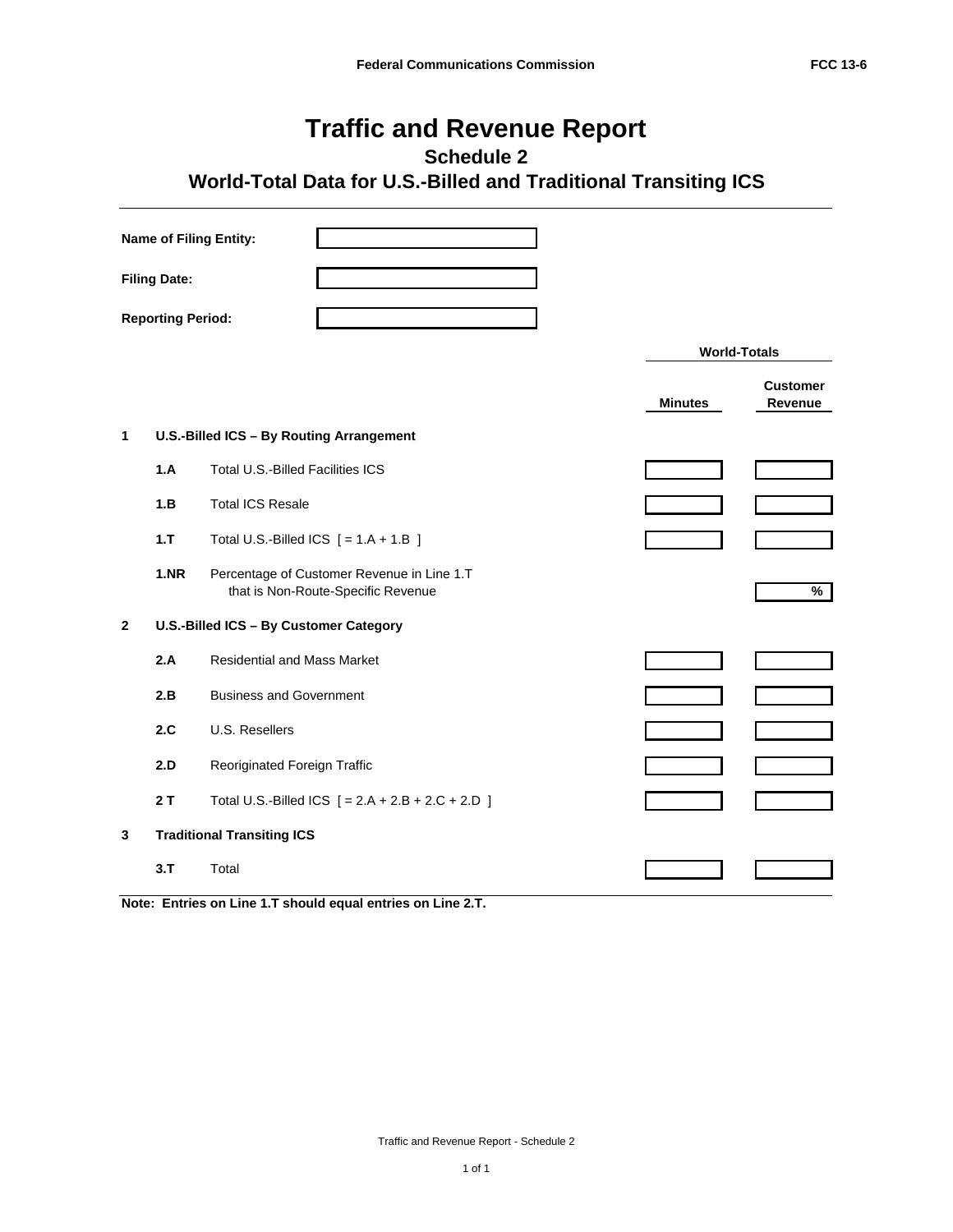| <b>Name of Filing Entity:</b> |          |                           |                                            |                              |
|-------------------------------|----------|---------------------------|--------------------------------------------|------------------------------|
| <b>Filing Date:</b>           |          |                           |                                            |                              |
| <b>Reporting Period:</b>      |          |                           |                                            |                              |
|                               | (a)      | (b)                       | (c)                                        | (d)                          |
|                               |          |                           | <b>International Private Line Services</b> |                              |
|                               |          | Service Provided Over Own |                                            | Service Provided Over Resold |
|                               |          | Circuits                  |                                            | Circuits                     |
|                               |          | 64 Kbps                   |                                            | 64 Kbps                      |
|                               | Customer | Equivalent                | Customer                                   | Equivalent                   |
| Foreign Point                 | Revenue  | <b>Circuits</b>           | Revenue                                    | Circuits                     |
| Andorra                       |          |                           |                                            |                              |
| Austria                       |          |                           |                                            |                              |
| Belgium                       |          |                           |                                            |                              |
| Cyprus                        |          |                           |                                            |                              |
| Denmark                       |          |                           |                                            |                              |
| Faroe Islands                 |          |                           |                                            |                              |
| Finland                       |          |                           |                                            |                              |
| France                        |          |                           |                                            |                              |
| Germany                       |          |                           |                                            |                              |
| Gibraltar                     |          |                           |                                            |                              |
| Greece                        |          |                           |                                            |                              |
| Greenland                     |          |                           |                                            |                              |
| <b>Holy See</b>               |          |                           |                                            |                              |
| Iceland                       |          |                           |                                            |                              |
| Ireland                       |          |                           |                                            |                              |
| Italy                         |          |                           |                                            |                              |
| Liechtenstein                 |          |                           |                                            |                              |
| Luxembourg                    |          |                           |                                            |                              |
| Malta                         |          |                           |                                            |                              |
| Monaco                        |          |                           |                                            |                              |
| Netherlands                   |          |                           |                                            |                              |
| Norway                        |          |                           |                                            |                              |
| Portugal                      |          |                           |                                            |                              |
| San Marino                    |          |                           |                                            |                              |
| Spain                         |          |                           |                                            |                              |
| Sweden                        |          |                           |                                            |                              |
| Switzerland<br>Turkey         |          |                           |                                            |                              |
| <b>United Kingdom</b>         |          |                           |                                            |                              |
| <b>Western Europe</b>         |          |                           |                                            |                              |
|                               |          |                           |                                            |                              |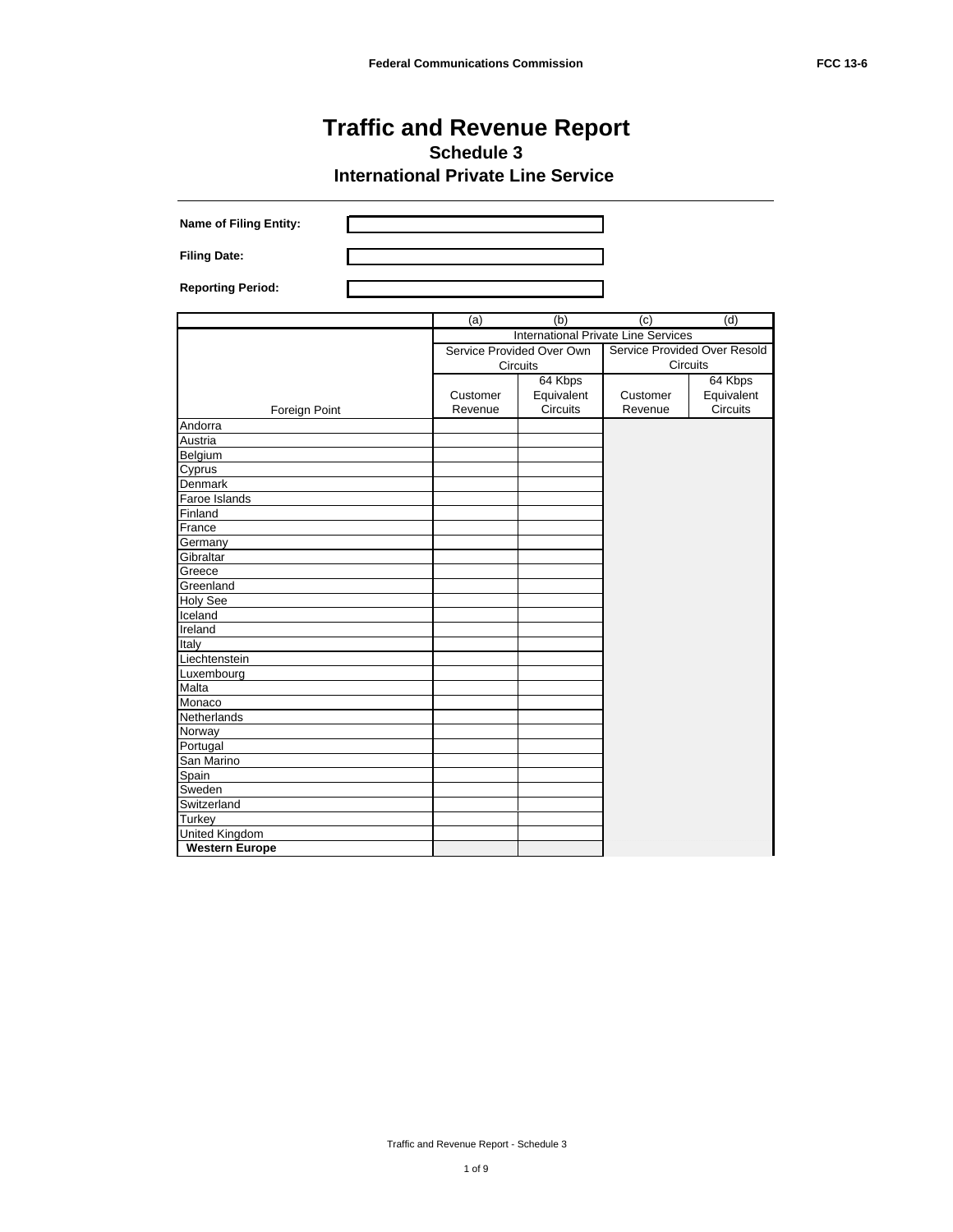| <b>Name of Filing Entity:</b>     |          |                           |                                            |                              |
|-----------------------------------|----------|---------------------------|--------------------------------------------|------------------------------|
| <b>Filing Date:</b>               |          |                           |                                            |                              |
| <b>Reporting Period:</b>          |          |                           |                                            |                              |
|                                   | (a)      | (b)                       | (c)                                        | (d)                          |
|                                   |          |                           | <b>International Private Line Services</b> |                              |
|                                   |          | Service Provided Over Own |                                            | Service Provided Over Resold |
|                                   |          | Circuits                  |                                            | <b>Circuits</b>              |
|                                   |          | 64 Kbps                   |                                            | 64 Kbps                      |
|                                   | Customer | Equivalent                | Customer                                   | Equivalent                   |
| Foreign Point                     | Revenue  | Circuits                  | Revenue                                    | <b>Circuits</b>              |
| Algeria                           |          |                           |                                            |                              |
| Angola                            |          |                           |                                            |                              |
| Ascension Island                  |          |                           |                                            |                              |
| Benin                             |          |                           |                                            |                              |
| Botswana                          |          |                           |                                            |                              |
| <b>Burkina Faso</b>               |          |                           |                                            |                              |
| <b>Burundi</b>                    |          |                           |                                            |                              |
| Cameroon                          |          |                           |                                            |                              |
| Canary Island                     |          |                           |                                            |                              |
| Cape Verde                        |          |                           |                                            |                              |
| Central African Republic          |          |                           |                                            |                              |
| Chad                              |          |                           |                                            |                              |
| Comoros                           |          |                           |                                            |                              |
| Congo, Democratic Republic of the |          |                           |                                            |                              |
| Congo, Republic of the            |          |                           |                                            |                              |
| Cote d'Ivoire                     |          |                           |                                            |                              |
| Dj bouti                          |          |                           |                                            |                              |
| Egypt                             |          |                           |                                            |                              |
| <b>Equatorial Guinea</b>          |          |                           |                                            |                              |
| Eritrea                           |          |                           |                                            |                              |
| Ethiopia                          |          |                           |                                            |                              |
| Gabon                             |          |                           |                                            |                              |
| Gambia, The                       |          |                           |                                            |                              |
| Ghana                             |          |                           |                                            |                              |
| Guinea                            |          |                           |                                            |                              |
| Guinea-Bissau                     |          |                           |                                            |                              |
| Kenya                             |          |                           |                                            |                              |
| Lesotho                           |          |                           |                                            |                              |
| L beria                           |          |                           |                                            |                              |
| L bya                             |          |                           |                                            |                              |
| Madagascar                        |          |                           |                                            |                              |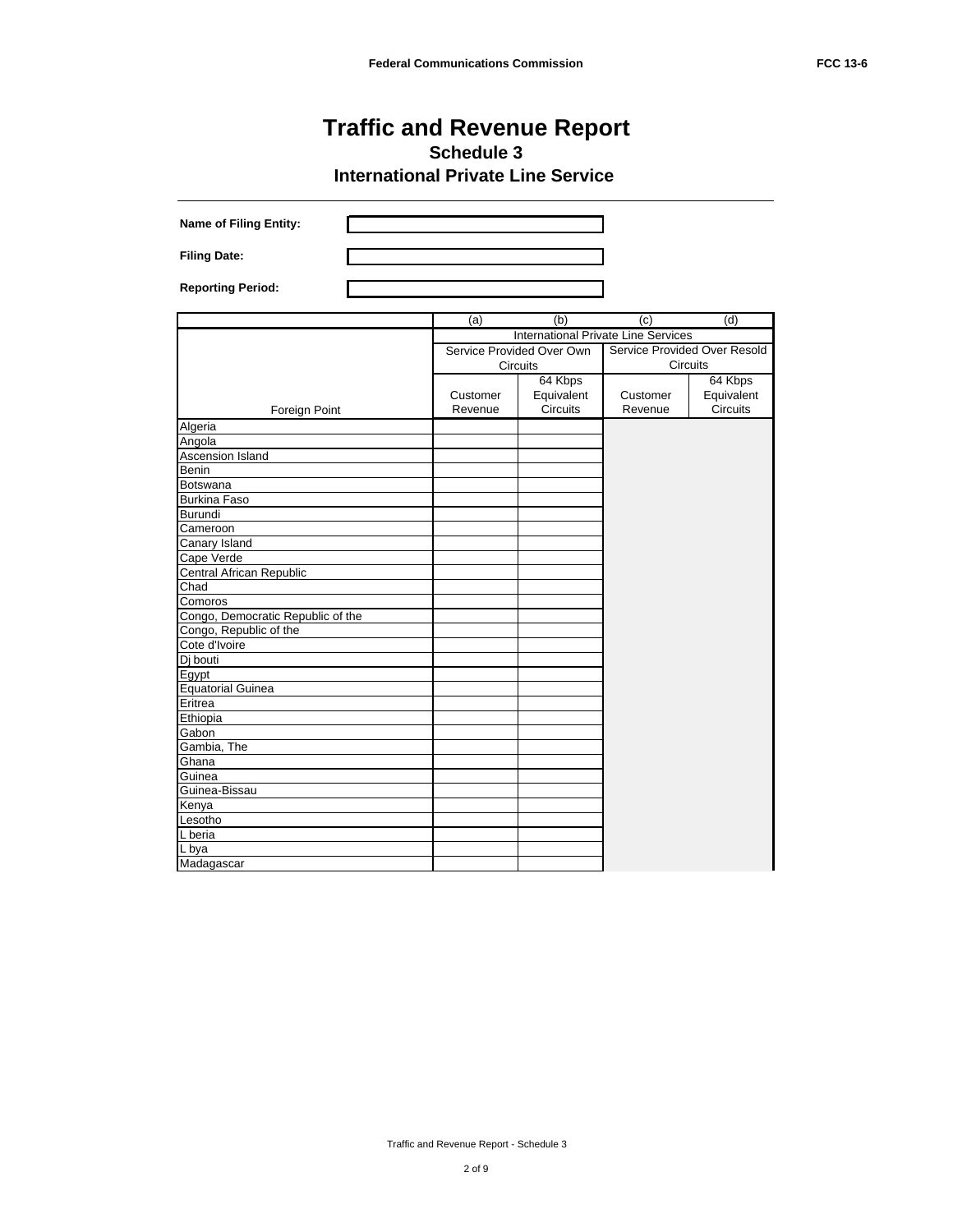| <b>Name of Filing Entity:</b> |          |                                            |          |                              |
|-------------------------------|----------|--------------------------------------------|----------|------------------------------|
| <b>Filing Date:</b>           |          |                                            |          |                              |
| <b>Reporting Period:</b>      |          |                                            |          |                              |
|                               | (a)      | (b)                                        | (c)      | (d)                          |
|                               |          | <b>International Private Line Services</b> |          |                              |
|                               |          | Service Provided Over Own                  |          | Service Provided Over Resold |
|                               |          | Circuits                                   |          | Circuits                     |
|                               |          | 64 Kbps                                    |          | 64 Kbps                      |
|                               | Customer | Equivalent                                 | Customer | Equivalent                   |
| Foreign Point                 | Revenue  | Circuits                                   | Revenue  | Circuits                     |
| Malawi                        |          |                                            |          |                              |
| Mali                          |          |                                            |          |                              |
| Mauritania                    |          |                                            |          |                              |
| <b>Mauritius</b>              |          |                                            |          |                              |
| Mayotte                       |          |                                            |          |                              |
| Morocco                       |          |                                            |          |                              |
| Mozambique                    |          |                                            |          |                              |
| Nam bia                       |          |                                            |          |                              |
| Niger                         |          |                                            |          |                              |
| Nigeria                       |          |                                            |          |                              |
| Reunion                       |          |                                            |          |                              |
| Rwanda                        |          |                                            |          |                              |
| Saint Helena                  |          |                                            |          |                              |
| Sao Tome and Principe         |          |                                            |          |                              |
| Senegal                       |          |                                            |          |                              |
| Seychelles                    |          |                                            |          |                              |
| Sierra Leone<br>Somalia       |          |                                            |          |                              |
| South Africa                  |          |                                            |          |                              |
| South Sudan                   |          |                                            |          |                              |
| Sudan                         |          |                                            |          |                              |
| Swaziland                     |          |                                            |          |                              |
| Tanzania                      |          |                                            |          |                              |
| Togo                          |          |                                            |          |                              |
| Tunisia                       |          |                                            |          |                              |
| Uganda                        |          |                                            |          |                              |
| Western Sahara                |          |                                            |          |                              |
| Zambia                        |          |                                            |          |                              |
| Zimbabwe                      |          |                                            |          |                              |
| Africa                        |          |                                            |          |                              |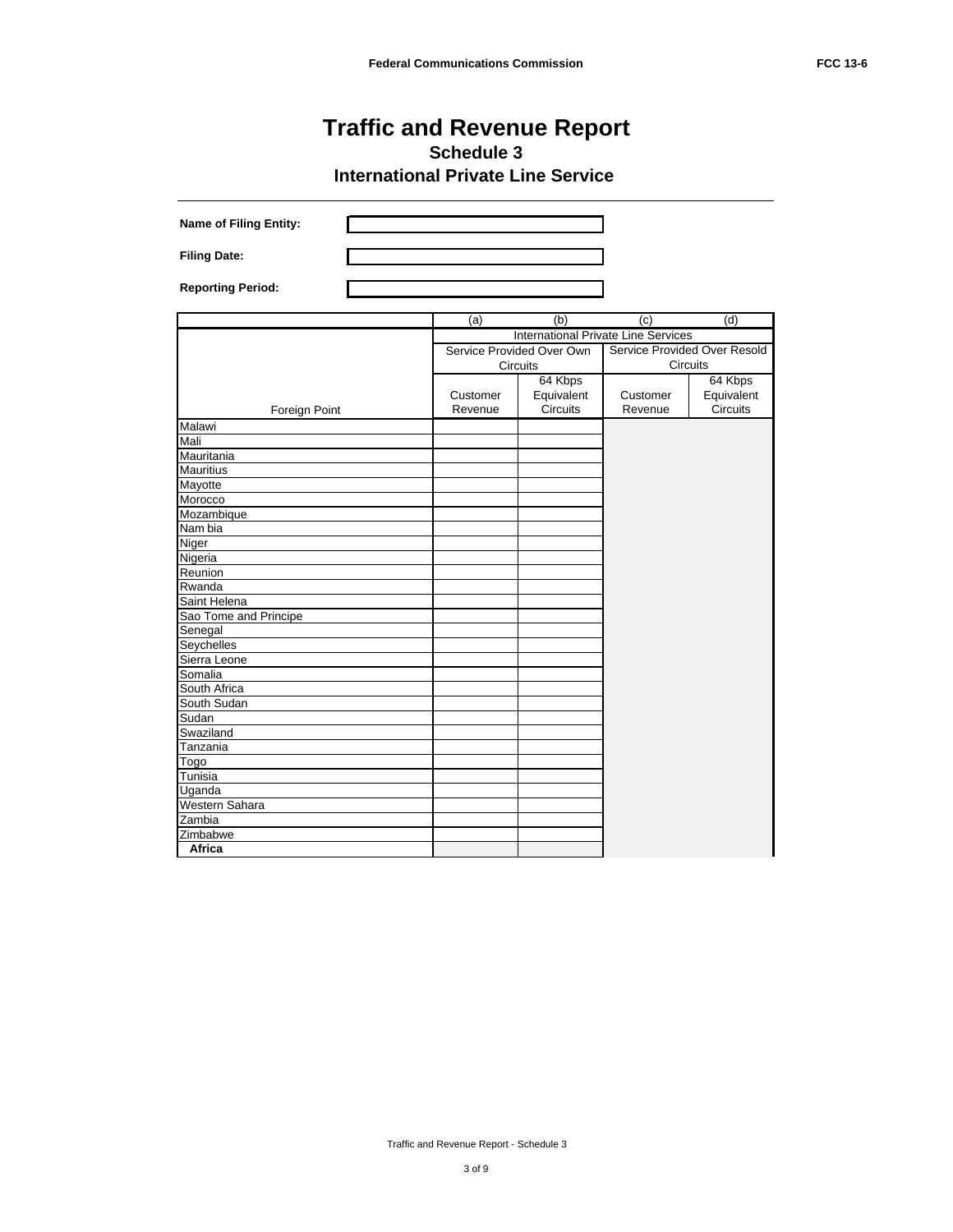| <b>Name of Filing Entity:</b>                  |          |                                            |          |                              |
|------------------------------------------------|----------|--------------------------------------------|----------|------------------------------|
| <b>Filing Date:</b>                            |          |                                            |          |                              |
|                                                |          |                                            |          |                              |
| <b>Reporting Period:</b>                       |          |                                            |          |                              |
|                                                | (a)      | (b)                                        | (c)      | (d)                          |
|                                                |          | <b>International Private Line Services</b> |          |                              |
|                                                |          | Service Provided Over Own                  |          | Service Provided Over Resold |
|                                                |          | Circuits                                   |          | Circuits                     |
|                                                |          | 64 Kbps                                    |          | 64 Kbps                      |
|                                                | Customer | Equivalent                                 | Customer | Equivalent                   |
| Foreign Point                                  | Revenue  | Circuits                                   | Revenue  | <b>Circuits</b>              |
| Bahrain                                        |          |                                            |          |                              |
| Iran                                           |          |                                            |          |                              |
| Iraq                                           |          |                                            |          |                              |
| Israel                                         |          |                                            |          |                              |
| Jordan                                         |          |                                            |          |                              |
| Kuwait                                         |          |                                            |          |                              |
| Lebanon                                        |          |                                            |          |                              |
| Oman                                           |          |                                            |          |                              |
| Palestinian Territories                        |          |                                            |          |                              |
| Qatar                                          |          |                                            |          |                              |
| Saudi Arabia                                   |          |                                            |          |                              |
| Syria                                          |          |                                            |          |                              |
| United Arab Emirates                           |          |                                            |          |                              |
| Yemen                                          |          |                                            |          |                              |
| <b>Middle East</b>                             |          |                                            |          |                              |
| Anguilla                                       |          |                                            |          |                              |
| Antigua and Barbuda                            |          |                                            |          |                              |
| Aruba                                          |          |                                            |          |                              |
| Bahamas, The                                   |          |                                            |          |                              |
| <b>Barbados</b>                                |          |                                            |          |                              |
| Bermuda                                        |          |                                            |          |                              |
| Cayman Islands                                 |          |                                            |          |                              |
| Cuba                                           |          |                                            |          |                              |
| Curacao                                        |          |                                            |          |                              |
| Dominica                                       |          |                                            |          |                              |
| Dominican Republic                             |          |                                            |          |                              |
| French Antilles (except Guadeloupe)<br>Grenada |          |                                            |          |                              |
|                                                |          |                                            |          |                              |
| Guadeloupe<br>Haiti                            |          |                                            |          |                              |
| Jamaica                                        |          |                                            |          |                              |
| Montserrat                                     |          |                                            |          |                              |
| Netherlands Car bbean Special Municipalities   |          |                                            |          |                              |
| Saint Kitts and Nevis                          |          |                                            |          |                              |
| Saint Lucia                                    |          |                                            |          |                              |
| Saint Vincent and the Grenadines               |          |                                            |          |                              |
| Sint Maarten                                   |          |                                            |          |                              |
| Trinidad and Tobago                            |          |                                            |          |                              |
| Turks and Caicos Islands                       |          |                                            |          |                              |
| Virgin Islands, British                        |          |                                            |          |                              |
| Caribbean                                      |          |                                            |          |                              |
|                                                |          |                                            |          |                              |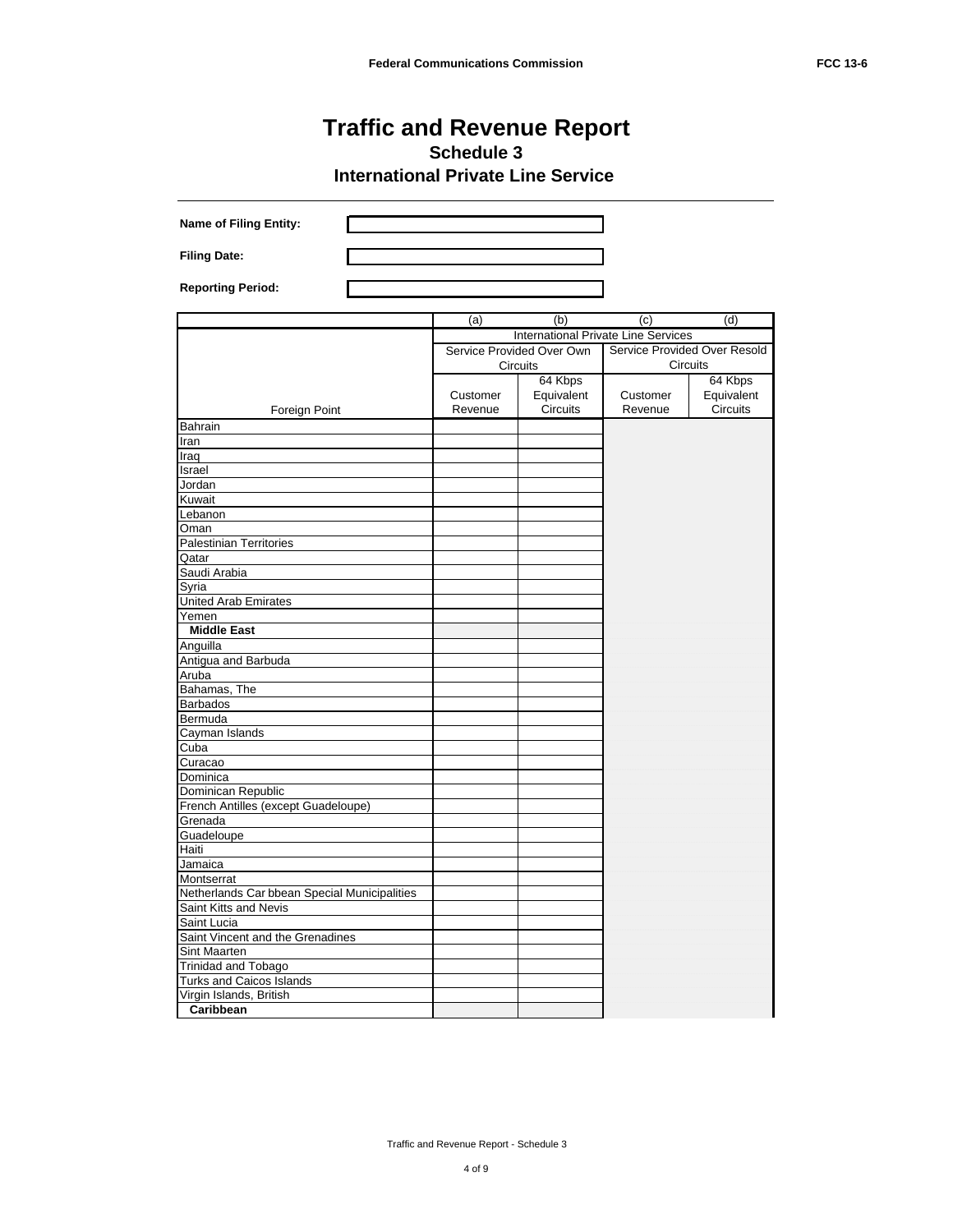| <b>Name of Filing Entity:</b>     |          |                                     |          |                              |
|-----------------------------------|----------|-------------------------------------|----------|------------------------------|
| <b>Filing Date:</b>               |          |                                     |          |                              |
| <b>Reporting Period:</b>          |          |                                     |          |                              |
|                                   | (a)      | (b)                                 | (c)      | (d)                          |
|                                   |          | International Private Line Services |          |                              |
|                                   |          | Service Provided Over Own           |          | Service Provided Over Resold |
|                                   |          | <b>Circuits</b>                     |          | <b>Circuits</b>              |
|                                   |          | 64 Kbps                             |          | 64 Kbps                      |
|                                   | Customer | Equivalent                          | Customer | Equivalent                   |
| Foreign Point                     | Revenue  | <b>Circuits</b>                     | Revenue  | <b>Circuits</b>              |
| <b>Belize</b>                     |          |                                     |          |                              |
| Canada                            |          |                                     |          |                              |
| Costa Rica                        |          |                                     |          |                              |
| El Salvador                       |          |                                     |          |                              |
| Guatemala                         |          |                                     |          |                              |
| Honduras                          |          |                                     |          |                              |
| Mexico                            |          |                                     |          |                              |
| Nicaragua                         |          |                                     |          |                              |
| Panama                            |          |                                     |          |                              |
| Saint Pierre and Miquelon         |          |                                     |          |                              |
| <b>North and Central America</b>  |          |                                     |          |                              |
| Argentina                         |          |                                     |          |                              |
| <b>Bolivia</b>                    |          |                                     |          |                              |
| <b>Brazil</b>                     |          |                                     |          |                              |
| Chile                             |          |                                     |          |                              |
| Colombia<br>Ecuador               |          |                                     |          |                              |
| Falkland Islands (Islas Malvinas) |          |                                     |          |                              |
| French Guiana                     |          |                                     |          |                              |
| Guyana                            |          |                                     |          |                              |
| Paraguay                          |          |                                     |          |                              |
| Peru                              |          |                                     |          |                              |
| Suriname                          |          |                                     |          |                              |
| Uruguay                           |          |                                     |          |                              |
| Venezuela                         |          |                                     |          |                              |
| <b>South America</b>              |          |                                     |          |                              |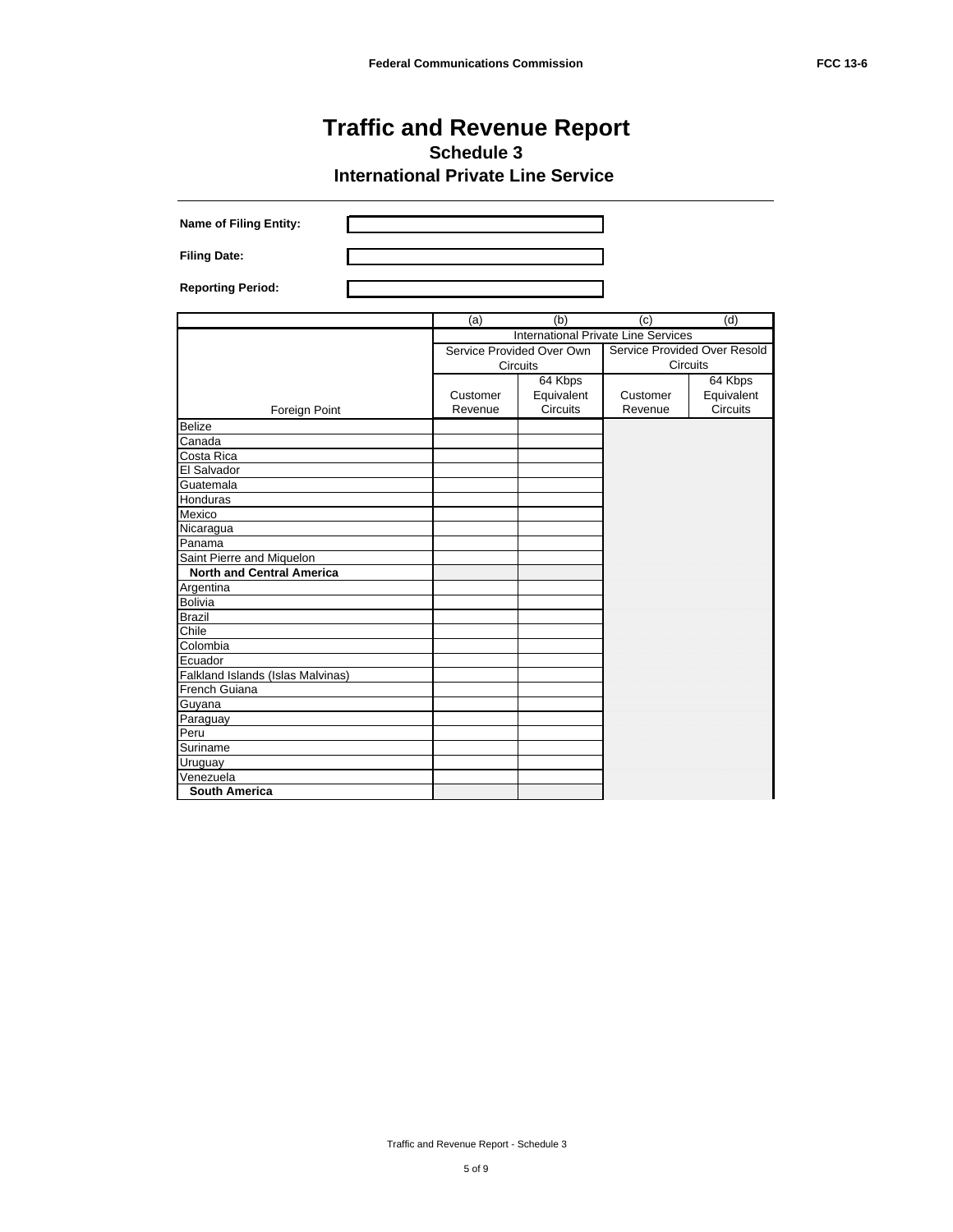| Name of Filing Entity:              |          |                                            |          |                              |
|-------------------------------------|----------|--------------------------------------------|----------|------------------------------|
| <b>Filing Date:</b>                 |          |                                            |          |                              |
| <b>Reporting Period:</b>            |          |                                            |          |                              |
|                                     | (a)      | (b)                                        | (c)      | (d)                          |
|                                     |          | <b>International Private Line Services</b> |          |                              |
|                                     |          | Service Provided Over Own                  |          | Service Provided Over Resold |
|                                     |          | Circuits                                   |          | Circuits                     |
|                                     |          | 64 Kbps                                    |          | 64 Kbps                      |
|                                     | Customer | Equivalent                                 | Customer | Equivalent                   |
| Foreign Point                       | Revenue  | Circuits                                   | Revenue  | Circuits                     |
| Afghanistan                         |          |                                            |          |                              |
| Bangladesh                          |          |                                            |          |                              |
| Bhutan                              |          |                                            |          |                              |
| <b>Brunei</b>                       |          |                                            |          |                              |
| <b>Burma</b>                        |          |                                            |          |                              |
| Cambodia                            |          |                                            |          |                              |
| Chagos Archipelago                  |          |                                            |          |                              |
| China                               |          |                                            |          |                              |
| French Southern and Antarctic Lands |          |                                            |          |                              |
| Hong Kong                           |          |                                            |          |                              |
| India                               |          |                                            |          |                              |
| Indonesia                           |          |                                            |          |                              |
| Japan                               |          |                                            |          |                              |
| Kazakhstan                          |          |                                            |          |                              |
| Korea, North                        |          |                                            |          |                              |
| Korea, South                        |          |                                            |          |                              |
| Kyrgyzstan                          |          |                                            |          |                              |
| Laos                                |          |                                            |          |                              |
| Macau                               |          |                                            |          |                              |
| Malaysia                            |          |                                            |          |                              |
| Maldives                            |          |                                            |          |                              |
| Mongolia                            |          |                                            |          |                              |
| Nepal                               |          |                                            |          |                              |
| Pakistan                            |          |                                            |          |                              |
| Philippines                         |          |                                            |          |                              |
| Singapore                           |          |                                            |          |                              |
| Sri Lanka                           |          |                                            |          |                              |
| Taiwan                              |          |                                            |          |                              |
| Tajikistan                          |          |                                            |          |                              |
| Thailand                            |          |                                            |          |                              |
| Timor-Leste                         |          |                                            |          |                              |
| Turkmenistan                        |          |                                            |          |                              |
| Uzbekistan                          |          |                                            |          |                              |
| Vietnam                             |          |                                            |          |                              |
| Asia                                |          |                                            |          |                              |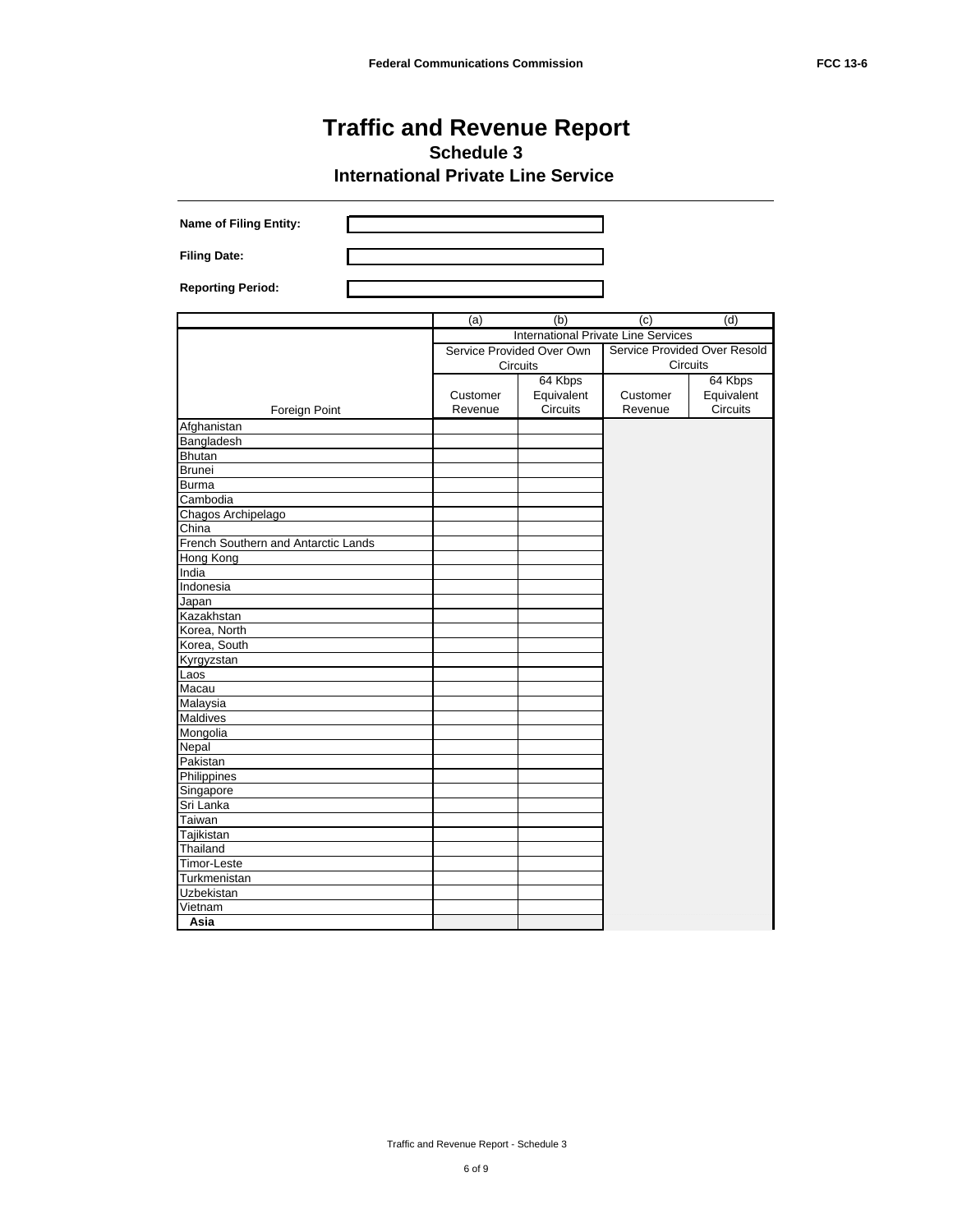| <b>Name of Filing Entity:</b>   |                     |                                          |                                            |                                          |
|---------------------------------|---------------------|------------------------------------------|--------------------------------------------|------------------------------------------|
| <b>Filing Date:</b>             |                     |                                          |                                            |                                          |
| <b>Reporting Period:</b>        |                     |                                          |                                            |                                          |
|                                 | (a)                 | (b)                                      | (c)                                        | (d)                                      |
|                                 |                     |                                          | <b>International Private Line Services</b> |                                          |
|                                 |                     | Service Provided Over Own<br>Circuits    |                                            | Service Provided Over Resold<br>Circuits |
| Foreign Point                   | Customer<br>Revenue | 64 Kbps<br>Equivalent<br><b>Circuits</b> | Customer<br>Revenue                        | 64 Kbps<br>Equivalent<br><b>Circuits</b> |
| Australia                       |                     |                                          |                                            |                                          |
| Christmas Island                |                     |                                          |                                            |                                          |
| Cook Islands                    |                     |                                          |                                            |                                          |
| Fiji                            |                     |                                          |                                            |                                          |
| French Polynesia                |                     |                                          |                                            |                                          |
| Kir bati                        |                     |                                          |                                            |                                          |
| <b>Marshall Islands</b>         |                     |                                          |                                            |                                          |
| Micronesia, Federated States of |                     |                                          |                                            |                                          |
| Nauru                           |                     |                                          |                                            |                                          |
| New Caledonia                   |                     |                                          |                                            |                                          |
| New Zealand                     |                     |                                          |                                            |                                          |
| Niue<br>Norfolk Island          |                     |                                          |                                            |                                          |
| Palau                           |                     |                                          |                                            |                                          |
| Papua New Guinea                |                     |                                          |                                            |                                          |
| Pitcairn Island                 |                     |                                          |                                            |                                          |
| Samoa (Independent State of)    |                     |                                          |                                            |                                          |
| Solomon Islands                 |                     |                                          |                                            |                                          |
| Tonga                           |                     |                                          |                                            |                                          |
| Tuvalu                          |                     |                                          |                                            |                                          |
| Vanuatu                         |                     |                                          |                                            |                                          |
| <b>Wallis and Futuna</b>        |                     |                                          |                                            |                                          |
| Oceania                         |                     |                                          |                                            |                                          |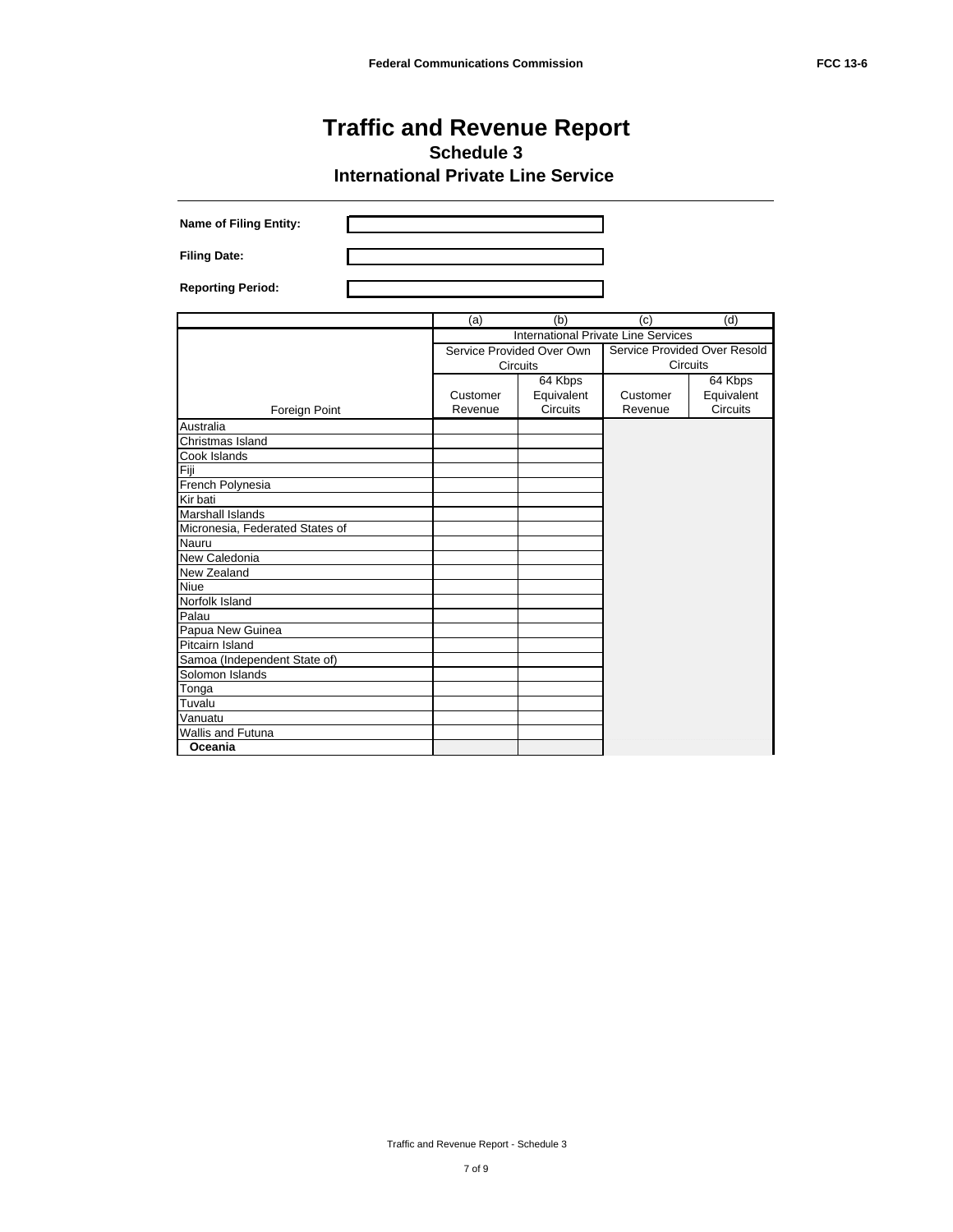| <b>Name of Filing Entity:</b> |          |                                     |          |                              |
|-------------------------------|----------|-------------------------------------|----------|------------------------------|
| <b>Filing Date:</b>           |          |                                     |          |                              |
| <b>Reporting Period:</b>      |          |                                     |          |                              |
|                               | (a)      | (b)                                 | (c)      | (d)                          |
|                               |          | International Private Line Services |          |                              |
|                               |          | Service Provided Over Own           |          | Service Provided Over Resold |
|                               |          | Circuits                            |          | Circuits                     |
|                               |          | 64 Kbps                             |          | 64 Kbps                      |
|                               | Customer | Equivalent                          | Customer | Equivalent                   |
| Foreign Point                 | Revenue  | Circuits                            | Revenue  | <b>Circuits</b>              |
| A bania                       |          |                                     |          |                              |
| Armenia                       |          |                                     |          |                              |
| Azerba jan                    |          |                                     |          |                              |
| <b>Belarus</b>                |          |                                     |          |                              |
| Bosnia and Herzegovina        |          |                                     |          |                              |
| <b>Bulgaria</b>               |          |                                     |          |                              |
| Croatia                       |          |                                     |          |                              |
| Czech Republic                |          |                                     |          |                              |
| Estonia                       |          |                                     |          |                              |
| Georgia                       |          |                                     |          |                              |
| Hungary                       |          |                                     |          |                              |
| Kosovo                        |          |                                     |          |                              |
| Latvia                        |          |                                     |          |                              |
| Lithuania<br>Macedonia        |          |                                     |          |                              |
| Moldova                       |          |                                     |          |                              |
| Montenegro                    |          |                                     |          |                              |
| Poland                        |          |                                     |          |                              |
| Romania                       |          |                                     |          |                              |
| Russia                        |          |                                     |          |                              |
| Serbia                        |          |                                     |          |                              |
| Slovakia                      |          |                                     |          |                              |
| Slovenia                      |          |                                     |          |                              |
| Ukraine                       |          |                                     |          |                              |
| <b>Eastern Europe</b>         |          |                                     |          |                              |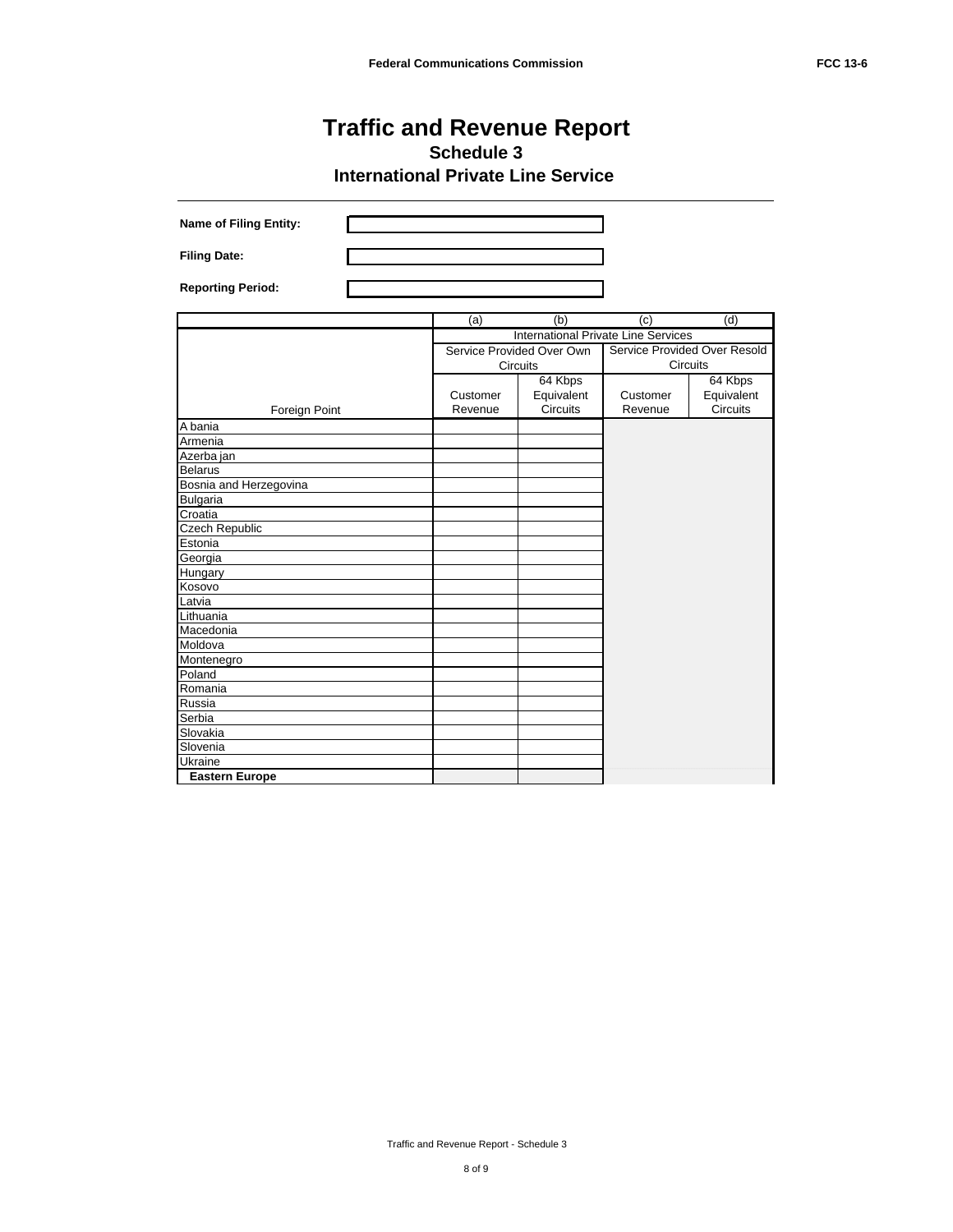| <b>Name of Filing Entity:</b>          |                     |                                            |                     |                                          |
|----------------------------------------|---------------------|--------------------------------------------|---------------------|------------------------------------------|
| <b>Filing Date:</b>                    |                     |                                            |                     |                                          |
| <b>Reporting Period:</b>               |                     |                                            |                     |                                          |
|                                        | (a)                 | (b)                                        | (c)                 | (d)                                      |
|                                        |                     | <b>International Private Line Services</b> |                     |                                          |
|                                        |                     | Service Provided Over Own<br>Circuits      |                     | Service Provided Over Resold<br>Circuits |
| Foreign Point                          | Customer<br>Revenue | 64 Kbps<br>Equivalent<br>Circuits          | Customer<br>Revenue | 64 Kbps<br>Equivalent<br>Circuits        |
| Antarctica                             |                     |                                            |                     |                                          |
| International Mobile Satellite Systems |                     |                                            |                     |                                          |
| <b>Other Regions</b>                   |                     |                                            |                     |                                          |
| <b>Total All Points</b>                |                     |                                            |                     |                                          |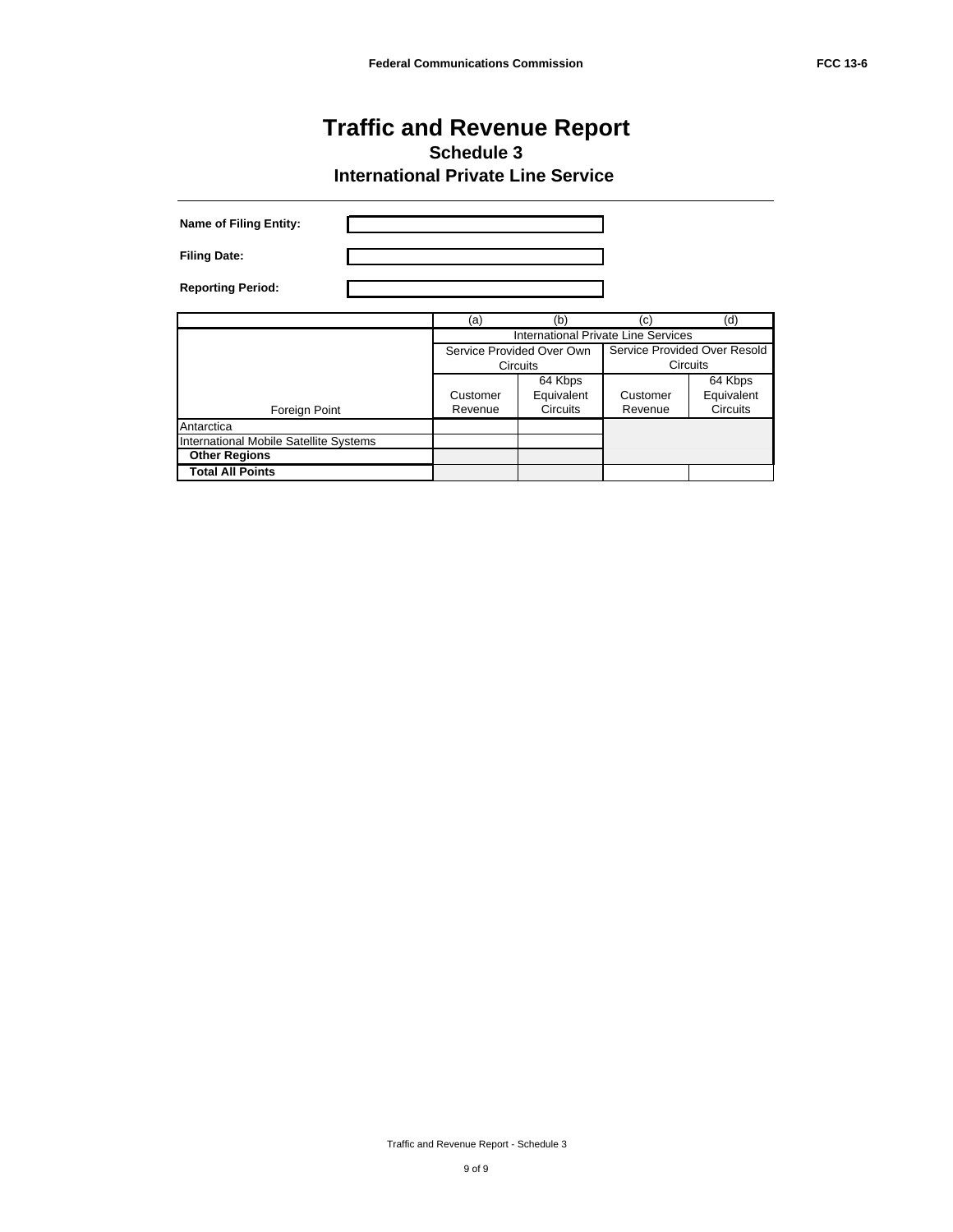**Schedule 4**

**International Miscellaneous Services**

|                | <b>Name of Filing Entity:</b>        |                                                  |
|----------------|--------------------------------------|--------------------------------------------------|
|                | <b>Filing Date:</b>                  |                                                  |
|                | <b>Reporting Period:</b>             |                                                  |
|                |                                      | <b>World-Total</b><br><b>Customer</b><br>Revenue |
|                | <b>Miscellaneous Service #1</b>      |                                                  |
| 1              | Name of Miscellaneous Service        |                                                  |
|                |                                      |                                                  |
| 2              | Description of Miscellaneous Service |                                                  |
|                |                                      |                                                  |
| 3              | Revenue for reporting period         |                                                  |
|                | <b>Miscellaneous Service #2</b>      |                                                  |
| 1              | Name of Miscellaneous Service        |                                                  |
|                |                                      |                                                  |
| $\overline{c}$ | Description of Miscellaneous Service |                                                  |
|                |                                      |                                                  |
| 3              | Revenue for reporting period         |                                                  |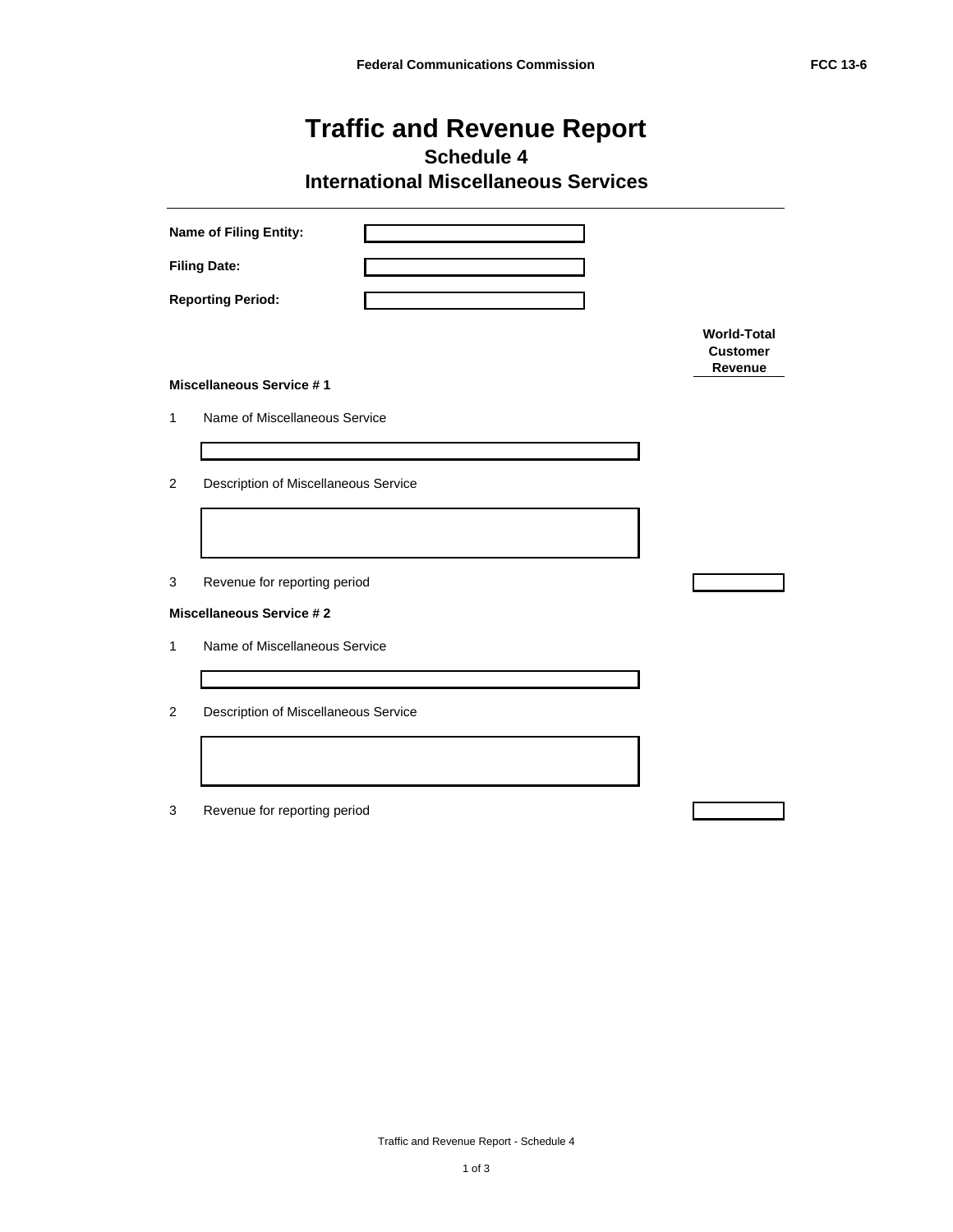**Schedule 4**

**International Miscellaneous Services**

|                | Name of Filing Entity:               |                                                  |
|----------------|--------------------------------------|--------------------------------------------------|
|                | <b>Filing Date:</b>                  |                                                  |
|                | <b>Reporting Period:</b>             |                                                  |
|                |                                      | <b>World-Total</b><br><b>Customer</b><br>Revenue |
|                | <b>Miscellaneous Service #3</b>      |                                                  |
| 1              | Name of Miscellaneous Service        |                                                  |
|                |                                      |                                                  |
| $\overline{2}$ | Description of Miscellaneous Service |                                                  |
|                |                                      |                                                  |
| 3              | Revenue for reporting period         |                                                  |
|                | <b>Miscellaneous Service #4</b>      |                                                  |
| 1              | Name of Miscellaneous Service        |                                                  |
|                |                                      |                                                  |
| 2              | Description of Miscellaneous Service |                                                  |
|                |                                      |                                                  |
| 3              | Revenue for reporting period         |                                                  |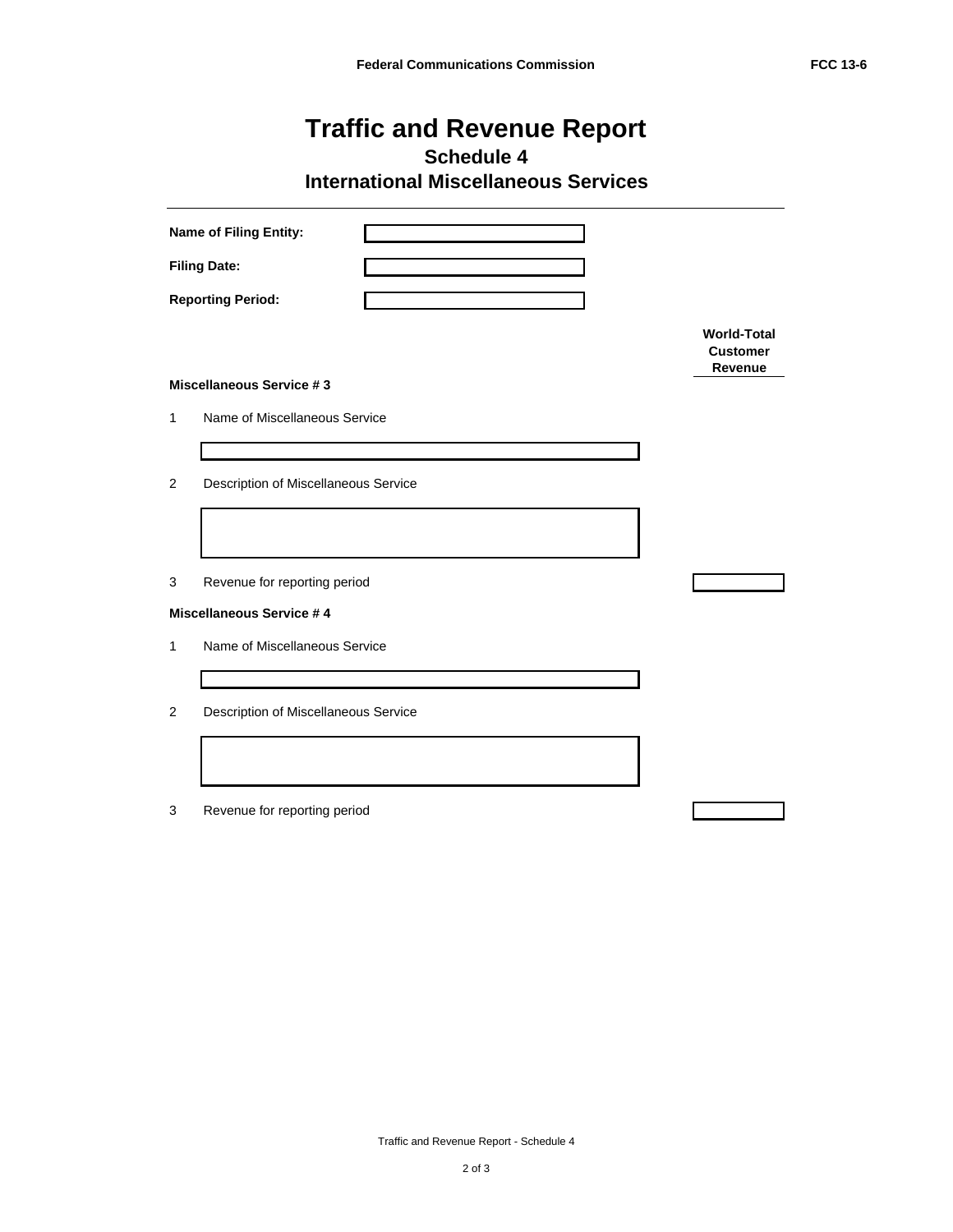**Schedule 4**

**International Miscellaneous Services**

|                | Name of Filing Entity:               |                                                  |
|----------------|--------------------------------------|--------------------------------------------------|
|                | <b>Filing Date:</b>                  |                                                  |
|                | <b>Reporting Period:</b>             |                                                  |
|                |                                      | <b>World-Total</b><br><b>Customer</b><br>Revenue |
|                | <b>Miscellaneous Service #5</b>      |                                                  |
| 1              | Name of Miscellaneous Service        |                                                  |
|                |                                      |                                                  |
| $\overline{2}$ | Description of Miscellaneous Service |                                                  |
|                |                                      |                                                  |
| 3              | Revenue for reporting period         |                                                  |
|                | <b>Miscellaneous Service #6</b>      |                                                  |
| 1              | Name of Miscellaneous Service        |                                                  |
|                |                                      |                                                  |
| 2              | Description of Miscellaneous Service |                                                  |
|                |                                      |                                                  |
| 3              | Revenue for reporting period         |                                                  |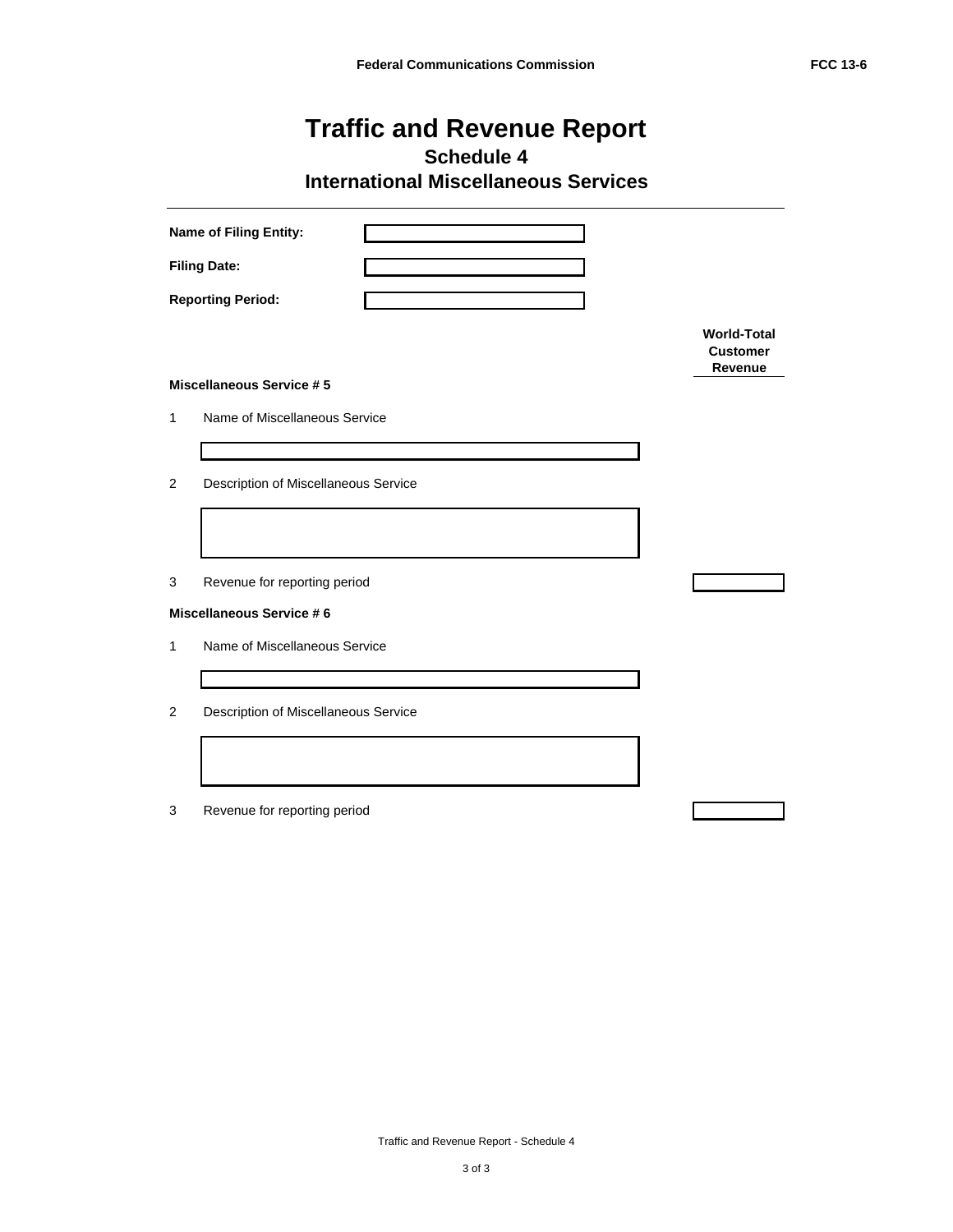# **Circuit Status Report Terrestrial and Satellite Circuits**

As of December 31 of the Reporting Period

**Name of Filing Entity:** 

**Filing Date:** 

**Reporting Period:** 

**Terrestrial and Satellite World Total Active Circuits** 

|                                                    | 64 Kbps<br><b>Equivalent Circuits</b> |
|----------------------------------------------------|---------------------------------------|
| <b>ITerrestrial Common Carrier Active Circuits</b> |                                       |
| <b>ISatellite Common Carrier Active Circuits</b>   |                                       |
| Satellite Non-Common Carrier Active Circuits       |                                       |
| <b>Total Circuits</b>                              |                                       |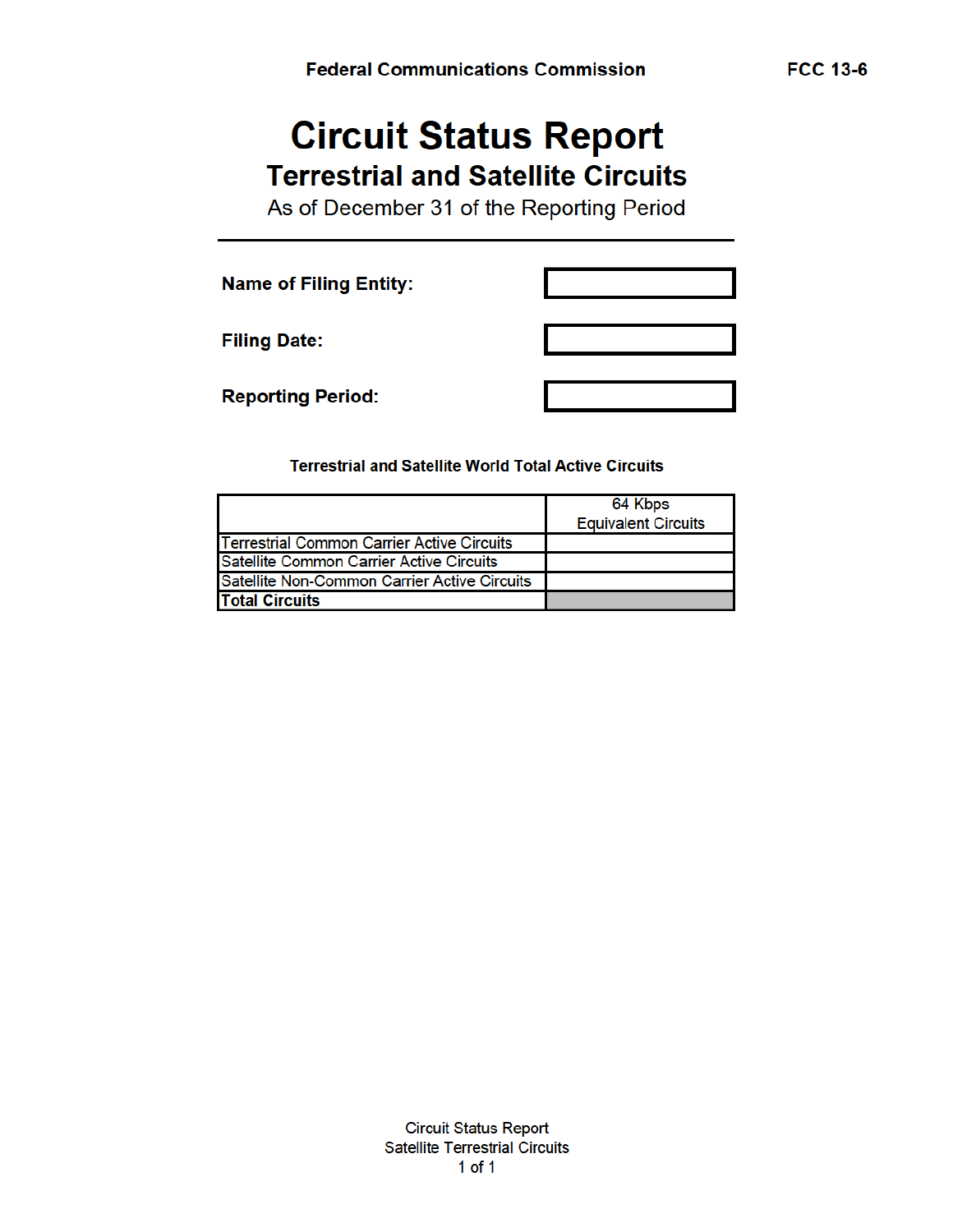#### **Circuit Status Report Submarine Cables**

As of December 31 of the Reporting Period

| <b>Name of Filing Entity:</b>                                                             |     |                                     |                |          |                                 |                                                                      |                    |                           |
|-------------------------------------------------------------------------------------------|-----|-------------------------------------|----------------|----------|---------------------------------|----------------------------------------------------------------------|--------------------|---------------------------|
| <b>Filing Date:</b>                                                                       |     |                                     |                |          |                                 |                                                                      |                    |                           |
| <b>Reporting Period:</b>                                                                  |     |                                     |                |          |                                 |                                                                      |                    |                           |
|                                                                                           | (a) | (b)                                 | (c)            | (d)      | (e)                             | (f)                                                                  | (g)                | (h)                       |
|                                                                                           |     | <b>Cable Operators</b>              |                |          | <b>Capacity Holders</b>         |                                                                      |                    |                           |
|                                                                                           |     | (Gpbs)                              |                |          | (STMs)                          |                                                                      |                    |                           |
|                                                                                           |     | Available Capacity Planned Capacity | Owned Capacity | Net IRUs | Net Inter-Carrier<br>Leaseholds | Net<br>Capacity Held<br>$(f) = (c) + (d) + (e)$<br>$(f) = (g) + (h)$ | Ac ivated Capacity | Non-Activated<br>Capacity |
| <b>Atlantic Region</b>                                                                    |     |                                     |                |          |                                 |                                                                      |                    |                           |
| Maintic Crossing (AC-1)<br>Columbus III<br>Level 3<br>AC-2<br>TAT-14<br>FLAG Atlantic - 1 |     |                                     |                |          |                                 |                                                                      |                    |                           |
|                                                                                           |     |                                     |                |          |                                 |                                                                      |                    |                           |
|                                                                                           |     |                                     |                |          |                                 |                                                                      |                    |                           |
|                                                                                           |     |                                     |                |          |                                 |                                                                      |                    |                           |
|                                                                                           |     |                                     |                |          |                                 |                                                                      |                    |                           |
| Hibernia Atlan ic                                                                         |     |                                     |                |          |                                 |                                                                      |                    |                           |
|                                                                                           |     |                                     |                |          |                                 |                                                                      |                    |                           |
| TGN - Atlantic<br>Apollo Cable                                                            |     |                                     |                |          |                                 |                                                                      |                    |                           |
|                                                                                           |     |                                     |                |          |                                 |                                                                      |                    |                           |
| Other Cable (Enter Name)<br>Total Atlantic Region                                         |     |                                     |                |          |                                 |                                                                      |                    |                           |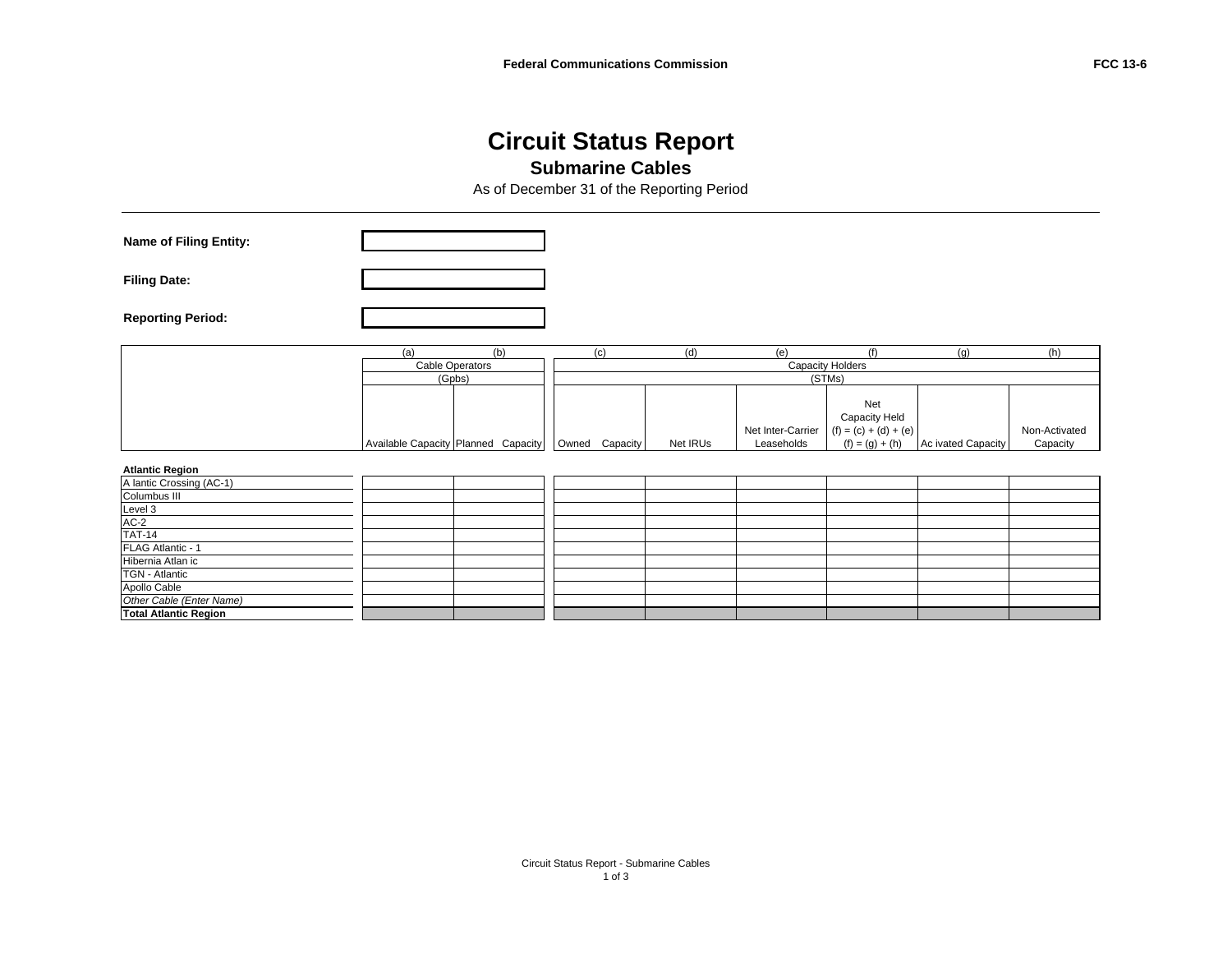#### **Circuit Status Report Submarine Cables**

As of December 31 of the Reporting Period

| Name of Filing Entity:                |        |                                     |                |          |                                 |                                                                      |                    |                           |
|---------------------------------------|--------|-------------------------------------|----------------|----------|---------------------------------|----------------------------------------------------------------------|--------------------|---------------------------|
| <b>Filing Date:</b>                   |        |                                     |                |          |                                 |                                                                      |                    |                           |
| <b>Reporting Period:</b>              |        |                                     |                |          |                                 |                                                                      |                    |                           |
|                                       | (a)    | (b)                                 | (c)            | (d)      | (e)                             | (f)                                                                  | (g)                | (h)                       |
|                                       |        | <b>Cable Operators</b>              |                |          |                                 | <b>Capacity Holders</b>                                              |                    |                           |
|                                       | (Gpbs) |                                     |                |          |                                 | (STMs)                                                               |                    |                           |
|                                       |        | Available Capacity Planned Capacity | Owned Capacity | Net IRUs | Net Inter-Carrier<br>Leaseholds | Net<br>Capacity Held<br>$(f) = (c) + (d) + (e)$<br>$(f) = (g) + (h)$ | Ac ivated Capacity | Non-Activated<br>Capacity |
| <b>America Region</b>                 |        |                                     |                |          |                                 |                                                                      |                    |                           |
| Taino - Carb                          |        |                                     |                |          |                                 |                                                                      |                    |                           |
| Antillas 1                            |        |                                     |                |          |                                 |                                                                      |                    |                           |
| <b>BAHAMAS II</b>                     |        |                                     |                |          |                                 |                                                                      |                    |                           |
| Pan American Cable System             |        |                                     |                |          |                                 |                                                                      |                    |                           |
| AmeriCan - 1                          |        |                                     |                |          |                                 |                                                                      |                    |                           |
| Americas II                           |        |                                     |                |          |                                 |                                                                      |                    |                           |
| Mid-Atlantic Crossing (MAC)           |        |                                     |                |          |                                 |                                                                      |                    |                           |
| PAC                                   |        |                                     |                |          |                                 |                                                                      |                    |                           |
| Maya - 1                              |        |                                     |                |          |                                 |                                                                      |                    |                           |
| GlobeNet                              |        |                                     |                |          |                                 |                                                                      |                    |                           |
| <b>SAC</b>                            |        |                                     |                |          |                                 |                                                                      |                    |                           |
| ARCOS - 1                             |        |                                     |                |          |                                 |                                                                      |                    |                           |
| $Sam - 1$                             |        |                                     |                |          |                                 |                                                                      |                    |                           |
| Bahamas Internet Cable Network (BICS) |        |                                     |                |          |                                 |                                                                      |                    |                           |
| SMPR - 1                              |        |                                     |                |          |                                 |                                                                      |                    |                           |
| Global Caribbean Network (GCN)        |        |                                     |                |          |                                 |                                                                      |                    |                           |
| <b>Antilles Crossing</b>              |        |                                     |                |          |                                 |                                                                      |                    |                           |
| CFX - 1 Cable System                  |        |                                     |                |          |                                 |                                                                      |                    |                           |
| Gemini Bermuda System                 |        |                                     |                |          |                                 |                                                                      |                    |                           |
| $CB - 1$                              |        |                                     |                |          |                                 |                                                                      |                    |                           |
| Other Cable (Name)                    |        |                                     |                |          |                                 |                                                                      |                    |                           |
| <b>Total Americas Region</b>          |        |                                     |                |          |                                 |                                                                      |                    |                           |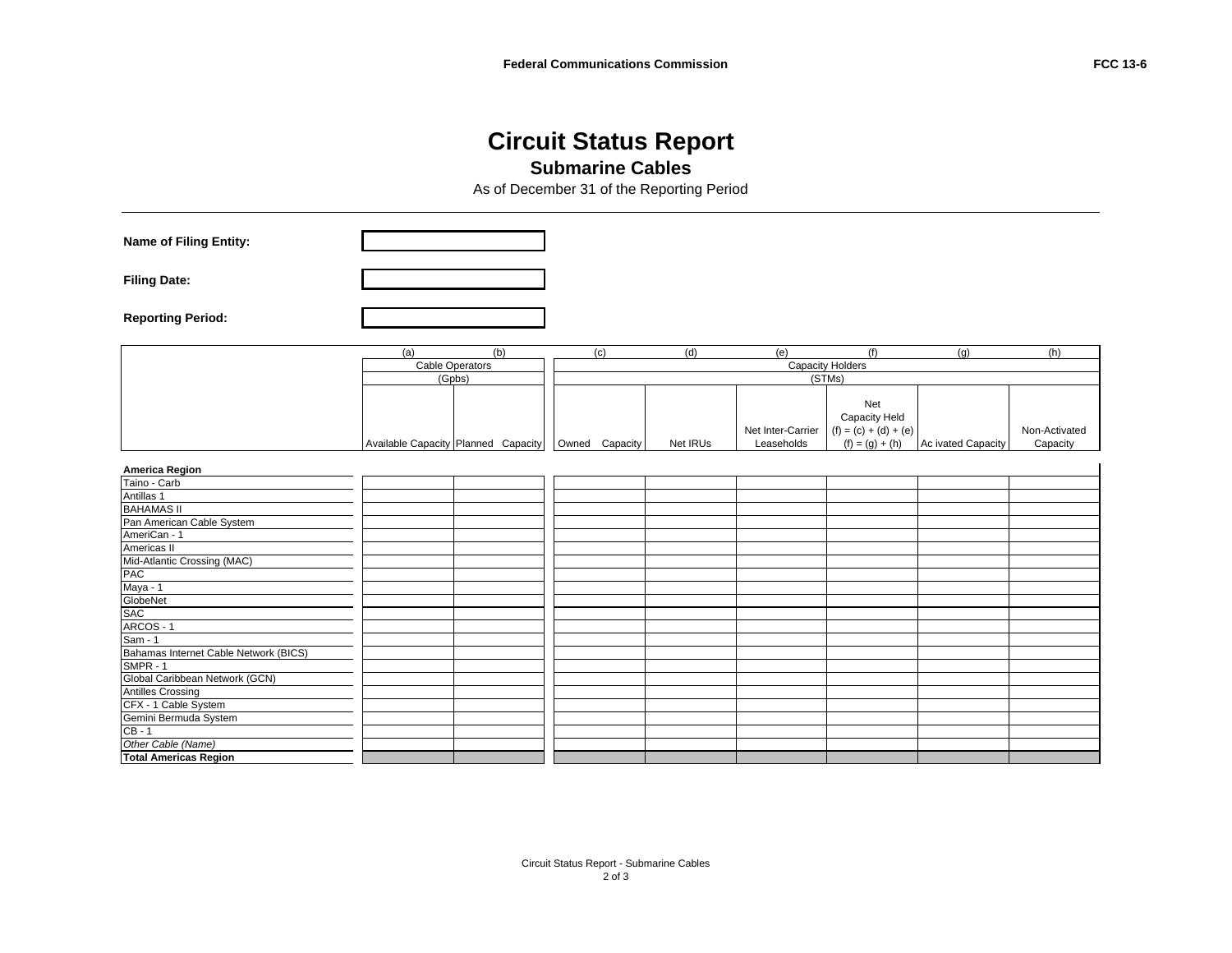#### **Circuit Status Report Submarine Cables**

As of December 31 of the Reporting Period

| <b>Name of Filing Entity:</b>                 |                        |                                     |                |          |                                 |                                                                      |                    |                           |
|-----------------------------------------------|------------------------|-------------------------------------|----------------|----------|---------------------------------|----------------------------------------------------------------------|--------------------|---------------------------|
| <b>Filing Date:</b>                           |                        |                                     |                |          |                                 |                                                                      |                    |                           |
| <b>Reporting Period:</b>                      |                        |                                     |                |          |                                 |                                                                      |                    |                           |
|                                               | (a)                    | (b)                                 | (c)            | (d)      | (e)                             | (f)                                                                  | (q)                | (h)                       |
|                                               | <b>Cable Operators</b> |                                     |                |          |                                 | <b>Capacity Holders</b>                                              |                    |                           |
|                                               | (Gpbs)                 |                                     |                |          |                                 | (STMs)                                                               |                    |                           |
|                                               |                        | Available Capacity Planned Capacity | Owned Capacity | Net IRUs | Net Inter-Carrier<br>Leaseholds | Net<br>Capacity Held<br>$(f) = (c) + (d) + (e)$<br>$(f) = (g) + (h)$ | Ac ivated Capacity | Non-Activated<br>Capacity |
| <b>Pacific Region</b>                         |                        |                                     |                |          |                                 |                                                                      |                    |                           |
| $PC-1$                                        |                        |                                     |                |          |                                 |                                                                      |                    |                           |
| Guam - Philippines                            |                        |                                     |                |          |                                 |                                                                      |                    |                           |
| China - U.S. Cable Network                    |                        |                                     |                |          |                                 |                                                                      |                    |                           |
| Southern Cross                                |                        |                                     |                |          |                                 |                                                                      |                    |                           |
| Japan - U.S. Cable Network                    |                        |                                     |                |          |                                 |                                                                      |                    |                           |
| Australia - Japan Cable (Guam)                |                        |                                     |                |          |                                 |                                                                      |                    |                           |
| <b>TGN - Pacific</b>                          |                        |                                     |                |          |                                 |                                                                      |                    |                           |
| Trans - Pacific Express Cable System (TPE)    |                        |                                     |                |          |                                 |                                                                      |                    |                           |
| Telestra Endeavour (formerly Sydney - Hawaii) |                        |                                     |                |          |                                 |                                                                      |                    |                           |
| Asia America Gateway Consortium (AAG)         |                        |                                     |                |          |                                 |                                                                      |                    |                           |
| PPC <sub>1</sub>                              |                        |                                     |                |          |                                 |                                                                      |                    |                           |
| American Samoa Hawaii Cable                   |                        |                                     |                |          |                                 |                                                                      |                    |                           |
| HANTRU1                                       |                        |                                     |                |          |                                 |                                                                      |                    |                           |
| Unity Cable System                            |                        |                                     |                |          |                                 |                                                                      |                    |                           |
| Tahiti - Hawaii Cable (Honotua)               |                        |                                     |                |          |                                 |                                                                      |                    |                           |
| Other Cable (Name)                            |                        |                                     |                |          |                                 |                                                                      |                    |                           |
| <b>Total Pacific Region</b>                   |                        |                                     |                |          |                                 |                                                                      |                    |                           |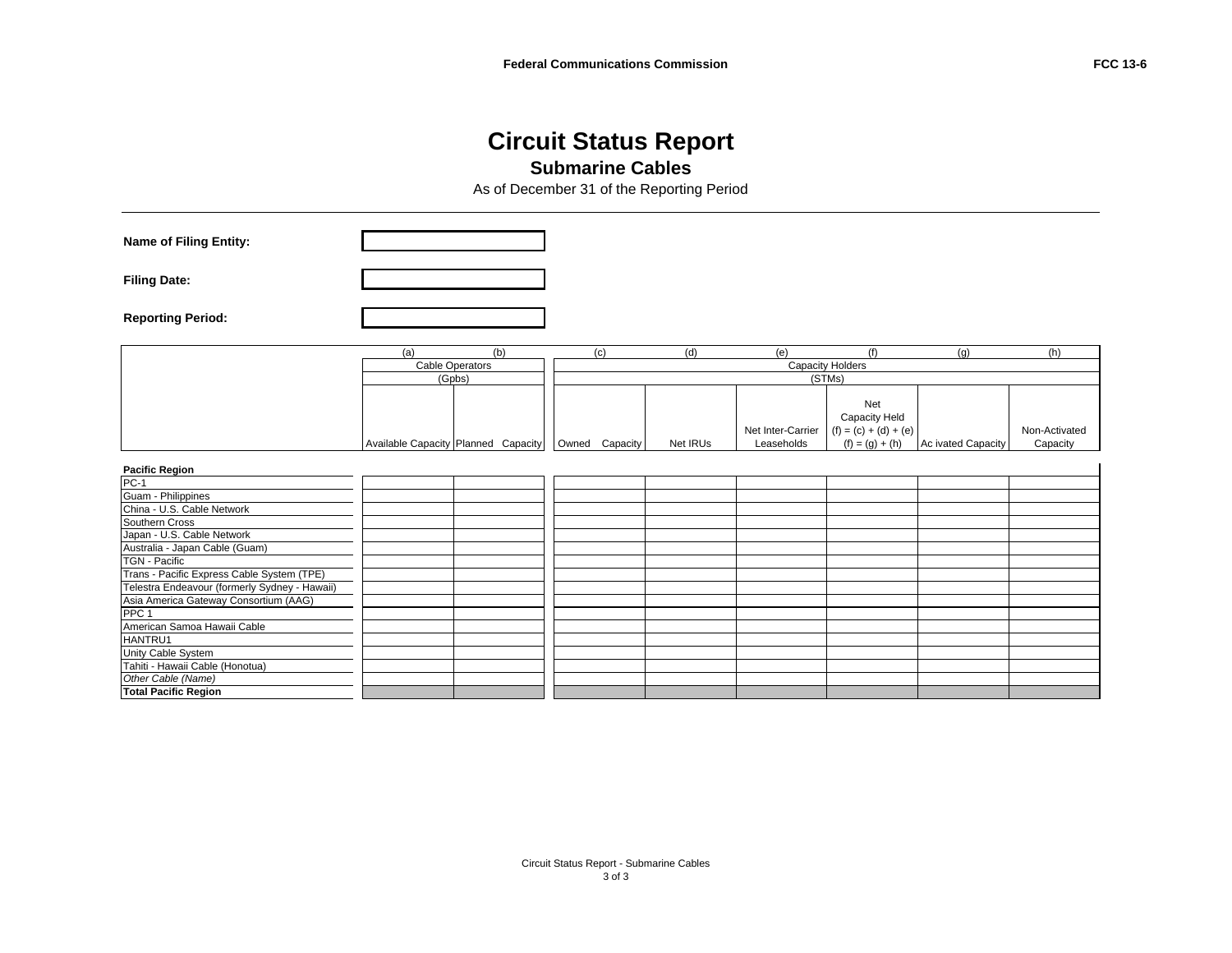#### **STATEMENT OF COMMISSIONER MIGNON L. CLYBURN**

#### Re: *Reporting Requirements for U.S. Providers of International Telecommunications Services, Amendment of Part 43 of the Commission's Rules, IB Docket No. 04-112*

With this Order, the Commission takes another important step in updating our reporting requirements to better reflect the current state of the international telecommunications market. The increasing demand for wired and wireless services includes international communications, and consumers expect the same diversity of options, when contacting family, friends, and colleagues abroad, as they have when contacting people right here in the U. S. They want a choice of platforms, networks, and service providers.

This creates challenges for communications companies, both large and small. These businesses must manage their costs and invest in infrastructure in order to keep pace with the increased demand on their networks. They must also, however, continually adjust their business models by bringing more innovation to the market, to effectively compete.

The Commission should do as much as it can to foster this type of innovation, because it may have huge benefits for American consumers. One way the FCC can help is by removing unnecessary regulation and filing requirements so that companies spend less time and money dealing with us, and devote more resources towards bringing higher quality international communications services to consumers.

While the Commission will continually work to that end, it still needs information about the international communications market to comply with its statutory obligations, and when necessary, take actions that serve the public interest. To meet these responsibilities, we commit to continually evaluating the way we collect data so that we may properly assess those dynamic changes. I commend Chairman Genachowski for recognizing this early in his tenure, and directing the staff to start a Data Innovation Initiative to modernize and streamline the data we collect and use. In my opinion, this effort works best when the staff takes a comprehensive approach, proposes creative ways to get the data it needs with the least amount of burden, and collaborates with industry to ensure we do not create unintended consequences.

The Orders adopted in this proceeding, are excellent examples of these principles in action. Last year, in our First Report and Order, we eliminated more than 20 outdated reporting requirements and proposed additional changes that we will adopt today. The Commission is further modernizing and streamlining the remaining requirements that ask international telecommunications carriers to provide information about the circuits they use, the volume of traffic, and their revenues. To keep pace with developments in the market, we will now request information about VoIP service and mobile settlement rates. International VoIP services are a significant and growing component of international calling markets, and to properly understand their impact, we need adequate traffic and revenue data. The high mobile settlement rates charged in many countries have been a source of controversy in the United States and internationally, and since there is little information currently available on mobile settlement rates, it is appropriate for us to gather additional information about them.

The most notable streamlining measure, in this Order however, is the establishment of a \$5 million revenue threshold, below which an entity need not file annual traffic and revenue data for international resale services. This will substantially reduce the amount of information that more than one thousand small resale carriers now have to provide the FCC. This filing threshold also applies to VoIP service providers. We are also easing reporting burdens by eliminating a number of requirements such as